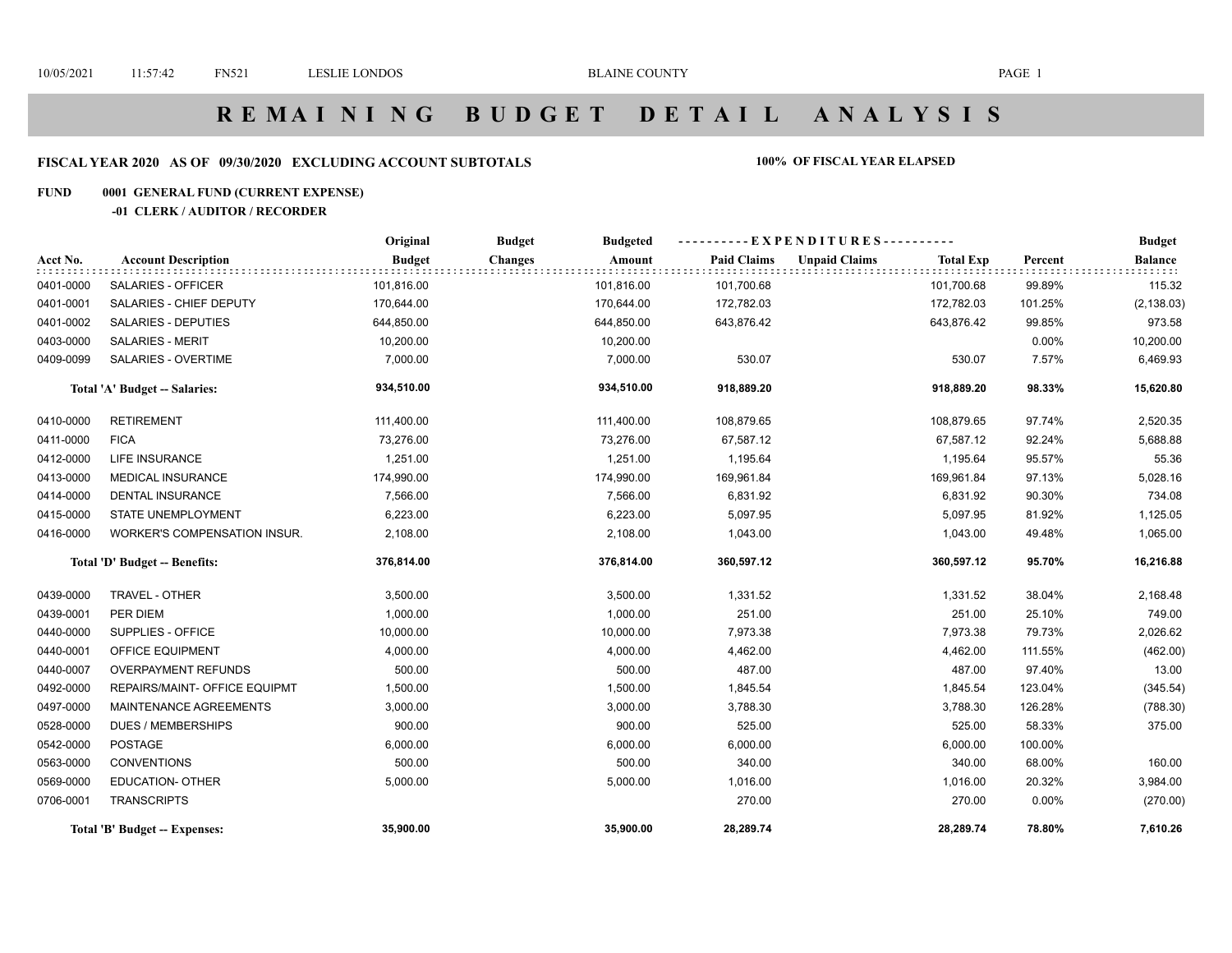## **R E M A I N I N G B U D G E T D E T A I L A N A L Y S I S**

# **FISCAL YEAR 2020 AS OF 09/30/2020 EXCLUDING ACCOUNT SUBTOTALS 100% OF FISCAL YEAR ELAPSED**

#### **DEPARTMENT TOTALS:**

| Total 'A' Expenses -- Salaries:       | 934,510.00        | 934.510.00         | 918.889.20          | 918.889.20   | 98.33% | 15,620.80 |
|---------------------------------------|-------------------|--------------------|---------------------|--------------|--------|-----------|
| Total 'D' Expenses -- Benefits:       | 376,814.00        | 376.814.00         | 360,597.12          | 360.597.12   | 95.70% | 16,216.88 |
| Total 'B' Expenses -- Expenses:       | 35,900.00         | 35.900.00          | 28,289.74           | 28,289.74    | 78.80% | 7,610.26  |
| Total 'C' Expenses -- Capital Outlay: | ----------------- | ------------------ | ------------------- |              |        |           |
|                                       | 1,347,224.00      | 1,347,224.00       | 1.307.776.06        | 1.307.776.06 | 97.07% | 39.447.94 |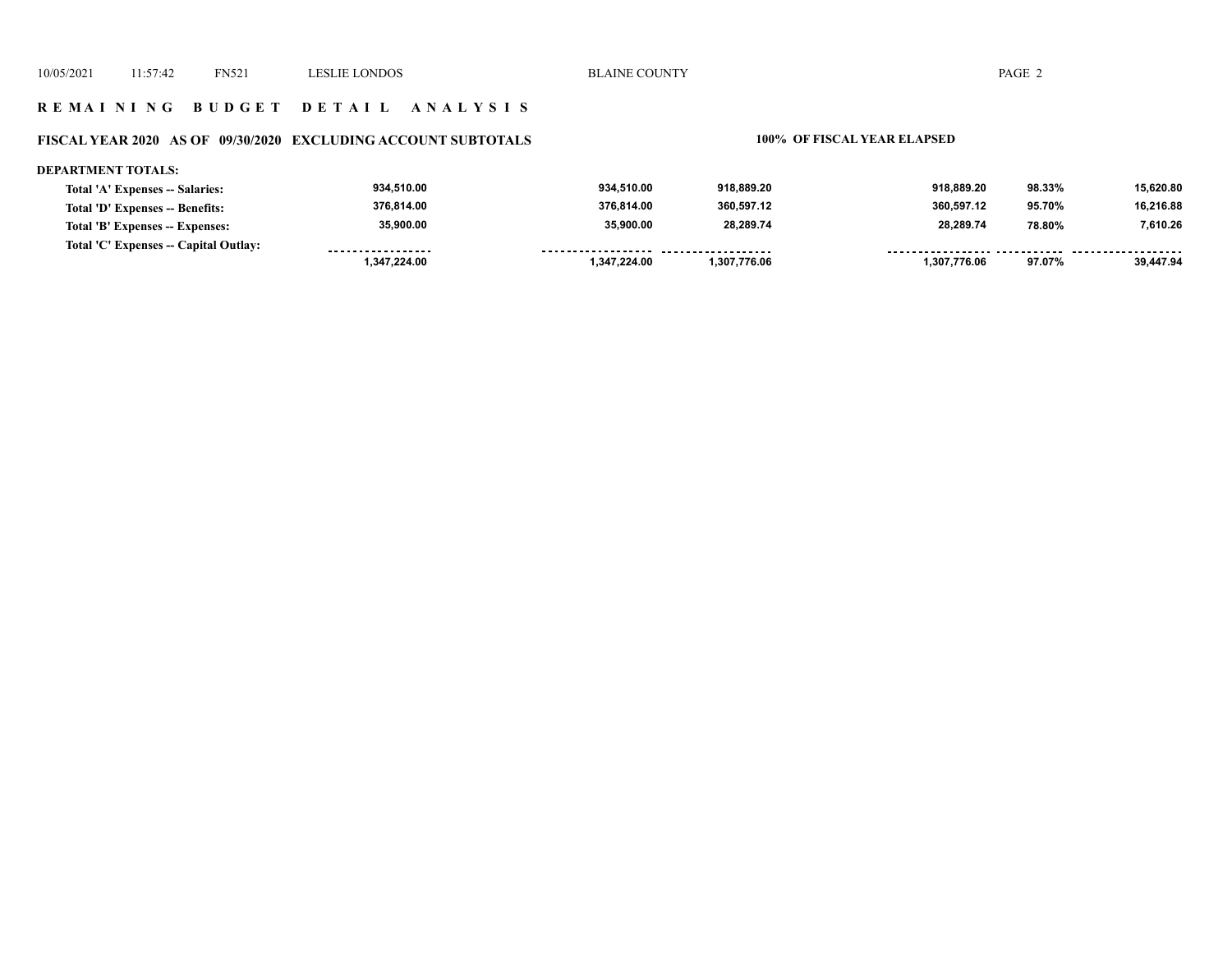## **R E M A I N I N G B U D G E T D E T A I L A N A L Y S I S**

# **FISCAL YEAR 2020 AS OF 09/30/2020 EXCLUDING ACCOUNT SUBTOTALS 100% OF FISCAL YEAR ELAPSED**

# **FUND 0001 GENERAL FUND (CURRENT EXPENSE)**

**-02 ASSESSOR**

|           |                                     | Original      | <b>Budget</b>  | <b>Budgeted</b> |                    | $-EXPENDITURES$ --------- |                  |         | <b>Budget</b>  |
|-----------|-------------------------------------|---------------|----------------|-----------------|--------------------|---------------------------|------------------|---------|----------------|
| Acct No.  | <b>Account Description</b>          | <b>Budget</b> | <b>Changes</b> | Amount          | <b>Paid Claims</b> | <b>Unpaid Claims</b>      | <b>Total Exp</b> | Percent | <b>Balance</b> |
| 0401-0000 | SALARIES - OFFICER                  | 90,896.00     |                | 90,896.00       | 90,791.96          |                           | 90,791.96        | 99.89%  | 104.04         |
| 0402-0000 | SALARIES - CHIEF DEPUTY             | 74,243.00     |                | 74,243.00       | 75,400.24          |                           | 75,400.24        | 101.56% | (1, 157.24)    |
| 0402-0004 | SALARIES - MOTOR VEH. DEPUTIES      | 123,722.00    |                | 123,722.00      | 124,884.80         |                           | 124,884.80       | 100.94% | (1, 162.80)    |
| 0403-0000 | <b>SALARIES - MERIT</b>             | 5,370.00      |                | 5,370.00        |                    |                           |                  | 0.00%   | 5,370.00       |
| 0409-0099 | SALARIES - OVERTIME                 | 6,100.00      |                | 6,100.00        | 3,855.88           |                           | 3,855.88         | 63.21%  | 2,244.12       |
|           | Total 'A' Budget -- Salaries:       | 300,331.00    |                | 300,331.00      | 294,932.88         |                           | 294,932.88       | 98.20%  | 5,398.12       |
| 0410-0000 | <b>RETIREMENT</b>                   | 36,750.00     |                | 36,750.00       | 35,035.87          |                           | 35,035.87        | 95.34%  | 1,714.13       |
| 0411-0000 | <b>FICA</b>                         | 23,486.00     |                | 23,486.00       | 21,271.13          |                           | 21,271.13        | 90.57%  | 2,214.87       |
| 0412-0000 | <b>LIFE INSURANCE</b>               | 368.00        |                | 368.00          | 367.80             |                           | 367.80           | 99.95%  | 0.20           |
| 0413-0000 | <b>MEDICAL INSURANCE</b>            | 67,351.00     |                | 67,351.00       | 61,396.80          |                           | 61,396.80        | 91.16%  | 5,954.20       |
| 0414-0000 | <b>DENTAL INSURANCE</b>             | 2,360.00      |                | 2,360.00        | 2,180.40           |                           | 2,180.40         | 92.39%  | 179.60         |
| 0415-0000 | STATE UNEMPLOYMENT                  | 2,010.00      |                | 2,010.00        | 1,254.33           |                           | 1,254.33         | 62.40%  | 755.67         |
| 0416-0000 | <b>WORKER'S COMPENSATION INSUR.</b> | 850.00        |                | 850.00          | 326.00             |                           | 326.00           | 38.35%  | 524.00         |
|           | Total 'D' Budget -- Benefits:       | 133,175.00    |                | 133,175.00      | 121,832.33         |                           | 121,832.33       | 91.48%  | 11,342.67      |
| 0439-0000 | <b>TRAVEL EXPENSES</b>              | 250.00        |                | 250.00          |                    |                           |                  | 0.00%   | 250.00         |
| 0439-0001 | PER DIEM                            | 500.00        |                | 500.00          | 351.25             |                           | 351.25           | 70.25%  | 148.75         |
| 0440-0001 | SUPPLIES - ASSESSOR & MTR VEH       | 6,500.00      |                | 6,500.00        | 6,608.74           |                           | 6,608.74         | 101.67% | (108.74)       |
| 0440-0002 | OFFICE EQUIPMENT                    | 5,200.00      |                | 5,200.00        | 5,166.09           |                           | 5,166.09         | 99.35%  | 33.91          |
| 0490-0000 | <b>MAINT AGREE &amp; EQUIP</b>      | 3,500.00      |                | 3,500.00        | 3,754.08           |                           | 3,754.08         | 107.26% | (254.08)       |
| 0492-0001 | REPAIRS DMV/ASSESSOR                | 1,000.00      |                | 1,000.00        |                    |                           |                  | 0.00%   | 1,000.00       |
| 0542-0001 | POSTAGE-ASSESSOR/MOTOR VEH          | 20,000.00     |                | 20,000.00       | 19,025.00          |                           | 19,025.00        | 95.13%  | 975.00         |
| 0563-0000 | <b>CONVENTIONS</b>                  | 1,000.00      |                | 1,000.00        | 485.00             |                           | 485.00           | 48.50%  | 515.00         |
| 0569-0000 | <b>EDUCATION- OTHER</b>             | 500.00        |                | 500.00          | 306.00             |                           | 306.00           | 61.20%  | 194.00         |
| 0741-0000 | GIS                                 | 700.00        |                | 700.00          | 594.00             |                           | 594.00           | 84.86%  | 106.00         |
|           | Total 'B' Budget -- Expenses:       | 39,150.00     |                | 39,150.00       | 36,290.16          |                           | 36,290.16        | 92.70%  | 2,859.84       |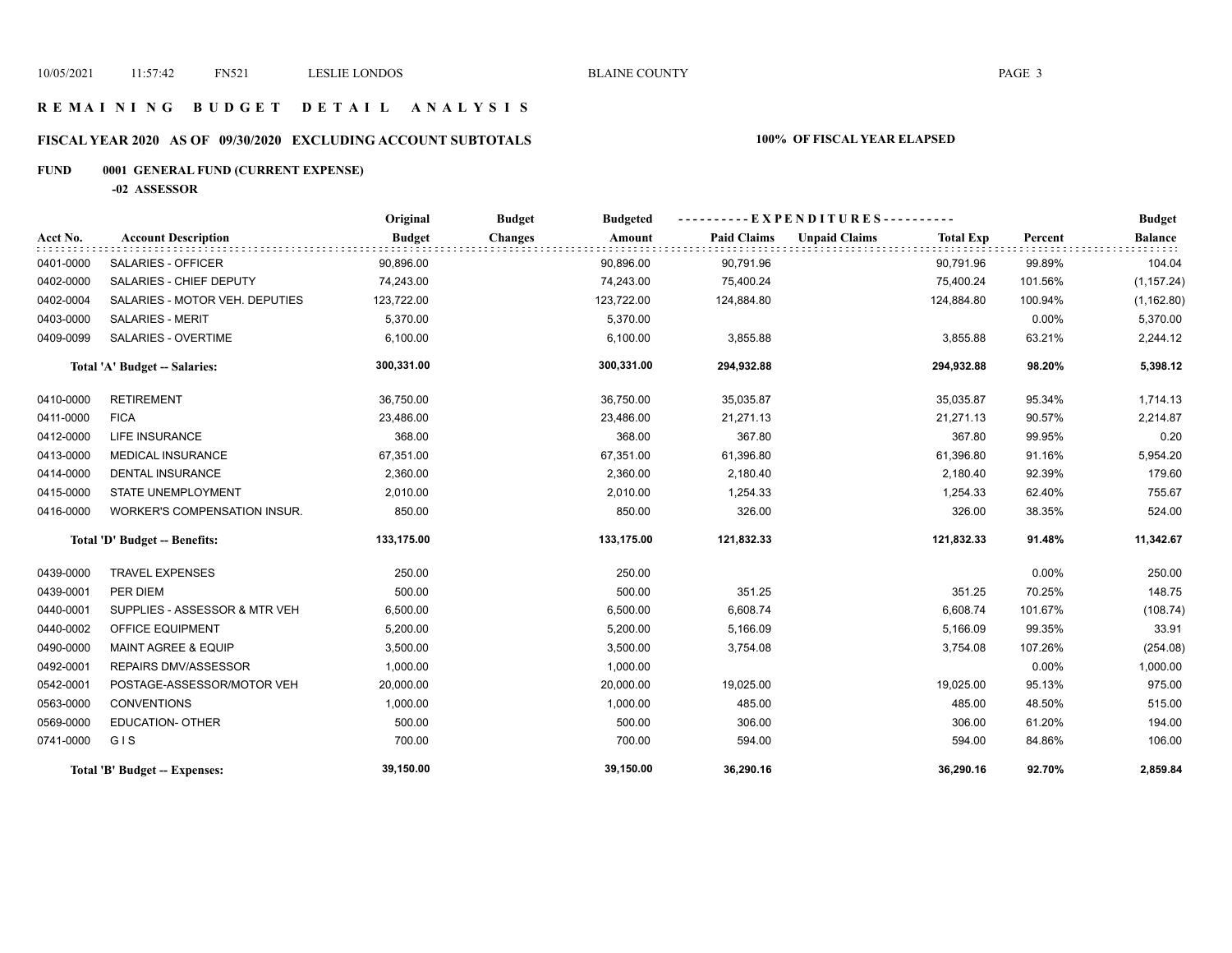## **R E M A I N I N G B U D G E T D E T A I L A N A L Y S I S**

# **FISCAL YEAR 2020 AS OF 09/30/2020 EXCLUDING ACCOUNT SUBTOTALS 100% OF FISCAL YEAR ELAPSED**

#### **DEPARTMENT TOTALS:**

|                                       | 472.656.00        | 472.656.00 | 453.055.37          | 453.055.37 | 95.85% | 19.600.63 |
|---------------------------------------|-------------------|------------|---------------------|------------|--------|-----------|
| Total 'C' Expenses -- Capital Outlay: | ----------------- | .          | ------------------- |            |        |           |
| Total 'B' Expenses -- Expenses:       | 39,150.00         | 39,150.00  | 36.290.16           | 36.290.16  | 92.70% | 2,859.84  |
| Total 'D' Expenses -- Benefits:       | 133.175.00        | 133.175.00 | 121.832.33          | 121.832.33 | 91.48% | 11,342.67 |
| Total 'A' Expenses -- Salaries:       | 300,331.00        | 300.331.00 | 294.932.88          | 294.932.88 | 98.20% | 5.398.12  |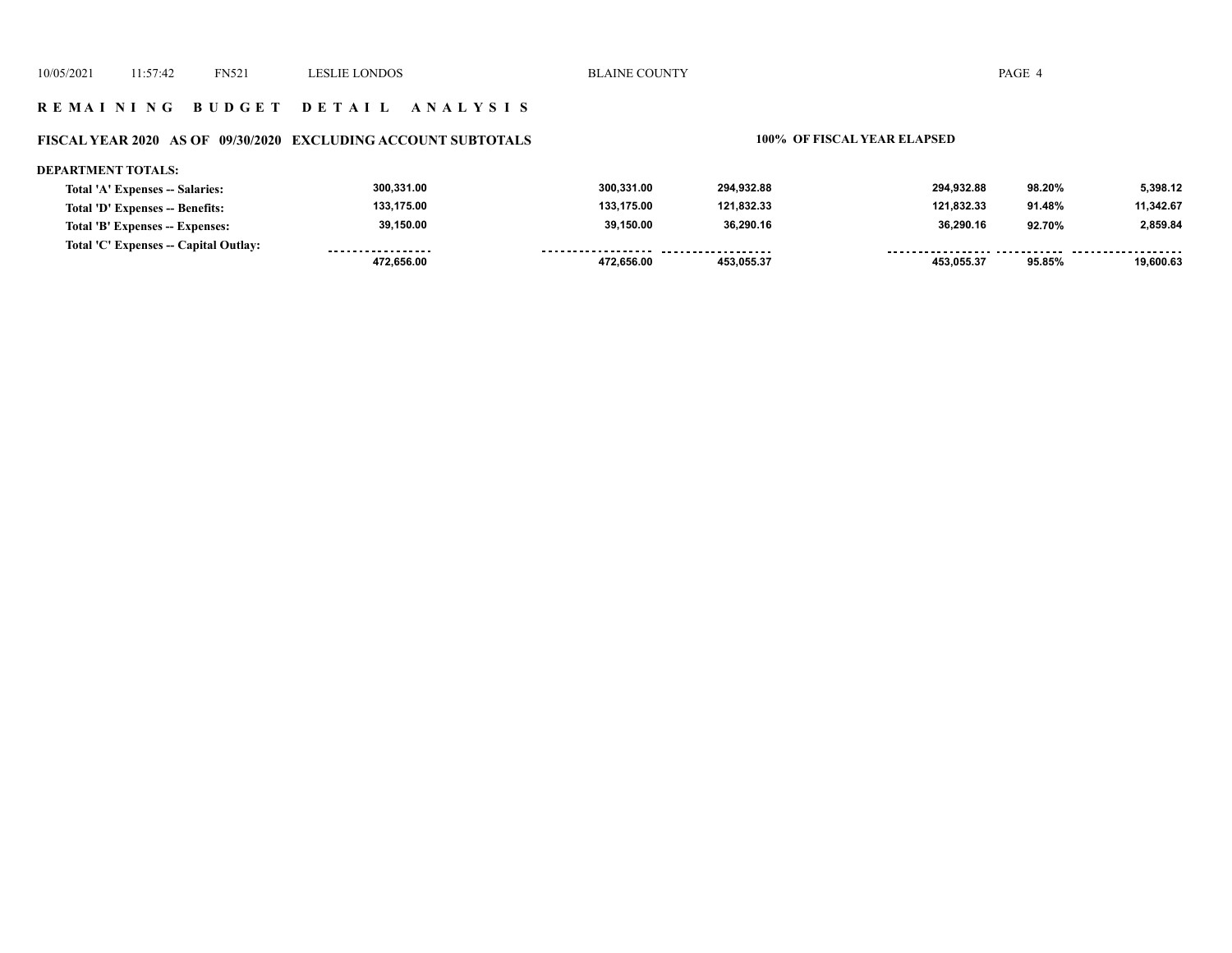## **R E M A I N I N G B U D G E T D E T A I L A N A L Y S I S**

# **FISCAL YEAR 2020 AS OF 09/30/2020 EXCLUDING ACCOUNT SUBTOTALS 100% OF FISCAL YEAR ELAPSED**

# **FUND 0001 GENERAL FUND (CURRENT EXPENSE)**

#### **-03 TREASURER / TAX COLLECTOR**

|           |                               | Original      | <b>Budget</b><br><b>Budgeted</b> |                    |                                          |          | <b>Budget</b> |
|-----------|-------------------------------|---------------|----------------------------------|--------------------|------------------------------------------|----------|---------------|
| Acct No.  | <b>Account Description</b>    | <b>Budget</b> | Amount<br><b>Changes</b>         | <b>Paid Claims</b> | <b>Unpaid Claims</b><br><b>Total Exp</b> | Percent  | Balance       |
| 0401-0000 | SALARIES - OFFICER            | 90,896.00     | 90,896.00                        | 90,791.96          | 90,791.96                                | 99.89%   | 104.04        |
| 0402-0000 | SALARIES - DEPUTIES           | 39,475.00     | 39,475.00                        | 40,404.72          | 40,404.72                                | 102.36%  | (929.72)      |
| 0402-0001 | SALARIES - CHIEF DEPUTY       | 79,471.00     | 79,471.00                        | 80,210.55          | 80,210.55                                | 100.93%  | (739.55)      |
| 0402-0002 | SALARIES - PART TIME          | 5,500.00      | 5,500.00                         |                    |                                          | 0.00%    | 5,500.00      |
| 0403-0000 | <b>SALARIES - MERIT</b>       | 1,263.00      | 1,263.00                         |                    |                                          | 0.00%    | 1,263.00      |
| 0409-0099 | SALARIES - OVERTIME           |               |                                  | 102.09             | 102.09                                   | $0.00\%$ | (102.09)      |
|           | Total 'A' Budget -- Salaries: | 216,605.00    | 216,605.00                       | 211,509.32         | 211,509.32                               | 97.65%   | 5,095.68      |
| 0410-0000 | <b>RETIREMENT</b>             | 25,271.00     | 25,271.00                        | 25,194.76          | 25,194.76                                | 99.70%   | 76.24         |
| 0411-0000 | <b>FICA</b>                   | 16,620.00     | 16,620.00                        | 15,474.15          | 15,474.15                                | 93.11%   | 1,145.85      |
| 0412-0000 | <b>LIFE INSURANCE</b>         | 221.00        | 221.00                           | 220.68             | 220.68                                   | 99.86%   | 0.32          |
| 0413-0000 | <b>MEDICAL INSURANCE</b>      | 35,681.00     | 35,681.00                        | 35,250.96          | 35,250.96                                | 98.79%   | 430.04        |
| 0414-0000 | DENTAL INSURANCE              | 1,350.00      | 1,350.00                         | 1,308.24           | 1,308.24                                 | 96.91%   | 41.76         |
| 0415-0000 | STATE UNEMPLOYMENT            | 1,428.00      | 1,428.00                         | 724.64             | 724.64                                   | 50.75%   | 703.36        |
| 0416-0000 | WORKER'S COMPENSATION INSUR.  | 485.00        | 485.00                           | 228.00             | 228.00                                   | 47.01%   | 257.00        |
|           | Total 'D' Budget -- Benefits: | 81,056.00     | 81,056.00                        | 78,401.43          | 78,401.43                                | 96.73%   | 2,654.57      |
| 0439-0000 | TRAVEL - OTHER                | 5,000.00      | 5,000.00                         | 851.28             | 851.28                                   | 17.03%   | 4,148.72      |
| 0439-0001 | PER DIEM/MEALS                | 750.00        | 750.00                           | 34.35              | 34.35                                    | 4.58%    | 715.65        |
| 0440-0000 | SUPPLIES - OFFICE             | 6,000.00      | 6,000.00                         | 5,183.86           | 5,183.86                                 | 86.40%   | 816.14        |
| 0440-0002 | PROP TAX SHORT PAYMENTS       | 100.00        | 100.00                           | 57.28              | 57.28                                    | 57.28%   | 42.72         |
| 0499-0000 | REPAIRS/MAINT- OTHER          | 2,000.00      | 2,000.00                         | 381.58             | 381.58                                   | 19.08%   | 1,618.42      |
| 0521-0000 | EXPENSES-PUBLIC ADMINISTRATOR | 5,000.00      | 5,000.00                         | 5,578.83           | 5,578.83                                 | 111.58%  | (578.83)      |
| 0528-0000 | <b>DUES / MEMBERSHIPS</b>     | 425.00        | 425.00                           | 225.00             | 225.00                                   | 52.94%   | 200.00        |
| 0542-0000 | POSTAGE/OUTSOURCE BILLING     | 25,000.00     | 25,000.00                        | 15,118.17          | 15,118.17                                | 60.47%   | 9,881.83      |
| 0546-0000 | <b>PUBLICATIONS</b>           | 3,000.00      | 3,000.00                         | 1,219.20           | 1,219.20                                 | 40.64%   | 1,780.80      |
| 0559-0001 | MISC-BANK FEES (LOCKBOX)      | 10,000.00     | 10,000.00                        | 8,863.31           | 8,863.31                                 | 88.63%   | 1,136.69      |
| 0569-0000 | <b>EDUCATION- OTHER</b>       | 1,000.00      | 1,000.00                         | 256.70             | 256.70                                   | 25.67%   | 743.30        |
| 0569-0001 | <b>EDUCATION - DEPUTIES</b>   | 2,000.00      | 2,000.00                         | 150.00             | 150.00                                   | 7.50%    | 1,850.00      |
| 0701-0000 | <b>LIEN SEARCHES</b>          | 8,500.00      | 8,500.00                         | 4,049.00           | 4,049.00                                 | 47.64%   | 4,451.00      |
|           | Total 'B' Budget -- Expenses: | 68,775.00     | 68,775.00                        | 41,968.56          | 41,968.56                                | 61.02%   | 26,806.44     |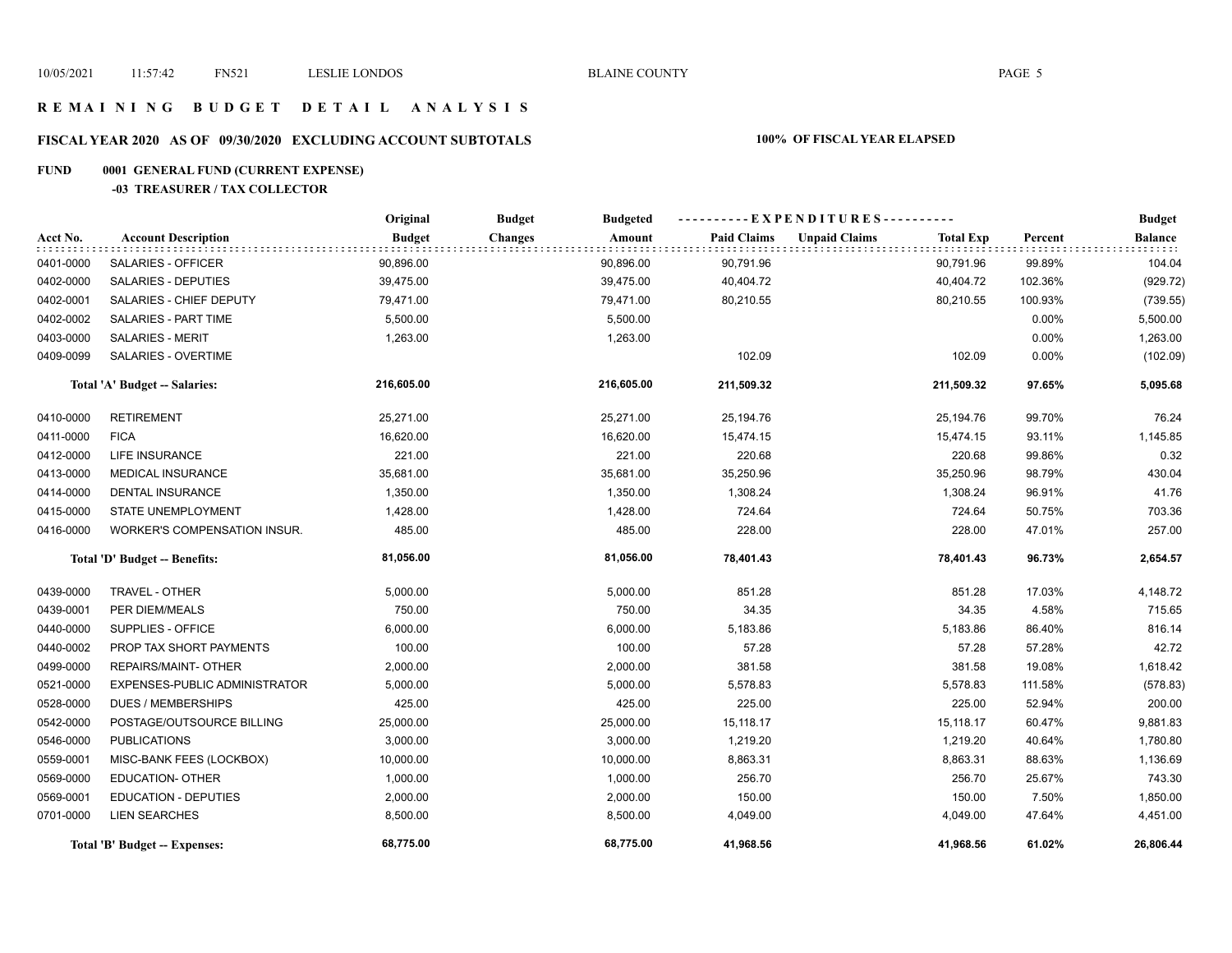## **R E M A I N I N G B U D G E T D E T A I L A N A L Y S I S**

# **FISCAL YEAR 2020 AS OF 09/30/2020 EXCLUDING ACCOUNT SUBTOTALS 100% OF FISCAL YEAR ELAPSED**

#### **DEPARTMENT TOTALS:**

| Total 'A' Expenses -- Salaries:       | 216.605.00        | 216,605.00         | 211.509.32 | 211.509.32 | 97.65% | 5.095.68  |
|---------------------------------------|-------------------|--------------------|------------|------------|--------|-----------|
| Total 'D' Expenses -- Benefits:       | 81,056.00         | 81,056.00          | 78,401.43  | 78.401.43  | 96.73% | 2,654.57  |
| Total 'B' Expenses -- Expenses:       | 68,775.00         | 68,775.00          | 41,968.56  | 41.968.56  | 61.02% | 26,806.44 |
| Total 'C' Expenses -- Capital Outlay: | ----------------- | ------------------ | .          |            |        |           |
|                                       | 366.436.00        | 366,436.00         | 331.879.31 | 331.879.31 | 90.57% | 34.556.69 |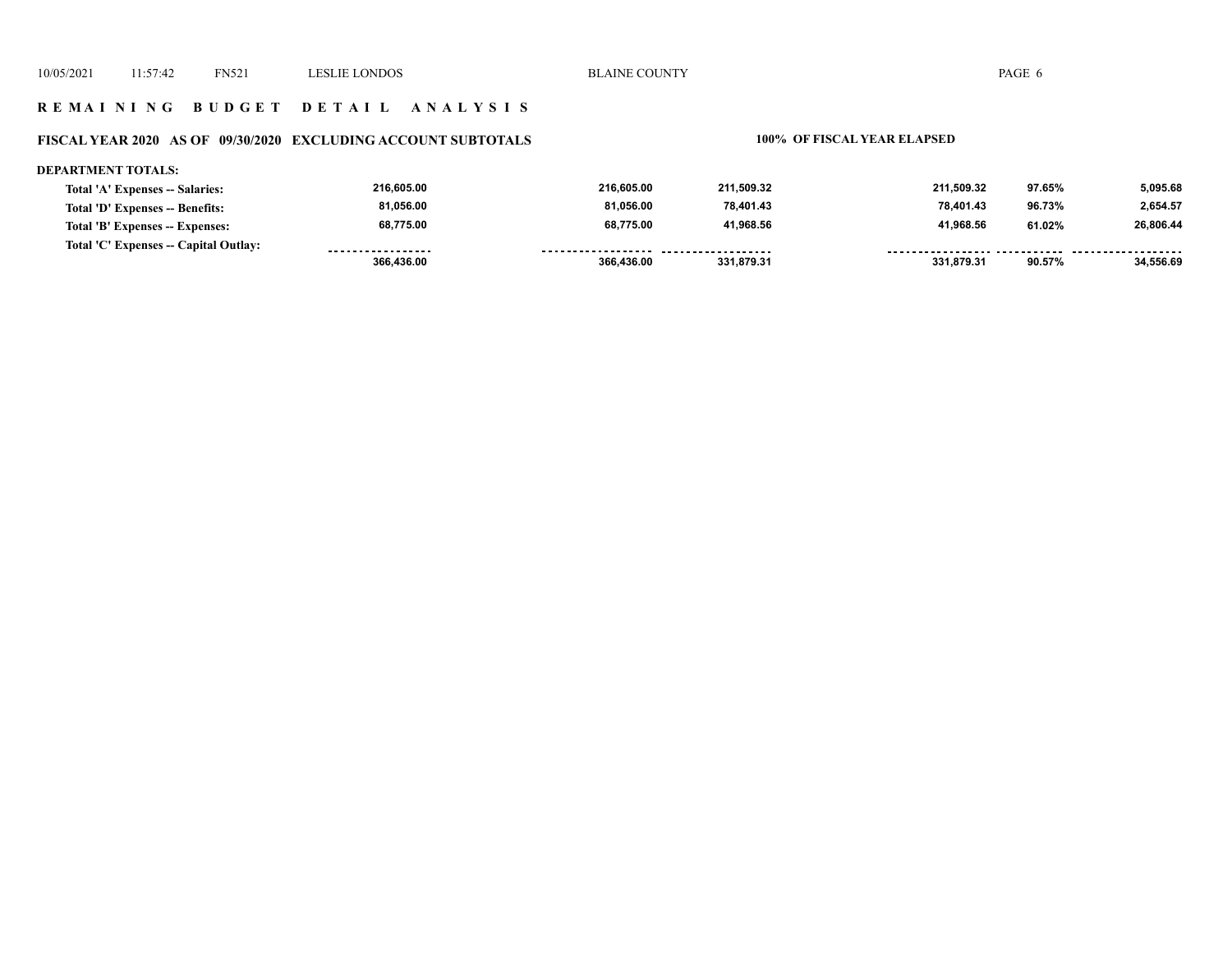## **R E M A I N I N G B U D G E T D E T A I L A N A L Y S I S**

# **FISCAL YEAR 2020 AS OF 09/30/2020 EXCLUDING ACCOUNT SUBTOTALS 100% OF FISCAL YEAR ELAPSED**

# **FUND 0001 GENERAL FUND (CURRENT EXPENSE)**

**-04 SHERIFF**

|           |                                       | Original      | <b>Budget</b>  | <b>Budgeted</b> |                    | ----------EXPENDITURES----------         |         | <b>Budget</b>  |
|-----------|---------------------------------------|---------------|----------------|-----------------|--------------------|------------------------------------------|---------|----------------|
| Acct No.  | <b>Account Description</b>            | <b>Budget</b> | <b>Changes</b> | Amount          | <b>Paid Claims</b> | <b>Unpaid Claims</b><br><b>Total Exp</b> | Percent | <b>Balance</b> |
| 0401-0000 | SALARIES - OFFICER                    | 127,715.00    |                | 127,715.00      | 127,569.98         | 127,569.98                               | 99.89%  | 145.02         |
| 0401-0001 | SALARIES - CHIEF DEPUTY               | 110,727.00    |                | 110,727.00      | 112,184.02         | 112,184.02                               | 101.32% | (1,457.02)     |
| 0402-0000 | <b>SALARIES - DEPUTIES</b>            | 1,383,027.00  |                | 1,383,027.00    | 1,341,144.70       | 1,341,144.70                             | 96.97%  | 41,882.30      |
| 0402-0001 | SALARIES - ANIMAL CONTROL             | 57,729.00     |                | 57,729.00       | 58,736.94          | 58,736.94                                | 101.75% | (1,007.94)     |
| 0402-0002 | SALARIES - OFFICE ADMIN               | 218,391.00    |                | 218,391.00      | 215,347.60         | 215,347.60                               | 98.61%  | 3,043.40       |
| 0402-0008 | SALARIES - PROTECTIVE CUSTODY         | 15,000.00     |                | 15,000.00       | 810.27             | 810.27                                   | 5.40%   | 14,189.73      |
| 0402-0009 | *SALARIES - RMS/CAD MGR               |               | 65,104.00      | 65,104.00 C     | 65,392.80          | 65,392.80                                | 100.44% | (288.80)       |
| 0403-0000 | SALARIES - MERIT                      | 19,455.00     |                | 19,455.00       |                    |                                          | 0.00%   | 19,455.00      |
| 0408-0003 | SALARIES - K9 OVERTIME                | 18,000.00     |                | 18,000.00       | 14,541.20          | 14,541.20                                | 80.78%  | 3,458.80       |
| 0409-0090 | *SALARIES-OHV LAW ENFORCEMENT         |               | 220.05         | 220.05 C        | 220.05             | 220.05                                   | 100.00% |                |
| 0409-0096 | *SALARIES-OT- ODP GRANT               |               | 6,641.27       | 6,641.27 C      | 7,662.10           | 7,662.10                                 | 115.37% | (1,020.83)     |
| 0409-0099 | <b>SALARIES - OVERTIME</b>            | 93,600.00     |                | 93,600.00       | 96,777.73          | 96,777.73                                | 103.40% | (3, 177.73)    |
|           | Total 'A' Budget -- Salaries:         | 2,043,644.00  | 71,965.32      | 2,115,609.32    | 2,040,387.39       | 2,040,387.39                             | 96.44%  | 75,221.93      |
| 0410-0000 | <b>RETIREMENT</b>                     | 262,510.00    | 7,773.42       | 270,283.42 C    | 248,096.20         | 248,096.20                               | 91.79%  | 22,187.22      |
| 0411-0000 | <b>FICA</b>                           | 164,140.00    | 4,980.46       | 169,120.46 C    | 148,195.53         | 148,195.53                               | 87.63%  | 20,924.93      |
| 0412-0000 | LIFE INSURANCE                        | 1,840.00      | 73.56          | 1,913.56 C      | 1,869.65           | 1,869.65                                 | 97.71%  | 43.91          |
| 0413-0000 | MEDICAL INSURANCE                     | 343,401.00    | 11,539.92      | 354,940.92 C    | 330,585.02         | 330,585.02                               | 93.14%  | 24,355.90      |
| 0414-0000 | <b>DENTAL INSURANCE</b>               | 11,337.00     | 439.08         | 11,776.08 C     | 11,083.70          | 11,083.70                                | 94.12%  | 692.38         |
| 0415-0000 | STATE UNEMPLOYMENT                    | 13,949.00     | 423.18         | 14,372.18 C     | 11,776.04          | 11,776.04                                | 81.94%  | 2,596.14       |
| 0416-0000 | <b>WORKER'S COMPENSATION INSUR.</b>   | 60,315.00     | 143.23         | 60,458.23 C     | 28,579.30          | 28,579.30                                | 47.27%  | 31,878.93      |
|           | Total 'D' Budget -- Benefits:         | 857,492.00    | 25,372.85      | 882,864.85      | 780,185.44         | 780,185.44                               | 88.37%  | 102,679.41     |
| 0439-0000 | <b>TRAVEL</b>                         | 9,000.00      |                | 9,000.00        | 6,725.34           | 6,725.34                                 | 74.73%  | 2,274.66       |
| 0439-0001 | PER DIEM                              | 7,500.00      |                | 7,500.00        | 4,574.05           | 4,574.05                                 | 60.99%  | 2,925.95       |
| 0440-0000 | SUPPLIES - OFFICE                     | 14,000.00     |                | 14,000.00       | 14,008.59          | 14,008.59                                | 100.06% | (8.59)         |
| 0464-0000 | UTILITIES- TELEPHONE, OTHER           | 13,000.00     |                | 13,000.00       | 14,396.19          | 14,396.19                                | 110.74% | (1,396.19)     |
| 0479-0000 | <b>VEHICLES - OTHER OPERATING EXP</b> | 155,000.00    |                | 155,000.00      | 128,509.69         | 128,509.69                               | 82.91%  | 26,490.31      |
| 0479-0001 | DISASTER SERVICES COORDINATOR         | 59,837.00     |                | 59,837.00       | 59,837.00          | 59,837.00                                | 100.00% |                |
| 0479-0002 | OPERATING EXP - DISASTER SVCS         | 2,500.00      |                | 2,500.00        | 2,246.14           | 2,246.14                                 | 89.85%  | 253.86         |
| 0479-0003 | OPERATING EXP-SEARCH RESCUE           | 4,000.00      |                | 4,000.00        | 3,100.31           | 3,100.31                                 | 77.51%  | 899.69         |
| 0479-0004 | *OPERATING EXP-JUSTICE FORF           |               | 72,961.00      | 72,961.00 C     | 72,961.00          | 72,961.00                                | 100.00% |                |
| 0479-0007 | <b>GENERATOR FUEL</b>                 | 1,000.00      |                | 1,000.00        | 190.61             | 190.61                                   | 19.06%  | 809.39         |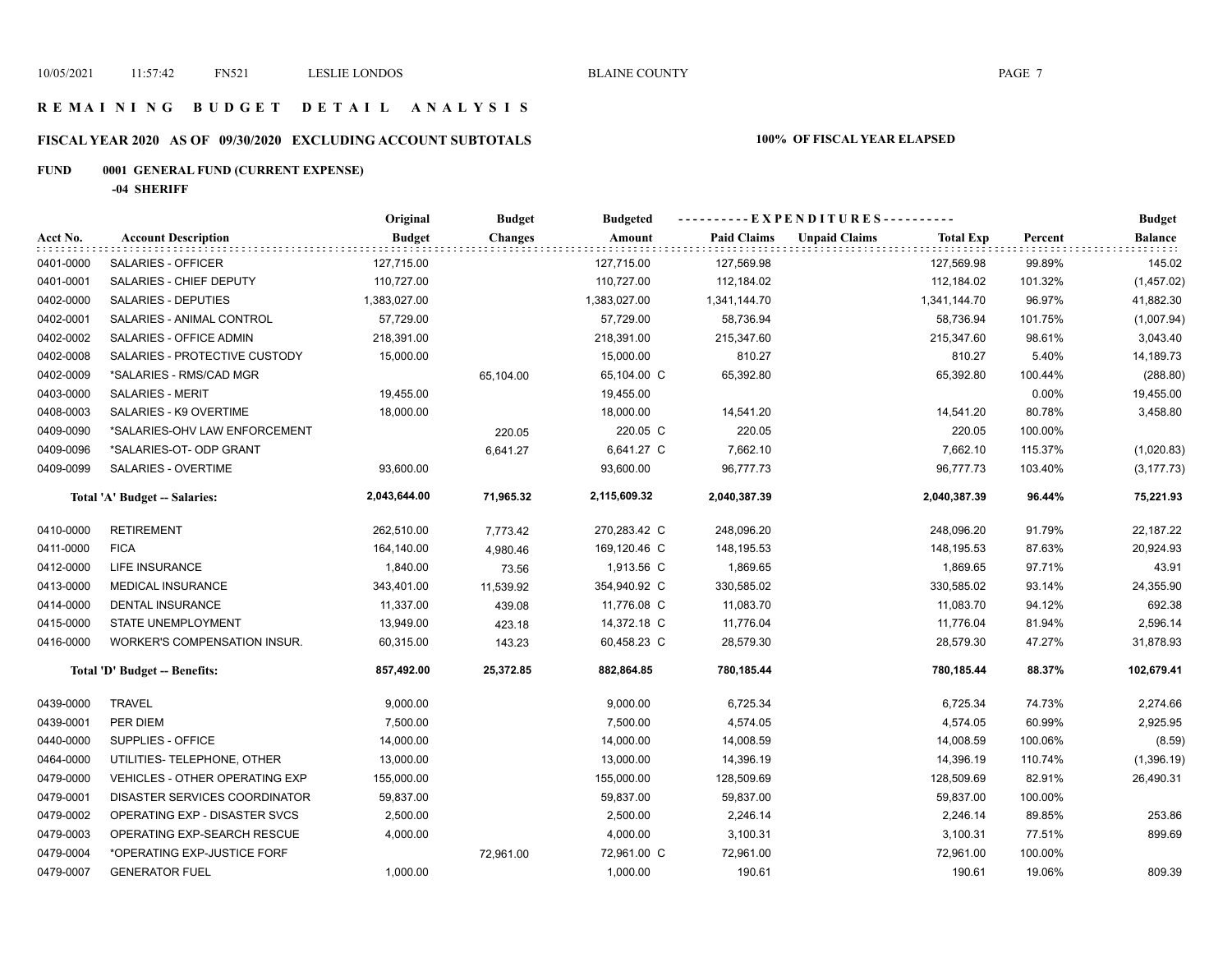## **R E M A I N I N G B U D G E T D E T A I L A N A L Y S I S**

# **FISCAL YEAR 2020 AS OF 09/30/2020 EXCLUDING ACCOUNT SUBTOTALS 100% OF FISCAL YEAR ELAPSED**

# **FUND 0001 GENERAL FUND (CURRENT EXPENSE)**

**-04 SHERIFF**

|           |                                     | Original      | <b>Budget</b><br><b>Budgeted</b> |             | ----------EXPENDITURES---------- |                      |                  |         | <b>Budget</b>  |
|-----------|-------------------------------------|---------------|----------------------------------|-------------|----------------------------------|----------------------|------------------|---------|----------------|
| Acct No.  | <b>Account Description</b>          | <b>Budget</b> | <b>Changes</b>                   | Amount      | <b>Paid Claims</b>               | <b>Unpaid Claims</b> | <b>Total Exp</b> | Percent | <b>Balance</b> |
| 0489-0000 | PROFESSIONAL SVC- OTHER             | 500.00        |                                  | 500.00      | 919.27                           |                      | 919.27           | 183.85% | (419.27)       |
| 0489-0001 | <b>COMMUNITY CONNECTIVITY</b>       | 5,000.00      |                                  | 5,000.00    |                                  |                      |                  | 0.00%   | 5,000.00       |
| 0495-0000 | REPAIRS/MAINT- COMMUNICATIONS       | 7,000.00      |                                  | 7,000.00    | 1,659.00                         |                      | 1,659.00         | 23.70%  | 5,341.00       |
| 0495-0001 | 700 MHZ MASTER MAINTENANCE          | 18,720.00     |                                  | 18,720.00   | 18,060.00                        |                      | 18,060.00        | 96.47%  | 660.00         |
| 0495-0002 | SOFTWARE MAINTENANCE                | 1,590.00      |                                  | 1,590.00    | 1,589.50                         |                      | 1,589.50         | 99.97%  | 0.50           |
| 0499-0000 | REPAIRS/MAINT- OTHER                | 16,800.00     |                                  | 16,800.00   | 17,654.20                        |                      | 17,654.20        | 105.08% | (854.20)       |
| 0503-0002 | PROTECTIVE CUSTODY/MENTAL HOLD      | 12,000.00     |                                  | 12,000.00   | 5,577.50                         |                      | 5,577.50         | 46.48%  | 6,422.50       |
| 0509-0001 | <b>LEXIPOL</b>                      | 5,564.00      |                                  | 5,564.00    | 5,710.42                         |                      | 5,710.42         | 102.63% | (146.42)       |
| 0528-0000 | <b>DUES / MEMBERSHIPS</b>           | 5,100.00      |                                  | 5,100.00    | 2,524.00                         |                      | 2,524.00         | 49.49%  | 2,576.00       |
| 0533-0000 | <b>INVESTIGATION</b>                | 3,000.00      |                                  | 3,000.00    | 1,789.35                         |                      | 1,789.35         | 59.65%  | 1,210.65       |
| 0535-0000 | DRUG DOG EXP                        | 5,000.00      | 1,482.61                         | 6,482.61 C  | 5,585.10                         |                      | 5,585.10         | 86.16%  | 897.51         |
| 0542-0000 | <b>POSTAGE</b>                      | 4,000.00      |                                  | 4,000.00    | 2,139.64                         |                      | 2,139.64         | 53.49%  | 1,860.36       |
| 0554-0000 | <b>UNIFORMS</b>                     | 20,000.00     |                                  | 20,000.00   | 14,918.07                        |                      | 14,918.07        | 74.59%  | 5,081.93       |
| 0556-0000 | <b>WEAPONS / AMMUNITION, ETC</b>    | 6,000.00      |                                  | 6,000.00    | 11,752.94                        |                      | 11,752.94        | 195.88% | (5,752.94)     |
| 0556-0001 | <b>SUPPLIES - EQUIPMENT</b>         | 5,000.00      |                                  | 5,000.00    | 1,605.60                         |                      | 1,605.60         | 32.11%  | 3,394.40       |
| 0556-0002 | *RMS YEARLY MAINTENANCE             |               | 49,580.42                        | 49,580.42 C | 49,580.42                        |                      | 49,580.42        | 100.00% |                |
| 0556-0004 | SHERIFF RMS CONTRIBUTION            | 31,584.00     |                                  | 31,584.00   | 31,584.00                        |                      | 31,584.00        | 100.00% |                |
| 0569-0000 | <b>EDUCATION -OTHER</b>             | 12,000.00     |                                  | 12,000.00   | 8,290.80                         |                      | 8,290.80         | 69.09%  | 3,709.20       |
| 0591-0002 | <b>RECRUITMENT</b>                  | 5,000.00      |                                  | 5,000.00    | 9,420.57                         |                      | 9,420.57         | 188.41% | (4,420.57)     |
| 0591-0005 | <b>CERTIFICATION INCENTIVE</b>      | 3,000.00      |                                  | 3,000.00    | 656.00                           |                      | 656.00           | 21.87%  | 2,344.00       |
| 0671-0015 | *HOMELAND SECURITY GRANT EXP        |               | 2,354.77                         | 2,354.77 C  | 5,008.83                         |                      | 5,008.83         | 212.71% | (2,654.06)     |
| 0671-0022 | *ODP GRANT EXP                      |               |                                  |             | 4,461.81                         |                      | 4,461.81         | 0.00%   | (4,461.81)     |
| 0671-0027 | *OHS E-TICKETING GRANT              |               | 21,506.40                        | 21,506.40 C | 21,506.40                        |                      | 21,506.40        | 100.00% |                |
| 0714-0005 | TELEPHONE ALLOWANCE                 | 10,392.00     |                                  | 10,392.00   | 9,921.00                         |                      | 9,921.00         | 95.47%  | 471.00         |
| 0780-0000 | <b>CRIME PREVENTION</b>             | 1,000.00      |                                  | 1,000.00    |                                  |                      |                  | 0.00%   | 1,000.00       |
|           | Total 'B' Budget -- Expenses:       | 444,087.00    | 147,885.20                       | 591,972.20  | 538,463.34                       |                      | 538,463.34       | 90.96%  | 53,508.86      |
| 0801-0000 | CAPITAL-VEHICLES                    | 120,000.00    |                                  | 120,000.00  | 119,185.26                       |                      | 119,185.26       | 99.32%  | 814.74         |
| 0806-0010 | *CAPITAL-GRANT                      |               | 12,644.00                        | 12,644.00 C | 12,644.00                        |                      | 12,644.00        | 100.00% |                |
|           | Total 'C' Budget -- Capital Outlay: | 120,000.00    | 12,644.00                        | 132,644.00  | 131,829.26                       |                      | 131,829.26       | 99.39%  | 814.74         |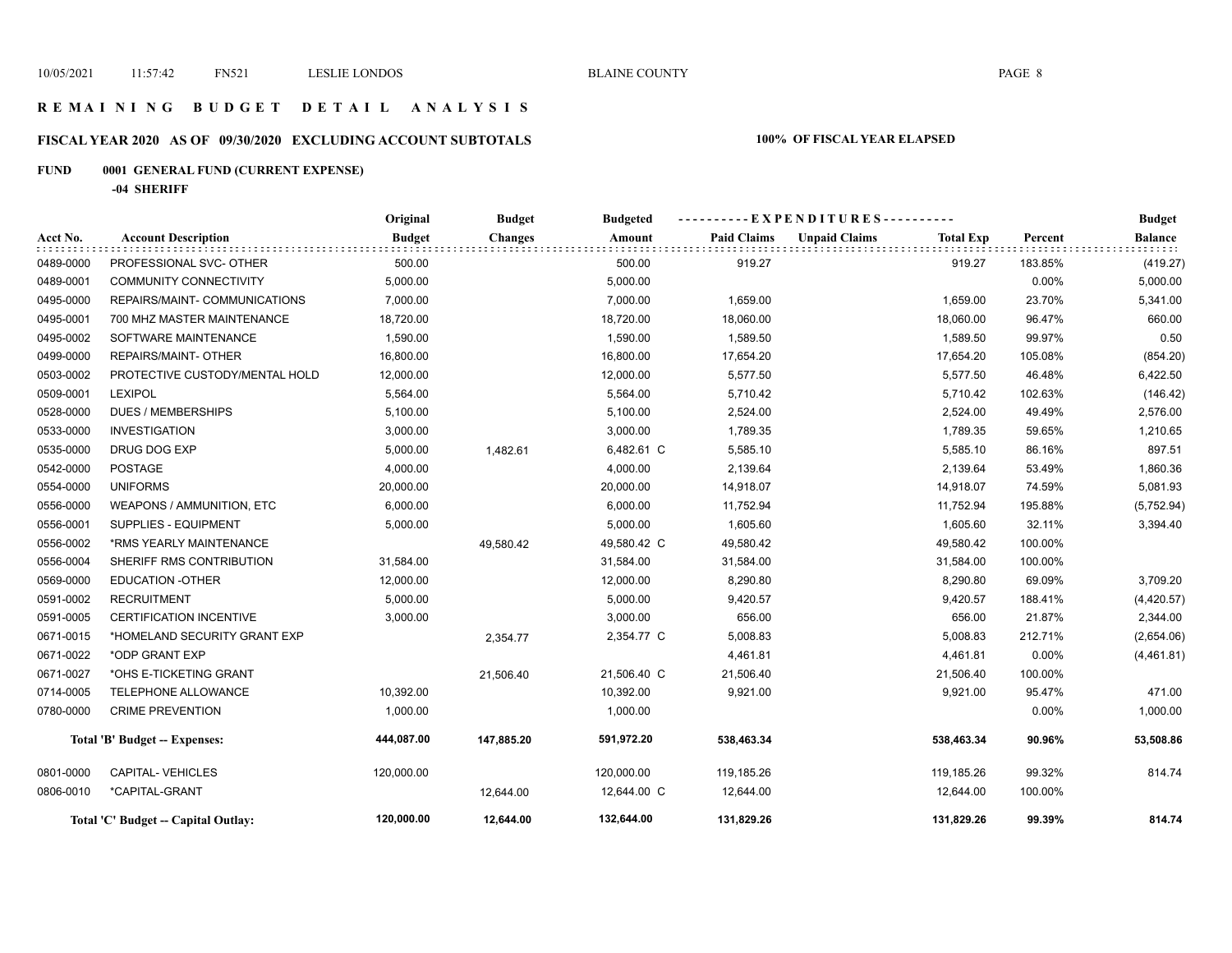## **R E M A I N I N G B U D G E T D E T A I L A N A L Y S I S**

# **FISCAL YEAR 2020 AS OF 09/30/2020 EXCLUDING ACCOUNT SUBTOTALS 100% OF FISCAL YEAR ELAPSED**

#### **DEPARTMENT TOTALS:**

| Total 'A' Expenses -- Salaries:       | 2.043.644.00 | 71,965.32  | 2.115.609.32 | 2.040.387.39 | 2,040,387.39 | 96.44% | 75,221.93  |
|---------------------------------------|--------------|------------|--------------|--------------|--------------|--------|------------|
| Total 'D' Expenses -- Benefits:       | 857.492.00   | 25.372.85  | 882,864.85   | 780.185.44   | 780,185.44   | 88.37% | 102.679.41 |
| Total 'B' Expenses -- Expenses:       | 444.087.00   | 147.885.20 | 591.972.20   | 538.463.34   | 538.463.34   | 90.96% | 53.508.86  |
| Total 'C' Expenses -- Capital Outlay: | 120.000.00   | 12.644.00  | 132.644.00   | 131.829.26   | 131.829.26   | 99.39% | 814.74     |
|                                       | 3.465.223.00 | 257.867.37 | 3.723.090.37 | 3.490.865.43 | 3,490,865.43 | 93.76% | 232.224.94 |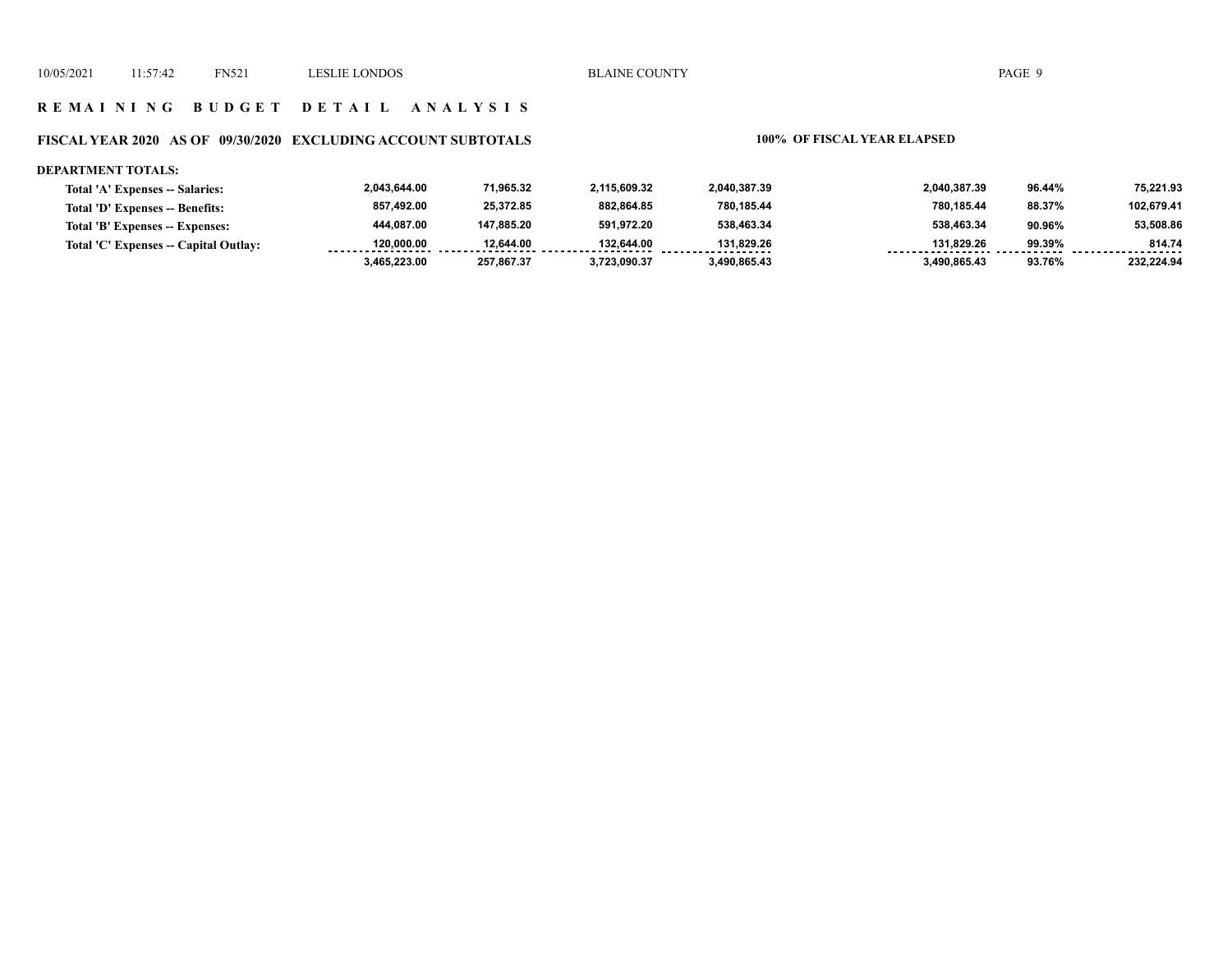## **R E M A I N I N G B U D G E T D E T A I L A N A L Y S I S**

# **FISCAL YEAR 2020 AS OF 09/30/2020 EXCLUDING ACCOUNT SUBTOTALS 100% OF FISCAL YEAR ELAPSED**

# **FUND 0001 GENERAL FUND (CURRENT EXPENSE)**

**-05 COMMISSIONERS**

|           |                                        | Original      | <b>Budget</b><br><b>Budgeted</b> |                    | ----------EXPENDITURES----------         |         | <b>Budget</b>               |
|-----------|----------------------------------------|---------------|----------------------------------|--------------------|------------------------------------------|---------|-----------------------------|
| Acct No.  | <b>Account Description</b><br>.        | <b>Budget</b> | <b>Changes</b><br>Amount         | <b>Paid Claims</b> | <b>Unpaid Claims</b><br><b>Total Exp</b> | Percent | <b>Balance</b><br>: : : : : |
| 0401-0000 | SALARIES - OFFICER                     | 257,119.00    | 257,119.00                       | 256,920.63         | 256,920.63                               | 99.92%  | 198.37                      |
| 0401-0001 | SALARIES - ADMINISTRATOR               | 181,885.00    | 181,885.00                       | 182,247.13         | 182,247.13                               | 100.20% | (362.13)                    |
| 0409-0003 | SALARIES - ASSISTANT                   |               |                                  | 1,864.80           | 1,864.80                                 | 0.00%   | (1,864.80)                  |
|           | Total 'A' Budget -- Salaries:          | 439,004.00    | 439,004.00                       | 441,032.56         | 441,032.56                               | 100.46% | (2,028.56)                  |
| 0410-0000 | <b>RETIREMENT</b>                      | 52,417.00     | 52,417.00                        | 52,659.11          | 52,659.11                                | 100.46% | (242.11)                    |
| 0411-0000 | <b>FICA</b>                            | 33,585.00     | 33,585.00                        | 30,480.23          | 30,480.23                                | 90.76%  | 3,104.77                    |
| 0412-0000 | <b>LIFE INSURANCE</b>                  | 295.00        | 295.00                           | 281.05             | 281.05                                   | 95.27%  | 13.95                       |
| 0413-0000 | <b>MEDICAL INSURANCE</b>               | 46,814.00     | 46,814.00                        | 46,848.08          | 46,848.08                                | 100.07% | (34.08)                     |
| 0414-0000 | <b>DENTAL INSURANCE</b>                | 1,744.00      | 1,744.00                         | 1,780.66           | 1,780.66                                 | 102.10% | (36.66)                     |
| 0415-0000 | STATE UNEMPLOYMENT                     | 2,854.00      | 2,854.00                         | 1,158.62           | 1,158.62                                 | 40.60%  | 1,695.38                    |
| 0416-0000 | <b>WORKER'S COMPENSATION INSUR.</b>    | 812.00        | 812.00                           | 481.00             | 481.00                                   | 59.24%  | 331.00                      |
|           | Total 'D' Budget -- Benefits:          | 138,521.00    | 138,521.00                       | 133,688.75         | 133,688.75                               | 96.51%  | 4,832.25                    |
| 0439-0000 | TRAVEL - OTHER (OUT OF TOWN)           | 4,000.00      | 4,000.00                         | 1,581.47           | 1,581.47                                 | 39.54%  | 2,418.53                    |
| 0439-0001 | PER DIEM                               | 1,000.00      | 1,000.00                         | 371.00             | 371.00                                   | 37.10%  | 629.00                      |
| 0439-0002 | MEALS (IN TOWN)                        | 250.00        | 250.00                           | 234.77             | 234.77                                   | 93.91%  | 15.23                       |
| 0439-0003 | CONFERENCE-EDUCATION                   | 3,000.00      | 3,000.00                         | 1,059.00           | 1,059.00                                 | 35.30%  | 1,941.00                    |
| 0439-0005 | <b>NACO TRAVEL</b>                     | 6,000.00      | 6,000.00                         | 2,871.39           | 2,871.39                                 | 47.86%  | 3,128.61                    |
| 0440-0000 | SUPPLIES - OFFICE                      | 4,500.00      | 4,500.00                         | 3,636.18           | 3,636.18                                 | 80.80%  | 863.82                      |
| 0440-0001 | SUPPLIES/MEETINGS                      | 350.00        | 350.00                           |                    |                                          | 0.00%   | 350.00                      |
| 0497-0000 | MAINTENANCE AGREEMENTS                 | 1,000.00      | 1,000.00                         | 1,014.72           | 1,014.72                                 | 101.47% | (14.72)                     |
| 0528-0000 | DUES / MEMBERSHIPS                     | 3,250.00      | 3,250.00                         | 2,661.85           | 2,661.85                                 | 81.90%  | 588.15                      |
| 0542-0000 | <b>POSTAGE</b>                         | 300.00        | 300.00                           |                    |                                          | 0.00%   | 300.00                      |
| 0714-0005 | TELEPHONE ALLOWANCE                    | 1,800.00      | 1,800.00                         | 1,176.00           | 1,176.00                                 | 65.33%  | 624.00                      |
|           | Total 'B' Budget -- Expenses:          | 25,450.00     | 25,450.00                        | 14,606.38          | 14,606.38                                | 57.39%  | 10,843.62                   |
|           | <b>DEPARTMENT TOTALS:</b>              |               |                                  |                    |                                          |         |                             |
|           | Total 'A' Expenses -- Salaries:        | 439,004.00    | 439,004.00                       | 441,032.56         | 441,032.56                               | 100.46% | (2,028.56)                  |
|           | <b>Total 'D' Expenses -- Benefits:</b> | 138,521.00    | 138,521.00                       | 133,688.75         | 133,688.75                               | 96.51%  | 4,832.25                    |
|           | Total 'B' Expenses -- Expenses:        | 25,450.00     | 25,450.00                        | 14,606.38          | 14,606.38                                | 57.39%  | 10,843.62                   |
|           | Total 'C' Expenses -- Capital Outlay:  |               |                                  |                    |                                          |         |                             |
|           |                                        | 602,975.00    | 602,975.00                       | 589,327.69         | 589,327.69                               | 97.74%  | 13,647.31                   |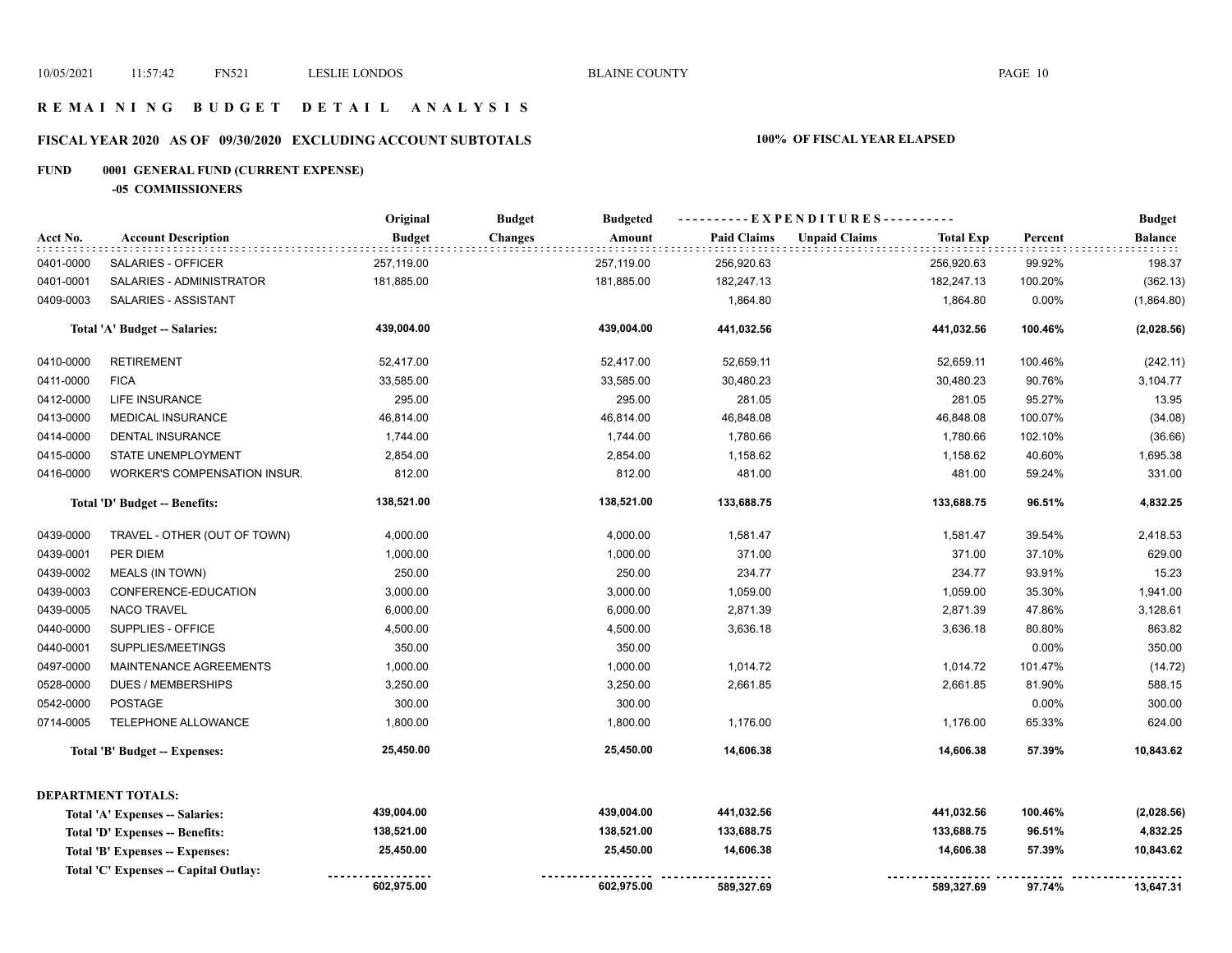## **R E M A I N I N G B U D G E T D E T A I L A N A L Y S I S**

# **FISCAL YEAR 2020 AS OF 09/30/2020 EXCLUDING ACCOUNT SUBTOTALS 100% OF FISCAL YEAR ELAPSED**

# **FUND 0001 GENERAL FUND (CURRENT EXPENSE)**

**-06 CORONER**

|           |                                       | Original      | <b>Budget</b>  | <b>Budgeted</b> | ----------EXPENDITURES---------- |                      |                  |         | <b>Budget</b>  |
|-----------|---------------------------------------|---------------|----------------|-----------------|----------------------------------|----------------------|------------------|---------|----------------|
| Acct No.  | <b>Account Description</b>            | <b>Budget</b> | <b>Changes</b> | Amount          | <b>Paid Claims</b>               | <b>Unpaid Claims</b> | <b>Total Exp</b> | Percent | <b>Balance</b> |
| 0401-0000 | SALARIES - OFFICER                    | 46,137.00     | 46,137.00      |                 | 46,084.72                        |                      | 46,084.72        | 99.89%  | 52.28          |
|           | Total 'A' Budget -- Salaries:         | 46,137.00     |                | 46,137.00       | 46,084.72                        |                      | 46,084.72        | 99.89%  | 52.28          |
| 0410-0000 | <b>RETIREMENT</b>                     | 5,458.00      |                | 5,458.00        | 5,502.41                         |                      | 5,502.41         | 100.81% | (44.41)        |
| 0411-0000 | <b>FICA</b>                           | 3,500.00      |                | 3,500.00        | 3,525.52                         |                      | 3,525.52         | 100.73% | (25.52)        |
| 0412-0000 | LIFE INSURANCE                        | 74.00         |                | 74.00           | 34.92                            |                      | 34.92            | 47.19%  | 39.08          |
| 0415-0000 | STATE UNEMPLOYMENT                    | 298.00        |                | 298.00          |                                  |                      |                  | 0.00%   | 298.00         |
| 0416-0000 | WORKER'S COMPENSATION INSUR.          | 775.00        |                | 775.00          | 411.00                           |                      | 411.00           | 53.03%  | 364.00         |
|           | Total 'D' Budget -- Benefits:         | 10,105.00     |                | 10,105.00       | 9,473.85                         |                      | 9,473.85         | 93.75%  | 631.15         |
| 0528-0000 | <b>DUES / MEMBERSHIPS</b>             |               |                |                 | 150.00                           |                      | 150.00           | 0.00%   | (150.00)       |
| 0610-0000 | CORONER-LABORATORY                    | 3,000.00      |                | 3,000.00        | 2,714.00                         |                      | 2,714.00         | 90.47%  | 286.00         |
| 0611-0000 | <b>CORONER-AUTOPSIES / INQUESTS</b>   | 15,000.00     | 15,000.00      |                 | 2,000.00                         |                      | 2,000.00         | 13.33%  | 13,000.00      |
| 0611-0003 | CORONER-CONTRACT FOR SERVICES         | 89,000.00     | 89,000.00      |                 | 89,000.00                        |                      | 89,000.00        | 100.00% |                |
|           | Total 'B' Budget -- Expenses:         | 107,000.00    | 107,000.00     |                 | 93,864.00                        |                      | 93,864.00        | 87.72%  | 13,136.00      |
|           | <b>DEPARTMENT TOTALS:</b>             |               |                |                 |                                  |                      |                  |         |                |
|           | Total 'A' Expenses -- Salaries:       | 46,137.00     |                | 46,137.00       | 46,084.72                        |                      | 46,084.72        | 99.89%  | 52.28          |
|           | Total 'D' Expenses -- Benefits:       | 10,105.00     |                | 10,105.00       | 9,473.85                         |                      | 9,473.85         | 93.75%  | 631.15         |
|           | Total 'B' Expenses -- Expenses:       | 107,000.00    | 107,000.00     |                 | 93,864.00                        |                      | 93,864.00        | 87.72%  | 13,136.00      |
|           | Total 'C' Expenses -- Capital Outlay: |               |                |                 |                                  |                      |                  |         |                |
|           |                                       | 163,242.00    | 163,242.00     |                 | 149,422.57                       |                      | 149,422.57       | 91.53%  | 13,819.43      |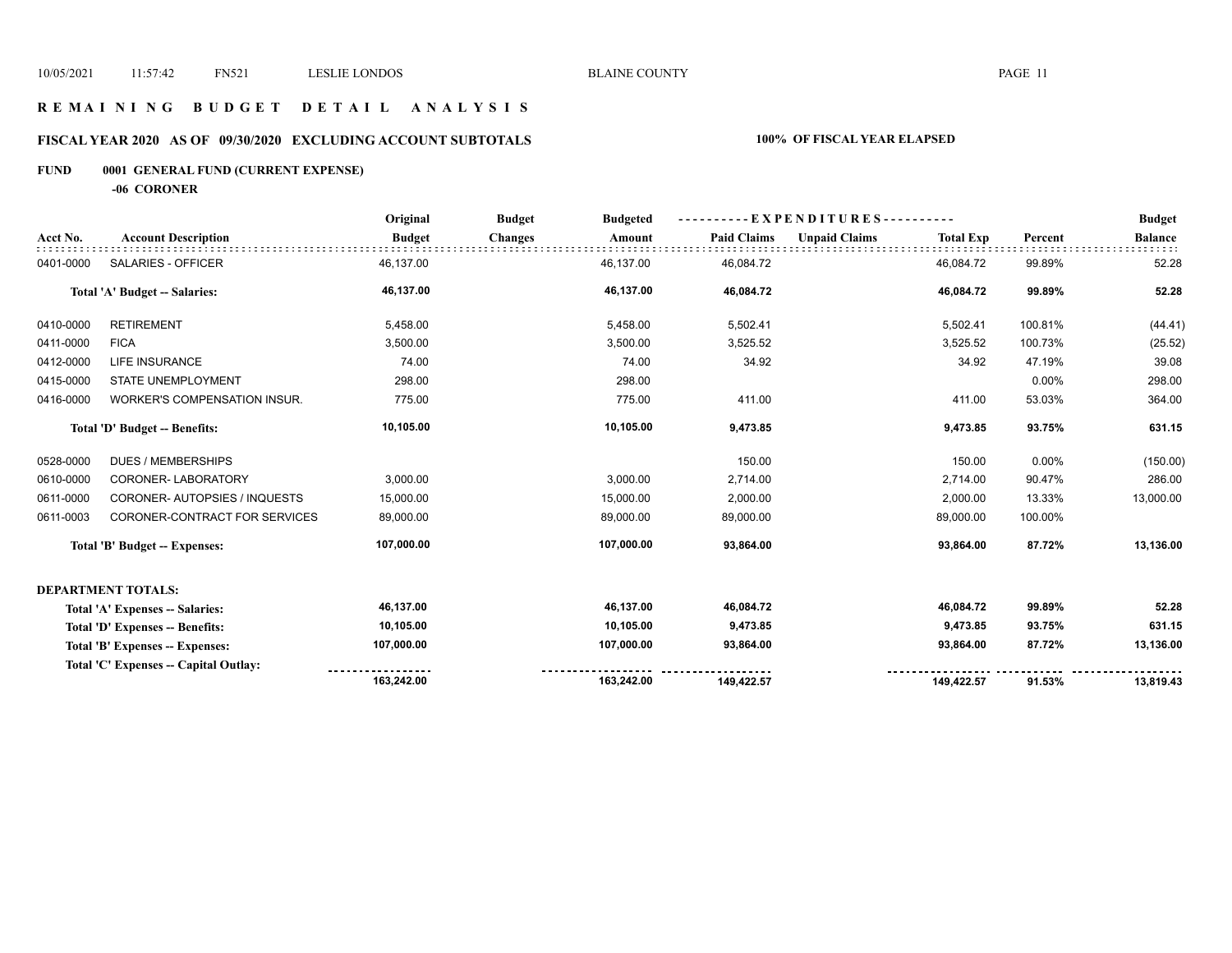## **R E M A I N I N G B U D G E T D E T A I L A N A L Y S I S**

# **FISCAL YEAR 2020 AS OF 09/30/2020 EXCLUDING ACCOUNT SUBTOTALS 100% OF FISCAL YEAR ELAPSED**

# **FUND 0001 GENERAL FUND (CURRENT EXPENSE)**

**-07 PROSECUTING ATTORNEY**

|           |                                     | Original      | <b>Budget</b><br><b>Budgeted</b> |                    | ----------EXPENDITURES----------         |          | <b>Budget</b>          |
|-----------|-------------------------------------|---------------|----------------------------------|--------------------|------------------------------------------|----------|------------------------|
| Acct No.  | <b>Account Description</b>          | <b>Budget</b> | <b>Changes</b><br>Amount         | <b>Paid Claims</b> | <b>Unpaid Claims</b><br><b>Total Exp</b> | Percent  | <b>Balance</b><br>111. |
| 0401-0000 | SALARIES - OFFICER                  | 143,026.00    | 143,026.00                       | 142,864.74         | 142,864.74                               | 99.89%   | 161.26                 |
| 0402-0000 | SALARIES - CHIEF DEPUTY             | 133,900.00    | 133,900.00                       | 135,585.74         | 135,585.74                               | 101.26%  | (1,685.74)             |
| 0403-0000 | <b>SALARIES - MERIT</b>             | 5,400.00      | 5,400.00                         |                    |                                          | 0.00%    | 5,400.00               |
| 0405-0000 | SALARIES - DEPUTIES                 | 294,328.00    | 294,328.00                       | 216,292.43         | 216,292.43                               | 73.49%   | 78,035.57              |
| 0405-0008 | SALARIES - LEGAL SEC/CRIM PARA      | 186,481.00    | 186,481.00                       | 179,767.37         | 179,767.37                               | 96.40%   | 6,713.63               |
| 0409-0099 | SALARIES - OVERTIME                 |               |                                  | 2,575.31           | 2,575.31                                 | $0.00\%$ | (2, 575.31)            |
|           | Total 'A' Budget -- Salaries:       | 763,135.00    | 763,135.00                       | 677,085.59         | 677,085.59                               | 88.72%   | 86,049.41              |
| 0410-0000 | <b>RETIREMENT</b>                   | 91,200.00     | 91,200.00                        | 80,605.58          | 80,605.58                                | 88.38%   | 10,594.42              |
| 0411-0000 | <b>FICA</b>                         | 58,400.00     | 58,400.00                        | 47,593.10          | 47,593.10                                | 81.50%   | 10,806.90              |
| 0412-0000 | LIFE INSURANCE                      | 700.00        | 700.00                           | 537.89             | 537.89                                   | 76.84%   | 162.11                 |
| 0413-0000 | <b>MEDICAL INSURANCE</b>            | 139,167.00    | 139,167.00                       | 116,792.11         | 116,792.11                               | 83.92%   | 22,374.89              |
| 0414-0000 | <b>DENTAL INSURANCE</b>             | 4,100.00      | 4,100.00                         | 3,379.62           | 3,379.62                                 | 82.43%   | 720.38                 |
| 0415-0000 | STATE UNEMPLOYMENT                  | 4,900.00      | 4,900.00                         | 3,153.57           | 3,153.57                                 | 64.36%   | 1,746.43               |
| 0416-0000 | <b>WORKER'S COMPENSATION INSUR.</b> | 1,400.00      | 1,400.00                         | 639.00             | 639.00                                   | 45.64%   | 761.00                 |
|           | Total 'D' Budget -- Benefits:       | 299,867.00    | 299,867.00                       | 252,700.87         | 252,700.87                               | 84.27%   | 47,166.13              |
| 0439-0000 | TRAVEL - OTHER                      | 4,500.00      | 4,500.00                         | 2,443.21           | 2,443.21                                 | 54.29%   | 2,056.79               |
| 0439-0001 | PER DIEM (MEALS)                    | 1,500.00      | 1,500.00                         | 939.15             | 939.15                                   | 62.61%   | 560.85                 |
| 0440-0000 | SUPPLIES - OFFICE                   | 12,000.00     | 12,000.00                        | 13,630.70          | 13,630.70                                | 113.59%  | (1,630.70)             |
| 0489-0002 | PROF SVC - INTERPRETING             | 3,000.00      | 3,000.00                         | 940.50             | 940.50                                   | 31.35%   | 2,059.50               |
| 0492-0000 | REPAIRS/MAINT - OFFICE EQUIP        | 1,000.00      | 1,000.00                         |                    |                                          | 0.00%    | 1,000.00               |
| 0528-0000 | <b>DUES / MEMBERSHIPS</b>           | 6,500.00      | 6,500.00                         | 5,098.00           | 5,098.00                                 | 78.43%   | 1,402.00               |
| 0536-0000 | <b>LAW LIBRARY</b>                  | 14,045.00     | 14,045.00                        | 15,394.29          | 15,394.29                                | 109.61%  | (1,349.29)             |
| 0542-0000 | <b>POSTAGE</b>                      | 2,500.00      | 2,500.00                         | 546.07             | 546.07                                   | 21.84%   | 1,953.93               |
| 0560-0000 | EDUCATION-TUITION, REGISTR.         | 2,000.00      | 2,000.00                         | 349.00             | 349.00                                   | 17.45%   | 1,651.00               |
| 0704-0000 | PROFESSIONAL & WITNESS FEES         | 30,000.00     | 30,000.00                        | 3,277.21           | 3,277.21                                 | 10.92%   | 26,722.79              |
| 0704-0001 | <b>DESIGNATED EXAMINATIONS</b>      | 20,000.00     | 20,000.00                        | 17,723.42          | 17,723.42                                | 88.62%   | 2,276.58               |
| 0704-0003 | CONTRACT/LEGAL                      | 30,000.00     | 30,000.00                        | 268,387.85         | 268,387.85                               | 894.63%  | (238, 387.85)          |
| 0706-0001 | <b>TRANSCRIPTS</b>                  | 3,000.00      | 3,000.00                         | 2,256.90           | 2,256.90                                 | 75.23%   | 743.10                 |
|           | Total 'B' Budget -- Expenses:       | 130,045.00    | 130,045.00                       | 330,986.30         | 330,986.30                               | 254.52%  | (200, 941.30)          |
| 0899-0000 | CAPITAL- OTHER                      | 2,000.00      | 2,000.00                         | 1,340.81           | 1,340.81                                 | 67.04%   | 659.19                 |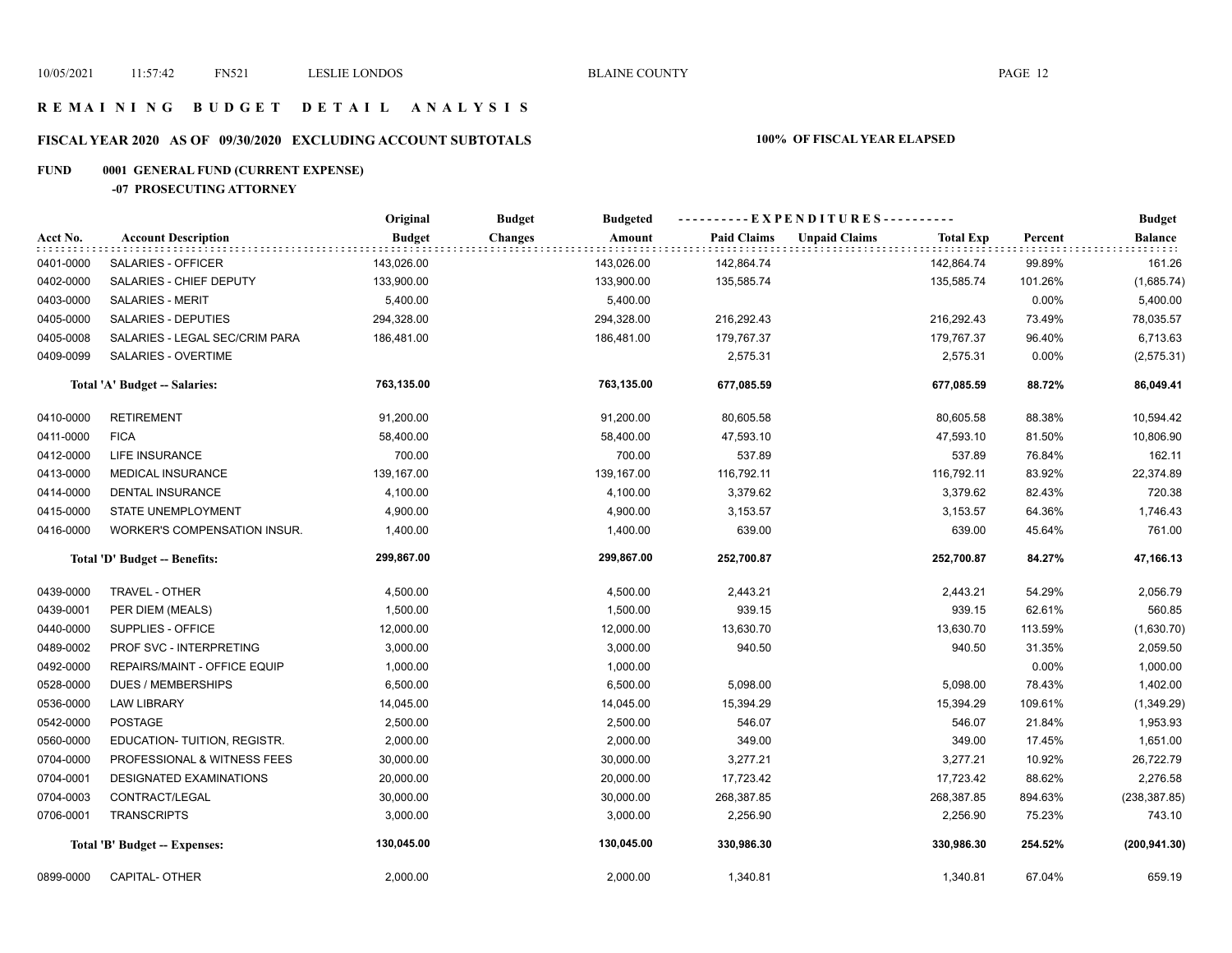## **R E M A I N I N G B U D G E T D E T A I L A N A L Y S I S**

# **FISCAL YEAR 2020 AS OF 09/30/2020 EXCLUDING ACCOUNT SUBTOTALS 100% OF FISCAL YEAR ELAPSED**

# **FUND 0001 GENERAL FUND (CURRENT EXPENSE)**

**-07 PROSECUTING ATTORNEY**

|          |                                       | Original      | <b>Budget</b>  | <b>Budgeted</b> |                    |                      |                  |         | <b>Budget</b>  |
|----------|---------------------------------------|---------------|----------------|-----------------|--------------------|----------------------|------------------|---------|----------------|
| Acct No. | <b>Account Description</b>            | <b>Budget</b> | <b>Changes</b> | Amount          | <b>Paid Claims</b> | <b>Unpaid Claims</b> | <b>Total Exp</b> | Percent | <b>Balance</b> |
|          | Total 'C' Budget -- Capital Outlay:   | 2,000.00      |                | 2.000.00        | 1.340.81           |                      | 1.340.81         | 67.04%  | 659.19         |
|          | <b>DEPARTMENT TOTALS:</b>             |               |                |                 |                    |                      |                  |         |                |
|          | Total 'A' Expenses -- Salaries:       | 763,135.00    |                | 763.135.00      | 677,085.59         |                      | 677.085.59       | 88.72%  | 86,049.41      |
|          | Total 'D' Expenses -- Benefits:       | 299,867.00    |                | 299.867.00      | 252,700.87         |                      | 252.700.87       | 84.27%  | 47,166.13      |
|          | Total 'B' Expenses -- Expenses:       | 130,045.00    |                | 130.045.00      | 330,986.30         |                      | 330,986.30       | 254.52% | (200, 941.30)  |
|          | Total 'C' Expenses -- Capital Outlay: | 2.000.00      |                | 2.000.00        | 1,340.81           |                      | 1.340.81         | 67.04%  | 659.19         |
|          |                                       | 1.195.047.00  |                | 1.195.047.00    | 1.262.113.57       |                      | 1.262.113.57     | 105.61% | (67,066.57)    |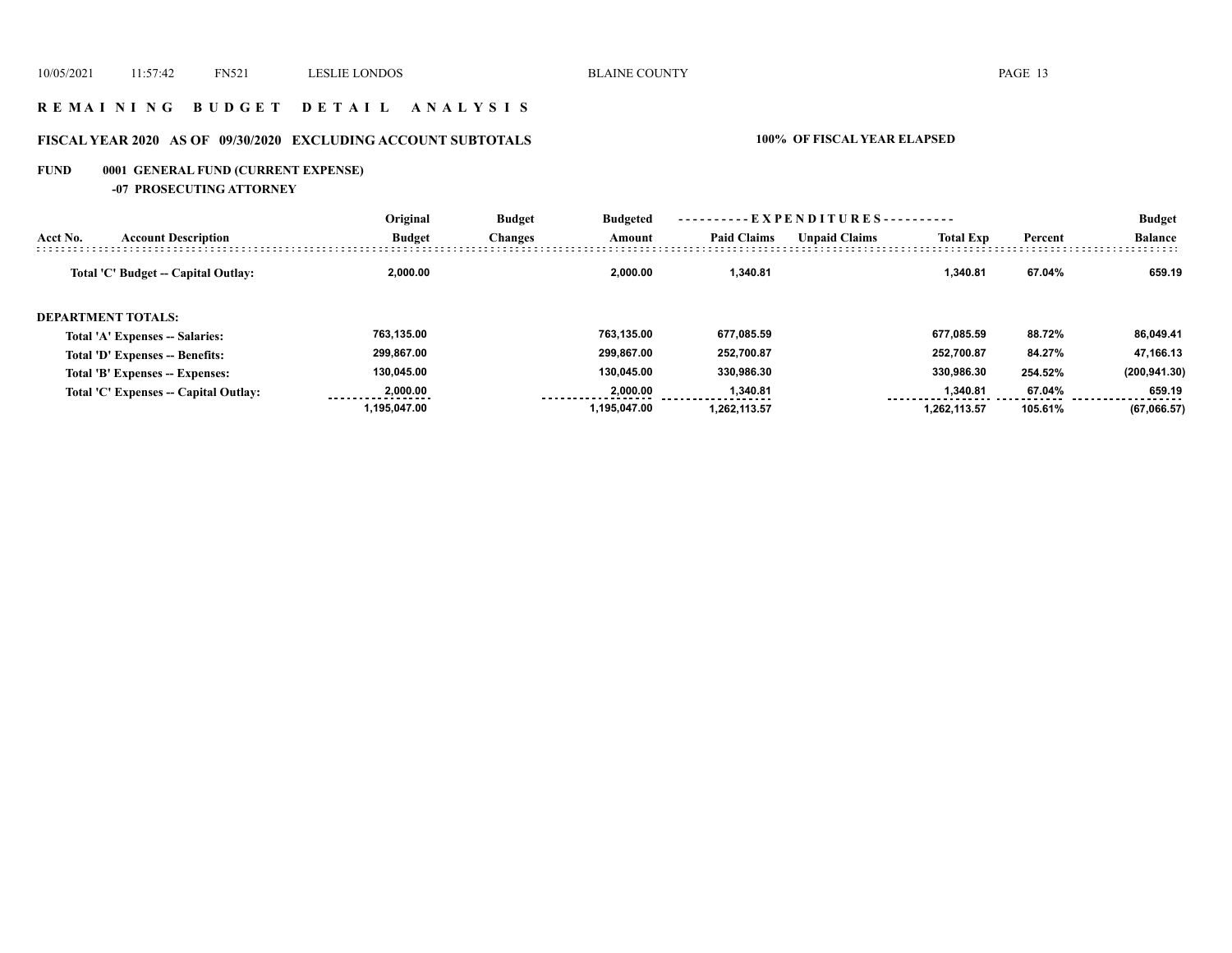## **R E M A I N I N G B U D G E T D E T A I L A N A L Y S I S**

# **FISCAL YEAR 2020 AS OF 09/30/2020 EXCLUDING ACCOUNT SUBTOTALS 100% OF FISCAL YEAR ELAPSED**

# **FUND 0001 GENERAL FUND (CURRENT EXPENSE)**

**-08 PROBATION**

|           |                                | Original      | <b>Budget</b>  | <b>Budgeted</b> |                    | ----------EXPENDITURES---------- |                  |         | <b>Budget</b>  |
|-----------|--------------------------------|---------------|----------------|-----------------|--------------------|----------------------------------|------------------|---------|----------------|
| Acct No.  | <b>Account Description</b>     | <b>Budget</b> | <b>Changes</b> | Amount          | <b>Paid Claims</b> | <b>Unpaid Claims</b>             | <b>Total Exp</b> | Percent | <b>Balance</b> |
| 0405-0007 | SALARIES - CHIEF PROBATION OFF | 98,088.00     |                | 98,088.00       | 99,456.63          |                                  | 99,456.63        | 101.40% | (1,368.63)     |
| 0405-0008 | <b>SALARIES - PROBATION</b>    | 256,091.00    |                | 256,091.00      | 260,381.93         |                                  | 260,381.93       | 101.68% | (4,290.93)     |
| 0409-0099 | SALARIES - OVERTIME            | 1,000.00      |                | 1,000.00        | 1,526.34           |                                  | 1,526.34         | 152.63% | (526.34)       |
|           | Total 'A' Budget -- Salaries:  | 355,179.00    |                | 355,179.00      | 361,364.90         |                                  | 361,364.90       | 101.74% | (6, 185.90)    |
| 0410-0000 | <b>RETIREMENT</b>              | 42,412.00     |                | 42,412.00       | 42,908.06          |                                  | 42,908.06        | 101.17% | (496.06)       |
| 0411-0000 | <b>FICA</b>                    | 27,173.00     |                | 27,173.00       | 25,566.40          |                                  | 25,566.40        | 94.09%  | 1,606.60       |
| 0412-0000 | <b>LIFE INSURANCE</b>          | 368.00        |                | 368.00          | 348.48             |                                  | 348.48           | 94.70%  | 19.52          |
| 0413-0000 | <b>MEDICAL INSURANCE</b>       | 71,622.00     |                | 71,622.00       | 69,038.28          |                                  | 69,038.28        | 96.39%  | 2,583.72       |
| 0414-0000 | <b>DENTAL INSURANCE</b>        | 2,250.00      |                | 2,250.00        | 2,180.40           |                                  | 2,180.40         | 96.91%  | 69.60          |
| 0415-0000 | STATE UNEMPLOYMENT             | 2,310.00      |                | 2,310.00        | 2,172.30           |                                  | 2,172.30         | 94.04%  | 137.70         |
| 0416-0000 | WORKER'S COMPENSATION INSUR.   | 9,925.00      |                | 9,925.00        | 5,981.00           |                                  | 5,981.00         | 60.26%  | 3,944.00       |
|           | Total 'D' Budget -- Benefits:  | 156,060.00    |                | 156,060.00      | 148,194.92         |                                  | 148,194.92       | 94.96%  | 7,865.08       |
| 0439-0000 | TRAVEL-OTHER                   | 2,500.00      |                | 2,500.00        | 1,394.46           |                                  | 1,394.46         | 55.78%  | 1,105.54       |
| 0439-0001 | PER DIEM                       | 1,500.00      |                | 1,500.00        | 981.00             |                                  | 981.00           | 65.40%  | 519.00         |
| 0440-0001 | <b>SUPPLIES</b>                | 6,000.00      |                | 6,000.00        | 5,275.48           |                                  | 5,275.48         | 87.92%  | 724.52         |
| 0440-0003 | <b>DRUG TESTS</b>              | 5,000.00      |                | 5,000.00        | 18,199.01          |                                  | 18,199.01        | 363.98% | (13, 199.01)   |
| 0479-0001 | *OPERATING EXPENSE-TOBACCO TAX |               | 42,592.38      | 42,592.38 C     | 42,592.38          |                                  | 42,592.38        | 100.00% |                |
| 0479-0003 | *SCRAM EXPENSES                |               | 13,418.58      | 13,418.58 C     | 13,418.58          |                                  | 13,418.58        | 100.00% |                |
| 0479-0011 | *JUVENILE DRUG TESTS-TOB TAX   |               | 1,953.32       | 1,953.32 C      | 1,953.32           |                                  | 1,953.32         | 100.00% |                |
| 0489-0000 | PROFESSIONAL SVC               | 600.00        |                | 600.00          | 1,026.80           |                                  | 1,026.80         | 171.13% | (426.80)       |
| 0489-0005 | *CONTINGENCY MGMT STUDY        |               | 405.95         | 405.95 C        | 405.95             |                                  | 405.95           | 100.00% |                |
| 0528-0000 | <b>DUES / MEMBERSHIPS</b>      | 350.00        |                | 350.00          | 310.00             |                                  | 310.00           | 88.57%  | 40.00          |
| 0542-0000 | <b>POSTAGE</b>                 | 40.00         |                | 40.00           |                    |                                  |                  | 0.00%   | 40.00          |
| 0569-0001 | EDUCATION - PROBATION          | 600.00        |                | 600.00          |                    |                                  |                  | 0.00%   | 600.00         |
| 0707-0002 | ADULT PROGRAMMING              | 15,000.00     |                | 15,000.00       | 6,821.89           |                                  | 6,821.89         | 45.48%  | 8,178.11       |
| 0714-0005 | TELEPHONE ALLOWANCE            | 2,100.00      |                | 2,100.00        | 2,256.00           |                                  | 2,256.00         | 107.43% | (156.00)       |
|           | Total 'B' Budget -- Expenses:  | 33,690.00     | 58,370.23      | 92,060.23       | 94,634.87          |                                  | 94,634.87        | 102.80% | (2, 574.64)    |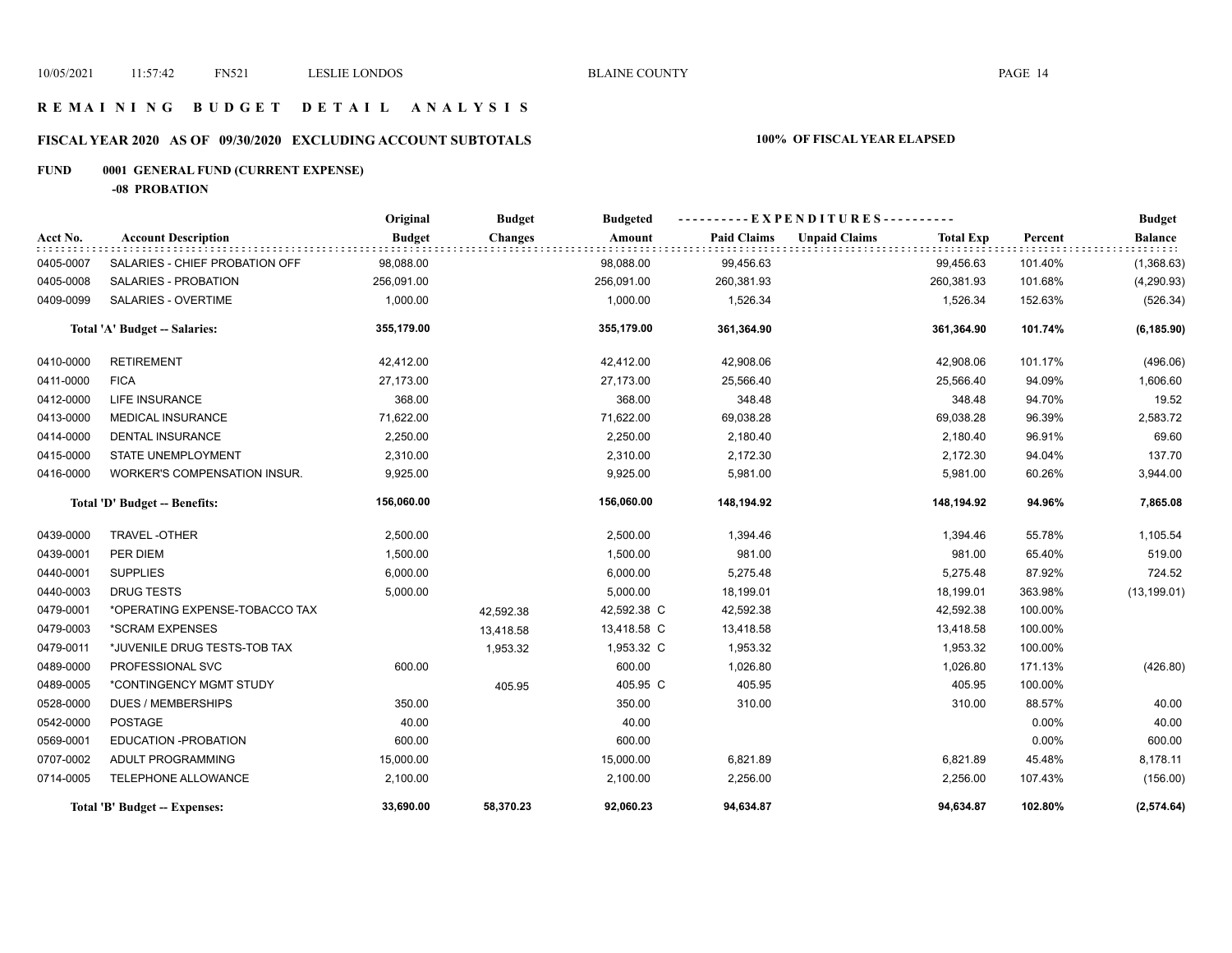#### **R E M A I N I N G B U D G E T D E T A I L A N A L Y S I S**

#### **FISCAL YEAR 2020 AS OF 09/30/2020 EXCLUDING ACCOUNT SUBTOTALS 100% OF FISCAL YEAR ELAPSED**

#### **DEPARTMENT TOTALS: 355,179.00 355,179.00 361,364.90 361,364.90 101.74% (6,185.90) Total 'A' Expenses -- Salaries: 156,060.00 156,060.00 148,194.92 148,194.92 7,865.08 Total 'D' Expenses -- Benefits: 94.96% 33,690.00 58,370.23 92,060.23 94,634.87 94,634.87 102.80% (2,574.64) Total 'B' Expenses -- Expenses: Total 'C' Expenses -- Capital Outlay:** ................. -----------------*-*. . . . . . . . <u>.......... .......</u> . . . . . . . . . . . . . . . . . .  **544,929.00 58,370.23 603,299.23 604,194.69 604,194.69 100.15% (895.46)**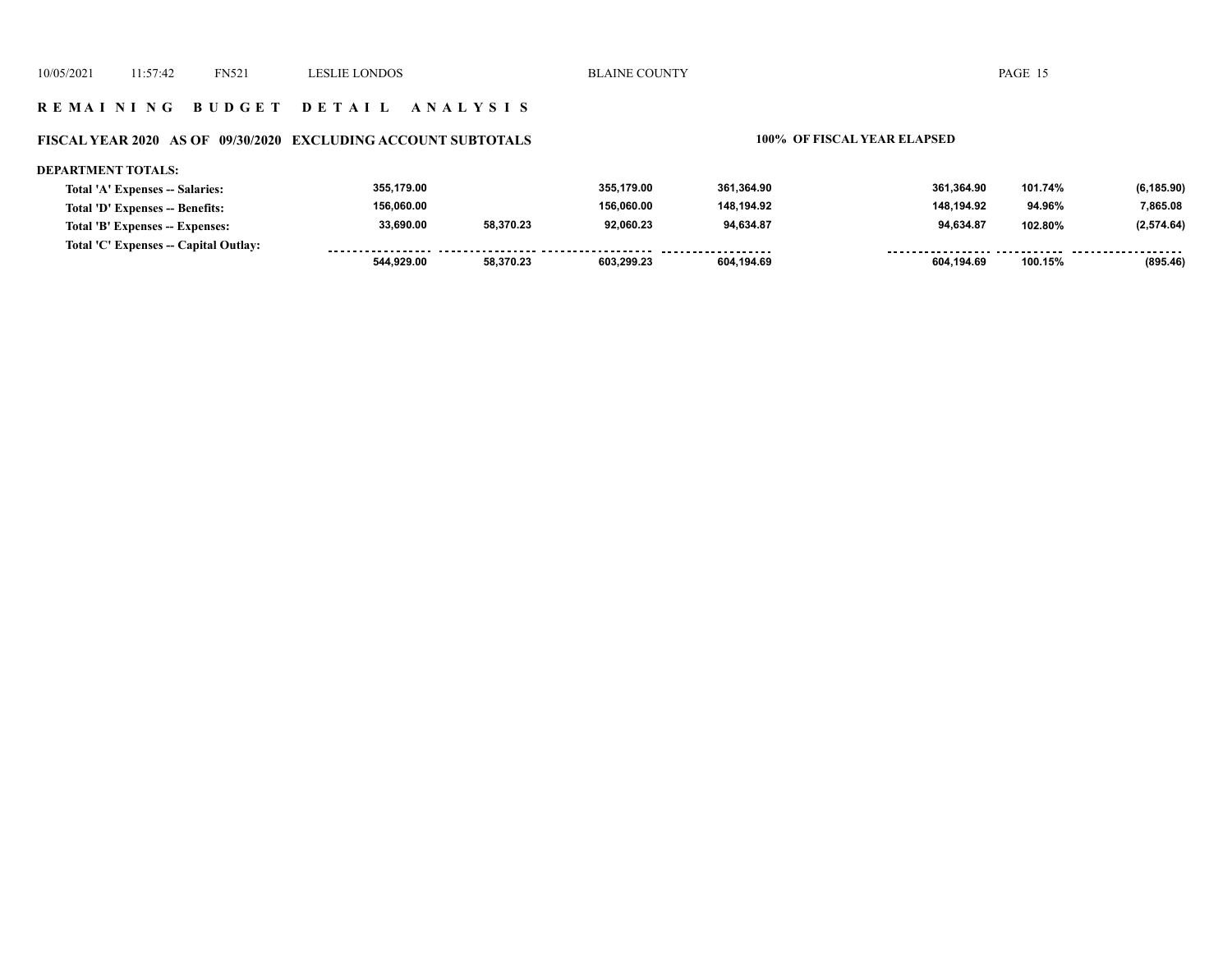## **R E M A I N I N G B U D G E T D E T A I L A N A L Y S I S**

# **FISCAL YEAR 2020 AS OF 09/30/2020 EXCLUDING ACCOUNT SUBTOTALS 100% OF FISCAL YEAR ELAPSED**

# **FUND 0001 GENERAL FUND (CURRENT EXPENSE)**

**-11 FACILITIES**

|           |                                 | Original      | <b>Budget</b><br><b>Budgeted</b> |                    | ----------EXPENDITURES----------         |         |                |
|-----------|---------------------------------|---------------|----------------------------------|--------------------|------------------------------------------|---------|----------------|
| Acct No.  | <b>Account Description</b>      | <b>Budget</b> | <b>Changes</b><br>Amount         | <b>Paid Claims</b> | <b>Unpaid Claims</b><br><b>Total Exp</b> | Percent | <b>Balance</b> |
| 0402-0000 | SALARIES - MAINTENANCE          | 107,420.00    | 107,420.00                       | 99,783.83          | 99,783.83                                | 92.89%  | 7,636.17       |
| 0402-0003 | SALARIES - FACILITIES MANAGER   | 85,357.00     | 85,357.00                        | 86,612.82          | 86,612.82                                | 101.47% | (1,255.82)     |
| 0409-0099 | SALARIES - OVERTIME             | 1,000.00      | 1,000.00                         | 607.05             | 607.05                                   | 60.71%  | 392.95         |
|           | Total 'A' Budget -- Salaries:   | 193,777.00    | 193,777.00                       | 187,003.70         | 187,003.70                               | 96.50%  | 6,773.30       |
| 0410-0000 | <b>RETIREMENT</b>               | 23,950.00     | 23,950.00                        | 22,208.76          | 22,208.76                                | 92.73%  | 1,741.24       |
| 0411-0000 | <b>FICA</b>                     | 15,331.00     | 15,331.00                        | 13,863.48          | 13,863.48                                | 90.43%  | 1,467.52       |
| 0412-0000 | LIFE INSURANCE                  | 225.00        | 225.00                           | 208.42             | 208.42                                   | 92.63%  | 16.58          |
| 0413-0000 | MEDICAL INSURANCE               | 37,369.00     | 37,369.00                        | 32,249.46          | 32,249.46                                | 86.30%  | 5,119.54       |
| 0414-0000 | DENTAL INSURANCE                | 1,416.00      | 1,416.00                         | 1,235.56           | 1,235.56                                 | 87.26%  | 180.44         |
| 0415-0000 | STATE UNEMPLOYMENT              | 1,303.00      | 1,303.00                         | 1,177.95           | 1,177.95                                 | 90.40%  | 125.05         |
| 0416-0000 | WORKER'S COMPENSATION INSUR.    | 8,500.00      | 8,500.00                         | 4,276.00           | 4,276.00                                 | 50.31%  | 4,224.00       |
|           | Total 'D' Budget -- Benefits:   | 88,094.00     | 88,094.00                        | 75,219.63          | 75,219.63                                | 85.39%  | 12,874.37      |
| 0439-0000 | TRAVEL - OTHER                  | 500.00        | 500.00                           | 46.51              | 46.51                                    | 9.30%   | 453.49         |
| 0439-0001 | PER DIEM / MEALS                | 1,000.00      | 1,000.00                         | 85.48              | 85.48                                    | 8.55%   | 914.52         |
| 0440-0000 | SUPPLIES - OFFICE               | 2,000.00      | 2,000.00                         | 1,508.58           | 1,508.58                                 | 75.43%  | 491.42         |
| 0449-0000 | SUPPLIES - COURTHOUSE           | 2,500.00      | 2,500.00                         | 1,448.17           | 1,448.17                                 | 57.93%  | 1,051.83       |
| 0449-0001 | SUPPLIES - JUDICIAL             | 2,500.00      | 2,500.00                         | 3,505.64           | 3,505.64                                 | 140.23% | (1,005.64)     |
| 0449-0002 | SUPPLIES - MCBRIDE BLDG         | 400.00        | 400.00                           | 82.48              | 82.48                                    | 20.62%  | 317.52         |
| 0449-0003 | <b>TOOLS/EQUIPMENT</b>          | 7,000.00      | 7,000.00                         | 5,888.53           | 5,888.53                                 | 84.12%  | 1,111.47       |
| 0449-0004 | SUPPLIES - ANNEX                | 4,000.00      | 4,000.00                         | 3,558.46           | 3,558.46                                 | 88.96%  | 441.54         |
| 0449-0005 | SUPPLIES - PSF                  | 2,500.00      | 2,500.00                         | 2,361.66           | 2,361.66                                 | 94.47%  | 138.34         |
| 0460-0000 | UTILITIES-GAS HTNG-COURT HOUSE  | 1,700.00      | 1,700.00                         | 701.96             | 701.96                                   | 41.29%  | 998.04         |
| 0460-0001 | UTILITIES-GAS ANNEX             | 6,500.00      | 6,500.00                         | 3,390.93           | 3,390.93                                 | 52.17%  | 3,109.07       |
| 0460-0002 | UTILITIES-GAS-JUDICIAL          | 5,000.00      | 5,000.00                         | 4,163.75           | 4,163.75                                 | 83.28%  | 836.25         |
| 0460-0003 | UTILITIES-GAS-MCBRIDE           | 900.00        | 900.00                           | 571.63             | 571.63                                   | 63.51%  | 328.37         |
| 0460-0004 | UTILITIES-GAS-PSF               | 17,000.00     | 17,000.00                        | 10,234.57          | 10,234.57                                | 60.20%  | 6,765.43       |
| 0460-0005 | UTILITIES-OLD HOSPITAL          | 200.00        | 200.00                           | 164.97             | 164.97                                   | 82.49%  | 35.03          |
| 0460-0006 | UTILITIES-HEATING OIL-R&B       | 2,500.00      | 2,500.00                         | 1,595.40           | 1,595.40                                 | 63.82%  | 904.60         |
| 0465-0000 | UTILITIES - ELECTRICITY - JDCL  | 9,000.00      | 9,000.00                         | 7,418.28           | 7,418.28                                 | 82.43%  | 1,581.72       |
| 0465-0001 | UTILITIES-ELECTRIC-COURTHOUSE   | 12,000.00     | 12,000.00                        | 9,335.04           | 9,335.04                                 | 77.79%  | 2,664.96       |
| 0465-0002 | UTILITIES - ELECTRICITY-MCBRIDE | 700.00        | 700.00                           | 641.06             | 641.06                                   | 91.58%  | 58.94          |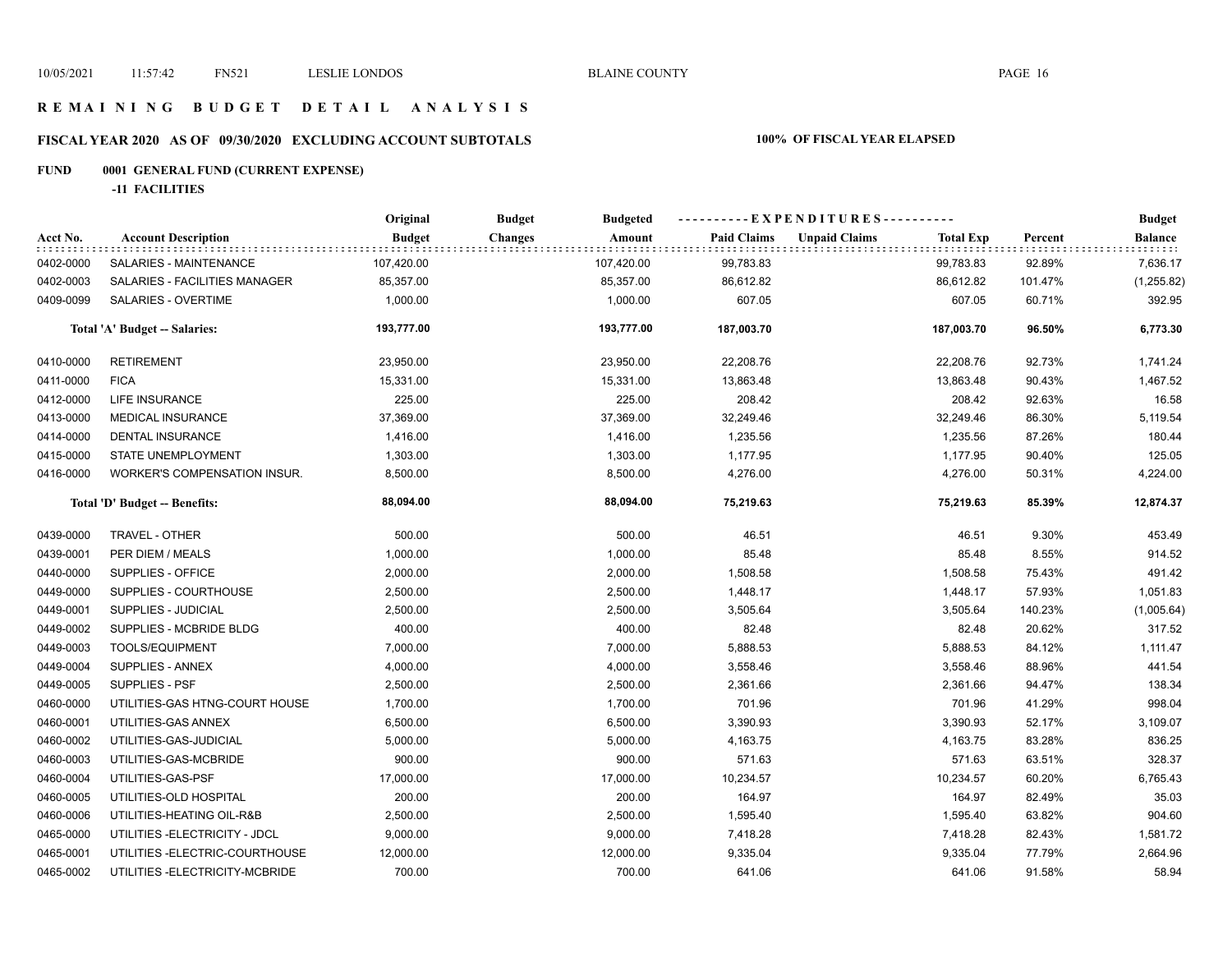## **R E M A I N I N G B U D G E T D E T A I L A N A L Y S I S**

# **FISCAL YEAR 2020 AS OF 09/30/2020 EXCLUDING ACCOUNT SUBTOTALS 100% OF FISCAL YEAR ELAPSED**

# **FUND 0001 GENERAL FUND (CURRENT EXPENSE)**

**-11 FACILITIES**

|           |                                    | Original      | <b>Budget</b><br><b>Budgeted</b> | ----------EXPENDITURES---------- |                                          | <b>Budget</b> |                |
|-----------|------------------------------------|---------------|----------------------------------|----------------------------------|------------------------------------------|---------------|----------------|
| Acct No.  | <b>Account Description</b>         | <b>Budget</b> | <b>Changes</b><br>Amount         | <b>Paid Claims</b>               | <b>Unpaid Claims</b><br><b>Total Exp</b> | Percent       | <b>Balance</b> |
| 0465-0003 | UTILITIES - ELECTRICITY - ANNEX    | 16,000.00     | 16,000.00                        | 14,096.44                        | 14,096.44                                | 88.10%        | 1,903.56       |
| 0465-0004 | UTILITIES - ELECTRICITY - PSF      | 45,000.00     | 45,000.00                        | 39,334.73                        | 39,334.73                                | 87.41%        | 5,665.27       |
| 0465-0007 | UTILITIES - ELECTRICITY - R&B      | 11,000.00     | 11,000.00                        | 11,352.41                        | 11,352.41                                | 103.20%       | (352.41)       |
| 0465-0008 | UTILITIES - ELECTRICITY- WEEDS     | 600.00        | 600.00                           | 533.45                           | 533.45                                   | 88.91%        | 66.55          |
| 0467-0004 | UTILITIES - GARBAGE - R&B          | 800.00        | 800.00                           | 804.55                           | 804.55                                   | 100.57%       | (4.55)         |
| 0469-0000 | UTILITIES - PROPANE - R&B          | 1,700.00      | 1,700.00                         | 2,033.60                         | 2,033.60                                 | 119.62%       | (333.60)       |
| 0469-0001 | UTILITIES - PROPANE - WEEDS        | 1,600.00      | 1,600.00                         | 1,045.00                         | 1,045.00                                 | 65.31%        | 555.00         |
| 0494-0000 | REPAIRS/MAINT - CRTHSE             | 8,000.00      | 8,000.00                         | 10,502.01                        | 10,502.01                                | 131.28%       | (2,502.01)     |
| 0494-0001 | REPAIRS/MAINT - JDCL BLDG          | 6,000.00      | 6,000.00                         | 2,434.14                         | 2,434.14                                 | 40.57%        | 3,565.86       |
| 0494-0002 | REPAIRS/MAINT - MCBRIDE BLDG       | 3,000.00      | 3,000.00                         | 3,609.67                         | 3,609.67                                 | 120.32%       | (609.67)       |
| 0494-0003 | REPAIRS/MAINT - ANNEX              | 13,000.00     | 13,000.00                        | 9,209.98                         | 9,209.98                                 | 70.85%        | 3,790.02       |
| 0494-0004 | REPAIRS/MAINT - PSF                | 30,000.00     | 30,000.00                        | 25,630.15                        | 25,630.15                                | 85.43%        | 4,369.85       |
| 0494-0006 | REPAIRS & MAINT-ROAD & BRIDGE      | 10,000.00     | 10,000.00                        | 23,469.67                        | 23,469.67                                | 234.70%       | (13, 469.67)   |
| 0494-0007 | <b>REPAIRS &amp; MAINT-RECYCLE</b> | 5,000.00      | 5,000.00                         | 9,955.33                         | 9,955.33                                 | 199.11%       | (4,955.33)     |
| 0494-0008 | REPAIRS/MAINT - WEEDS SHOP         | 1,000.00      | 1,000.00                         |                                  |                                          | 0.00%         | 1,000.00       |
| 0494-0009 | REPAIRS/MAINT - FAIRGROUNDS        | 4,000.00      | 4,000.00                         | 5,794.10                         | 5,794.10                                 | 144.85%       | (1,794.10)     |
| 0495-0000 | LANDSCAPE/MAINT                    | 10,000.00     | 10,000.00                        | 11,148.93                        | 11,148.93                                | 111.49%       | (1, 148.93)    |
| 0499-0004 | FUEL/REPAIRS/MAINT - VEHICLES      | 7,000.00      | 7,000.00                         | 2,216.57                         | 2,216.57                                 | 31.67%        | 4,783.43       |
| 0528-0000 | <b>DUES/AIRPORT WEST</b>           | 2,600.00      | 2,600.00                         | 2,910.45                         | 2,910.45                                 | 111.94%       | (310.45)       |
| 0569-0000 | EDUCATION- OTHER                   | 2,000.00      | 2,000.00                         |                                  |                                          | 0.00%         | 2,000.00       |
| 0571-0000 | <b>SUSTAINABILITY</b>              | 1,000.00      | 1,000.00                         |                                  |                                          | 0.00%         | 1,000.00       |
| 0679-0000 | CONTRACT SERVICES - JANITORIAL     | 116,000.00    | 116,000.00                       | 105,263.00                       | 105,263.00                               | 90.74%        | 10,737.00      |
| 0679-0001 | CONTRACT - MAINTENANCE             | 31,000.00     | 31,000.00                        | 29,003.65                        | 29,003.65                                | 93.56%        | 1,996.35       |
| 0705-0000 | WATER & SEWER - CRTHSE BLDG        | 9,000.00      | 9,000.00                         | 4,449.60                         | 4,449.60                                 | 49.44%        | 4,550.40       |
| 0705-0001 | WATER & SEWER - JDCL BLDG          | 800.00        | 800.00                           | 518.70                           | 518.70                                   | 64.84%        | 281.30         |
| 0705-0002 | WATER & SEWER - ANNEX              | 2,800.00      | 2,800.00                         | 2,632.80                         | 2,632.80                                 | 94.03%        | 167.20         |
| 0705-0003 | WATER & SEWER - MCBRIDE            | 800.00        | 800.00                           | 782.86                           | 782.86                                   | 97.86%        | 17.14          |
| 0705-0004 | WATER & SEWER - PSF                | 32,000.00     | 32,000.00                        | 28,704.04                        | 28,704.04                                | 89.70%        | 3,295.96       |
| 0705-0005 | WATER & SEWER - OLD JAIL           | 250.00        | 250.00                           | 224.52                           | 224.52                                   | 89.81%        | 25.48          |
| 0705-0006 | WATER & SEWER - CAREY R&B          | 700.00        | 700.00                           | 696.00                           | 696.00                                   | 99.43%        | 4.00           |
| 0705-0007 | WATER & SEWER - CAREY WEEDS        | 700.00        | 700.00                           | 696.00                           | 696.00                                   | 99.43%        | 4.00           |
| 0714-0005 | TELEPHONE ALLOWANCE                | 900.00        | 900.00                           | 935.00                           | 935.00                                   | 103.89%       | (35.00)        |
| 0786-0000 | REPAIRS/MAINT - ELEVATOR           | 4,000.00      | 4,000.00                         | 452.48                           | 452.48                                   | 11.31%        | 3,547.52       |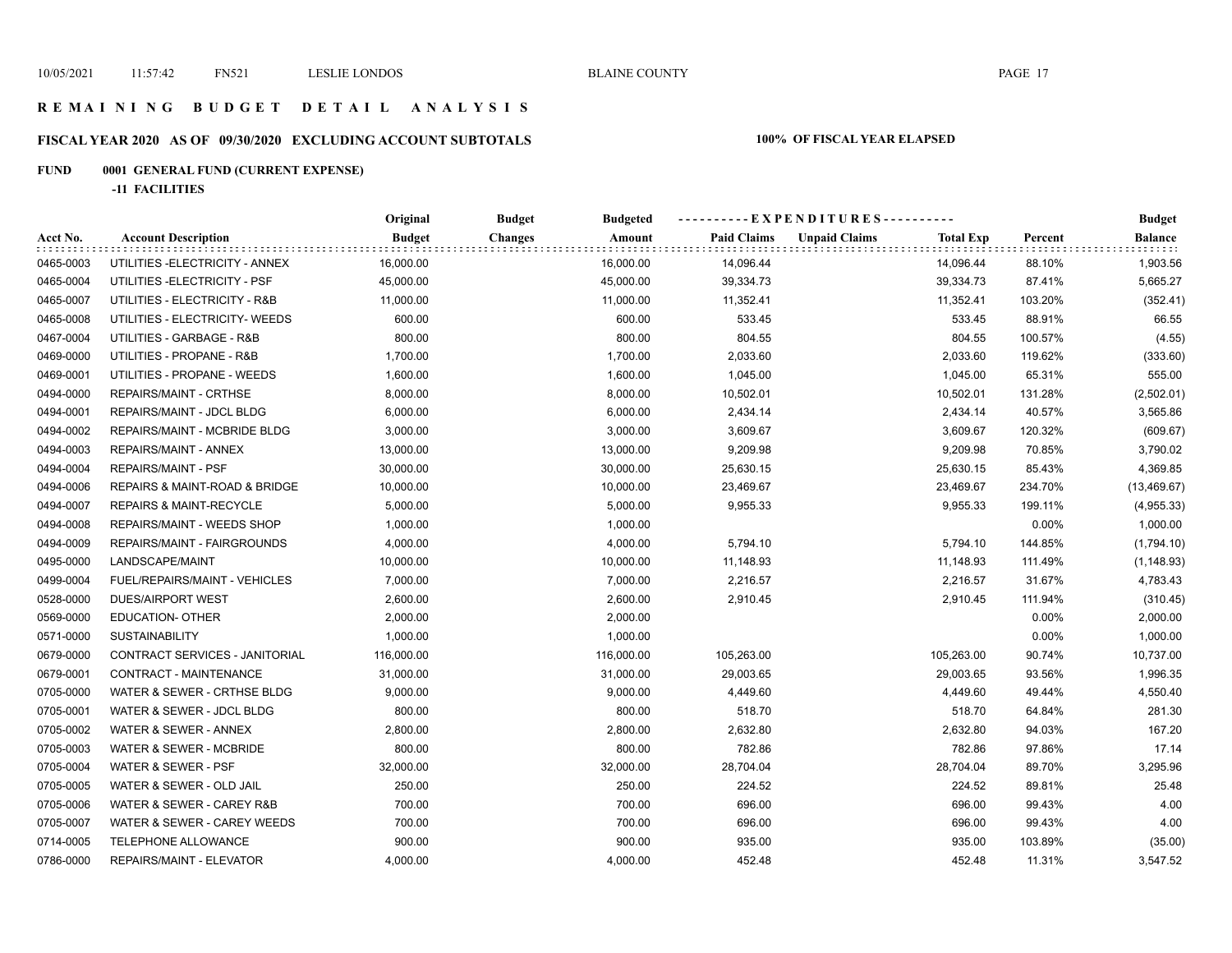## **R E M A I N I N G B U D G E T D E T A I L A N A L Y S I S**

# **FISCAL YEAR 2020 AS OF 09/30/2020 EXCLUDING ACCOUNT SUBTOTALS 100% OF FISCAL YEAR ELAPSED**

# **FUND 0001 GENERAL FUND (CURRENT EXPENSE)**

**-11 FACILITIES**

|           |                                       | Original      | -EXPENDITURES-<br><b>Budget</b><br><b>Budgeted</b> |            |                    |                      |                  |         | <b>Budget</b>  |  |
|-----------|---------------------------------------|---------------|----------------------------------------------------|------------|--------------------|----------------------|------------------|---------|----------------|--|
| Acct No.  | <b>Account Description</b>            | <b>Budget</b> | <b>Changes</b>                                     | Amount     | <b>Paid Claims</b> | <b>Unpaid Claims</b> | <b>Total Exp</b> | Percent | <b>Balance</b> |  |
|           | Total 'B' Budget -- Expenses:         | 456,150.00    |                                                    | 456,150.00 | 407,142.93         |                      | 407,142.93       | 89.26%  | 49,007.07      |  |
| 0807-0010 | <b>CAPITAL - PSF</b>                  |               |                                                    |            | 9,043.00           |                      | 9,043.00         | 0.00%   | (9,043.00)     |  |
|           | Total 'C' Budget -- Capital Outlay:   |               |                                                    |            | 9,043.00           |                      | 9,043.00         |         | (9,043.00)     |  |
|           | <b>DEPARTMENT TOTALS:</b>             |               |                                                    |            |                    |                      |                  |         |                |  |
|           | Total 'A' Expenses -- Salaries:       | 193,777.00    |                                                    | 193,777.00 | 187,003.70         |                      | 187,003.70       | 96.50%  | 6,773.30       |  |
|           | Total 'D' Expenses -- Benefits:       | 88,094.00     |                                                    | 88,094.00  | 75,219.63          |                      | 75,219.63        | 85.39%  | 12,874.37      |  |
|           | Total 'B' Expenses -- Expenses:       | 456,150.00    |                                                    | 456,150.00 | 407,142.93         |                      | 407,142.93       | 89.26%  | 49,007.07      |  |
|           | Total 'C' Expenses -- Capital Outlay: |               |                                                    |            | 9,043.00           |                      | 9,043.00         |         | (9,043.00)     |  |
|           |                                       | 738,021.00    |                                                    | 738,021.00 | 678,409.26         |                      | 678,409.26       | 91.92%  | 59,611.74      |  |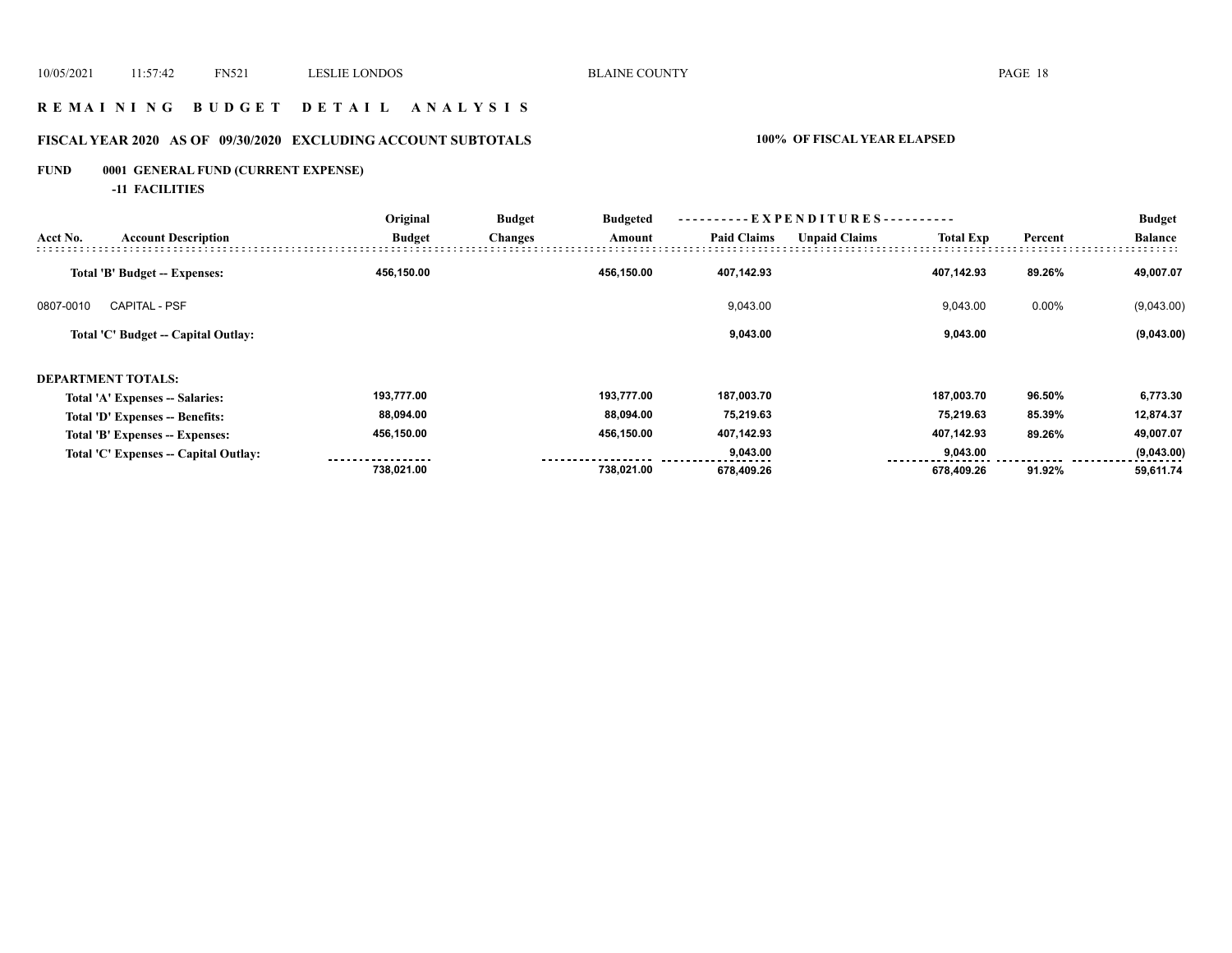## **R E M A I N I N G B U D G E T D E T A I L A N A L Y S I S**

# **FISCAL YEAR 2020 AS OF 09/30/2020 EXCLUDING ACCOUNT SUBTOTALS 100% OF FISCAL YEAR ELAPSED**

# **FUND 0001 GENERAL FUND (CURRENT EXPENSE)**

#### **-12 ADMINISTRATIVE SERVICES**

|           |                                     | Original      | <b>Budget</b>  | <b>Budgeted</b> |                    | ----------EXPENDITURES---------- |                  |          | <b>Budget</b>  |
|-----------|-------------------------------------|---------------|----------------|-----------------|--------------------|----------------------------------|------------------|----------|----------------|
| Acct No.  | <b>Account Description</b>          | <b>Budget</b> | <b>Changes</b> | Amount          | <b>Paid Claims</b> | <b>Unpaid Claims</b>             | <b>Total Exp</b> | Percent  | <b>Balance</b> |
| 0401-0005 | SALARIES - ADMIN SERVICES SUPV      | 82,712.00     |                | 82,712.00       | 83,944.59          |                                  | 83,944.59        | 101.49%  | (1,232.59)     |
| 0402-0001 | SALARIES - ADMIN SUPPORT            | 222,489.00    | (5,000.00)     | 217,489.00 C    | 151,811.51         |                                  | 151,811.51       | 69.80%   | 65,677.49      |
| 0403-0000 | <b>SALARIES - MERIT</b>             | 19,017.00     |                | 19,017.00       |                    |                                  |                  | 0.00%    | 19,017.00      |
| 0408-0001 | SALARIES-TERMINATION/LEAVE/OT       | 70,000.00     |                | 70,000.00       | 76,608.57          |                                  | 76,608.57        | 109.44%  | (6,608.57)     |
| 0408-0003 | SALARIES - PAY GRADE ADJ            | 20,694.00     |                | 20,694.00       |                    |                                  |                  | 0.00%    | 20,694.00      |
| 0409-0099 | SALARIES - OVERTIME                 |               |                |                 | 64.83              |                                  | 64.83            | 0.00%    | (64.83)        |
|           | Total 'A' Budget -- Salaries:       | 414,912.00    | (5,000.00)     | 409,912.00      | 312,429.50         |                                  | 312,429.50       | 76.22%   | 97,482.50      |
| 0410-0000 | <b>RETIREMENT</b>                   | 49,644.00     |                | 49,644.00       | 27,211.84          |                                  | 27,211.84        | 54.81%   | 22,432.16      |
| 0411-0000 | <b>FICA</b>                         | 31,805.00     |                | 31,805.00       | 22,991.24          |                                  | 22,991.24        | 72.29%   | 8,813.76       |
| 0412-0000 | LIFE INSURANCE                      | 368.00        |                | 368.00          | 275.85             |                                  | 275.85           | 74.96%   | 92.15          |
| 0413-0000 | MEDICAL INSURANCE                   | 62,865.00     |                | 62,865.00       | 41,589.08          |                                  | 41,589.08        | 66.16%   | 21,275.92      |
| 0413-0002 | <b>WELLNESS</b>                     | 4,000.00      |                | 4,000.00        | 2,335.00           |                                  | 2,335.00         | 58.38%   | 1,665.00       |
| 0414-0000 | <b>DENTAL INSURANCE</b>             | 2,700.00      |                | 2,700.00        | 1,635.30           |                                  | 1,635.30         | 60.57%   | 1,064.70       |
| 0415-0000 | STATE UNEMPLOYMENT                  | 2,704.00      |                | 2,704.00        | 1,953.46           |                                  | 1,953.46         | 72.24%   | 750.54         |
| 0416-0000 | <b>WORKER'S COMPENSATION INSUR.</b> | 1,475.00      |                | 1,475.00        | 1,019.47           |                                  | 1,019.47         | 69.12%   | 455.53         |
| 0419-0000 | <b>BENEFITS - MERIT</b>             | 9,143.00      |                | 9,143.00        |                    |                                  |                  | $0.00\%$ | 9,143.00       |
|           | Total 'D' Budget -- Benefits:       | 164,704.00    |                | 164,704.00      | 99,011.24          |                                  | 99,011.24        | 60.11%   | 65,692.76      |
| 0439-0000 | TRAVEL - OTHER                      | 4,000.00      |                | 4,000.00        | 1,714.06           |                                  | 1,714.06         | 42.85%   | 2,285.94       |
| 0439-0001 | PER DIEM                            | 1,000.00      |                | 1,000.00        | 354.50             |                                  | 354.50           | 35.45%   | 645.50         |
| 0440-0000 | SUPPLIES - OFFICE                   | 2,600.00      |                | 2,600.00        | 2,552.97           |                                  | 2,552.97         | 98.19%   | 47.03          |
| 0440-0003 | SUPPLIES/EQUIPMENT                  | 3,500.00      |                | 3,500.00        | 3,016.20           |                                  | 3,016.20         | 86.18%   | 483.80         |
| 0528-0000 | <b>DUES / MEMBERSHIPS</b>           | 800.00        |                | 800.00          | 1,003.00           |                                  | 1,003.00         | 125.38%  | (203.00)       |
| 0542-0000 | <b>POSTAGE</b>                      | 50.00         |                | 50.00           | 17.99              |                                  | 17.99            | 35.98%   | 32.01          |
| 0546-0000 | <b>PUBLICATIONS</b>                 | 250.00        |                | 250.00          |                    |                                  |                  | 0.00%    | 250.00         |
| 0569-0000 | <b>EMPL RECOGNITION</b>             | 12,000.00     |                | 12,000.00       | 12,005.52          |                                  | 12,005.52        | 100.05%  | (5.52)         |
| 0569-0001 | EDUCATION/REGISTRATION              | 5,000.00      |                | 5,000.00        | 2,754.91           |                                  | 2,754.91         | 55.10%   | 2,245.09       |
| 0591-0002 | RECRUITMENT/RETENTION               | 11,000.00     |                | 11,000.00       | 9,014.42           |                                  | 9,014.42         | 81.95%   | 1,985.58       |
| 0727-0001 | LONG-TERM RECOVERY COMMITTEE        |               | 5,000.00       | 5,000.00 C      | 5,000.00           |                                  | 5,000.00         | 100.00%  |                |
|           | Total 'B' Budget -- Expenses:       | 40,200.00     | 5,000.00       | 45,200.00       | 37,433.57          |                                  | 37,433.57        | 82.82%   | 7,766.43       |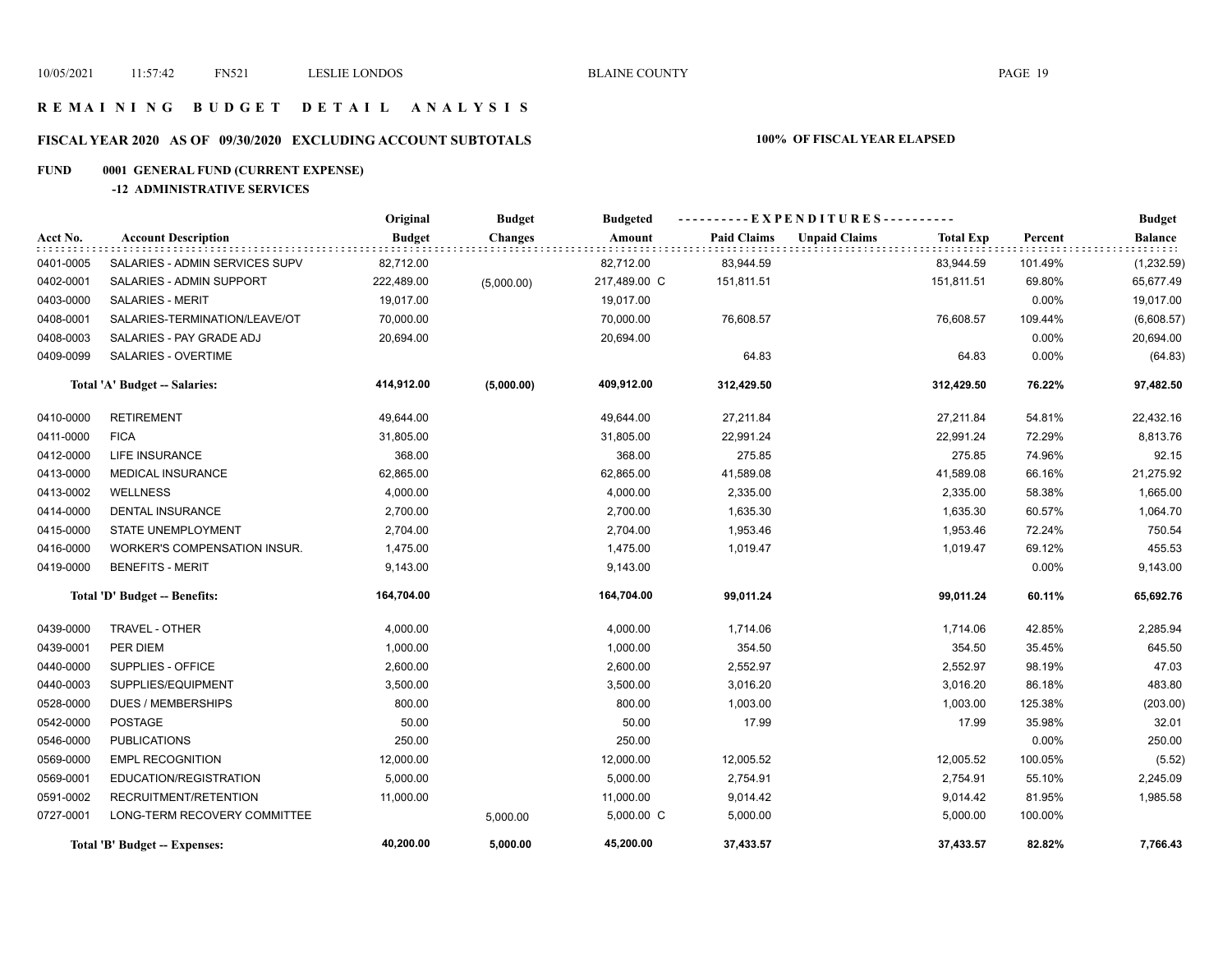## **R E M A I N I N G B U D G E T D E T A I L A N A L Y S I S**

# **FISCAL YEAR 2020 AS OF 09/30/2020 EXCLUDING ACCOUNT SUBTOTALS 100% OF FISCAL YEAR ELAPSED**

#### **DEPARTMENT TOTALS:**

| Total 'A' Expenses -- Salaries:       | 414.912.00        | (5,000.00) | 409.912.00         | 312.429.50 | 312.429.50 | 76.22% | 97.482.50  |
|---------------------------------------|-------------------|------------|--------------------|------------|------------|--------|------------|
| Total 'D' Expenses -- Benefits:       | 164.704.00        |            | 164.704.00         | 99.011.24  | 99.011.24  | 60.11% | 65,692.76  |
| Total 'B' Expenses -- Expenses:       | 40.200.00         | 5,000.00   | 45.200.00          | 37.433.57  | 37.433.57  | 82.82% | 7,766.43   |
| Total 'C' Expenses -- Capital Outlay: | ----------------- |            | ------------------ | .          |            |        |            |
|                                       | 619.816.00        |            | 619,816.00         | 448.874.31 | 448.874.31 | 72.42% | 170.941.69 |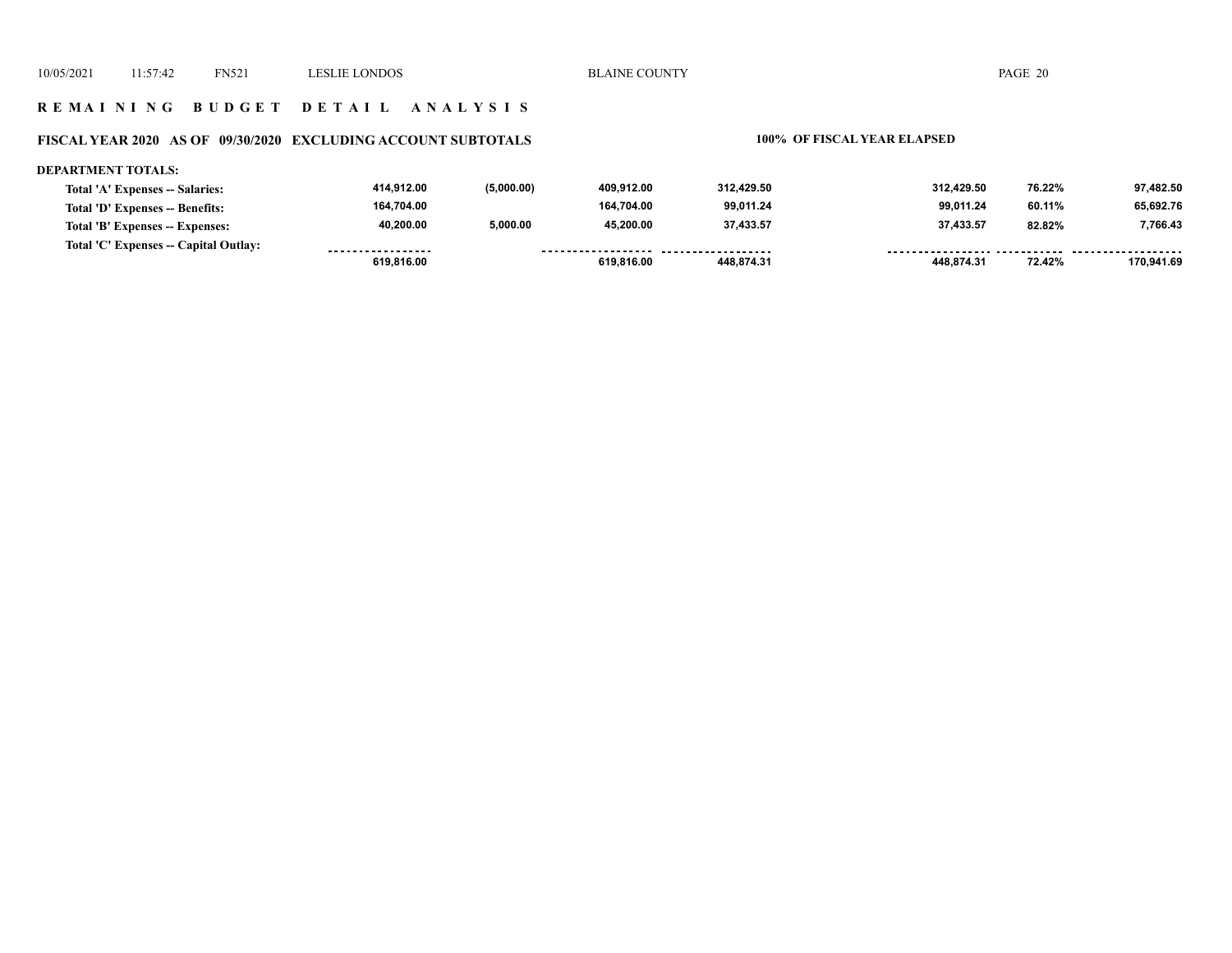## **R E M A I N I N G B U D G E T D E T A I L A N A L Y S I S**

## **FISCAL YEAR 2020 AS OF 09/30/2020 EXCLUDING ACCOUNT SUBTOTALS 100% OF FISCAL YEAR ELAPSED**

## **FUND 0001 GENERAL FUND (CURRENT EXPENSE)**

**-13 EXTENSION OFFICE**

|           |                                       | Original      | <b>Budget</b>  | <b>Budgeted</b> |                    | $-$ EXPENDITURES---------- |                  |         | <b>Budget</b>  |
|-----------|---------------------------------------|---------------|----------------|-----------------|--------------------|----------------------------|------------------|---------|----------------|
| Acct No.  | <b>Account Description</b>            | <b>Budget</b> | <b>Changes</b> | Amount          | <b>Paid Claims</b> | <b>Unpaid Claims</b>       | <b>Total Exp</b> | Percent | <b>Balance</b> |
| 0439-0000 | <b>TRAVEL - EXTENSION EDUCATOR</b>    | 2,400.00      |                | 2,400.00        | 644.91             |                            | 644.91           | 26.87%  | 1,755.09       |
| 0439-0001 | <b>TRAVEL - ASSOC EDUCATOR</b>        | 2,200.00      |                | 2,200.00        | 134.04             |                            | 134.04           | 6.09%   | 2,065.96       |
| 0439-0002 | TRAVEL - ADMIN ASSISTANT              | 700.00        |                | 700.00          | 191.79             |                            | 191.79           | 27.40%  | 508.21         |
| 0440-0000 | <b>SUPPLIES</b>                       | 3,200.00      |                | 3,200.00        | 2,455.69           |                            | 2,455.69         | 76.74%  | 744.31         |
| 0440-0003 | SUPPLIES/EQUIPMENT                    | 3,000.00      |                | 3,000.00        | 1,488.86           |                            | 1,488.86         | 49.63%  | 1,511.14       |
| 0440-0004 | <b>PRINTING</b>                       | 2,000.00      |                | 2,000.00        | 582.03             |                            | 582.03           | 29.10%  | 1,417.97       |
| 0449-0001 | *4-H EXPENSES                         |               | 9,815.40       | 9,815.40 C      | 9,815.40           |                            | 9,815.40         | 100.00% |                |
| 0449-0004 | *WORKSHOP EXPENSES                    |               | 206.93         | 206.93 C        | 206.93             |                            | 206.93           | 100.00% |                |
| 0489-0000 | <b>MARKETING</b>                      | 1,500.00      |                | 1,500.00        | 30.00              |                            | 30.00            | 2.00%   | 1,470.00       |
| 0542-0000 | POSTAGE-PUB & NEWS LETTER             | 100.00        |                | 100.00          |                    |                            |                  | 0.00%   | 100.00         |
| 0569-0000 | EDUCATION/REGISTRATION                | 850.00        |                | 850.00          | 1,574.00           |                            | 1,574.00         | 185.18% | (724.00)       |
| 0580-0000 | CONTRACT - EXTENSION AGENT            | 3,000.00      |                | 3,000.00        | 1,500.00           |                            | 1,500.00         | 50.00%  | 1,500.00       |
| 0689-0002 | CONTRACTS-U OF ID                     | 113,253.00    |                | 113,253.00      | 113,253.00         |                            | 113,253.00       | 100.00% |                |
|           | Total 'B' Budget -- Expenses:         | 132,203.00    | 10,022.33      | 142,225.33      | 131,876.65         |                            | 131,876.65       | 92.72%  | 10,348.68      |
|           | <b>DEPARTMENT TOTALS:</b>             |               |                |                 |                    |                            |                  |         |                |
|           | Total 'A' Expenses -- Salaries:       |               |                |                 |                    |                            |                  |         |                |
|           | Total 'D' Expenses -- Benefits:       |               |                |                 |                    |                            |                  |         |                |
|           | Total 'B' Expenses -- Expenses:       | 132,203.00    | 10,022.33      | 142,225.33      | 131,876.65         |                            | 131,876.65       | 92.72%  | 10,348.68      |
|           | Total 'C' Expenses -- Capital Outlay: |               |                |                 |                    |                            |                  |         |                |
|           |                                       | 132,203.00    | 10,022.33      | 142,225.33      | 131.876.65         |                            | 131.876.65       | 92.72%  | 10.348.68      |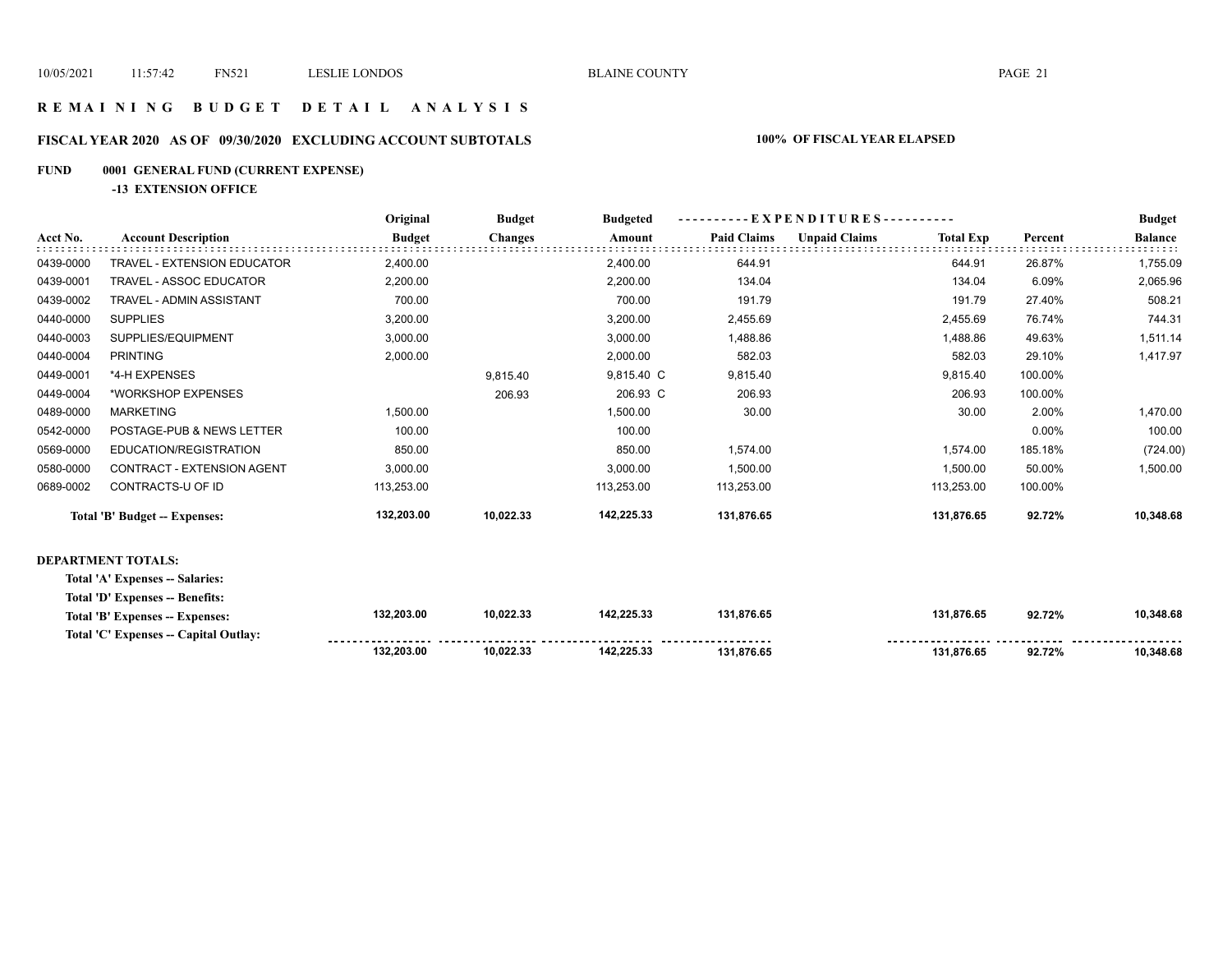# **R E M A I N I N G B U D G E T D E T A I L A N A L Y S I S**

# **FISCAL YEAR 2020 AS OF 09/30/2020 EXCLUDING ACCOUNT SUBTOTALS 100% OF FISCAL YEAR ELAPSED**

# **FUND 0001 GENERAL FUND (CURRENT EXPENSE)**

**-14 IT**

|           |                                      | Original      | <b>Budget</b><br><b>Budgeted</b> |                    | ----------EXPENDITURES----------         |         | <b>Budget</b>            |
|-----------|--------------------------------------|---------------|----------------------------------|--------------------|------------------------------------------|---------|--------------------------|
| Acct No.  | <b>Account Description</b>           | <b>Budget</b> | Amount<br><b>Changes</b>         | <b>Paid Claims</b> | <b>Unpaid Claims</b><br><b>Total Exp</b> | Percent | <b>Balance</b><br>t t ti |
| 0404-0000 | SALARIES - MANAGER                   | 95,910.00     | 95,910.00                        | 96,943.59          | 96,943.59                                | 101.08% | (1,033.59)               |
| 0408-0002 | SALARIES - IT ANALYST                | 70,641.00     | 70,641.00                        | 71,383.22          | 71,383.22                                | 101.05% | (742.22)                 |
| 0408-0003 | SALARIES - IT SPECIALIST             | 56,367.00     | 56,367.00                        | 57,361.60          | 57,361.60                                | 101.76% | (994.60)                 |
| 0409-0099 | SALARIES - OVERTIME                  | 2,000.00      | 2,000.00                         | 105.33             | 105.33                                   | 5.27%   | 1,894.67                 |
|           | <b>Total 'A' Budget -- Salaries:</b> | 224,918.00    | 224,918.00                       | 225,793.74         | 225,793.74                               | 100.39% | (875.74)                 |
| 0410-0000 | <b>RETIREMENT</b>                    | 27,460.00     | 27,460.00                        | 26,840.43          | 26,840.43                                | 97.74%  | 619.57                   |
| 0411-0000 | <b>FICA</b>                          | 17,593.00     | 17,593.00                        | 15,936.95          | 15,936.95                                | 90.59%  | 1,656.05                 |
| 0412-0000 | <b>LIFE INSURANCE</b>                | 221.00        | 221.00                           | 220.68             | 220.68                                   | 99.86%  | 0.32                     |
| 0413-0000 | <b>MEDICAL INSURANCE</b>             | 41,585.00     | 41,585.00                        | 41,156.88          | 41,156.88                                | 98.97%  | 428.12                   |
| 0414-0000 | DENTAL INSURANCE                     | 1,416.00      | 1,416.00                         | 1,308.24           | 1,308.24                                 | 92.39%  | 107.76                   |
| 0415-0000 | STATE UNEMPLOYMENT                   | 1,495.00      | 1,495.00                         | 1,354.13           | 1,354.13                                 | 90.58%  | 140.87                   |
| 0416-0000 | <b>WORKER'S COMPENSATION INSUR.</b>  | 510.00        | 510.00                           | 261.00             | 261.00                                   | 51.18%  | 249.00                   |
|           | Total 'D' Budget -- Benefits:        | 90,280.00     | 90,280.00                        | 87,078.31          | 87,078.31                                | 96.45%  | 3,201.69                 |
| 0439-0000 | TRAVEL-TRAVEL/LODGING/MISC           | 2,400.00      | 2,400.00                         | 214.61             | 214.61                                   | 8.94%   | 2,185.39                 |
| 0439-0001 | PER DIEM                             | 1,190.00      | 1,190.00                         | 72.00              | 72.00                                    | 6.05%   | 1,118.00                 |
| 0440-0000 | SUPPLIES - OFFICE                    | 570.00        | 570.00                           | 2,877.86           | 2,877.86                                 | 504.89% | (2,307.86)               |
| 0440-0001 | <b>OFFICE EQUIPMENT</b>              | 109,483.00    | 109,483.00                       | 109,515.35         | 109,515.35                               | 100.03% | (32.35)                  |
| 0440-0002 | <b>COMPUTER SOFTWARE</b>             | 57,234.00     | 57,234.00                        | 91,614.87          | 91,614.87                                | 160.07% | (34, 380.87)             |
| 0464-0000 | PHONE, ACCESSORIES                   |               |                                  | 148.40             | 148.40                                   | 0.00%   | (148.40)                 |
| 0464-0001 | UTIL - TELECOMMUNICATIONS            | 42,900.00     | 42,900.00                        | 32,177.40          | 32,177.40                                | 75.01%  | 10,722.60                |
| 0492-0001 | <b>VEHICLE EXPENSES</b>              | 50.00         | 50.00                            | 129.11             | 129.11                                   | 258.22% | (79.11)                  |
| 0497-0000 | MAINTENANCE AGREEMENTS               | 65,939.00     | 65,939.00                        | 81,617.50          | 81,617.50                                | 123.78% | (15,678.50)              |
| 0499-0001 | COMPUTER MAINTENANCE                 | 4,750.00      | 4,750.00                         | 2,449.93           | 2,449.93                                 | 51.58%  | 2,300.07                 |
| 0499-0002 | PRINTER/SCANNER MAINT                | 250.00        | 250.00                           | 240.00             | 240.00                                   | 96.00%  | 10.00                    |
| 0542-0000 | <b>POSTAGE</b>                       | 50.00         | 50.00                            |                    |                                          | 0.00%   | 50.00                    |
| 0569-0000 | EDUCATION- OTHER                     | 7,500.00      | 7,500.00                         | 1,185.07           | 1,185.07                                 | 15.80%  | 6,314.93                 |
| 0677-0000 | CONTRACTS- COMPUTER SERVICES         | 77,655.00     | 77,655.00                        | 79,341.28          | 79,341.28                                | 102.17% | (1,686.28)               |
| 0677-0001 | <b>WEB SITE</b>                      | 5,901.00      | 5,901.00                         | 6,449.69           | 6,449.69                                 | 109.30% | (548.69)                 |
| 0677-0002 | COMPUTER SERVICES-OTHER              | 10,860.00     | 10,860.00                        | 17,136.12          | 17,136.12                                | 157.79% | (6, 276.12)              |
| 0714-0005 | TELEPHONE ALLOWANCE                  | 1,764.00      | 1,764.00                         | 1,764.00           | 1,764.00                                 | 100.00% |                          |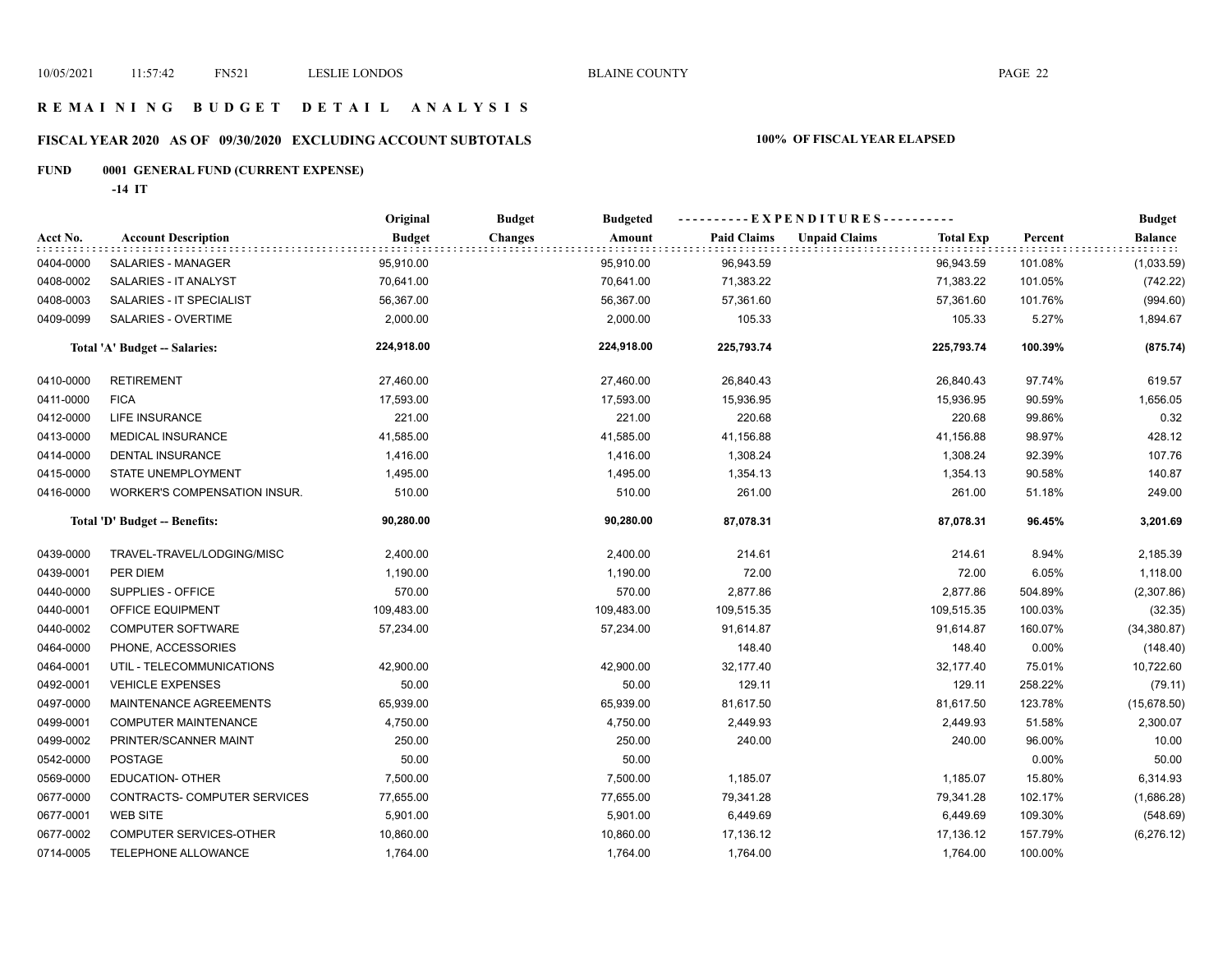## **R E M A I N I N G B U D G E T D E T A I L A N A L Y S I S**

# **FISCAL YEAR 2020 AS OF 09/30/2020 EXCLUDING ACCOUNT SUBTOTALS 100% OF FISCAL YEAR ELAPSED**

# **FUND 0001 GENERAL FUND (CURRENT EXPENSE)**

**-14 IT**

|                                       | Original      | <b>Budget</b><br><b>Budgeted</b> |            |                    |                      |                  |                                  | <b>Budget</b>  |
|---------------------------------------|---------------|----------------------------------|------------|--------------------|----------------------|------------------|----------------------------------|----------------|
| <b>Account Description</b>            | <b>Budget</b> | <b>Changes</b>                   | Amount     | <b>Paid Claims</b> | <b>Unpaid Claims</b> | <b>Total Exp</b> | Percent                          | <b>Balance</b> |
| Total 'B' Budget -- Expenses:         | 388,496.00    |                                  | 388,496.00 | 426,933.19         |                      | 426,933.19       | 109.89%                          | (38, 437.19)   |
| <b>CAPITAL- COMPUTER</b>              | 163.007.00    |                                  | 163.007.00 | 68,318.98          |                      | 68,318.98        | 41.91%                           | 94,688.02      |
| Total 'C' Budget -- Capital Outlay:   | 163,007.00    |                                  | 163,007.00 | 68,318.98          |                      | 68,318.98        | 41.91%                           | 94,688.02      |
| <b>DEPARTMENT TOTALS:</b>             |               |                                  |            |                    |                      |                  |                                  |                |
| Total 'A' Expenses -- Salaries:       | 224,918.00    |                                  | 224,918.00 | 225,793.74         |                      | 225,793.74       | 100.39%                          | (875.74)       |
| Total 'D' Expenses -- Benefits:       | 90,280.00     |                                  | 90,280.00  | 87,078.31          |                      | 87,078.31        | 96.45%                           | 3,201.69       |
| Total 'B' Expenses -- Expenses:       | 388,496.00    |                                  | 388,496.00 | 426,933.19         |                      | 426,933.19       | 109.89%                          | (38, 437.19)   |
| Total 'C' Expenses -- Capital Outlay: | 163,007.00    |                                  | 163,007.00 | 68,318.98          |                      | 68,318.98        | 41.91%                           | 94,688.02      |
|                                       | 866,701.00    |                                  | 866,701.00 | 808,124.22         |                      | 808,124.22       | 93.24%                           | 58,576.78      |
|                                       |               |                                  |            |                    |                      |                  | ----------EXPENDITURES---------- |                |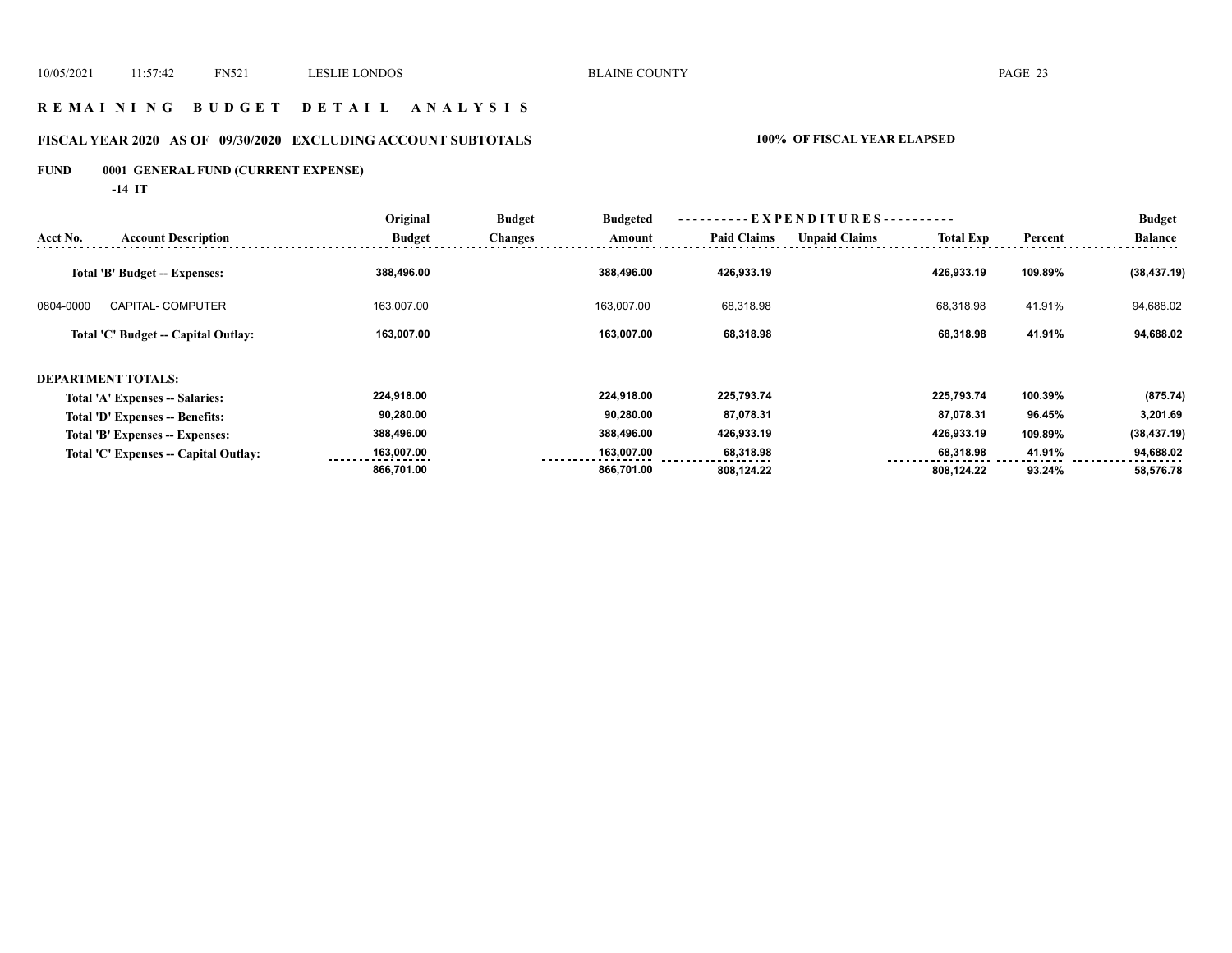## **R E M A I N I N G B U D G E T D E T A I L A N A L Y S I S**

# **FISCAL YEAR 2020 AS OF 09/30/2020 EXCLUDING ACCOUNT SUBTOTALS 100% OF FISCAL YEAR ELAPSED**

# **FUND 0001 GENERAL FUND (CURRENT EXPENSE)**

**-15 ELECTIONS**

|           |                                      | Original      | <b>Budget</b><br><b>Budgeted</b> |                    | ----------EXPENDITURES----------         |          | <b>Budget</b>  |
|-----------|--------------------------------------|---------------|----------------------------------|--------------------|------------------------------------------|----------|----------------|
| Acct No.  | <b>Account Description</b>           | <b>Budget</b> | <b>Changes</b><br>Amount         | <b>Paid Claims</b> | <b>Unpaid Claims</b><br><b>Total Exp</b> | Percent  | <b>Balance</b> |
| 0402-0000 | <b>SALARIES - DEPUTIES</b>           | 29,000.00     | 29,000.00                        | 23,600.00          | 23,600.00                                | 81.38%   | 5,400.00       |
| 0402-0006 | <b>SALARIES - OTHER</b>              | 9,000.00      | 9,000.00                         | 2,786.32           | 2,786.32                                 | 30.96%   | 6,213.68       |
| 0409-0099 | <b>SALARIES - OVERTIME</b>           | 1,000.00      | 1,000.00                         | 1,507.22           | 1,507.22                                 | 150.72%  | (507.22)       |
|           | Total 'A' Budget -- Salaries:        | 39,000.00     | 39,000.00                        | 27,893.54          | 27,893.54                                | 71.52%   | 11,106.46      |
| 0410-0000 | <b>RETIREMENT</b>                    | 2,550.00      | 2,550.00                         | 2,995.79           | 2,995.79                                 | 117.48%  | (445.79)       |
| 0411-0000 | <b>FICA</b>                          | 2,105.00      | 2,105.00                         | 1,912.77           | 1,912.77                                 | 90.87%   | 192.23         |
| 0412-0000 | LIFE INSURANCE                       | 50.00         | 50.00                            | 42.91              | 42.91                                    | 85.82%   | 7.09           |
| 0413-0000 | MEDICAL INSURANCE                    | 7,565.00      | 7,565.00                         | 8,112.23           | 8,112.23                                 | 107.23%  | (547.23)       |
| 0414-0000 | <b>DENTAL INSURANCE</b>              | 500.00        | 500.00                           | 254.38             | 254.38                                   | 50.88%   | 245.62         |
| 0415-0000 | STATE UNEMPLOYMENT                   | 350.00        | 350.00                           | 162.52             | 162.52                                   | 46.43%   | 187.48         |
| 0416-0000 | WORKER'S COMPENSATION INSUR.         | 135.00        | 135.00                           | 33.00              | 33.00                                    | 24.44%   | 102.00         |
|           | Total 'D' Budget -- Benefits:        | 13,255.00     | 13,255.00                        | 13,513.60          | 13,513.60                                | 101.95%  | (258.60)       |
| 0439-0000 | TRAVEL - OTHER                       | 500.00        | 500.00                           | 446.00             | 446.00                                   | 89.20%   | 54.00          |
| 0439-0001 | MEALS/ELECTION WORKERS               | 2,000.00      | 2,000.00                         | 1,548.18           | 1,548.18                                 | 77.41%   | 451.82         |
| 0440-0000 | OFFICE EQUIPMENT                     | 7,500.00      | 7,500.00                         | 373.99             | 373.99                                   | 4.99%    | 7,126.01       |
| 0442-0000 | SUPPLIES - ELECTION                  | 30,000.00     | 30,000.00                        | 52,641.75          | 52,641.75                                | 175.47%  | (22, 641.75)   |
| 0490-0001 | <b>MAINTENANCE</b>                   | 9,500.00      | 9,500.00                         | 7,111.25           | 7,111.25                                 | 74.86%   | 2,388.75       |
| 0511-0000 | RENT/LEASE- BUILDINGS                | 150.00        | 150.00                           | 75.00              | 75.00                                    | 50.00%   | 75.00          |
| 0522-0000 | <b>ADVERTISING</b>                   | 7,000.00      | 7,000.00                         | 9,069.40           | 9,069.40                                 | 129.56%  | (2,069.40)     |
| 0542-0000 | POSTAGE                              | 800.00        | 800.00                           | 8,859.50           | 8,859.50                                 | 1107.44% | (8,059.50)     |
| 0569-0000 | EDUCATION/CONFERENCE/TRAINING        |               |                                  | 500.00             | 500.00                                   | 0.00%    | (500.00)       |
| 0712-0001 | POLL WORKERS                         | 17,000.00     | 17,000.00                        | 10,300.00          | 10,300.00                                | 60.59%   | 6,700.00       |
| 0712-0002 | MILEAGE-POLL WORKERS                 | 1,000.00      | 1,000.00                         | 727.21             | 727.21                                   | 72.72%   | 272.79         |
|           | Total 'B' Budget -- Expenses:        | 75,450.00     | 75,450.00                        | 91,652.28          | 91,652.28                                | 121.47%  | (16, 202.28)   |
|           | <b>DEPARTMENT TOTALS:</b>            |               |                                  |                    |                                          |          |                |
|           | Total 'A' Expenses -- Salaries:      | 39,000.00     | 39,000.00                        | 27,893.54          | 27,893.54                                | 71.52%   | 11,106.46      |
|           | Total 'D' Expenses -- Benefits:      | 13,255.00     | 13,255.00                        | 13,513.60          | 13,513.60                                | 101.95%  | (258.60)       |
|           | Total 'B' Expenses -- Expenses:      | 75,450.00     | 75,450.00                        | 91,652.28          | 91,652.28                                | 121.47%  | (16, 202.28)   |
|           | Total 'C' Expenses - Capital Outlay: |               |                                  |                    |                                          |          |                |
|           |                                      | 127,705.00    | 127,705.00                       | 133,059.42         | 133,059.42                               | 104.19%  | (5, 354.42)    |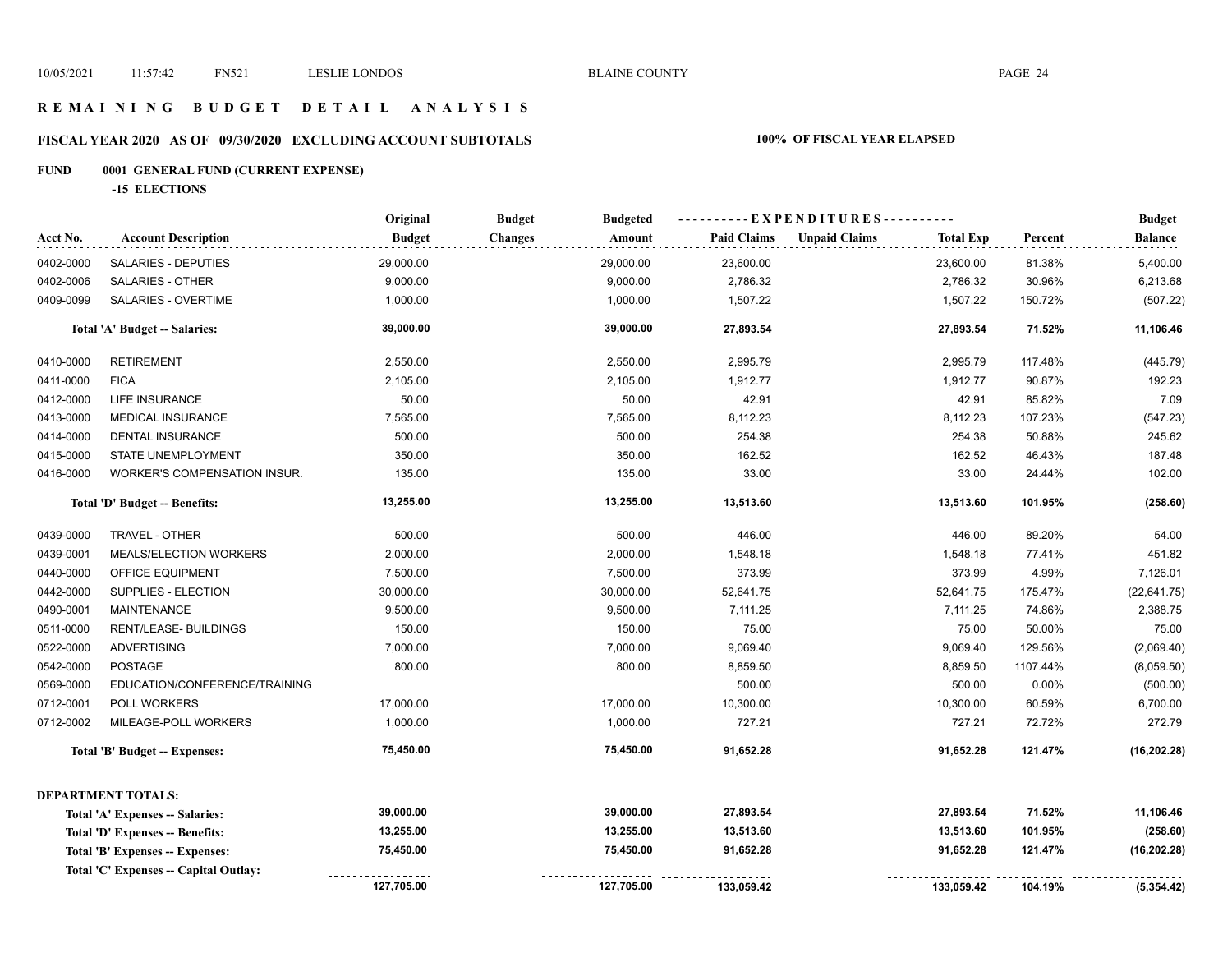## **R E M A I N I N G B U D G E T D E T A I L A N A L Y S I S**

# **FISCAL YEAR 2020 AS OF 09/30/2020 EXCLUDING ACCOUNT SUBTOTALS 100% OF FISCAL YEAR ELAPSED**

# **FUND 0001 GENERAL FUND (CURRENT EXPENSE)**

**-17 KETCHUM POLICE**

|           |                                     | Original      | <b>Budget</b>  | <b>Budgeted</b> |                    | ----------EXPENDITURES----------         |         | <b>Budget</b>  |
|-----------|-------------------------------------|---------------|----------------|-----------------|--------------------|------------------------------------------|---------|----------------|
| Acct No.  | <b>Account Description</b>          | <b>Budget</b> | <b>Changes</b> | Amount          | <b>Paid Claims</b> | <b>Unpaid Claims</b><br><b>Total Exp</b> | Percent | <b>Balance</b> |
| 0401-0001 | SALARIES - CHIEF / CPT              | 100,738.00    |                | 100,738.00      | 102,267.18         | 102,267.18                               | 101.52% | (1,529.18)     |
| 0401-0002 | SALARIES - DEPUTIES                 | 671,850.00    |                | 671,850.00      | 635,277.05         | 635,277.05                               | 94.56%  | 36,572.95      |
| 0402-0001 | SALARIES - OFFICE                   | 46,145.00     |                | 46,145.00       | 49,200.01          | 49,200.01                                | 106.62% | (3,055.01)     |
| 0402-0002 | SALARIES - MGMT FEE                 |               | 29,596.92      | 29,596.92 C     | 29,596.92          | 29,596.92                                | 100.00% |                |
| 0403-0000 | SALARIES - MERIT/FLEX               | 8,812.00      |                | 8,812.00        |                    |                                          | 0.00%   | 8,812.00       |
| 0408-0001 | SALARIES - TERMINATION              |               |                |                 | 2,432.79           | 2,432.79                                 | 0.00%   | (2,432.79)     |
| 0409-0099 | SALARIES - OVERTIME                 | 62,400.00     |                | 62,400.00       | 42,057.65          | 42,057.65                                | 67.40%  | 20,342.35      |
|           | Total 'A' Budget -- Salaries:       | 889,945.00    | 29,596.92      | 919,541.92      | 860,831.60         | 860,831.60                               | 93.62%  | 58,710.32      |
| 0410-0000 | <b>RETIREMENT</b>                   | 110,860.00    |                | 110,860.00      | 101,169.61         | 101,169.61                               | 91.26%  | 9,690.39       |
| 0411-0000 | <b>FICA</b>                         | 69,160.00     |                | 69,160.00       | 60,067.94          | 60,067.94                                | 86.85%  | 9,092.06       |
| 0412-0000 | LIFE INSURANCE                      | 883.00        |                | 883.00          | 839.81             | 839.81                                   | 95.11%  | 43.19          |
| 0413-0000 | MEDICAL INSURANCE                   | 153,838.00    |                | 153,838.00      | 146,505.69         | 146,505.69                               | 95.23%  | 7,332.31       |
| 0414-0000 | <b>DENTAL INSURANCE</b>             | 5,232.00      |                | 5,232.00        | 4,978.58           | 4,978.58                                 | 95.16%  | 253.42         |
| 0415-0000 | STATE UNEMPLOYMENT                  | 5,984.00      |                | 5,984.00        | 5,103.82           | 5,103.82                                 | 85.29%  | 880.18         |
| 0416-0000 | <b>WORKER'S COMPENSATION INSUR.</b> | 27,125.00     |                | 27,125.00       | 13,544.78          | 13,544.78                                | 49.93%  | 13,580.22      |
| 0419-0000 | <b>BENEFITS-MGMT FEE</b>            |               | 6,904.47       | 6,904.47 C      | 6,904.47           | 6,904.47                                 | 100.00% |                |
|           | Total 'D' Budget -- Benefits:       | 373,082.00    | 6,904.47       | 379,986.47      | 339,114.70         | 339,114.70                               | 89.24%  | 40,871.77      |
| 0439-0000 | TRAVEL - OTHER                      | 4,600.00      |                | 4,600.00        | 1,609.83           | 1,609.83                                 | 35.00%  | 2,990.17       |
| 0439-0001 | PER DIEM                            | 4,000.00      |                | 4,000.00        | 918.25             | 918.25                                   | 22.96%  | 3,081.75       |
| 0440-0000 | SUPPLIES - OFFICE                   | 8,500.00      |                | 8,500.00        | 6,698.27           | 6,698.27                                 | 78.80%  | 1,801.73       |
| 0450-0000 | <b>INSURANCE- LIABILITY</b>         | 16,702.00     |                | 16,702.00       | 16,702.00          | 16,702.00                                | 100.00% |                |
| 0464-0000 | TELEPHONE, COMMUNICATIONS           | 3,000.00      |                | 3,000.00        | 2,645.90           | 2,645.90                                 | 88.20%  | 354.10         |
| 0479-0000 | VEHICLES - OTHER OPERATING EXP      | 40,296.00     |                | 40,296.00       | 51,825.10          | 51,825.10                                | 128.61% | (11,529.10)    |
| 0489-0000 | PROFESSIONAL SVC- OTHER             | 8,000.00      |                | 8,000.00        | 5,456.26           | 5,456.26                                 | 68.20%  | 2,543.74       |
| 0495-0001 | 700 MHZ MASTER MAINTENANCE          | 4,800.00      |                | 4,800.00        | 5,040.00           | 5,040.00                                 | 105.00% | (240.00)       |
| 0499-0000 | <b>REPAIRS/MAINT</b>                | 2,320.00      |                | 2,320.00        | 1,676.25           | 1,676.25                                 | 72.25%  | 643.75         |
| 0528-0000 | DUES/MEMBERSHIPS/SUBSCRIPTIONS      | 4,372.00      |                | 4,372.00        | 4,001.33           | 4,001.33                                 | 91.52%  | 370.67         |
| 0550-0000 | <b>COMMUNITY POLICING</b>           | 5,000.00      |                | 5,000.00        | 3,595.31           | 3,595.31                                 | 71.91%  | 1,404.69       |
| 0554-0000 | UNIFORMS-NEW                        | 5,000.00      |                | 5,000.00        | 2,241.53           | 2,241.53                                 | 44.83%  | 2,758.47       |
| 0556-0001 | SUPPLIES - EQUIPMENT                | 23,000.00     |                | 23,000.00       | 13,648.05          | 13,648.05                                | 59.34%  | 9,351.95       |
| 0556-0004 | RMS CONTRIBUTION                    | 21,056.00     |                | 21,056.00       | 21,056.00          | 21,056.00                                | 100.00% |                |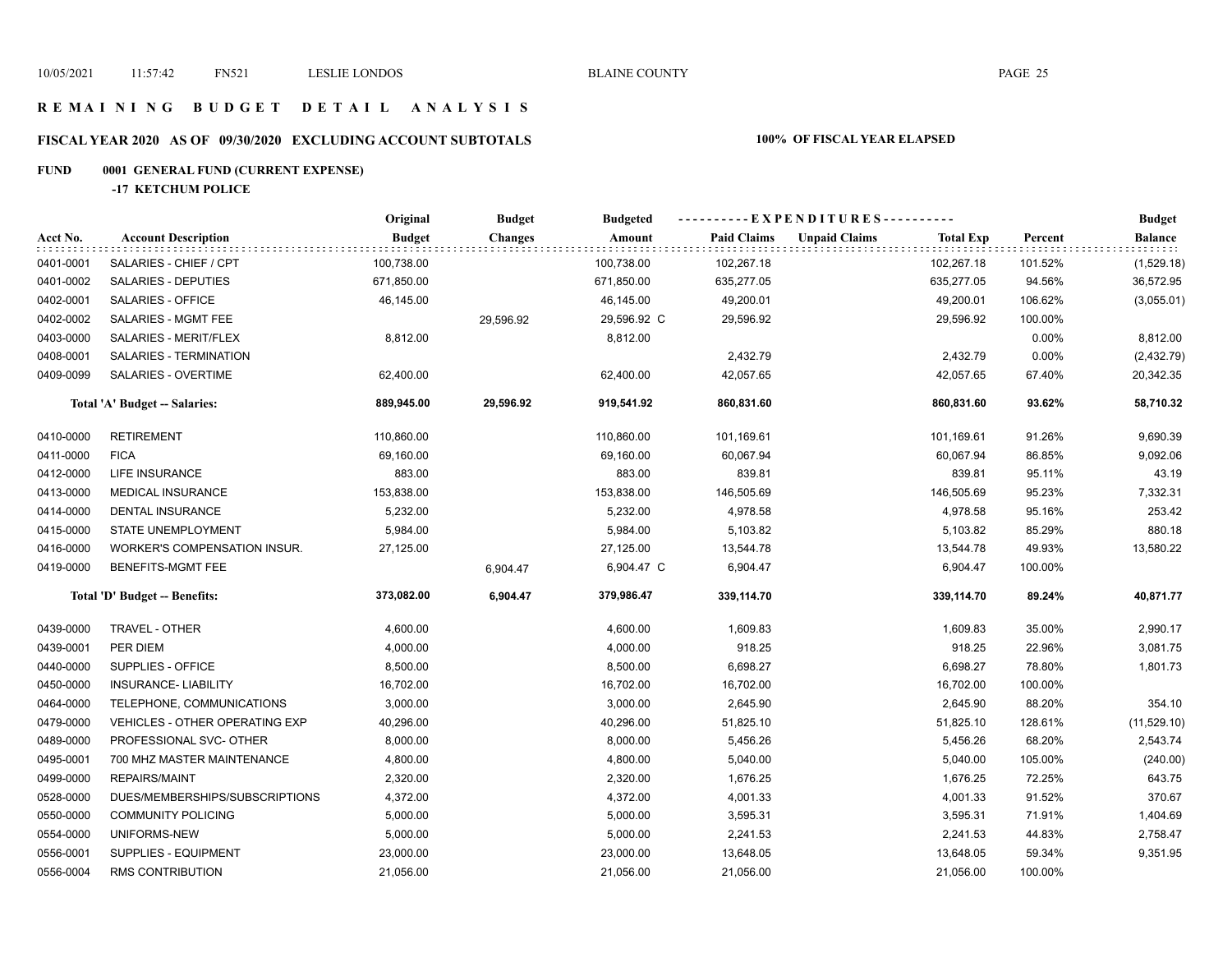## **R E M A I N I N G B U D G E T D E T A I L A N A L Y S I S**

# **FISCAL YEAR 2020 AS OF 09/30/2020 EXCLUDING ACCOUNT SUBTOTALS 100% OF FISCAL YEAR ELAPSED**

# **FUND 0001 GENERAL FUND (CURRENT EXPENSE)**

**-17 KETCHUM POLICE**

|           |                                       | Original      | <b>Budget</b>  | <b>Budgeted</b> | EXPENDITURES---------- |                      |                  | <b>Budget</b> |                |
|-----------|---------------------------------------|---------------|----------------|-----------------|------------------------|----------------------|------------------|---------------|----------------|
| Acct No.  | <b>Account Description</b>            | <b>Budget</b> | <b>Changes</b> | Amount          | <b>Paid Claims</b>     | <b>Unpaid Claims</b> | <b>Total Exp</b> | Percent       | <b>Balance</b> |
| 0569-0000 | <b>EDUCATION- OTHER</b>               | 8,000.00      |                | 8,000.00        | 2,344.30               |                      | 2,344.30         | 29.30%        | 5,655.70       |
| 0591-0005 | CERTIFICATION INCENTIVE               | 1,500.00      |                | 1,500.00        | 103.00                 |                      | 103.00           | 6.87%         | 1,397.00       |
| 0600-0000 | MGMT FEE                              | 54,000.00     | (36, 501.39)   | 17,498.61 C     | 14,830.00              |                      | 14,830.00        | 84.75%        | 2,668.61       |
| 0714-0005 | TELEPHONE ALLOWANCE                   | 3,876.00      |                | 3,876.00        | 3,751.00               |                      | 3,751.00         | 96.78%        | 125.00         |
| 0723-0001 | <b>ANIMAL SHELTER</b>                 | 2,000.00      |                | 2,000.00        | 2,000.00               |                      | 2,000.00         | 100.00%       |                |
|           | Total 'B' Budget -- Expenses:         | 220,022.00    | (36,501.39)    | 183,520.61      | 160,142.38             |                      | 160,142.38       | 87.26%        | 23,378.23      |
|           | <b>DEPARTMENT TOTALS:</b>             |               |                |                 |                        |                      |                  |               |                |
|           | Total 'A' Expenses -- Salaries:       | 889,945.00    | 29,596.92      | 919,541.92      | 860,831.60             |                      | 860,831.60       | 93.62%        | 58,710.32      |
|           | Total 'D' Expenses -- Benefits:       | 373,082.00    | 6,904.47       | 379,986.47      | 339,114.70             |                      | 339,114.70       | 89.24%        | 40,871.77      |
|           | Total 'B' Expenses -- Expenses:       | 220,022.00    | (36,501.39)    | 183,520.61      | 160,142.38             |                      | 160,142.38       | 87.26%        | 23,378.23      |
|           | Total 'C' Expenses -- Capital Outlay: |               |                |                 |                        |                      |                  |               |                |
|           |                                       | 1,483,049.00  |                | 1,483,049.00    | 1,360,088.68           |                      | 1,360,088.68     | 91.71%        | 122,960.32     |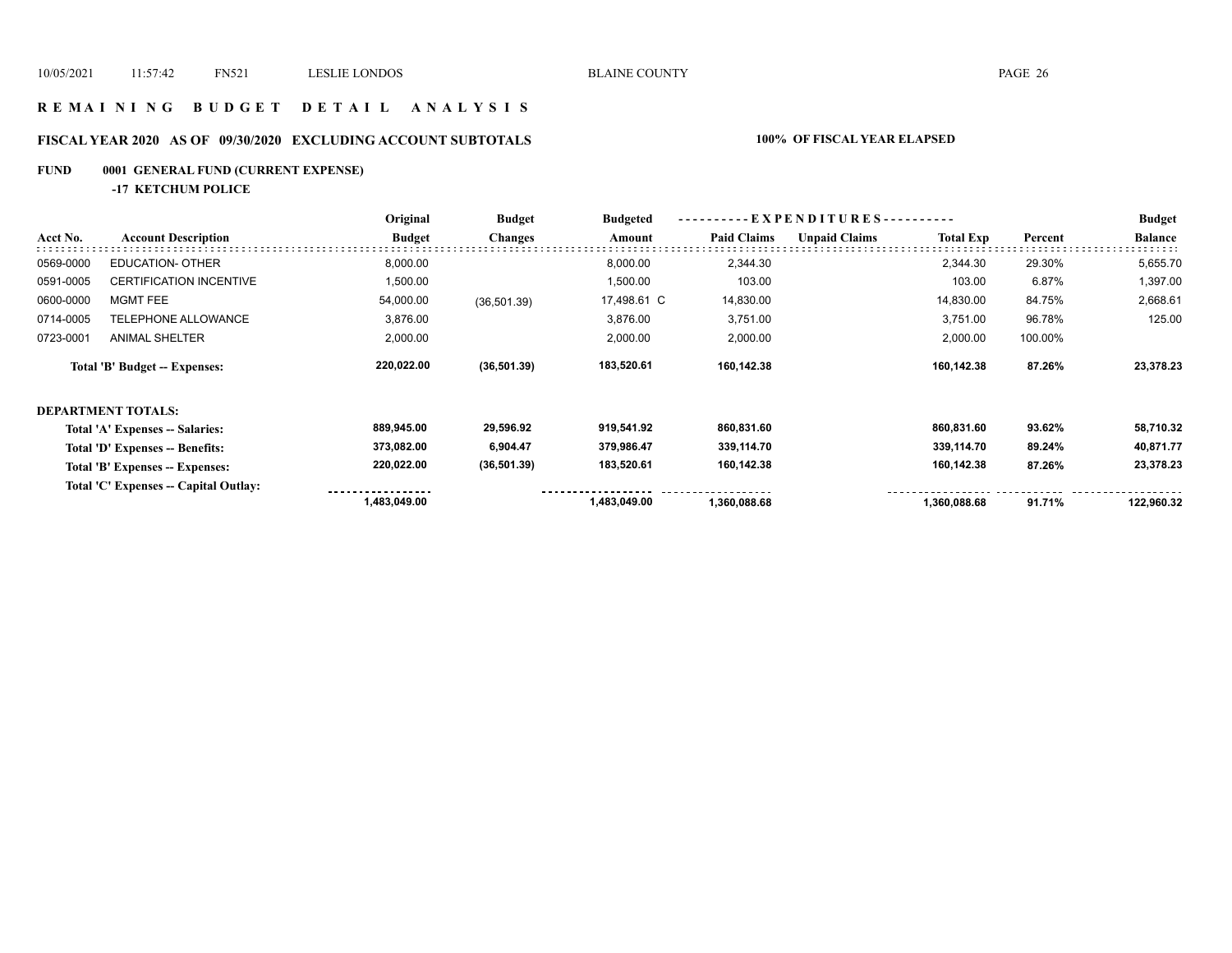## **R E M A I N I N G B U D G E T D E T A I L A N A L Y S I S**

# **FISCAL YEAR 2020 AS OF 09/30/2020 EXCLUDING ACCOUNT SUBTOTALS 100% OF FISCAL YEAR ELAPSED**

# **FUND 0001 GENERAL FUND (CURRENT EXPENSE)**

**-18 GENERAL**

|           |                                   | Original      | <b>Budget</b>  | <b>Budgeted</b> | -----EXPENDITURES---------- |                                          |          | <b>Budget</b>  |
|-----------|-----------------------------------|---------------|----------------|-----------------|-----------------------------|------------------------------------------|----------|----------------|
| Acct No.  | <b>Account Description</b>        | <b>Budget</b> | <b>Changes</b> | Amount          | <b>Paid Claims</b>          | <b>Unpaid Claims</b><br><b>Total Exp</b> | Percent  | <b>Balance</b> |
| 0409-0099 | SALARIES - OT/DISASTER RELIEF     |               |                |                 | 1,032.12                    | 1,032.12                                 | 0.00%    | (1,032.12)     |
|           | Total 'A' Budget -- Salaries:     |               |                |                 | 1,032.12                    | 1,032.12                                 |          | (1,032.12)     |
| 0410-0000 | <b>RETIREMENT</b>                 |               |                |                 | 123.24                      | 123.24                                   | 0.00%    | (123.24)       |
| 0411-0000 | <b>FICA</b>                       |               |                |                 | 78.99                       | 78.99                                    | $0.00\%$ | (78.99)        |
| 0415-0000 | STATE UNEMPLOYMENT                |               |                |                 | 6.71                        | 6.71                                     | 0.00%    | (6.71)         |
| 0416-0000 | WORKER'S COMPENSATION INSUR.      | 750.00        |                | 750.00          |                             |                                          | 0.00%    | 750.00         |
|           | Total 'D' Budget -- Benefits:     | 750.00        |                | 750.00          | 208.94                      | 208.94                                   | 27.86%   | 541.06         |
| 0464-0000 | UTILITIES - TELEPHONE-PS/ALI      | 40,000.00     |                | 40,000.00       | 48,195.00                   | 48,195.00                                | 120.49%  | (8, 195.00)    |
| 0480-0001 | PROFESSIONAL SVC WATER PROTEST    | 50.00         |                | 50.00           |                             |                                          | 0.00%    | 50.00          |
| 0481-0000 | PROFESSIONAL SVC- AUDITING        | 25,000.00     |                | 25,000.00       | 22,600.00                   | 22,600.00                                | 90.40%   | 2,400.00       |
| 0484-0001 | PROFESSIONAL SVC-CO ENGNR         | 45,000.00     |                | 45,000.00       | 35,828.99                   | 35,828.99                                | 79.62%   | 9,171.01       |
| 0484-0002 | PROF SVC - CO ENG - R&B EXP       | 4,000.00      |                | 4,000.00        |                             |                                          | 0.00%    | 4,000.00       |
| 0489-0000 | PROFESSIONAL SVC                  | 500.00        |                | 500.00          | 830.66                      | 830.66                                   | 166.13%  | (330.66)       |
| 0492-0001 | <b>VEHICLE EXPENSES</b>           | 2,000.00      |                | 2,000.00        | 1,691.90                    | 1,691.90                                 | 84.60%   | 308.10         |
| 0499-0010 | ADOPT A ROAD PROGRAM              | 2,500.00      |                | 2,500.00        | 74.68                       | 74.68                                    | 2.99%    | 2,425.32       |
| 0499-0011 | *VETERAN'S TRIBUTE MAINTENANCE    | 2,000.00      |                | 2,000.00        | 110.83                      | 110.83                                   | 5.54%    | 1,889.17       |
| 0526-0000 | CONTINGENCY ACCOUNT               | 350,000.00    |                | 350,000.00      | 279,286.97                  | 279,286.97                               | 79.80%   | 70,713.03      |
| 0528-0000 | <b>DUES / MEMBERSHIPS</b>         | 21,675.00     |                | 21,675.00       | 22,722.21                   | 22,722.21                                | 104.83%  | (1,047.21)     |
| 0542-0000 | <b>POSTAGE</b>                    | 250.00        |                | 250.00          |                             |                                          | 0.00%    | 250.00         |
| 0546-0000 | <b>PUBLICATIONS</b>               | 6,000.00      |                | 6,000.00        | 4,340.83                    | 4,340.83                                 | 72.35%   | 1,659.17       |
| 0556-0010 | <b>BLAINE CO DISPATCH CONTRIB</b> | 604,140.00    |                | 604,140.00      | 604,140.00                  | 604,140.00                               | 100.00%  |                |
| 0576-0000 | *INTEROPERABILITY EXPENSES        |               | 57,772.47      | 57,772.47 C     | 57,772.47                   | 57,772.47                                | 100.00%  |                |
| 0670-0008 | *EDPRO GRANT (SUSTAIN BLAINE)     |               | 12,250.00      | 12,250.00 C     | 12,250.00                   | 12,250.00                                | 100.00%  |                |
| 0671-0001 | BLAINE COUNTY HOUSING AUTH        | 65,000.00     |                | 65,000.00       | 65,000.00                   | 65,000.00                                | 100.00%  |                |
| 0671-0010 | <b>MOUNTAIN RIDES-OPERATIONS</b>  | 154,000.00    |                | 154,000.00      | 154,000.00                  | 154,000.00                               | 100.00%  |                |
| 0671-0020 | *FIRE MITIGATION GRANT - IDL      | 39,828.00     |                | 39,828.00       | 17,489.34                   | 17,489.34                                | 43.91%   | 22,338.66      |
| 0671-0021 | *GRANT-PASS THRU-SR CONNECTION    |               | 142,760.00     | 142,760.00 C    | 142,760.00                  | 142,760.00                               | 100.00%  |                |
| 0671-0023 | *FISHERMAN'S ACCESS GRANT         | 100,000.00    |                | 100,000.00      | 10,786.75                   | 10,786.75                                | 10.79%   | 89,213.25      |
| 0671-0024 | EDPRO GRANT (MATCH?)              | 25,000.00     | 12,125.00      | 37,125.00 C     | 12,125.00                   | 12,125.00                                | 32.66%   | 25,000.00      |
| 0671-0025 | *ELECTR VEH CHRG STATION GRANT    |               |                |                 | 69,366.97                   | 69,366.97                                | 0.00%    | (69, 366.97)   |
| 0689-0001 | CONTRACTS - DEFENSE LITIGATION    | 12,000.00     |                | 12,000.00       | 27,725.50                   | 27,725.50                                | 231.05%  | (15, 725.50)   |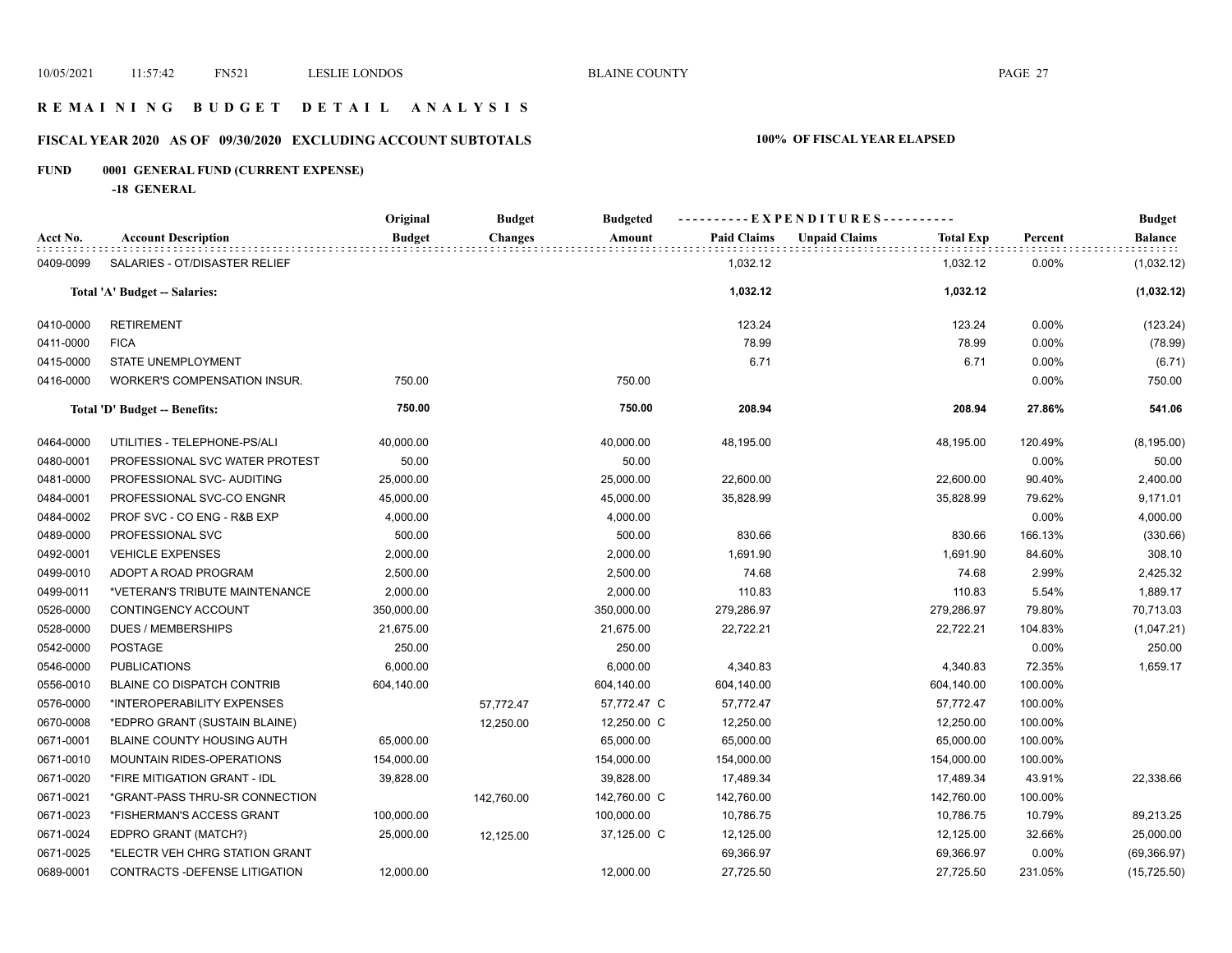## **R E M A I N I N G B U D G E T D E T A I L A N A L Y S I S**

# **FISCAL YEAR 2020 AS OF 09/30/2020 EXCLUDING ACCOUNT SUBTOTALS 100% OF FISCAL YEAR ELAPSED**

# **FUND 0001 GENERAL FUND (CURRENT EXPENSE)**

**-18 GENERAL**

|           |                                       | Original      | <b>Budget</b>  | <b>Budgeted</b> | ----------EXPENDITURES---------- |                      |                  |         | <b>Budget</b>  |
|-----------|---------------------------------------|---------------|----------------|-----------------|----------------------------------|----------------------|------------------|---------|----------------|
| Acct No.  | <b>Account Description</b>            | <b>Budget</b> | <b>Changes</b> | Amount          | <b>Paid Claims</b>               | <b>Unpaid Claims</b> | <b>Total Exp</b> | Percent | <b>Balance</b> |
| 0713-0000 | POSTAGE MACHINE-MAINT/SUPPLIES        | 5,000.00      |                | 5,000.00        | 5,772.27                         |                      | 5,772.27         | 115.45% | (772.27)       |
| 0723-0001 | <b>ANIMAL SHELTER</b>                 | 24,000.00     |                | 24,000.00       | 24,738.45                        |                      | 24,738.45        | 103.08% | (738.45)       |
| 0769-0000 | <b>COMMUNITY SERVICE AGENCIES</b>     | 144,424.00    | 450,000.00     | 594,424.00 C    | 594,424.00                       |                      | 594,424.00       | 100.00% |                |
| 0769-0001 | <b>SENIOR</b>                         | 55,000.00     |                | 55,000.00       | 55,000.00                        |                      | 55,000.00        | 100.00% |                |
| 0790-0000 | <b>CODIFICATION</b>                   | 5,000.00      |                | 5,000.00        | 836.00                           |                      | 836.00           | 16.72%  | 4,164.00       |
|           | Total 'B' Budget -- Expenses:         | 1,732,367.00  | 674,907.47     | 2,407,274.47    | 2,269,868.82                     |                      | 2,269,868.82     | 94.29%  | 137,405.65     |
|           | DEPARTMENT TOTALS:                    |               |                |                 |                                  |                      |                  |         |                |
|           | Total 'A' Expenses -- Salaries:       |               |                |                 | 1,032.12                         |                      | 1,032.12         |         | (1,032.12)     |
|           | Total 'D' Expenses -- Benefits:       | 750.00        |                | 750.00          | 208.94                           |                      | 208.94           | 27.86%  | 541.06         |
|           | Total 'B' Expenses -- Expenses:       | 1,732,367.00  | 674,907.47     | 2,407,274.47    | 2,269,868.82                     |                      | 2,269,868.82     | 94.29%  | 137,405.65     |
|           | Total 'C' Expenses -- Capital Outlay: |               |                |                 |                                  |                      |                  |         |                |
|           |                                       | 1,733,117.00  | 674,907.47     | 2,408,024.47    | 2,271,109.88                     |                      | 2,271,109.88     | 94.31%  | 136,914.59     |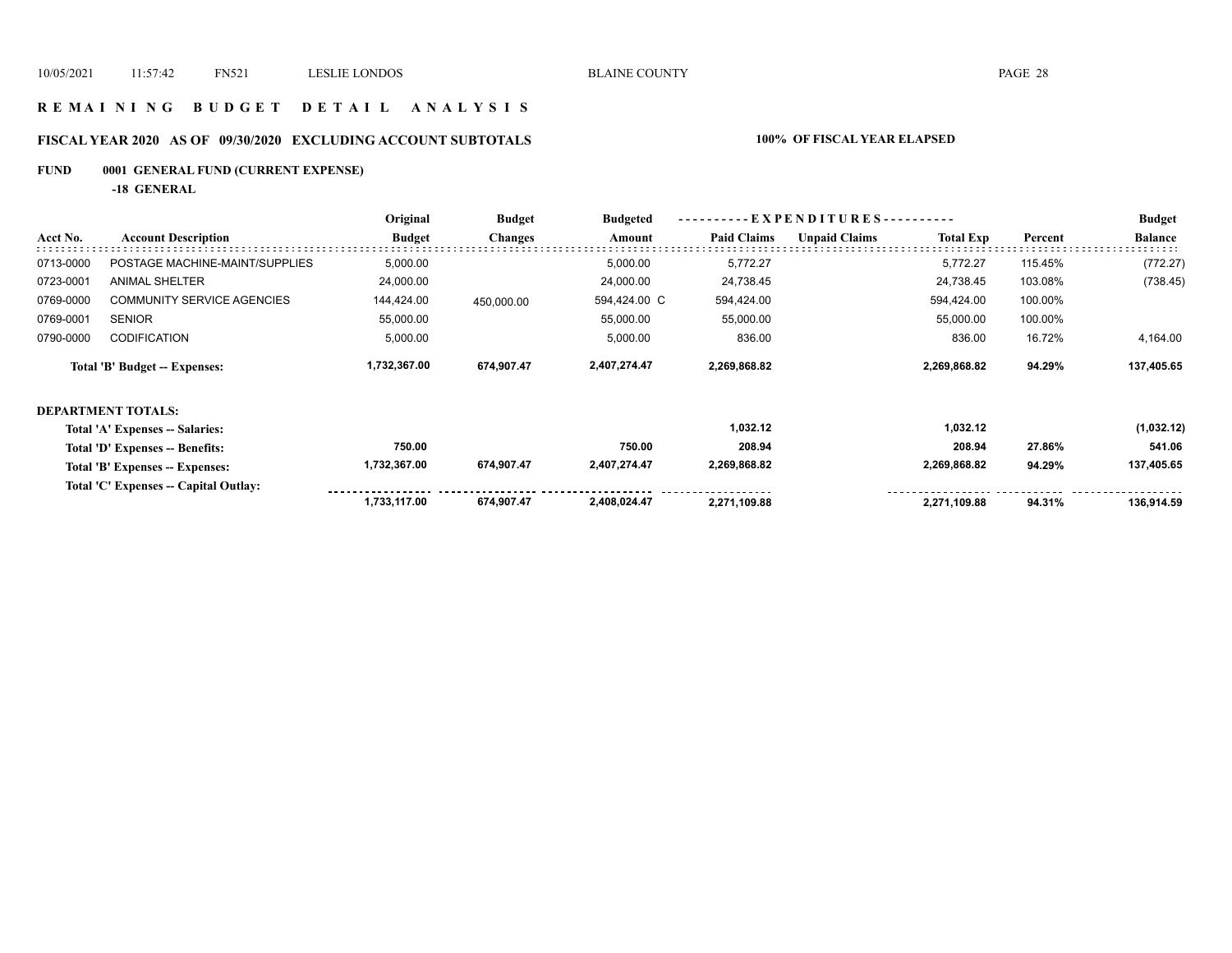## **R E M A I N I N G B U D G E T D E T A I L A N A L Y S I S**

# **FISCAL YEAR 2020 AS OF 09/30/2020 EXCLUDING ACCOUNT SUBTOTALS 100% OF FISCAL YEAR ELAPSED**

# **FUND 0001 GENERAL FUND (CURRENT EXPENSE)**

**-20 JAIL**

|           |                                | Original      | <b>Budget</b>  | <b>Budgeted</b> | ----------EXPENDITURES---------- |                      |                  |         | <b>Budget</b>  |
|-----------|--------------------------------|---------------|----------------|-----------------|----------------------------------|----------------------|------------------|---------|----------------|
| Acct No.  | <b>Account Description</b>     | <b>Budget</b> | <b>Changes</b> | Amount          | <b>Paid Claims</b>               | <b>Unpaid Claims</b> | <b>Total Exp</b> | Percent | <b>Balance</b> |
| 0401-0002 | SALARIES - JAIL CAPTAIN        | 107,958.00    |                | 107,958.00      | 109,414.30                       |                      | 109,414.30       | 101.35% | (1,456.30)     |
| 0402-0000 | SALARIES - JAIL-DEPUTIES       | 1,258,820.00  |                | 1,258,820.00    | 1,177,906.72                     |                      | 1,177,906.72     | 93.57%  | 80,913.28      |
| 0402-0001 | SALARIES - OFFICE              | 48,521.00     |                | 48,521.00       | 51,589.65                        |                      | 51,589.65        | 106.32% | (3,068.65)     |
| 0402-0012 | SALARIES - CENTRAL CONTROL     | 280,582.00    |                | 280,582.00      | 250,011.98                       |                      | 250,011.98       | 89.10%  | 30,570.02      |
| 0403-0000 | <b>SALARIES - MERIT</b>        | 17,427.00     |                | 17,427.00       |                                  |                      |                  | 0.00%   | 17,427.00      |
| 0409-0099 | SALARIES - OVERTIME            | 46,800.00     |                | 46,800.00       | 68,466.42                        |                      | 68,466.42        | 146.30% | (21,666.42)    |
|           | Total 'A' Budget -- Salaries:  | 1,760,108.00  |                | 1,760,108.00    | 1,657,389.07                     |                      | 1,657,389.07     | 94.16%  | 102,718.93     |
| 0410-0000 | <b>RETIREMENT</b>              | 219,369.00    |                | 219,369.00      | 201,258.58                       |                      | 201,258.58       | 91.74%  | 18,110.42      |
| 0411-0000 | <b>FICA</b>                    | 137,358.00    |                | 137,358.00      | 123,005.26                       |                      | 123,005.26       | 89.55%  | 14,352.74      |
| 0412-0000 | LIFE INSURANCE                 | 1,913.00      |                | 1,913.00        | 1,710.27                         |                      | 1,710.27         | 89.40%  | 202.73         |
| 0413-0000 | <b>MEDICAL INSURANCE</b>       | 332,642.00    |                | 332,642.00      | 271,390.12                       |                      | 271,390.12       | 81.59%  | 61,251.88      |
| 0414-0000 | DENTAL INSURANCE               | 11,700.00     |                | 11,700.00       | 10,175.20                        |                      | 10,175.20        | 86.97%  | 1,524.80       |
| 0415-0000 | STATE UNEMPLOYMENT             | 11,673.00     |                | 11,673.00       | 10,451.39                        |                      | 10,451.39        | 89.53%  | 1,221.61       |
| 0416-0000 | WORKER'S COMPENSATION INSUR.   | 55,138.00     |                | 55,138.00       | 27,031.00                        |                      | 27,031.00        | 49.02%  | 28,107.00      |
|           | Total 'D' Budget -- Benefits:  | 769,793.00    |                | 769,793.00      | 645,021.82                       |                      | 645,021.82       | 83.79%  | 124,771.18     |
| 0439-0000 | <b>TRAVEL EXPENSES</b>         | 5,000.00      |                | 5,000.00        | 2,347.73                         |                      | 2,347.73         | 46.95%  | 2,652.27       |
| 0439-0001 | PER DIEM                       | 4,500.00      |                | 4,500.00        | 1,211.00                         |                      | 1,211.00         | 26.91%  | 3,289.00       |
| 0439-0003 | <b>TRANSPORT PER DIEM</b>      | 1,200.00      |                | 1,200.00        | 98.00                            |                      | 98.00            | 8.17%   | 1,102.00       |
| 0439-0004 | <b>EXTRADITION EXPENSES</b>    | 3,000.00      |                | 3,000.00        | 5,937.50                         |                      | 5,937.50         | 197.92% | (2,937.50)     |
| 0440-0001 | <b>SUPPLIES - JAIL</b>         | 26,000.00     |                | 26,000.00       | 29,343.32                        |                      | 29,343.32        | 112.86% | (3,343.32)     |
| 0440-0002 | <b>INMATE SUPPLIES</b>         | 10,000.00     |                | 10,000.00       | 10,399.30                        |                      | 10,399.30        | 103.99% | (399.30)       |
| 0440-0004 | * SUPPLIES-COMMISSARY          |               | 4,575.81       | 4,575.81 C      | 4,575.81                         |                      | 4,575.81         | 100.00% |                |
| 0449-0003 | *SUPPLIES/EQUIP-TEL COMMISSION |               | 6,468.65       | 6,468.65 C      | 6,468.65                         |                      | 6,468.65         | 100.00% |                |
| 0479-0001 | <b>JAIL PROGRAMS</b>           | 40,000.00     |                | 40,000.00       | 18,515.60                        |                      | 18,515.60        | 46.29%  | 21,484.40      |
| 0499-0000 | REPAIRS/MAINTENANCE            | 7,000.00      |                | 7,000.00        | 6,305.61                         |                      | 6,305.61         | 90.08%  | 694.39         |
| 0499-0001 | <b>SYSTEM MAINTENANCE</b>      | 30,000.00     |                | 30,000.00       | 16,330.95                        |                      | 16,330.95        | 54.44%  | 13,669.05      |
| 0501-0000 | JAIL - FOOD                    | 193,417.00    |                | 193,417.00      | 175,876.31                       |                      | 175,876.31       | 90.93%  | 17,540.69      |
| 0503-0000 | JAIL - MEDICAL SUPPLIES        | 5,000.00      |                | 5,000.00        | 8,537.54                         |                      | 8,537.54         | 170.75% | (3,537.54)     |
| 0503-0001 | JAIL - MEDICAL CONTRACT        | 234,189.00    |                | 234,189.00      | 234,189.00                       |                      | 234,189.00       | 100.00% |                |
| 0503-0002 | JAIL - MEDICAL/MENTAL          | 10,000.00     |                | 10,000.00       | 58,744.29                        |                      | 58,744.29        | 587.44% | (48, 744.29)   |
| 0503-0003 | JAIL - DENTAL - INMATES        | 5,000.00      |                | 5,000.00        | 5,404.00                         |                      | 5,404.00         | 108.08% | (404.00)       |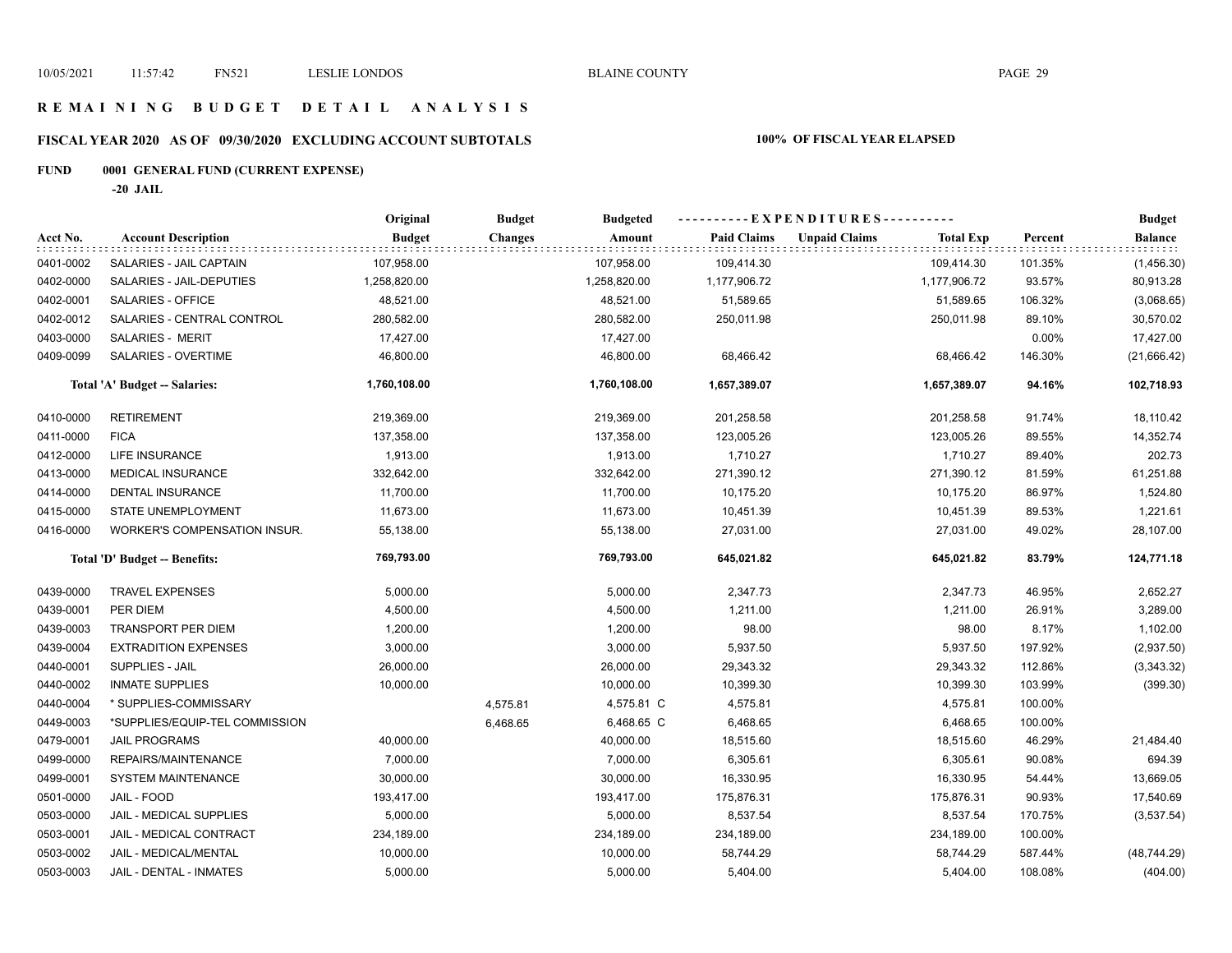# **R E M A I N I N G B U D G E T D E T A I L A N A L Y S I S**

# **FISCAL YEAR 2020 AS OF 09/30/2020 EXCLUDING ACCOUNT SUBTOTALS 100% OF FISCAL YEAR ELAPSED**

# **FUND 0001 GENERAL FUND (CURRENT EXPENSE)**

**-20 JAIL**

|           |                                       | Original      | <b>Budget</b>  | <b>Budgeted</b> |                    | - EXPENDITURES---------- |                  |          | <b>Budget</b>  |
|-----------|---------------------------------------|---------------|----------------|-----------------|--------------------|--------------------------|------------------|----------|----------------|
| Acct No.  | <b>Account Description</b>            | <b>Budget</b> | <b>Changes</b> | Amount          | <b>Paid Claims</b> | <b>Unpaid Claims</b>     | <b>Total Exp</b> | Percent  | <b>Balance</b> |
| 0503-0004 | JAIL - MEDICATIONS - INMATES          | 20,000.00     |                | 20,000.00       | 55,246.27          |                          | 55,246.27        | 276.23%  | (35, 246.27)   |
| 0503-0005 | <b>JAIL - MEDICAL CALL BACKS</b>      | 9,000.00      |                | 9,000.00        | 10,050.00          |                          | 10,050.00        | 111.67%  | (1,050.00)     |
| 0503-0006 | JAIL-MED SUPPORT MAINT-SOFTWAR        | 3,000.00      |                | 3,000.00        | 3,000.00           |                          | 3,000.00         | 100.00%  |                |
| 0503-0007 | INMATE MED CONTRACT OVERAGE           | 1,000.00      |                | 1,000.00        | 145.00             |                          | 145.00           | 14.50%   | 855.00         |
| 0504-0001 | <b>INMATE ASSISTANCE</b>              | 500.00        |                | 500.00          |                    |                          |                  | 0.00%    | 500.00         |
| 0509-0000 | <b>JAIL - TRAINING</b>                | 9,500.00      |                | 9,500.00        | 1,370.00           |                          | 1,370.00         | 14.42%   | 8,130.00       |
| 0509-0001 | <b>LEXIPOL</b>                        | 6,680.00      |                | 6,680.00        | 6,680.00           |                          | 6,680.00         | 100.00%  |                |
| 0529-0000 | <b>DUES - MEMBERSHIP</b>              | 3,555.00      |                | 3,555.00        | 4,820.00           |                          | 4,820.00         | 135.58%  | (1,265.00)     |
| 0556-0001 | SUPPLIES - EQUIPMENT                  | 6,000.00      |                | 6,000.00        | 6,997.50           |                          | 6,997.50         | 116.63%  | (997.50)       |
| 0559-0000 | OTHER MISCELLANEOUS EXPENSES          | 500.00        |                | 500.00          |                    |                          |                  | $0.00\%$ | 500.00         |
| 0591-0005 | <b>CERTIFICATION INCENTIVE</b>        | 3,000.00      |                | 3,000.00        | 158.00             |                          | 158.00           | 5.27%    | 2,842.00       |
| 0660-0000 | *SCAAP AWARD COMMISSION               |               | 6,370.98       | 6,370.98 C      | 6,370.98           |                          | 6,370.98         | 100.00%  |                |
| 0670-0003 | <b>INMATE HOUSING</b>                 | 5,000.00      |                | 5,000.00        |                    |                          |                  | $0.00\%$ | 5,000.00       |
| 0725-0000 | SERVICES CARE - JUVENILE              | 60,000.00     |                | 60,000.00       | 6,900.00           |                          | 6,900.00         | 11.50%   | 53,100.00      |
|           | Total 'B' Budget -- Expenses:         | 702,041.00    | 17,415.44      | 719,456.44      | 686,022.36         |                          | 686,022.36       | 95.35%   | 33,434.08      |
| 0899-0000 | <b>CAPITAL- OTHER</b>                 | 81,000.00     |                | 81,000.00       | 81,050.00          |                          | 81,050.00        | 100.06%  | (50.00)        |
|           | Total 'C' Budget -- Capital Outlay:   | 81,000.00     |                | 81,000.00       | 81,050.00          |                          | 81,050.00        | 100.06%  | (50.00)        |
|           | <b>DEPARTMENT TOTALS:</b>             |               |                |                 |                    |                          |                  |          |                |
|           | Total 'A' Expenses -- Salaries:       | 1,760,108.00  |                | 1,760,108.00    | 1,657,389.07       |                          | 1,657,389.07     | 94.16%   | 102,718.93     |
|           | Total 'D' Expenses -- Benefits:       | 769,793.00    |                | 769,793.00      | 645,021.82         |                          | 645,021.82       | 83.79%   | 124,771.18     |
|           | Total 'B' Expenses -- Expenses:       | 702,041.00    | 17,415.44      | 719,456.44      | 686,022.36         |                          | 686,022.36       | 95.35%   | 33,434.08      |
|           | Total 'C' Expenses -- Capital Outlay: | 81,000.00     |                | 81,000.00       | 81,050.00          |                          | 81,050.00        | 100.06%  | (50.00)        |
|           |                                       | 3,312,942.00  | 17,415.44      | 3,330,357.44    | 3,069,483.25       |                          | 3,069,483.25     | 92.17%   | 260,874.19     |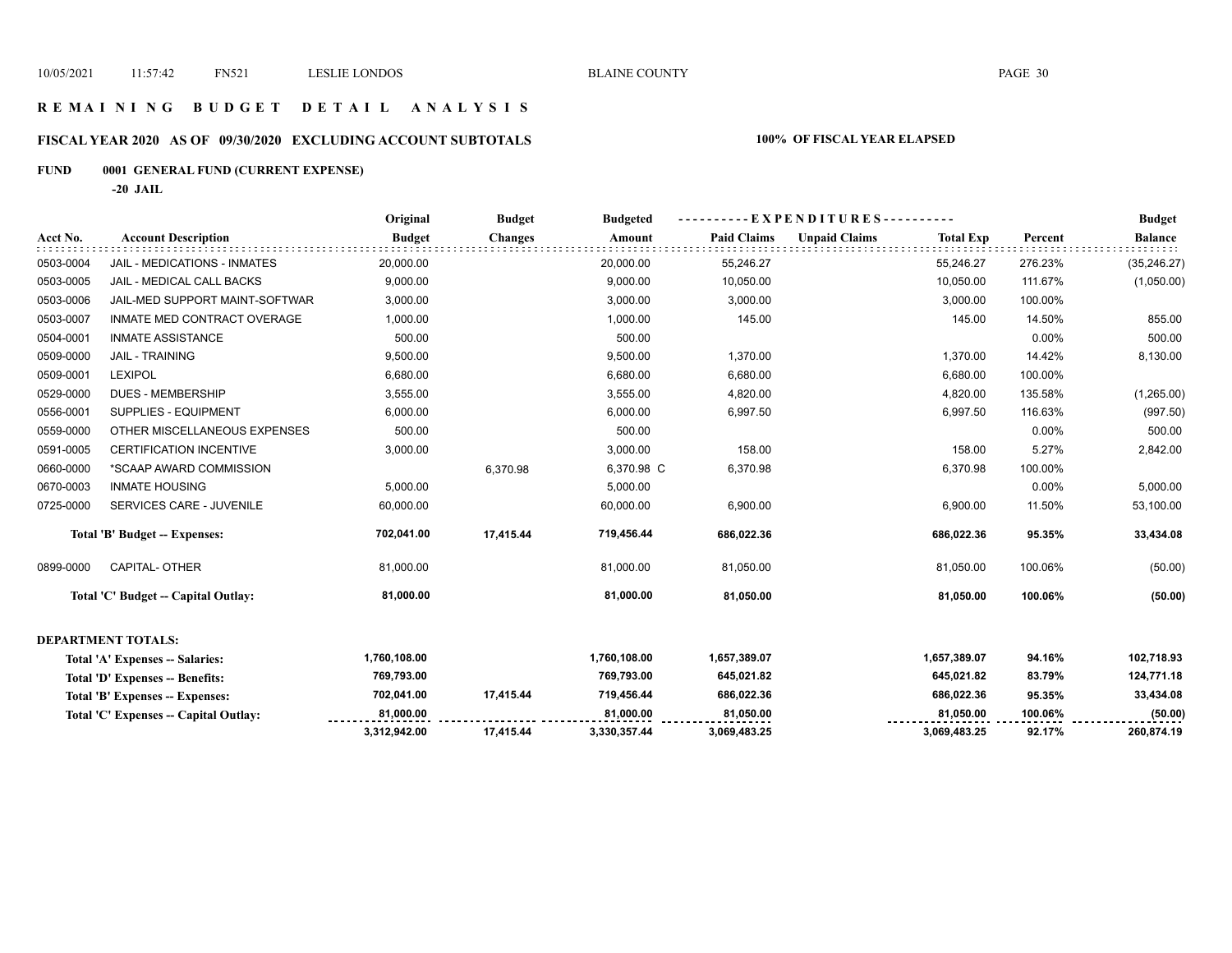## **R E M A I N I N G B U D G E T D E T A I L A N A L Y S I S**

# **FISCAL YEAR 2020 AS OF 09/30/2020 EXCLUDING ACCOUNT SUBTOTALS 100% OF FISCAL YEAR ELAPSED**

# **FUND 0001 GENERAL FUND (CURRENT EXPENSE)**

#### **-21 LAND USE & BLDG SERVICES**

|           |                                     | Original      | <b>Budget</b>  | <b>Budgeted</b> | ----------EXPENDITURES---------- |                      |                  |         | <b>Budget</b>           |
|-----------|-------------------------------------|---------------|----------------|-----------------|----------------------------------|----------------------|------------------|---------|-------------------------|
| Acct No.  | <b>Account Description</b>          | <b>Budget</b> | <b>Changes</b> | Amount          | <b>Paid Claims</b>               | <b>Unpaid Claims</b> | <b>Total Exp</b> | Percent | <b>Balance</b><br>11111 |
| 0401-0000 | SALARIES - DIRECTOR                 | 98,117.00     |                | 98,117.00       | 99,486.23                        |                      | 99,486.23        | 101.40% | (1,369.23)              |
| 0401-0002 | SALARIES - DEPUTIES                 | 477,132.00    |                | 477,132.00      | 481,668.70                       |                      | 481,668.70       | 100.95% | (4,536.70)              |
| 0409-0099 | SALARIES - OVERTIME                 | 1,200.00      |                | 1,200.00        | 73.24                            |                      | 73.24            | 6.10%   | 1,126.76                |
|           | Total 'A' Budget -- Salaries:       | 576,449.00    |                | 576,449.00      | 581,228.17                       |                      | 581,228.17       | 100.83% | (4,779.17)              |
| 0410-0000 | <b>RETIREMENT</b>                   | 69,020.00     |                | 69,020.00       | 69,040.56                        |                      | 69,040.56        | 100.03% | (20.56)                 |
| 0411-0000 | <b>FICA</b>                         | 44,220.00     |                | 44,220.00       | 41,793.87                        |                      | 41,793.87        | 94.51%  | 2,426.13                |
| 0412-0000 | <b>LIFE INSURANCE</b>               | 663.00        |                | 663.00          | 662.04                           |                      | 662.04           | 99.86%  | 0.96                    |
| 0413-0000 | MEDICAL INSURANCE                   | 111,437.00    |                | 111,437.00      | 109,977.72                       |                      | 109,977.72       | 98.69%  | 1,459.28                |
| 0414-0000 | <b>DENTAL INSURANCE</b>             | 3,928.00      |                | 3,928.00        | 3,924.72                         |                      | 3,924.72         | 99.92%  | 3.28                    |
| 0415-0000 | STATE UNEMPLOYMENT                  | 3,758.00      |                | 3,758.00        | 3,551.12                         |                      | 3,551.12         | 94.49%  | 206.88                  |
| 0416-0000 | <b>WORKER'S COMPENSATION INSUR.</b> | 7,559.00      |                | 7,559.00        | 4,844.00                         |                      | 4,844.00         | 64.08%  | 2,715.00                |
|           | Total 'D' Budget -- Benefits:       | 240,585.00    |                | 240,585.00      | 233,794.03                       |                      | 233,794.03       | 97.18%  | 6,790.97                |
| 0439-0000 | TRAVEL - OTHER                      | 3,500.00      |                | 3,500.00        | 1,617.11                         |                      | 1,617.11         | 46.20%  | 1,882.89                |
| 0439-0001 | PER DIEM                            | 1,100.00      |                | 1,100.00        | 1,150.50                         |                      | 1,150.50         | 104.59% | (50.50)                 |
| 0440-0000 | SUPPLIES - OFFICE                   | 8,200.00      |                | 8,200.00        | 5,042.08                         |                      | 5,042.08         | 61.49%  | 3,157.92                |
| 0440-0001 | OFFICE EQUIPMENT                    | 3,500.00      |                | 3,500.00        | 4,669.63                         |                      | 4,669.63         | 133.42% | (1, 169.63)             |
| 0470-0000 | VEHICLES - FUEL, GASOLINE           | 3,000.00      |                | 3,000.00        | 2,019.93                         |                      | 2,019.93         | 67.33%  | 980.07                  |
| 0475-0000 | <b>VEHICLES - REPAIRS</b>           | 1,100.00      |                | 1,100.00        | 831.31                           |                      | 831.31           | 75.57%  | 268.69                  |
| 0490-0001 | COMPUTER WATER QUALITY EXP          | 1,800.00      |                | 1,800.00        | 1,800.00                         |                      | 1,800.00         | 100.00% |                         |
| 0492-0000 | REPAIRS/MAINT- OFFICE EQUIPMT       | 5,000.00      |                | 5,000.00        | 4,603.36                         |                      | 4,603.36         | 92.07%  | 396.64                  |
| 0528-0000 | <b>DUES / MEMBERSHIPS</b>           | 1,450.00      |                | 1,450.00        | 1,558.00                         |                      | 1,558.00         | 107.45% | (108.00)                |
| 0542-0000 | POSTAGE                             | 2,500.00      |                | 2,500.00        | 5,000.00                         |                      | 5,000.00         | 200.00% | (2,500.00)              |
| 0546-0000 | PUBLICATIONS, LEGAL                 | 5,000.00      |                | 5,000.00        | 5,590.36                         |                      | 5,590.36         | 111.81% | (590.36)                |
| 0670-0001 | CONTRACTS-LABOR P&Z                 | 27,500.00     |                | 27,500.00       | 25,759.50                        |                      | 25,759.50        | 93.67%  | 1,740.50                |
| 0670-0002 | CONTRACTS - PLANNING PROJECT        | 40,300.00     | 91,098.51      | 131,398.51 C    | 106,334.59                       |                      | 106,334.59       | 80.93%  | 25,063.92               |
| 0670-0003 | CONTRACT-HRNG EXAMIN                | 5,000.00      |                | 5,000.00        | 7,724.97                         |                      | 7,724.97         | 154.50% | (2,724.97)              |
| 0670-0005 | CONTRACT-BLDG INSPECTOR             | 3,000.00      |                | 3,000.00        | 3,153.28                         |                      | 3,153.28         | 105.11% | (153.28)                |
| 0670-0006 | CONTRACT-CLERICAL                   | 15,000.00     |                | 15,000.00       | 11,255.50                        |                      | 11,255.50        | 75.04%  | 3,744.50                |
| 0727-0000 | PLANNING-WORK/CONFERENCE            | 4,200.00      |                | 4,200.00        | 3,394.00                         |                      | 3,394.00         | 80.81%  | 806.00                  |
| 0728-0000 | REBATE/REFUNDS ON PERMITS           | 3,000.00      |                | 3,000.00        | 12,906.67                        |                      | 12,906.67        | 430.22% | (9,906.67)              |
| 0729-0000 | COMP PL/ZONE & SUB ORD REPRINT      | 500.00        |                | 500.00          | 1,766.40                         |                      | 1,766.40         | 353.28% | (1,266.40)              |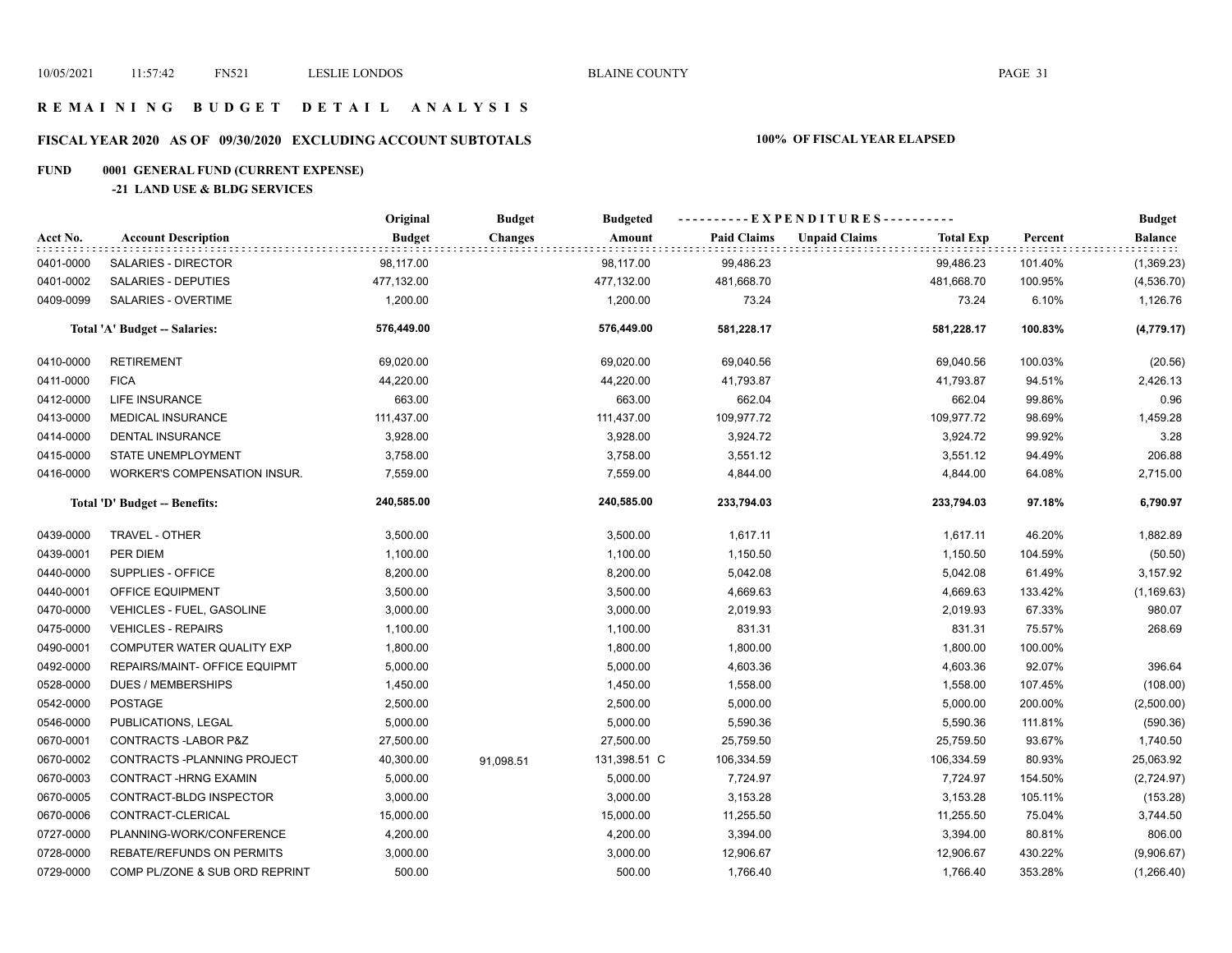## **R E M A I N I N G B U D G E T D E T A I L A N A L Y S I S**

# **FISCAL YEAR 2020 AS OF 09/30/2020 EXCLUDING ACCOUNT SUBTOTALS 100% OF FISCAL YEAR ELAPSED**

# **FUND 0001 GENERAL FUND (CURRENT EXPENSE)**

**-21 LAND USE & BLDG SERVICES**

|                           |                                       | Original      | <b>Budget</b>  | <b>Budgeted</b> | ----------EXPENDITURES---------- |                      |                  | <b>Budget</b> |                |
|---------------------------|---------------------------------------|---------------|----------------|-----------------|----------------------------------|----------------------|------------------|---------------|----------------|
| Acct No.                  | <b>Account Description</b>            | <b>Budget</b> | <b>Changes</b> | Amount          | <b>Paid Claims</b>               | <b>Unpaid Claims</b> | <b>Total Exp</b> | Percent       | <b>Balance</b> |
|                           | Total 'B' Budget -- Expenses:         | 134.650.00    | 91.098.51      | 225,748.51      | 206.177.19                       |                      | 206.177.19       | 91.33%        | 19.571.32      |
| <b>DEPARTMENT TOTALS:</b> |                                       |               |                |                 |                                  |                      |                  |               |                |
|                           | Total 'A' Expenses -- Salaries:       | 576.449.00    |                | 576.449.00      | 581.228.17                       |                      | 581.228.17       | 100.83%       | (4,779.17)     |
|                           | Total 'D' Expenses -- Benefits:       | 240.585.00    |                | 240.585.00      | 233.794.03                       |                      | 233.794.03       | 97.18%        | 6,790.97       |
|                           | Total 'B' Expenses -- Expenses:       | 134.650.00    | 91,098.51      | 225.748.51      | 206,177.19                       |                      | 206.177.19       | 91.33%        | 19,571.32      |
|                           | Total 'C' Expenses -- Capital Outlay: |               |                |                 |                                  |                      |                  |               |                |
|                           |                                       | 951.684.00    | 91.098.51      | 1.042.782.51    | 1.021.199.39                     |                      | 1.021.199.39     | 97.93%        | 21.583.12      |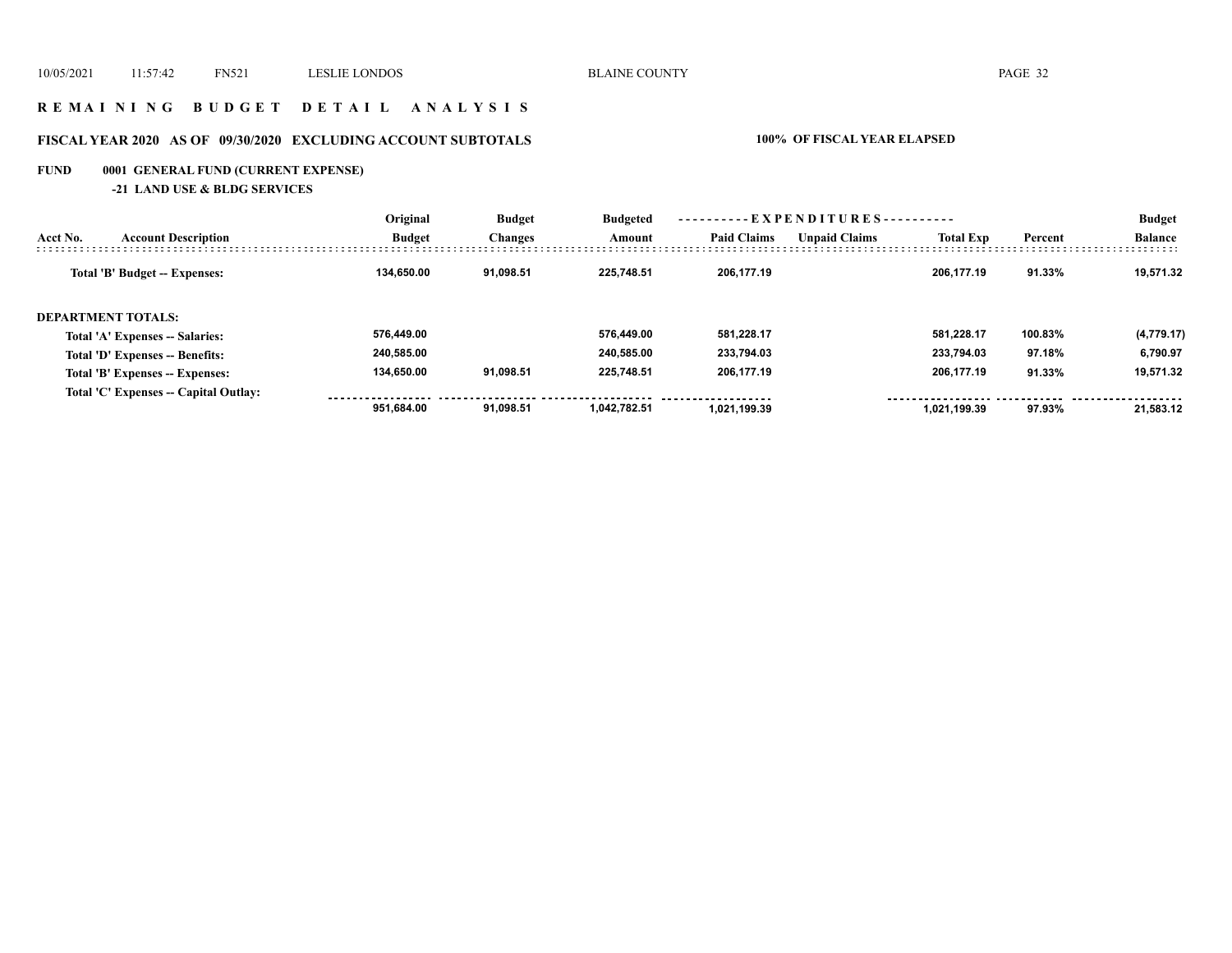## **R E M A I N I N G B U D G E T D E T A I L A N A L Y S I S**

# **FISCAL YEAR 2020 AS OF 09/30/2020 EXCLUDING ACCOUNT SUBTOTALS 100% OF FISCAL YEAR ELAPSED**

# **FUND 0001 GENERAL FUND (CURRENT EXPENSE)**

#### **-26 GEOGRAPHIC INFO SYSTEM**

|           |                                        | Original      | <b>Budget</b><br><b>Budgeted</b> |                    | ----------EXPENDITURES----------         |         | <b>Budget</b>  |
|-----------|----------------------------------------|---------------|----------------------------------|--------------------|------------------------------------------|---------|----------------|
| Acct No.  | <b>Account Description</b>             | <b>Budget</b> | <b>Changes</b><br>Amount         | <b>Paid Claims</b> | <b>Unpaid Claims</b><br><b>Total Exp</b> | Percent | <b>Balance</b> |
| 0401-0000 | SALARIES - MANAGER                     | 95,539.00     | 95,539.00                        | 93,990.87          | 93,990.87                                | 98.38%  | 1,548.13       |
| 0401-0001 | SALARIES - ANALYST                     | 83,806.00     | 83,806.00                        | 83,395.24          | 83,395.24                                | 99.51%  | 410.76         |
|           | Total 'A' Budget -- Salaries:          | 179,345.00    | 179,345.00                       | 177,386.11         | 177,386.11                               | 98.91%  | 1,958.89       |
| 0410-0000 | <b>RETIREMENT</b>                      | 21,666.00     | 21,666.00                        | 21,120.27          | 21,120.27                                | 97.48%  | 545.73         |
| 0411-0000 | <b>FICA</b>                            | 13,882.00     | 13,882.00                        | 13,094.81          | 13,094.81                                | 94.33%  | 787.19         |
| 0412-0000 | LIFE INSURANCE                         | 150.00        | 150.00                           | 147.12             | 147.12                                   | 98.08%  | 2.88           |
| 0413-0000 | MEDICAL INSURANCE                      | 21,563.00     | 21,563.00                        | 21,344.28          | 21,344.28                                | 98.99%  | 218.72         |
| 0414-0000 | <b>DENTAL INSURANCE</b>                | 944.00        | 944.00                           | 872.16             | 872.16                                   | 92.39%  | 71.84          |
| 0415-0000 | STATE UNEMPLOYMENT                     | 1,180.00      | 1,180.00                         | 1,112.63           | 1,112.63                                 | 94.29%  | 67.37          |
| 0416-0000 | WORKER'S COMPENSATION INSUR.           | 400.00        | 400.00                           | 196.00             | 196.00                                   | 49.00%  | 204.00         |
|           | Total 'D' Budget -- Benefits:          | 59,785.00     | 59,785.00                        | 57,887.27          | 57,887.27                                | 96.83%  | 1,897.73       |
| 0439-0000 | TRAVEL - OTHER                         | 5,750.00      | 5,750.00                         | 648.30             | 648.30                                   | 11.27%  | 5,101.70       |
| 0439-0001 | PER DIEM                               | 1,000.00      | 1,000.00                         | 131.50             | 131.50                                   | 13.15%  | 868.50         |
| 0440-0000 | SUPPLIES - OFFICE                      | 2,900.00      | 2,900.00                         | 2,090.47           | 2,090.47                                 | 72.09%  | 809.53         |
| 0490-0000 | <b>MAINTENANCE</b>                     | 29,625.00     | 29,625.00                        | 28,562.87          | 28,562.87                                | 96.41%  | 1,062.13       |
| 0542-0000 | <b>POSTAGE</b>                         | 50.00         | 50.00                            |                    |                                          | 0.00%   | 50.00          |
| 0569-0000 | <b>EDUCATION- OTHER</b>                | 7,500.00      | 7,500.00                         | 6,679.50           | 6,679.50                                 | 89.06%  | 820.50         |
|           | <b>Total 'B' Budget -- Expenses:</b>   | 46,825.00     | 46,825.00                        | 38,112.64          | 38,112.64                                | 81.39%  | 8,712.36       |
| 0805-0000 | *CAPITAL                               | 9,000.00      | 9,000.00                         | 9,000.00           | 9,000.00                                 | 100.00% |                |
|           | Total 'C' Budget -- Capital Outlay:    | 9,000.00      | 9,000.00                         | 9,000.00           | 9,000.00                                 | 100.00% |                |
|           | <b>DEPARTMENT TOTALS:</b>              |               |                                  |                    |                                          |         |                |
|           | Total 'A' Expenses -- Salaries:        | 179,345.00    | 179,345.00                       | 177,386.11         | 177,386.11                               | 98.91%  | 1,958.89       |
|           | <b>Total 'D' Expenses -- Benefits:</b> | 59,785.00     | 59,785.00                        | 57,887.27          | 57,887.27                                | 96.83%  | 1,897.73       |
|           | Total 'B' Expenses -- Expenses:        | 46,825.00     | 46,825.00                        | 38,112.64          | 38,112.64                                | 81.39%  | 8,712.36       |
|           | Total 'C' Expenses -- Capital Outlay:  | 9,000.00      | 9,000.00                         | 9,000.00           | 9,000.00                                 | 100.00% |                |
|           |                                        | 294,955.00    | 294,955.00                       | 282,386.02         | 282,386.02                               | 95.74%  | 12,568.98      |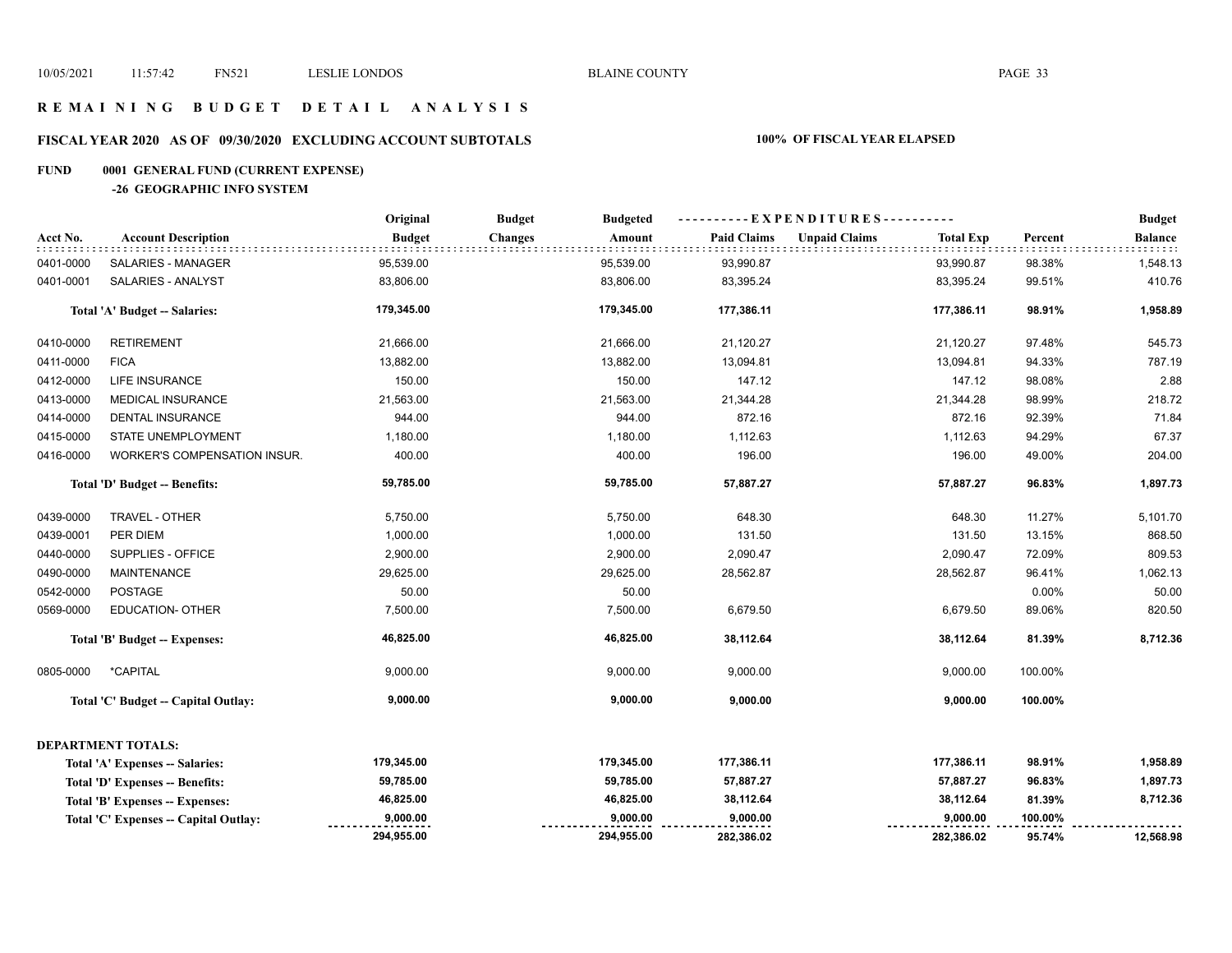## **R E M A I N I N G B U D G E T D E T A I L A N A L Y S I S**

# **FISCAL YEAR 2020 AS OF 09/30/2020 EXCLUDING ACCOUNT SUBTOTALS 100% OF FISCAL YEAR ELAPSED**

# **FUND 0001 GENERAL FUND (CURRENT EXPENSE)**

**-30 PUBLIC DEFENDER**

|           |                                     | Original      | <b>Budget</b>  | <b>Budgeted</b> | ----------EXPENDITURES---------- |                      |                  |          | <b>Budget</b>  |
|-----------|-------------------------------------|---------------|----------------|-----------------|----------------------------------|----------------------|------------------|----------|----------------|
| Acct No.  | <b>Account Description</b>          | <b>Budget</b> | <b>Changes</b> | Amount          | <b>Paid Claims</b>               | <b>Unpaid Claims</b> | <b>Total Exp</b> | Percent  | <b>Balance</b> |
| 0401-0000 | SALARIES - DEPT. HEAD               | 120,000.00    |                | 120,000.00      | 124,909.68                       |                      | 124,909.68       | 104.09%  | (4,909.68)     |
| 0405-0000 | SALARIES - ATTORNEY                 | 100,000.00    |                | 100,000.00      | 83,566.38                        |                      | 83,566.38        | 83.57%   | 16,433.62      |
| 0405-0008 | SALARIES - CLERICAL/PARALEGAL       | 90,000.00     |                | 90,000.00       | 115,400.00                       |                      | 115,400.00       | 128.22%  | (25,400.00)    |
|           | Total 'A' Budget -- Salaries:       | 310,000.00    |                | 310,000.00      | 323,876.06                       |                      | 323,876.06       | 104.48%  | (13, 876.06)   |
| 0410-0000 | <b>RETIREMENT</b>                   | 37,000.00     |                | 37,000.00       | 38,551.55                        |                      | 38,551.55        | 104.19%  | (1,551.55)     |
| 0411-0000 | <b>FICA</b>                         | 23,700.00     |                | 23,700.00       | 22,761.89                        |                      | 22,761.89        | 96.04%   | 938.11         |
| 0412-0000 | LIFE INSURANCE                      | 295.00        |                | 295.00          | 258.14                           |                      | 258.14           | 87.51%   | 36.86          |
| 0413-0000 | <b>MEDICAL INSURANCE</b>            | 54,630.00     |                | 54,630.00       | 57,072.17                        |                      | 57,072.17        | 104.47%  | (2, 442.17)    |
| 0414-0000 | <b>DENTAL INSURANCE</b>             | 1,800.00      |                | 1,800.00        | 1,635.30                         |                      | 1,635.30         | 90.85%   | 164.70         |
| 0415-0000 | <b>STATE UNEMPLOYMENT</b>           | 2,015.00      |                | 2,015.00        | 1,933.99                         |                      | 1,933.99         | 95.98%   | 81.01          |
| 0416-0000 | <b>WORKER'S COMPENSATION INSUR.</b> | 560.00        |                | 560.00          | 95.00                            |                      | 95.00            | 16.96%   | 465.00         |
|           | Total 'D' Budget -- Benefits:       | 120,000.00    |                | 120,000.00      | 122,308.04                       |                      | 122,308.04       | 101.92%  | (2,308.04)     |
| 0439-0000 | TRAVEL - OTHER                      | 3,500.00      |                | 3,500.00        | 86.87                            |                      | 86.87            | 2.48%    | 3,413.13       |
| 0439-0001 | PER DIEM                            | 1,500.00      |                | 1,500.00        | 14.00                            |                      | 14.00            | 0.93%    | 1,486.00       |
| 0440-0000 | SUPPLIES - OFFICE                   | 5,000.00      |                | 5,000.00        | 8,788.62                         |                      | 8,788.62         | 175.77%  | (3,788.62)     |
| 0489-0000 | PROFESSIONAL SVC- OTHER EXP         | 75,000.00     |                | 75,000.00       | 1,393.00                         |                      | 1,393.00         | 1.86%    | 73,607.00      |
| 0528-0000 | <b>DUES / MEMBERSHIPS</b>           |               |                |                 | 855.00                           |                      | 855.00           | $0.00\%$ | (855.00)       |
| 0542-0000 | <b>POSTAGE</b>                      | 500.00        |                | 500.00          | 2,721.25                         |                      | 2,721.25         | 544.25%  | (2,221.25)     |
| 0671-0019 | *INDIGENT DEFENSE GRANT PDC         |               | 27,113.28      | 27,113.28 C     | 27,113.28                        |                      | 27,113.28        | 100.00%  |                |
| 0671-0025 | *CONFLICT ATTY FEES GRANT PDC       |               | 25,000.00      | 25,000.00 C     | 54,301.22                        |                      | 54,301.22        | 217.20%  | (29, 301.22)   |
| 0750-0009 | <b>EXTRAORDINARY CASES</b>          | 10,000.00     |                | 10,000.00       |                                  |                      |                  | $0.00\%$ | 10,000.00      |
| 0782-0000 | EXPERT/EVAL/INVEST/MITIGATION       |               |                |                 | 1,500.00                         |                      | 1,500.00         | 0.00%    | (1,500.00)     |
| 0791-0000 | DRUG COURT - PUBLIC DEFENDER        | 6,000.00      |                | 6,000.00        |                                  |                      |                  | 0.00%    | 6,000.00       |
|           | Total 'B' Budget -- Expenses:       | 101,500.00    | 52,113.28      | 153,613.28      | 96,773.24                        |                      | 96,773.24        | 63.00%   | 56,840.04      |
| 0899-0000 | <b>CAPITAL- OTHER</b>               | 56,000.00     |                | 56,000.00       | 6,817.40                         |                      | 6,817.40         | 12.17%   | 49,182.60      |
|           | Total 'C' Budget -- Capital Outlay: | 56,000.00     |                | 56,000.00       | 6,817.40                         |                      | 6,817.40         | 12.17%   | 49,182.60      |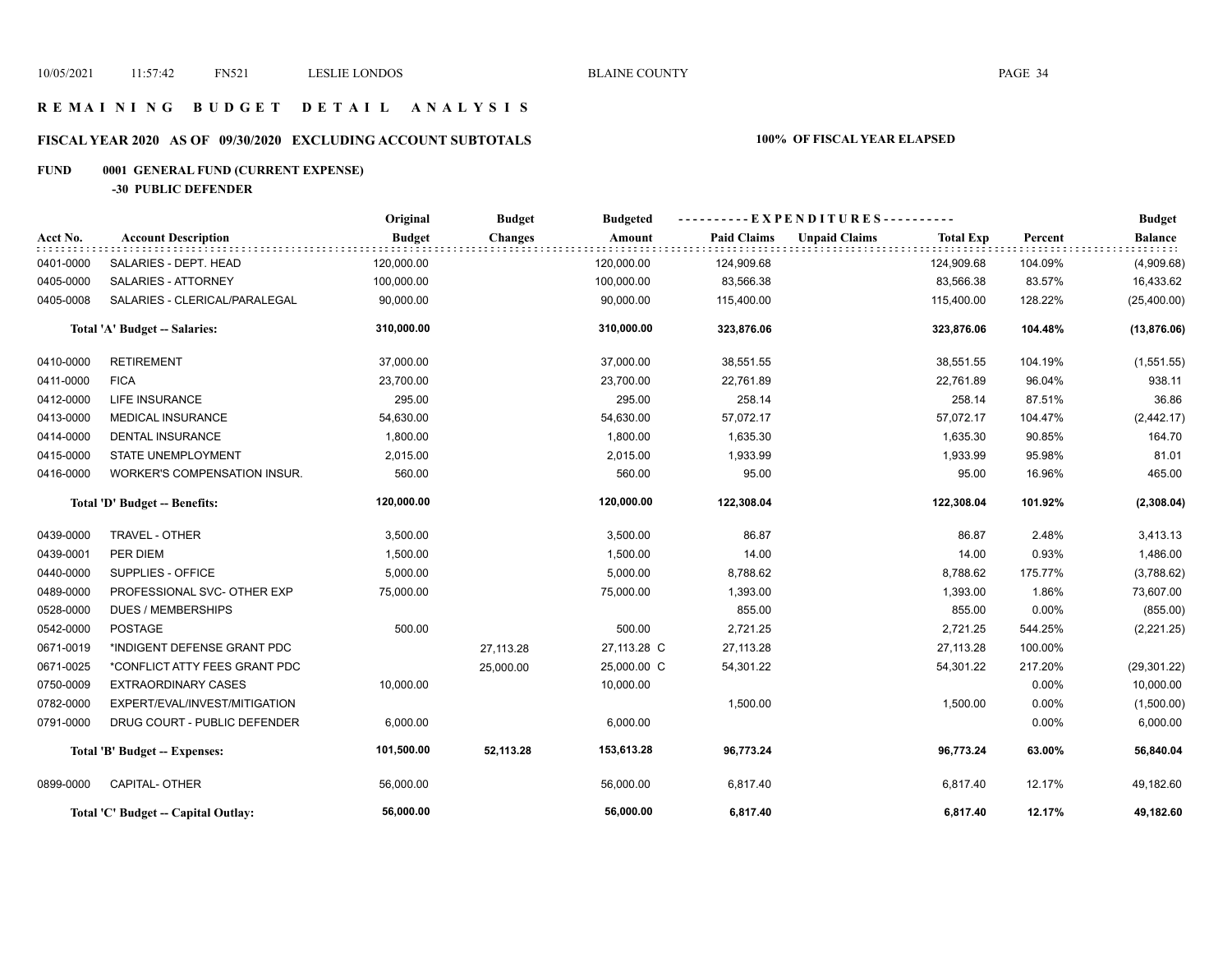## **R E M A I N I N G B U D G E T D E T A I L A N A L Y S I S**

# **FISCAL YEAR 2020 AS OF 09/30/2020 EXCLUDING ACCOUNT SUBTOTALS 100% OF FISCAL YEAR ELAPSED**

#### **DEPARTMENT TOTALS:**

| Total 'A' Expenses -- Salaries:                     | 310.000.00    |              | 310.000.00    | 323.876.06    | 323.876.06    | 104.48% | (13, 876.06) |
|-----------------------------------------------------|---------------|--------------|---------------|---------------|---------------|---------|--------------|
| Total 'D' Expenses -- Benefits:                     | 120.000.00    |              | 120.000.00    | 122,308.04    | 122.308.04    | 101.92% | (2,308.04)   |
| Total 'B' Expenses -- Expenses:                     | 101,500.00    | 52,113.28    | 153,613.28    | 96,773.24     | 96,773.24     | 63.00%  | 56,840.04    |
| Total 'C' Expenses -- Capital Outlay:               | 56.000.00     |              | 56.000.00     | 6.817.40      | 6.817.40      | 12.17%  | 49.182.60    |
|                                                     | 587.500.00    | 52.113.28    | 639.613.28    | 549,774.74    | 549,774.74    | 85.95%  | 89,838.54    |
| 0001 GENERAL FUND (CURRENT EXPENSE)<br>FUND TOTALS: |               |              |               |               |               |         |              |
| Total 'A' Expenses -- Salaries:                     | 9.686.999.00  | 96,562.24    | 9.783.561.24  | 9.346.150.17  | 9.346.150.17  | 95.53%  | 437,411.07   |
| Total 'D' Expenses -- Benefits:                     | 3,973,418.00  | 32.277.32    | 4,005,695.32  | 3,558,232.29  | 3,558,232.29  | 89      | 447,463.03   |
| Total 'B' Expenses -- Expenses:                     | 4,914,001.00  | 1,020,311.07 | 5,934,312.07  | 5,731,238.60  | 5,731,238.60  | 96.58%  | 203,073.47   |
| Total 'C' Expenses -- Capital Outlay:               | 431.007.00    | 12.644.00    | 443,651.00    | 307,399.45    | 307.399.45    | 69.29%  | 136,251.55   |
|                                                     | 19.005.425.00 | 1.161.794.63 | 20.167.219.63 | 18.943.020.51 | 18.943.020.51 | 93.93%  | 1.224.199.12 |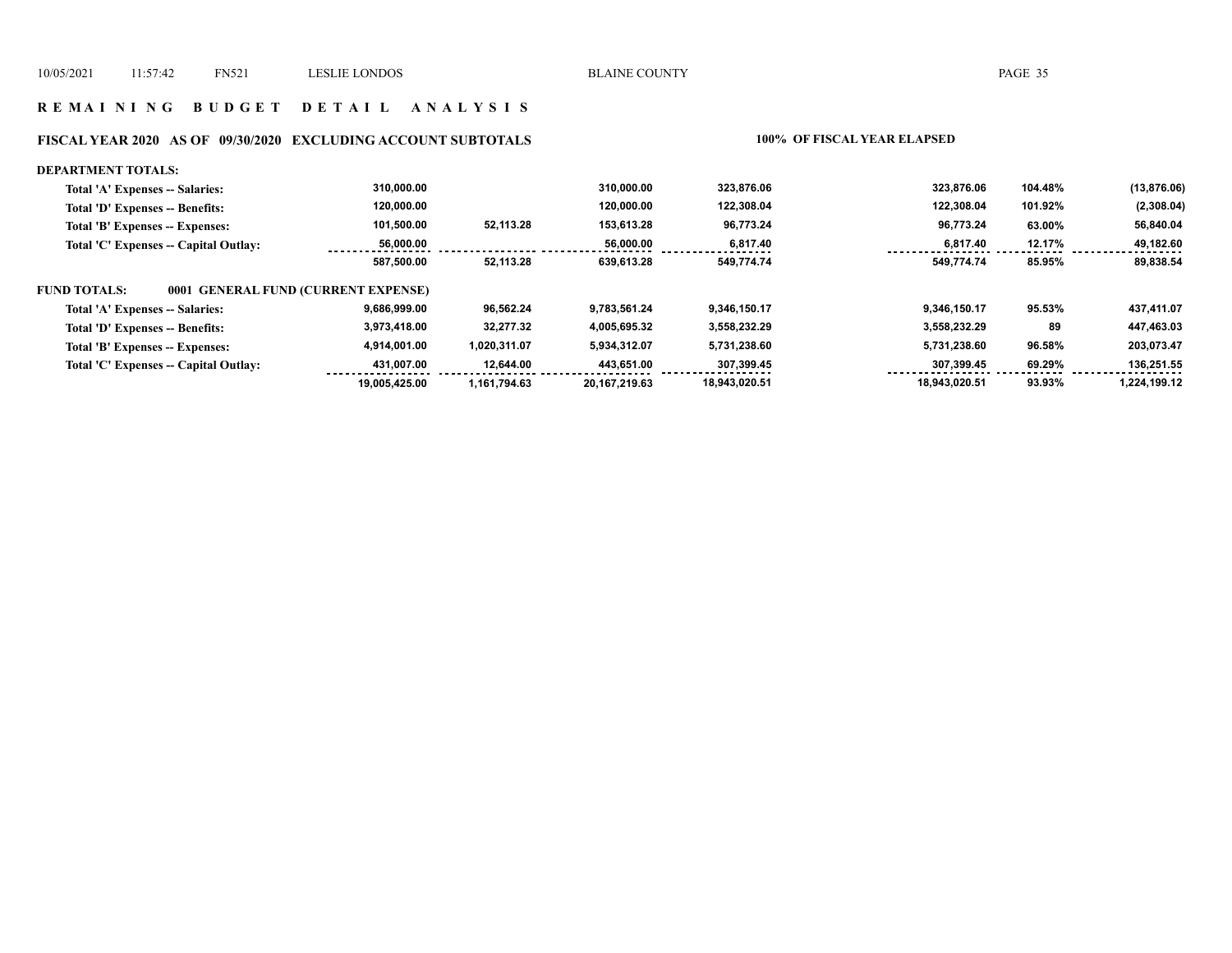## **R E M A I N I N G B U D G E T D E T A I L A N A L Y S I S**

# **FISCAL YEAR 2020 AS OF 09/30/2020 EXCLUDING ACCOUNT SUBTOTALS 100% OF FISCAL YEAR ELAPSED**

### **FUND 0002 ROAD AND BRIDGE**

**-00 ROAD AND BRIDGE**

|           |                                     | Original      | <b>Budget</b>  | <b>Budgeted</b> | ---------- EXPENDITURES---------- |                      |                  |         | <b>Budget</b>            |
|-----------|-------------------------------------|---------------|----------------|-----------------|-----------------------------------|----------------------|------------------|---------|--------------------------|
| Acct No.  | <b>Account Description</b>          | <b>Budget</b> | <b>Changes</b> | Amount          | <b>Paid Claims</b>                | <b>Unpaid Claims</b> | <b>Total Exp</b> | Percent | <b>Balance</b><br>popolo |
| 0403-0000 | <b>SALARIES - MERIT</b>             | 9,302.00      |                | 9,302.00        |                                   |                      |                  | 0.00%   | 9,302.00                 |
| 0404-0001 | SALARIES - MANAGER                  | 93,757.00     |                | 93,757.00       | 94,844.58                         |                      | 94,844.58        | 101.16% | (1,087.58)               |
| 0404-0002 | SALARIES - SUPERVISORS              | 134,355.00    |                | 134,355.00      | 136,767.20                        |                      | 136,767.20       | 101.80% | (2, 412.20)              |
| 0405-0001 | SALARIES- TRANSPORTATION TECH       | 614,530.00    | 7,000.00       | 621,530.00 C    | 633,719.64                        |                      | 633,719.64       | 101.96% | (12, 189.64)             |
| 0405-0002 | SALARIES - MECHANIC                 | 69,545.00     |                | 69,545.00       | 70,502.41                         |                      | 70,502.41        | 101.38% | (957.41)                 |
| 0409-0001 | SALARIES - TERMINATION              | 6,000.00      |                | 6,000.00        |                                   |                      |                  | 0.00%   | 6,000.00                 |
| 0409-0099 | SALARIES- OVERTIME                  | 12,000.00     | 8,300.00       | 20,300.00 C     | 18,935.43                         |                      | 18,935.43        | 93.28%  | 1,364.57                 |
|           | Total 'A' Budget -- Salaries:       | 939,489.00    | 15,300.00      | 954,789.00      | 954,769.26                        |                      | 954,769.26       | 100.00% | 19.74                    |
| 0410-0000 | <b>RETIREMENT</b>                   | 112,914.00    |                | 112,914.00      | 112,951.07                        |                      | 112,951.07       | 100.03% | (37.07)                  |
| 0411-0000 | <b>FICA</b>                         | 73,412.00     |                | 73,412.00       | 68,836.54                         |                      | 68,836.54        | 93.77%  | 4,575.46                 |
| 0412-0000 | LIFE INSURANCE                      | 1,067.00      |                | 1,067.00        | 1,060.49                          |                      | 1,060.49         | 99.39%  | 6.51                     |
| 0413-0000 | <b>MEDICAL INSURANCE</b>            | 190,490.00    |                | 190,490.00      | 187,401.95                        |                      | 187,401.95       | 98.38%  | 3,088.05                 |
| 0414-0000 | <b>DENTAL INSURANCE</b>             | 6,525.00      |                | 6,525.00        | 6,286.82                          |                      | 6,286.82         | 96.35%  | 238.18                   |
| 0415-0000 | STATE UNEMPLOYMENT                  | 6,240.00      |                | 6,240.00        | 5,848.83                          |                      | 5,848.83         | 93.73%  | 391.17                   |
| 0416-0000 | <b>WORKER'S COMPENSATION INSUR.</b> | 60,075.00     |                | 60,075.00       | 31,802.00                         |                      | 31,802.00        | 52.94%  | 28,273.00                |
|           | Total 'D' Budget -- Benefits:       | 450,723.00    |                | 450,723.00      | 414,187.70                        |                      | 414,187.70       | 91.89%  | 36,535.30                |
| 0439-0000 | TRAVEL - OTHER                      | 1,000.00      |                | 1,000.00        | 1,078.41                          |                      | 1,078.41         | 107.84% | (78.41)                  |
| 0439-0001 | <b>MEALS FOR OVERTIME</b>           | 2,500.00      |                | 2,500.00        | 1,962.39                          |                      | 1,962.39         | 78.50%  | 537.61                   |
| 0449-0000 | <b>SUPPLIES</b>                     | 40,000.00     |                | 40,000.00       | 37,840.58                         |                      | 37,840.58        | 94.60%  | 2,159.42                 |
| 0470-0000 | VEHICLES - FUEL, GASOLINE           | 180,000.00    |                | 180,000.00      | 154,341.16                        |                      | 154,341.16       | 85.75%  | 25,658.84                |
| 0473-0000 | <b>VEHICLES - TIRES</b>             | 35,000.00     |                | 35,000.00       | 36,991.41                         |                      | 36,991.41        | 105.69% | (1,991.41)               |
| 0484-0000 | PROFESSIONAL SVC - ENGINEERING      | 40,000.00     | (8,300.00)     | 31,700.00 C     | 9,228.75                          |                      | 9,228.75         | 29.11%  | 22,471.25                |
| 0489-0006 | ADMINISTRATIVE SUPPORT              | 50,000.00     |                | 50,000.00       | 25,000.00                         |                      | 25,000.00        | 50.00%  | 25,000.00                |
| 0491-0000 | REPAIRS/MAINT - HEAVY EQUIP         | 150,000.00    |                | 150,000.00      | 152,555.29                        |                      | 152,555.29       | 101.70% | (2, 555.29)              |
| 0495-0000 | <b>COMMUNICATIONS</b>               | 15,000.00     |                | 15,000.00       | 18,222.00                         |                      | 18,222.00        | 121.48% | (3,222.00)               |
| 0513-0000 | RENT/LEASE - HEAVY EQUIPMENT        | 10,000.00     |                | 10,000.00       | 6,314.37                          |                      | 6,314.37         | 63.14%  | 3,685.63                 |
| 0532-0000 | <b>FREIGHT</b>                      | 10,000.00     |                | 10,000.00       | 4,388.05                          |                      | 4,388.05         | 43.88%  | 5,611.95                 |
| 0560-0002 | EDUCATION - TRAINING/SEMINARS       | 2,500.00      |                | 2,500.00        | 1,730.00                          |                      | 1,730.00         | 69.20%  | 770.00                   |
| 0640-0000 | <b>CRUSHED ROCK / GRAVEL</b>        | 100,000.00    |                | 100,000.00      | 90,940.79                         |                      | 90,940.79        | 90.94%  | 9,059.21                 |
| 0640-0001 | <b>CAREY GRAVEL PIT</b>             | 150,000.00    |                | 150,000.00      | 141,598.22                        |                      | 141,598.22       | 94.40%  | 8,401.78                 |
| 0641-0000 | ROAD OIL                            | 400,000.00    |                | 400,000.00      | 376,704.25                        |                      | 376,704.25       | 94.18%  | 23,295.75                |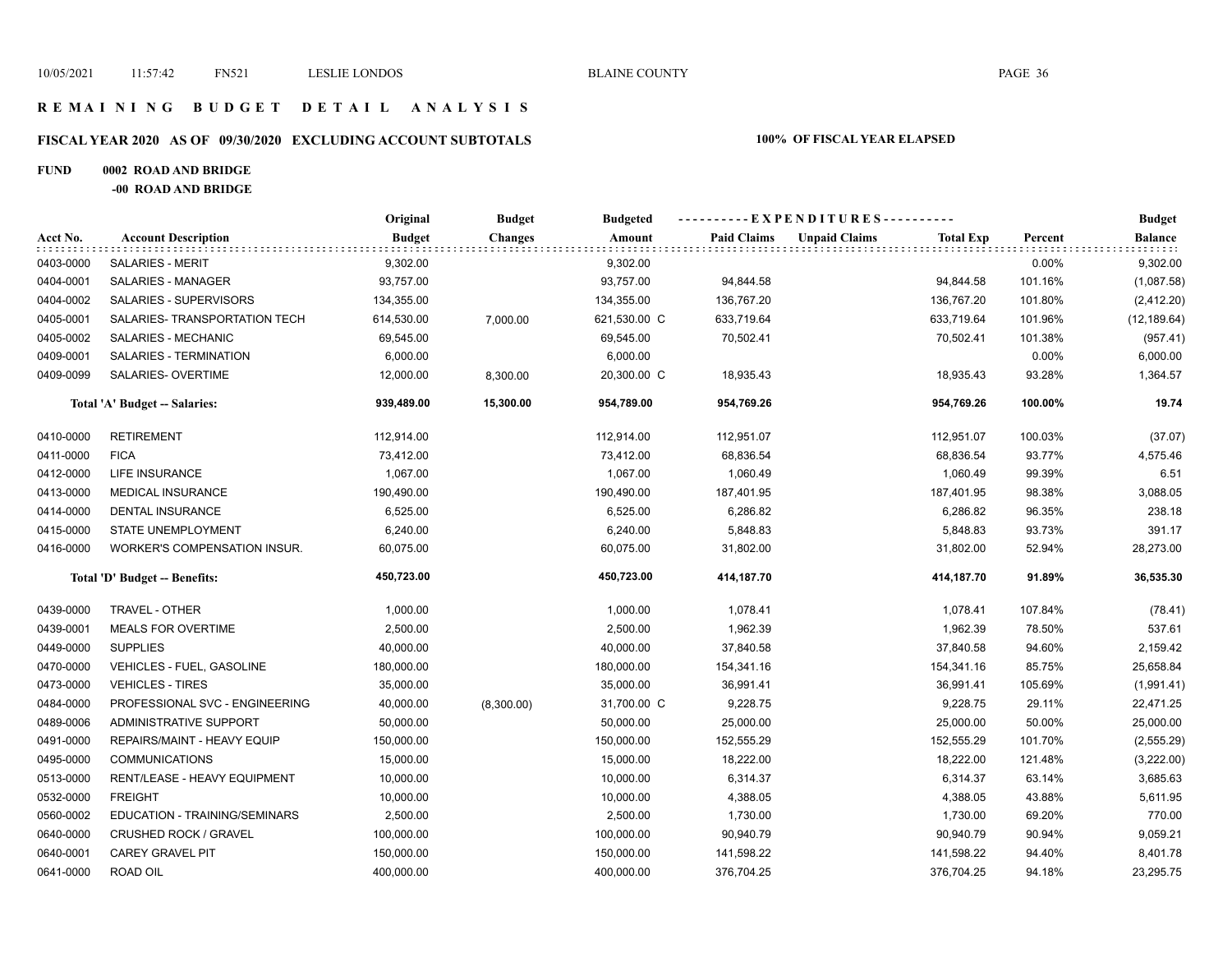## **R E M A I N I N G B U D G E T D E T A I L A N A L Y S I S**

## **FISCAL YEAR 2020 AS OF 09/30/2020 EXCLUDING ACCOUNT SUBTOTALS 100% OF FISCAL YEAR ELAPSED**

#### **FUND 0002 ROAD AND BRIDGE**

**-00 ROAD AND BRIDGE**

|                     |                                       | Original      | <b>Budget</b>  | <b>Budgeted</b> |                    | ----------EXPENDITURES----------         |         | <b>Budget</b>  |
|---------------------|---------------------------------------|---------------|----------------|-----------------|--------------------|------------------------------------------|---------|----------------|
| Acct No.            | <b>Account Description</b>            | <b>Budget</b> | <b>Changes</b> | Amount          | <b>Paid Claims</b> | <b>Unpaid Claims</b><br><b>Total Exp</b> | Percent | <b>Balance</b> |
| 0643-0000           | <b>SIGNS</b>                          | 15,000.00     |                | 15,000.00       | 13,437.38          | 13,437.38                                | 89.58%  | 1,562.62       |
| 0645-0000           | <b>CULVERTS/BRIDGES</b>               | 40,000.00     |                | 40,000.00       | 13,901.04          | 13,901.04                                | 34.75%  | 26,098.96      |
| 0670-0001           | <b>CONTRACTS - DRUG TESTING</b>       | 2,500.00      |                | 2,500.00        | 2,028.45           | 2,028.45                                 | 81.14%  | 471.55         |
| 0671-0000           | <b>CONTRACTS - SNOW REMOVAL</b>       | 20,000.00     |                | 20,000.00       | 20,440.00          | 20,440.00                                | 102.20% | (440.00)       |
| 0714-0005           | TELEPHONE ALLOWANCE                   | 1,400.00      |                | 1,400.00        | 1,176.00           | 1,176.00                                 | 84.00%  | 224.00         |
| 0736-0000           | CONSTR PROJECT/EMERGENCY FLOOD        | 2,000.00      |                | 2,000.00        |                    |                                          | 0.00%   | 2,000.00       |
|                     | Total 'B' Budget -- Expenses:         | 1,266,900.00  | (8,300.00)     | 1,258,600.00    | 1,109,878.54       | 1,109,878.54                             | 88.18%  | 148,721.46     |
| 0803-0000           | CAPITAL - HEAVY EQUIPMENT             | 150,000.00    |                | 150,000.00      | 128,981.17         | 128,981.17                               | 85.99%  | 21,018.83      |
| 0803-0001           | CAPITAL - VEHICLES                    | 200,000.00    |                | 200,000.00      | 232,616.20         | 232,616.20                               | 116.31% | (32,616.20)    |
| 0803-0002           | <b>CAPITAL - EQUIPMENT</b>            |               |                |                 | 2,085.11           | 2,085.11                                 | 0.00%   | (2,085.11)     |
| 0803-0004           | CAPITAL-CONSTRUCTION                  | 50,000.00     |                | 50,000.00       | 50,000.00          | 50,000.00                                | 100.00% |                |
| 0809-0012           | *CAPITAL-W GLENDALE/CANAL BRDG        | 25,000.00     | 235,490.09     | 260,490.09 C    | 247,782.92         | 247,782.92                               | 95.12%  | 12,707.17      |
| 0809-0014           | CAPITAL - ADAMS GULCH BRIDGE          | 10,000.00     |                | 10,000.00       |                    |                                          | 0.00%   | 10,000.00      |
| 0809-0017           | *CAPITAL-BROADFORD ROAD               |               | 8,711.08       | 8,711.08 C      | 9,401.12           | 9,401.12                                 | 107.92% | (690.04)       |
|                     | Total 'C' Budget -- Capital Outlay:   | 435,000.00    | 244,201.17     | 679,201.17      | 670,866.52         | 670,866.52                               | 98.77%  | 8,334.65       |
|                     | <b>DEPARTMENT TOTALS:</b>             |               |                |                 |                    |                                          |         |                |
|                     | Total 'A' Expenses -- Salaries:       | 939,489.00    | 15,300.00      | 954,789.00      | 954,769.26         | 954,769.26                               | 100.00% | 19.74          |
|                     | Total 'D' Expenses -- Benefits:       | 450,723.00    |                | 450,723.00      | 414,187.70         | 414,187.70                               | 91.89%  | 36,535.30      |
|                     | Total 'B' Expenses -- Expenses:       | 1,266,900.00  | (8,300.00)     | 1,258,600.00    | 1,109,878.54       | 1,109,878.54                             | 88.18%  | 148,721.46     |
|                     | Total 'C' Expenses -- Capital Outlay: | 435,000.00    | 244,201.17     | 679,201.17      | 670,866.52         | 670,866.52                               | 98.77%  | 8,334.65       |
|                     |                                       | 3,092,112.00  | 251,201.17     | 3,343,313.17    | 3,149,702.02       | 3,149,702.02                             | 94.21%  | 193,611.15     |
| <b>FUND TOTALS:</b> | 0002 ROAD AND BRIDGE                  |               |                |                 |                    |                                          |         |                |
|                     | Total 'A' Expenses -- Salaries:       | 939,489.00    | 15,300.00      | 954,789.00      | 954,769.26         | 954,769.26                               | 100.00% | 19.74          |
|                     | Total 'D' Expenses -- Benefits:       | 450,723.00    |                | 450,723.00      | 414,187.70         | 414,187.70                               | 92      | 36,535.30      |
|                     | Total 'B' Expenses -- Expenses:       | 1,266,900.00  | (8,300.00)     | 1,258,600.00    | 1,109,878.54       | 1,109,878.54                             | 88.18%  | 148,721.46     |
|                     | Total 'C' Expenses -- Capital Outlay: | 435,000.00    | 244,201.17     | 679,201.17      | 670,866.52         | 670,866.52                               | 98.77%  | 8,334.65       |
|                     |                                       | 3,092,112.00  | 251,201.17     | 3,343,313.17    | 3,149,702.02       | 3,149,702.02                             | 94.21%  | 193,611.15     |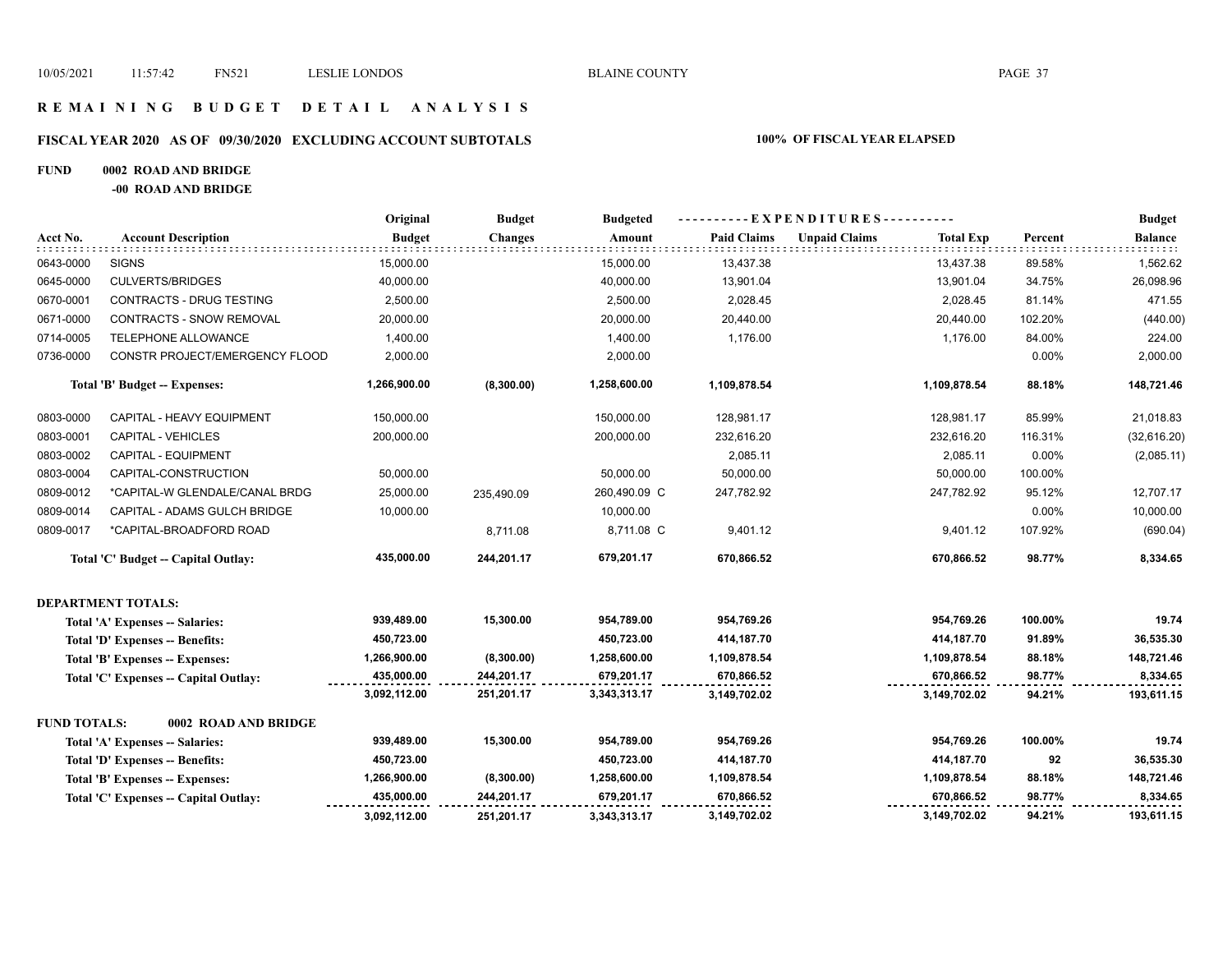## **R E M A I N I N G B U D G E T D E T A I L A N A L Y S I S**

## **FISCAL YEAR 2020 AS OF 09/30/2020 EXCLUDING ACCOUNT SUBTOTALS 100% OF FISCAL YEAR ELAPSED**

#### **FUND 0003 ELECTION CONSOLIDATION FUND**

#### **-00 ELECTION CONSOLIDATION FUND**

|           |                                       | Original      | <b>Budget</b><br><b>Budgeted</b> |                    |                                          |         | <b>Budget</b>  |
|-----------|---------------------------------------|---------------|----------------------------------|--------------------|------------------------------------------|---------|----------------|
| Acct No.  | <b>Account Description</b>            | <b>Budget</b> | <b>Changes</b><br>Amount         | <b>Paid Claims</b> | <b>Unpaid Claims</b><br><b>Total Exp</b> | Percent | <b>Balance</b> |
| 0402-0000 | SALARIES - DEPUTIES                   | 29,000.00     | 29,000.00                        | 17,077.88          | 17,077.88                                | 58.89%  | 11,922.12      |
| 0402-0006 | SALARIES - OTHER                      | 10,000.00     | 10,000.00                        | 7,074.40           | 7,074.40                                 | 70.74%  | 2,925.60       |
| 0409-0001 | SALARIES - TERMINATION                | 4,000.00      | 4,000.00                         |                    |                                          | 0.00%   | 4,000.00       |
| 0409-0099 | SALARIES - OVERTIME                   | 2,000.00      | 2,000.00                         | 13.13              | 13.13                                    | 0.66%   | 1,986.87       |
|           | Total 'A' Budget -- Salaries:         | 45,000.00     | 45,000.00                        | 24,165.41          | 24,165.41                                | 53.70%  | 20,834.59      |
| 0410-0000 | <b>RETIREMENT</b>                     | 2,800.00      | 2,800.00                         | 2,039.14           | 2,039.14                                 | 72.83%  | 760.86         |
| 0411-0000 | <b>FICA</b>                           | 2,500.00      | 2,500.00                         | 1,690.54           | 1,690.54                                 | 67.62%  | 809.46         |
| 0412-0000 | <b>LIFE INSURANCE</b>                 | 50.00         | 50.00                            | 30.65              | 30.65                                    | 61.30%  | 19.35          |
| 0413-0000 | MEDICAL INSURANCE                     | 8,500.00      | 8,500.00                         | 5,794.45           | 5,794.45                                 | 68.17%  | 2,705.55       |
| 0414-0000 | DENTAL INSURANCE                      | 300.00        | 300.00                           | 181.70             | 181.70                                   | 60.57%  | 118.30         |
| 0415-0000 | STATE UNEMPLOYMENT                    | 250.00        | 250.00                           | 143.64             | 143.64                                   | 57.46%  | 106.36         |
| 0416-0000 | WORKER'S COMPENSATION INSUR.          | 100.00        | 100.00                           | 44.00              | 44.00                                    | 44.00%  | 56.00          |
|           | Total 'D' Budget -- Benefits:         | 14,500.00     | 14,500.00                        | 9,924.12           | 9,924.12                                 | 68.44%  | 4,575.88       |
| 0439-0000 | TRAVEL - OTHER                        | 700.00        | 700.00                           | 1,612.00           | 1,612.00                                 | 230.29% | (912.00)       |
| 0439-0001 | <b>MEALS/ELECTION WORKERS</b>         | 2,500.00      | 2,500.00                         | 1,500.89           | 1,500.89                                 | 60.04%  | 999.11         |
| 0442-0000 | SUPPLIES - ELECTION                   | 21,000.00     | 21,000.00                        | 10,510.13          | 10,510.13                                | 50.05%  | 10,489.87      |
| 0490-0001 | <b>MAINTENANCE</b>                    | 8,000.00      | 8,000.00                         | 7,111.25           | 7,111.25                                 | 88.89%  | 888.75         |
| 0511-0000 | RENT/LEASE- BUILDINGS                 | 100.00        | 100.00                           | 75.00              | 75.00                                    | 75.00%  | 25.00          |
| 0522-0000 | <b>ADVERTISING</b>                    | 7,000.00      | 7,000.00                         | 8,289.60           | 8,289.60                                 | 118.42% | (1,289.60)     |
| 0542-0000 | <b>POSTAGE</b>                        | 1,000.00      | 1,000.00                         | 8,728.50           | 8,728.50                                 | 872.85% | (7,728.50)     |
| 0712-0001 | POLL WORKERS                          | 15,000.00     | 15,000.00                        | 9,082.50           | 9,082.50                                 | 60.55%  | 5,917.50       |
| 0712-0002 | MILEAGE-POLL WORKERS                  | 1,000.00      | 1,000.00                         | 694.43             | 694.43                                   | 69.44%  | 305.57         |
|           | Total 'B' Budget -- Expenses:         | 56,300.00     | 56,300.00                        | 47,604.30          | 47,604.30                                | 84.55%  | 8,695.70       |
|           | <b>DEPARTMENT TOTALS:</b>             |               |                                  |                    |                                          |         |                |
|           | Total 'A' Expenses -- Salaries:       | 45,000.00     | 45,000.00                        | 24,165.41          | 24,165.41                                | 53.70%  | 20,834.59      |
|           | Total 'D' Expenses -- Benefits:       | 14,500.00     | 14,500.00                        | 9,924.12           | 9,924.12                                 | 68.44%  | 4,575.88       |
|           | Total 'B' Expenses -- Expenses:       | 56,300.00     | 56,300.00                        | 47,604.30          | 47,604.30                                | 84.55%  | 8,695.70       |
|           | Total 'C' Expenses -- Capital Outlay: |               |                                  |                    |                                          |         |                |
|           |                                       | 115,800.00    | 115,800.00                       | 81,693.83          | 81,693.83                                | 70.55%  | 34,106.17      |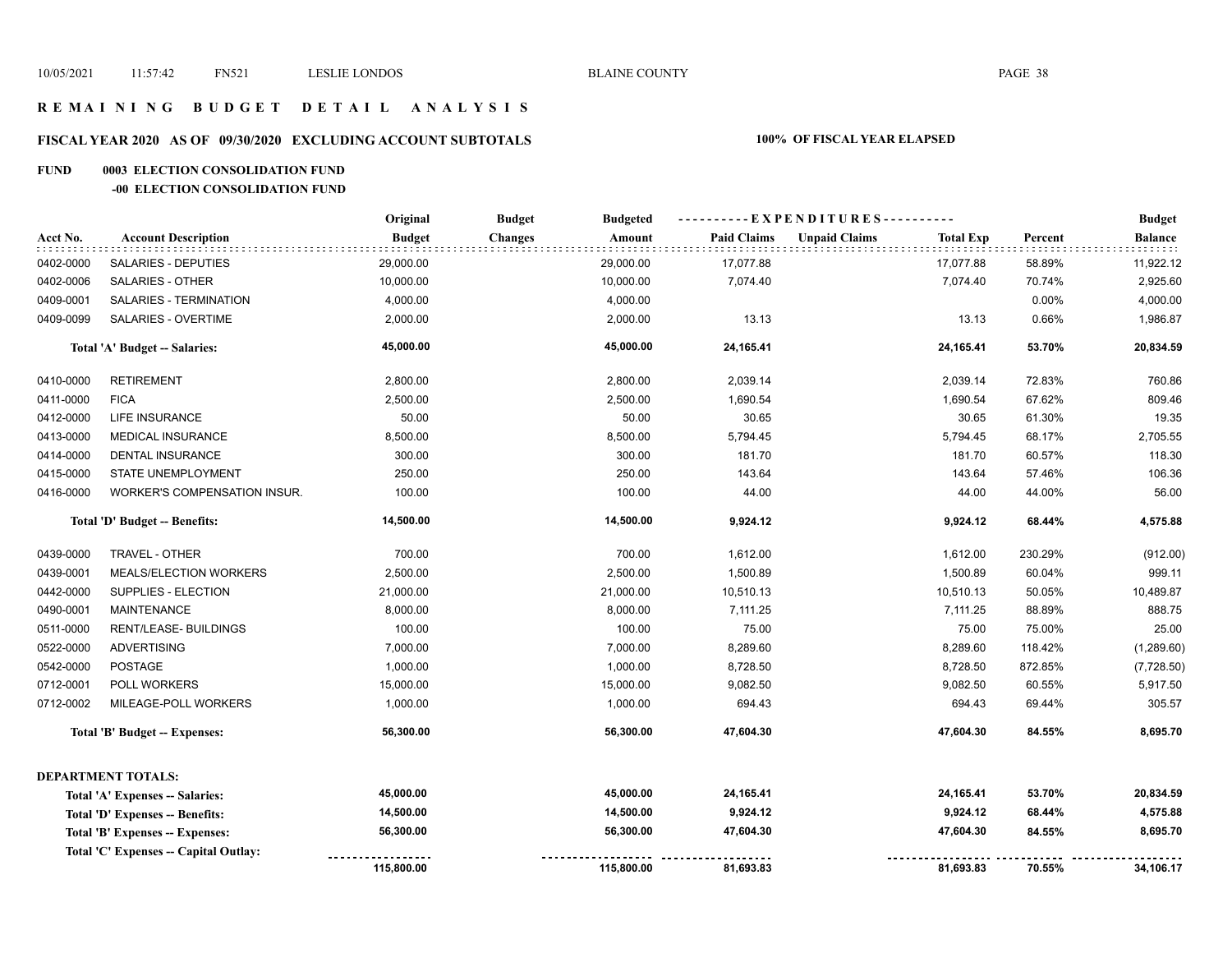# **R E M A I N I N G B U D G E T D E T A I L A N A L Y S I S**

## **FISCAL YEAR 2020 AS OF 09/30/2020 EXCLUDING ACCOUNT SUBTOTALS 100% OF FISCAL YEAR ELAPSED**

#### **FUND TOTALS: 0003 ELECTION CONSOLIDATION FUND**

| Total 'A' Expenses -- Salaries:       | 45.000.00  | 45.000.00  | 24.165.41 | 24.165.41 | 53.70% | 20.834.59 |
|---------------------------------------|------------|------------|-----------|-----------|--------|-----------|
| Total 'D' Expenses -- Benefits:       | 14.500.00  | 14.500.00  | 9,924.12  | 9.924.12  | 68     | 4.575.88  |
| Total 'B' Expenses -- Expenses:       | 56.300.00  | 56,300.00  | 47,604.30 | 47.604.30 | 84.55% | 8,695.70  |
| Total 'C' Expenses -- Capital Outlay: |            | --------   | .         |           |        |           |
|                                       | 115,800,00 | 115.800.00 | 81,693.83 | 81,693.83 | 70.55% | 34,106.17 |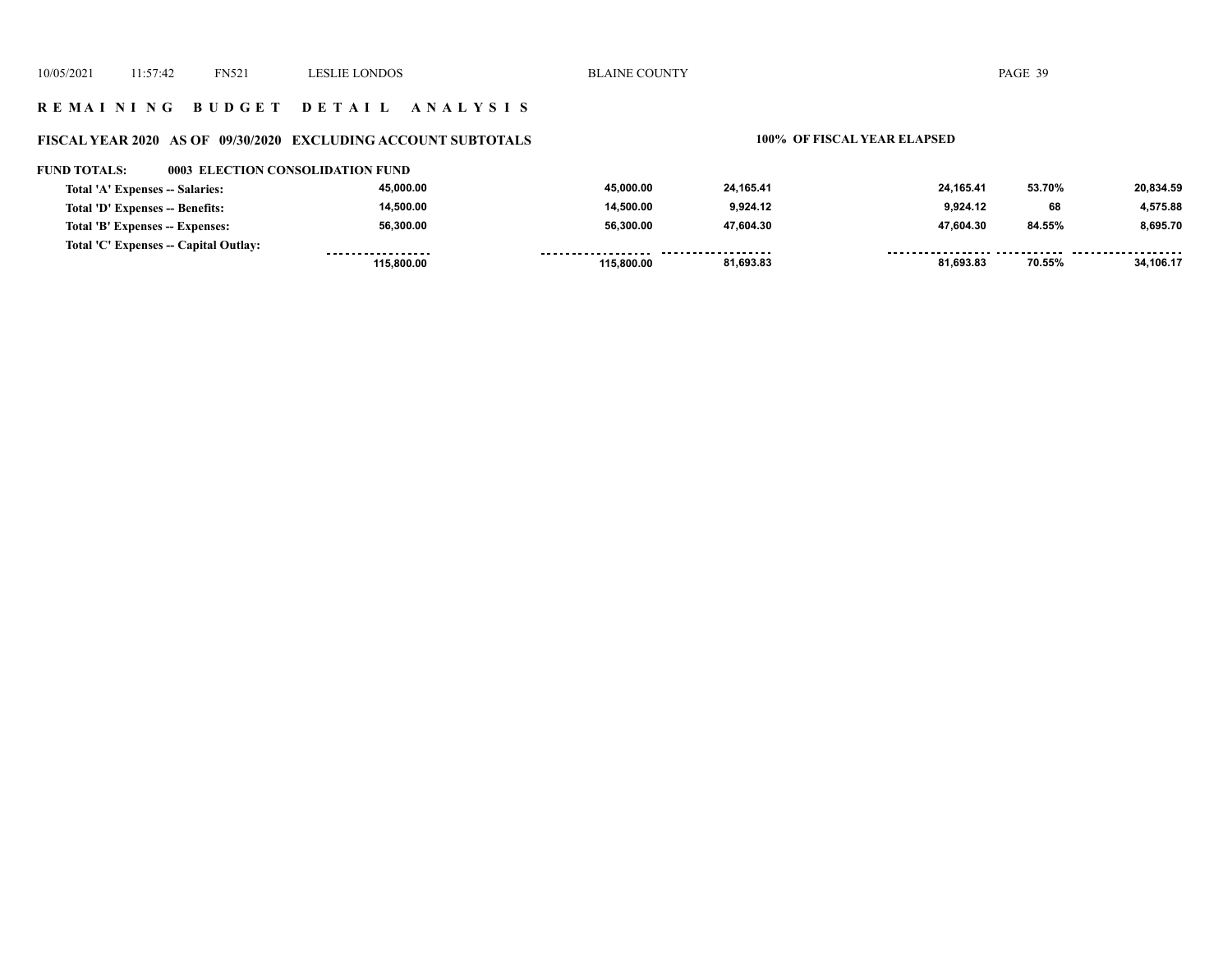## **R E M A I N I N G B U D G E T D E T A I L A N A L Y S I S**

# **FISCAL YEAR 2020 AS OF 09/30/2020 EXCLUDING ACCOUNT SUBTOTALS 100% OF FISCAL YEAR ELAPSED**

#### **FUND 0004 AMBULANCE**

**-00 AMBULANCE**

|                     |                                       | Original      | <b>Budget</b><br><b>Budgeted</b> |                    | ----EXPENDITURES----------               |         | <b>Budget</b>  |
|---------------------|---------------------------------------|---------------|----------------------------------|--------------------|------------------------------------------|---------|----------------|
| Acct No.            | <b>Account Description</b>            | <b>Budget</b> | <b>Changes</b><br>Amount         | <b>Paid Claims</b> | <b>Unpaid Claims</b><br><b>Total Exp</b> | Percent | <b>Balance</b> |
| 0416-0000           | <b>WORKER'S COMP-MED DIRECTOR</b>     | 800.00        | 800.00                           | 595.00             | 595.00                                   | 74.38%  | 205.00         |
|                     | Total 'D' Budget -- Benefits:         | 800.00        | 800.00                           | 595.00             | 595.00                                   | 74.38%  | 205.00         |
| 0489-0001           | <b>BACK COUNTRY RESCUE</b>            | 50,000.00     | 50,000.00                        | 7,724.00           | 7,724.00                                 | 15.45%  | 42,276.00      |
| 0526-0000           | CONTINGENCY ACCOUNT                   | 10,000.00     | 10,000.00                        | 90,547.88          | 90,547.88                                | 905.48% | (80, 547.88)   |
| 0546-0000           | <b>PUBLICATIONS</b>                   | 100.00        | 100.00                           | 162.76             | 162.76                                   | 162.76% | (62.76)        |
| 0559-0000           | OTHER MISC EXPENSES                   | 15,900.00     | 15,900.00                        |                    |                                          | 0.00%   | 15,900.00      |
| 0670-0000           | CONTRACTS-BILLING                     | 49,000.00     | 49,000.00                        | 40,527.00          | 40,527.00                                | 82.71%  | 8,473.00       |
| 0670-0001           | <b>POSTAGE</b>                        | 200.00        | 200.00                           | 10.55              | 10.55                                    | 5.28%   | 189.45         |
| 0751-0000           | AMB CONTRACT - CAREY                  | 80,568.00     | 80,568.00                        | 80,568.00          | 80,568.00                                | 100.00% |                |
| 0752-0000           | AMB CONTRACT - KETCHUM                | 1,164,335.00  | 1,164,335.00                     | 1,164,335.00       | 1,164,335.00                             | 100.00% |                |
| 0752-0001           | AMB CONTRACT - W R FIRE               | 1,157,308.00  | 1,157,308.00                     | 1,157,308.00       | 1,157,308.00                             | 100.00% |                |
| 0752-0002           | <b>REFUNDS</b>                        | 11,330.00     | 11,330.00                        | 13,245.60          | 13,245.60                                | 116.91% | (1,915.60)     |
| 0752-0003           | <b>MEDICAL DIRECTOR</b>               | 66,553.00     | 66,553.00                        | 66,553.00          | 66,553.00                                | 100.00% |                |
|                     | Total 'B' Budget -- Expenses:         | 2,605,294.00  | 2,605,294.00                     | 2,620,981.79       | 2,620,981.79                             | 100.60% | (15,687.79)    |
| 0850-0000           | CAPITAL - IMPROVEMENT FUND            | 168,887.00    | 168,887.00                       | 280,526.14         | 280,526.14                               | 166.10% | (111, 639.14)  |
| 0850-0001           | CAPITAL - EQUIPMENT                   | 190,000.00    | 190,000.00                       |                    |                                          | 0.00%   | 190,000.00     |
|                     | Total 'C' Budget -- Capital Outlay:   | 358,887.00    | 358,887.00                       | 280,526.14         | 280,526.14                               | 78.17%  | 78,360.86      |
|                     | <b>DEPARTMENT TOTALS:</b>             |               |                                  |                    |                                          |         |                |
|                     | Total 'A' Expenses -- Salaries:       |               |                                  |                    |                                          |         |                |
|                     | Total 'D' Expenses -- Benefits:       | 800.00        | 800.00                           | 595.00             | 595.00                                   | 74.38%  | 205.00         |
|                     | Total 'B' Expenses -- Expenses:       | 2,605,294.00  | 2,605,294.00                     | 2,620,981.79       | 2,620,981.79                             | 100.60% | (15,687.79)    |
|                     | Total 'C' Expenses -- Capital Outlay: | 358,887.00    | 358,887.00                       | 280,526.14         | 280,526.14                               | 78.17%  | 78,360.86      |
|                     |                                       | 2,964,981.00  | 2,964,981.00                     | 2,902,102.93       | 2,902,102.93                             | 97.88%  | 62,878.07      |
| <b>FUND TOTALS:</b> | 0004 AMBULANCE                        |               |                                  |                    |                                          |         |                |
|                     | Total 'A' Expenses -- Salaries:       |               |                                  |                    |                                          |         |                |
|                     | Total 'D' Expenses -- Benefits:       | 800.00        | 800.00                           | 595.00             | 595.00                                   | 74      | 205.00         |
|                     | Total 'B' Expenses -- Expenses:       | 2,605,294.00  | 2,605,294.00                     | 2,620,981.79       | 2,620,981.79                             | 100.60% | (15,687.79)    |
|                     | Total 'C' Expenses -- Capital Outlay: | 358,887.00    | 358,887.00                       | 280,526.14         | 280,526.14                               | 78.17%  | 78,360.86      |
|                     |                                       | 2,964,981.00  | 2,964,981.00                     | 2,902,102.93       | 2,902,102.93                             | 97.88%  | 62,878.07      |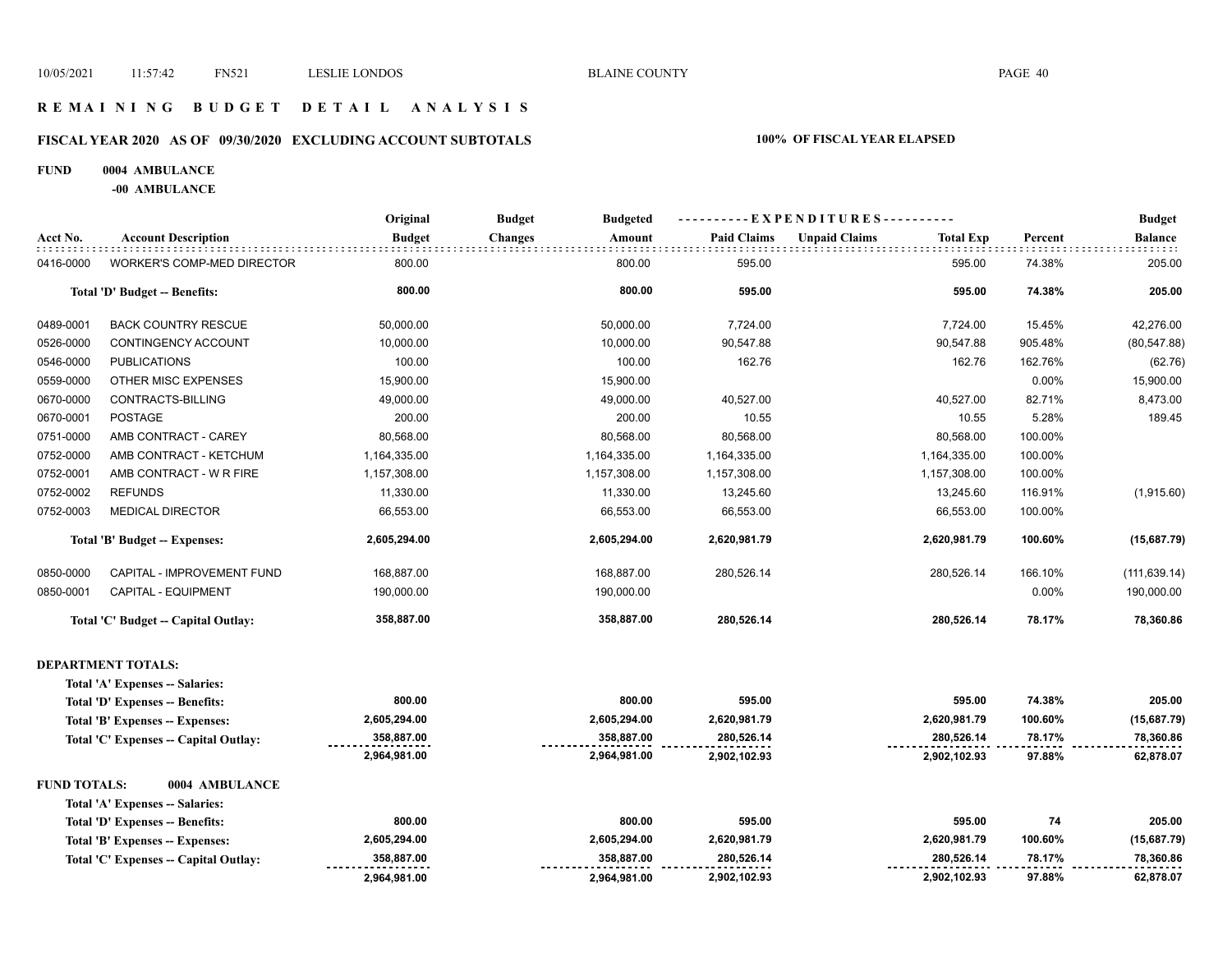## **R E M A I N I N G B U D G E T D E T A I L A N A L Y S I S**

# **FISCAL YEAR 2020 AS OF 09/30/2020 EXCLUDING ACCOUNT SUBTOTALS 100% OF FISCAL YEAR ELAPSED**

## **FUND 0006 DISTRICT COURT -00 DISTRICT COURT**

|           |                                | Original      | <b>Budget</b>  | <b>Budgeted</b> |                    | ----------EXPENDITURES----------         |         | <b>Budget</b>  |
|-----------|--------------------------------|---------------|----------------|-----------------|--------------------|------------------------------------------|---------|----------------|
| Acct No.  | <b>Account Description</b>     | <b>Budget</b> | <b>Changes</b> | Amount          | <b>Paid Claims</b> | <b>Unpaid Claims</b><br><b>Total Exp</b> | Percent | <b>Balance</b> |
| 0405-0006 | SALARIES - LAW CLERK           | 60,137.00     | 1,000.00       | 61,137.00 C     | 62,240.35          | 62,240.35                                | 101.80% | (1, 103.35)    |
| 0409-0001 | <b>SALARIES - TERMINATION</b>  | 4,000.00      |                | 4,000.00        | 2,266.74           | 2,266.74                                 | 56.67%  | 1,733.26       |
|           | Total 'A' Budget -- Salaries:  | 64,137.00     | 1,000.00       | 65,137.00       | 64,507.09          | 64,507.09                                | 99.03%  | 629.91         |
| 0410-0000 | <b>RETIREMENT</b>              | 7,261.00      |                | 7,261.00        | 7,431.49           | 7,431.49                                 | 102.35% | (170.49)       |
| 0411-0000 | <b>FICA</b>                    | 4,913.00      |                | 4,913.00        | 4,934.61           | 4,934.61                                 | 100.44% | (21.61)        |
| 0412-0000 | <b>LIFE INSURANCE</b>          | 78.00         |                | 78.00           | 67.43              | 67.43                                    | 86.45%  | 10.57          |
| 0413-0000 | <b>MEDICAL INSURANCE</b>       | 11,615.00     |                | 11,615.00       | 8,987.33           | 8,987.33                                 | 77.38%  | 2,627.67       |
| 0414-0000 | <b>DENTAL INSURANCE</b>        | 437.00        |                | 437.00          | 399.74             | 399.74                                   | 91.47%  | 37.26          |
| 0415-0000 | STATE UNEMPLOYMENT             | 418.00        |                | 418.00          | 419.30             | 419.30                                   | 100.31% | (1.30)         |
| 0416-0000 | WORKER'S COMPENSATION INSUR.   | 142.00        |                | 142.00          | 125.00             | 125.00                                   | 88.03%  | 17.00          |
|           | Total 'D' Budget -- Benefits:  | 24,864.00     |                | 24,864.00       | 22,364.90          | 22,364.90                                | 89.95%  | 2,499.10       |
| 0439-0000 | TRAVEL - OTHER                 | 4,000.00      |                | 4,000.00        | 562.18             | 562.18                                   | 14.05%  | 3,437.82       |
| 0439-0001 | PER DIEM                       | 5,000.00      |                | 5,000.00        | 665.50             | 665.50                                   | 13.31%  | 4,334.50       |
| 0440-0000 | SUPPLIES - OFFICE              | 11,500.00     |                | 11,500.00       | 8,754.17           | 8,754.17                                 | 76.12%  | 2,745.83       |
| 0440-0001 | SUPPLIES - OFFICE EQUIPMENT    | 10,000.00     |                | 10,000.00       | 7,770.16           | 7,770.16                                 | 77.70%  | 2,229.84       |
| 0440-0002 | SUPPLIES - RECORDS MAINTENANCE | 2,500.00      |                | 2,500.00        | 303.29             | 303.29                                   | 12.13%  | 2,196.71       |
| 0489-0000 | PROFESSIONAL SVC - OTHER       | 10,000.00     |                | 10,000.00       | 21,031.40          | 21,031.40                                | 210.31% | (11,031.40)    |
| 0489-0002 | PROF SVC - INTERPRETING        | 12,000.00     |                | 12,000.00       | 1,576.86           | 1,576.86                                 | 13.14%  | 10,423.14      |
| 0499-0000 | REPAIRS/MAINT - OTHER          | 2,500.00      |                | 2,500.00        | 1,341.73           | 1,341.73                                 | 53.67%  | 1,158.27       |
| 0526-0000 | CONTINGENCY ACCOUNT            | 11,000.00     |                | 11,000.00       | 11,762.00          | 11,762.00                                | 106.93% | (762.00)       |
| 0536-0000 | <b>LAW LIBRARY</b>             | 24,000.00     |                | 24,000.00       | 20,311.97          | 20,311.97                                | 84.63%  | 3,688.03       |
| 0542-0000 | <b>POSTAGE</b>                 | 10,000.00     |                | 10,000.00       | 3,001.37           | 3,001.37                                 | 30.01%  | 6,998.63       |
| 0569-0000 | <b>EDUCATION - OTHER</b>       | 3,000.00      |                | 3,000.00        | 1,310.00           | 1,310.00                                 | 43.67%  | 1,690.00       |
| 0620-0000 | JURY- MEALS AND LODGING        | 1,500.00      |                | 1,500.00        | 466.82             | 466.82                                   | 31.12%  | 1,033.18       |
| 0621-0000 | <b>JURY - JURORS FEES</b>      | 40,000.00     |                | 40,000.00       | 13,019.35          | 13,019.35                                | 32.55%  | 26,980.65      |
| 0622-0000 | <b>JURY - MILEAGE</b>          | 9,000.00      |                | 9,000.00        | 2,527.81           | 2,527.81                                 | 28.09%  | 6,472.19       |
| 0623-0000 | <b>JURY ROOM SUPPLIES</b>      | 2,000.00      |                | 2,000.00        | 954.47             | 954.47                                   | 47.72%  | 1,045.53       |
| 0675-0000 | CONTRACTS - TRANSCRIPTS        | 8,000.00      |                | 8,000.00        | 4,582.50           | 4,582.50                                 | 57.28%  | 3,417.50       |
| 0675-0001 | *CONTRACTS-IGNITION INTERLOCK  | 7,000.00      |                | 7,000.00        | 3,289.00           | 3,289.00                                 | 46.99%  | 3,711.00       |
| 0785-0000 | <b>TRIAL COURT ADMIN</b>       | 3,300.00      |                | 3,300.00        | 3,241.34           | 3,241.34                                 | 98.22%  | 58.66          |
| 0791-0001 | DRUG COURT - OTHER EXPENSES    | 1,200.00      |                | 1,200.00        | 219.02             | 219.02                                   | 18.25%  | 980.98         |
|           |                                |               |                |                 |                    |                                          |         |                |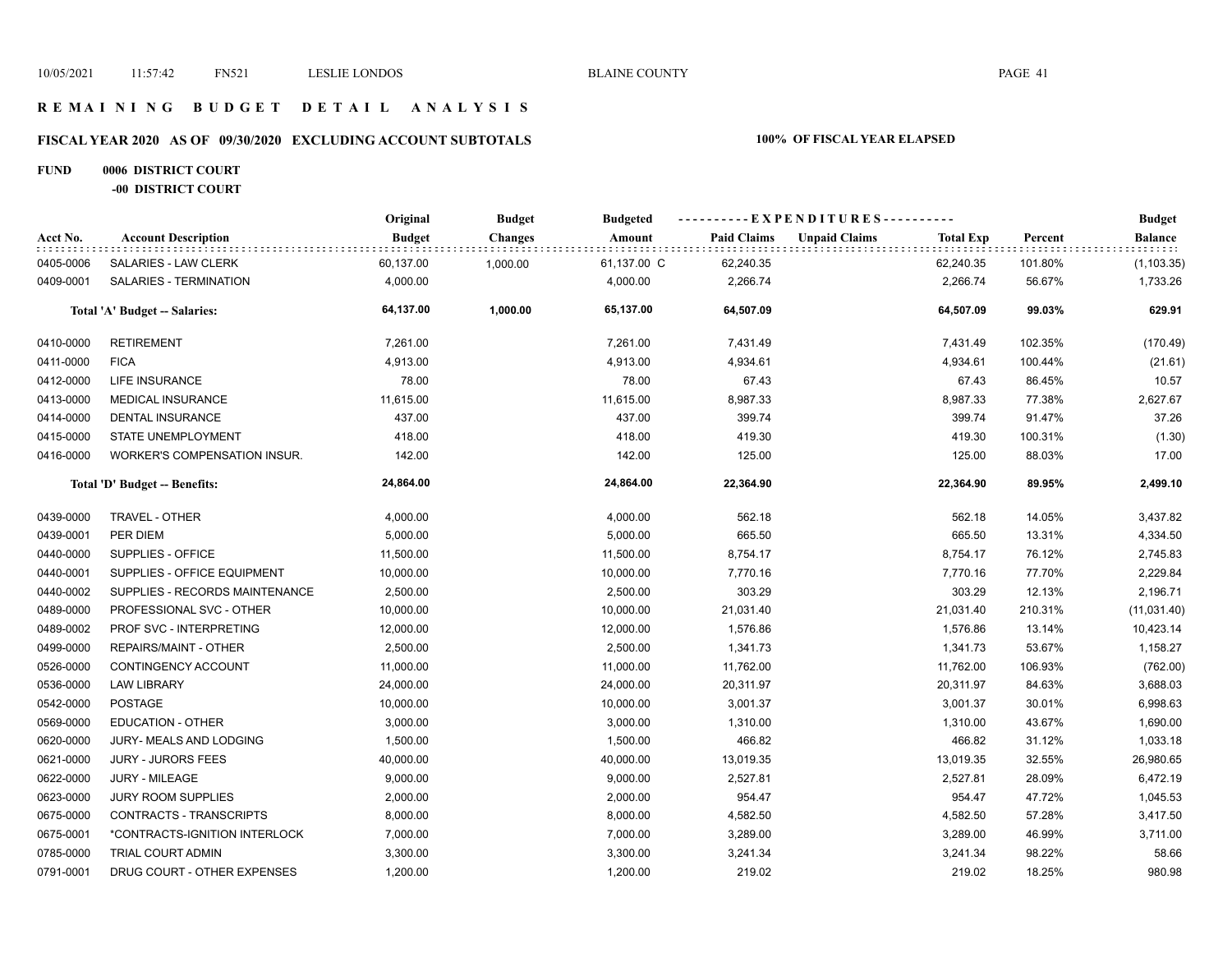## **R E M A I N I N G B U D G E T D E T A I L A N A L Y S I S**

# **FISCAL YEAR 2020 AS OF 09/30/2020 EXCLUDING ACCOUNT SUBTOTALS 100% OF FISCAL YEAR ELAPSED**

#### **FUND 0006 DISTRICT COURT**

**-00 DISTRICT COURT**

|                     |                                       | Original      | <b>Budget</b>  | <b>Budgeted</b> |                    | ----------EXPENDITURES---------- |                  |         | <b>Budget</b>  |
|---------------------|---------------------------------------|---------------|----------------|-----------------|--------------------|----------------------------------|------------------|---------|----------------|
| Acct No.            | <b>Account Description</b>            | <b>Budget</b> | <b>Changes</b> | Amount          | <b>Paid Claims</b> | <b>Unpaid Claims</b>             | <b>Total Exp</b> | Percent | <b>Balance</b> |
|                     | <b>Total 'B' Budget -- Expenses:</b>  | 177,500.00    |                | 177,500.00      | 106,690.94         |                                  | 106,690.94       | 60.11%  | 70,809.06      |
|                     | <b>DEPARTMENT TOTALS:</b>             |               |                |                 |                    |                                  |                  |         |                |
|                     | Total 'A' Expenses -- Salaries:       | 64,137.00     | 1,000.00       | 65,137.00       | 64,507.09          |                                  | 64,507.09        | 99.03%  | 629.91         |
|                     | Total 'D' Expenses -- Benefits:       | 24,864.00     |                | 24,864.00       | 22,364.90          |                                  | 22,364.90        | 89.95%  | 2,499.10       |
|                     | Total 'B' Expenses -- Expenses:       | 177,500.00    |                | 177,500.00      | 106,690.94         |                                  | 106,690.94       | 60.11%  | 70,809.06      |
|                     | Total 'C' Expenses -- Capital Outlay: |               |                |                 |                    |                                  |                  |         |                |
|                     |                                       | 266,501.00    | 1,000.00       | 267,501.00      | 193,562.93         |                                  | 193,562.93       | 72.36%  | 73,938.07      |
| <b>FUND TOTALS:</b> | 0006 DISTRICT COURT                   |               |                |                 |                    |                                  |                  |         |                |
|                     | Total 'A' Expenses -- Salaries:       | 64,137.00     | 1,000.00       | 65,137.00       | 64,507.09          |                                  | 64,507.09        | 99.03%  | 629.91         |
|                     | Total 'D' Expenses -- Benefits:       | 24,864.00     |                | 24,864.00       | 22,364.90          |                                  | 22,364.90        | 90      | 2,499.10       |
|                     | Total 'B' Expenses -- Expenses:       | 177,500.00    |                | 177,500.00      | 106,690.94         |                                  | 106,690.94       | 60.11%  | 70,809.06      |
|                     | Total 'C' Expenses -- Capital Outlay: |               |                |                 |                    |                                  |                  |         |                |
|                     |                                       | 266,501.00    | 1,000.00       | 267,501.00      | 193,562.93         |                                  | 193,562.93       | 72.36%  | 73,938.07      |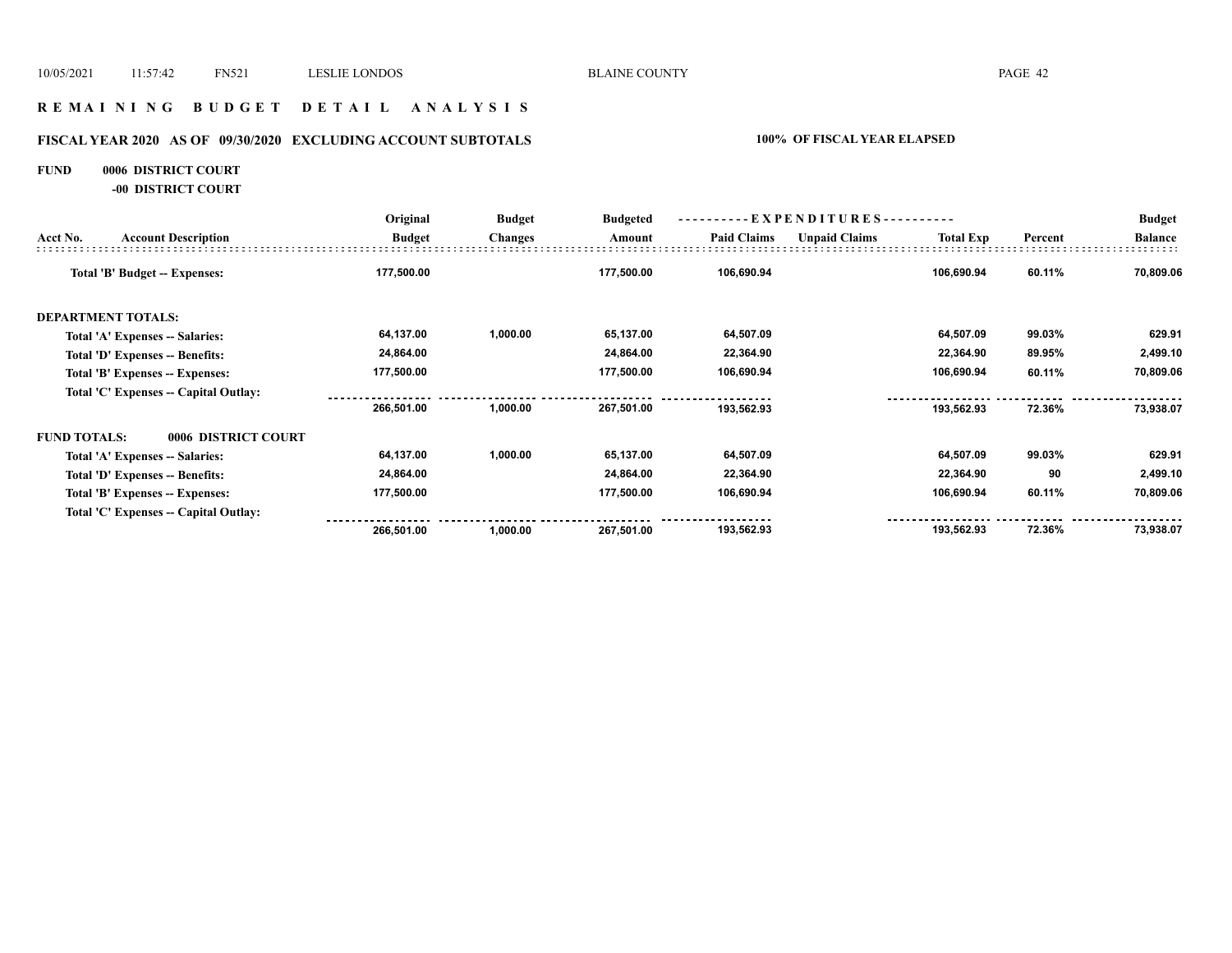## **R E M A I N I N G B U D G E T D E T A I L A N A L Y S I S**

# **FISCAL YEAR 2020 AS OF 09/30/2020 EXCLUDING ACCOUNT SUBTOTALS 100% OF FISCAL YEAR ELAPSED**

## **FUND 0007 FAIR, COUNTY**

**-00 FAIR, COUNTY**

|           |                                           | Original      | <b>Budget</b>  | <b>Budgeted</b> |                    | - EXPENDITURES---------- |                  |         | <b>Budget</b>  |
|-----------|-------------------------------------------|---------------|----------------|-----------------|--------------------|--------------------------|------------------|---------|----------------|
| Acct No.  | <b>Account Description</b>                | <b>Budget</b> | <b>Changes</b> | Amount          | <b>Paid Claims</b> | <b>Unpaid Claims</b>     | <b>Total Exp</b> | Percent | <b>Balance</b> |
| 0416-0000 | WORKER'S COMPENSATION INSUR.              | 500.00        |                | 500.00          | 195.00             |                          | 195.00           | 39.00%  | 305.00         |
|           | Total 'D' Budget -- Benefits:             | 500.00        |                | 500.00          | 195.00             |                          | 195.00           | 39.00%  | 305.00         |
| 0440-0000 | <b>SUPPLIES</b>                           | 400.00        |                | 400.00          | 156.00             |                          | 156.00           | 39.00%  | 244.00         |
| 0460-0000 | <b>UTILITIES</b>                          | 3,500.00      |                | 3,500.00        | 2,969.97           |                          | 2,969.97         | 84.86%  | 530.03         |
| 0494-0000 | <b>REPAIRS/MAINT- BLDG &amp; FIXTURES</b> | 12,700.00     |                | 12,700.00       | 6,162.00           |                          | 6,162.00         | 48.52%  | 6,538.00       |
| 0499-0000 | REPAIRS/MAINT - EQUIPMENT                 | 500.00        |                | 500.00          |                    |                          |                  | 0.00%   | 500.00         |
| 0499-0001 | <b>REPAIRS/MAINT - GROUNDS</b>            | 4,500.00      |                | 4,500.00        |                    |                          |                  | 0.00%   | 4,500.00       |
| 0530-0000 | FAIR PREMIUMS / AWARDS                    | 2,000.00      |                | 2,000.00        |                    |                          |                  | 0.00%   | 2,000.00       |
| 0542-0000 | <b>POSTAGE</b>                            | 100.00        |                | 100.00          |                    |                          |                  | 0.00%   | 100.00         |
| 0546-0000 | PUBLICATIONS/ADVERTISING                  | 2,000.00      |                | 2,000.00        |                    |                          |                  | 0.00%   | 2,000.00       |
| 0559-0000 | MISCELLANEOUS EXPENSES                    | 500.00        |                | 500.00          |                    |                          |                  | 0.00%   | 500.00         |
| 0559-0002 | <b>SANITATION</b>                         | 1,500.00      |                | 1,500.00        | 1,030.35           |                          | 1,030.35         | 68.69%  | 469.65         |
| 0650-0001 | <b>ENTERTAINMENT - FAIR</b>               | 1,000.00      |                | 1,000.00        |                    |                          |                  | 0.00%   | 1,000.00       |
| 0650-0003 | <b>JUDGES - FAIR</b>                      | 2,800.00      |                | 2,800.00        | 1,939.07           |                          | 1,939.07         | 69.25%  | 860.93         |
|           | Total 'B' Budget -- Expenses:             | 31,500.00     |                | 31,500.00       | 12,257.39          |                          | 12,257.39        | 38.91%  | 19,242.61      |
|           | <b>DEPARTMENT TOTALS:</b>                 |               |                |                 |                    |                          |                  |         |                |
|           | Total 'A' Expenses -- Salaries:           |               |                |                 |                    |                          |                  |         |                |
|           | Total 'D' Expenses -- Benefits:           | 500.00        |                | 500.00          | 195.00             |                          | 195.00           | 39.00%  | 305.00         |
|           | Total 'B' Expenses -- Expenses:           | 31,500.00     |                | 31,500.00       | 12,257.39          |                          | 12,257.39        | 38.91%  | 19,242.61      |
|           | Total 'C' Expenses -- Capital Outlay:     |               |                |                 |                    |                          |                  |         |                |
|           |                                           | 32,000.00     |                | 32,000.00       | 12,452.39          |                          | 12,452.39        | 38.91%  | 19,547.61      |

| <b>FUND TOTALS:</b>             | 0007 FAIR, COUNTY                     |           |                    |           |           |        |           |
|---------------------------------|---------------------------------------|-----------|--------------------|-----------|-----------|--------|-----------|
| Total 'A' Expenses -- Salaries: |                                       |           |                    |           |           |        |           |
| Total 'D' Expenses -- Benefits: |                                       | 500.00    | 500.00             | 195.00    | 195.00    | 39     | 305.00    |
| Total 'B' Expenses -- Expenses: |                                       | 31,500.00 | 31.500.00          | 12.257.39 | 12.257.39 | 38.91% | 19.242.61 |
|                                 | Total 'C' Expenses -- Capital Outlay: |           | ------------------ |           |           |        |           |
|                                 |                                       | 32.000.00 | 32.000.00          | 12.452.39 | 12.452.39 | 38.91% | 19.547.61 |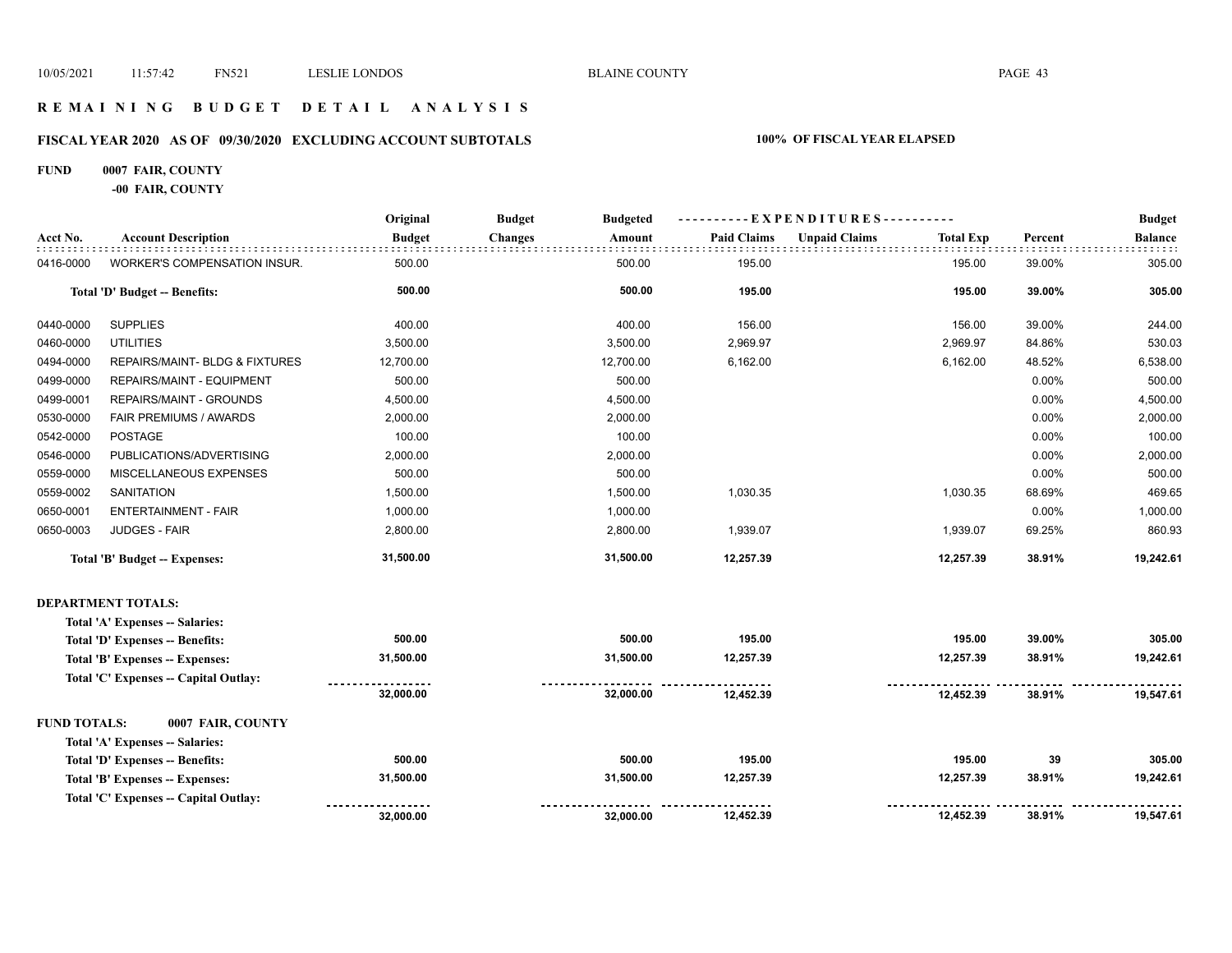## **R E M A I N I N G B U D G E T D E T A I L A N A L Y S I S**

# **FISCAL YEAR 2020 AS OF 09/30/2020 EXCLUDING ACCOUNT SUBTOTALS 100% OF FISCAL YEAR ELAPSED**

# **FUND 0011 HEALTH DISTRICT**

**-00 HEALTH DISTRICT**

|                     |                                       | Original      | <b>Budget</b>  | <b>Budgeted</b> |                    | - EXPENDITURES---------- |                  |         | <b>Budget</b>  |
|---------------------|---------------------------------------|---------------|----------------|-----------------|--------------------|--------------------------|------------------|---------|----------------|
| Acct No.            | <b>Account Description</b>            | <b>Budget</b> | <b>Changes</b> | Amount          | <b>Paid Claims</b> | <b>Unpaid Claims</b>     | <b>Total Exp</b> | Percent | <b>Balance</b> |
| 0733-0000           | SOUTH-CENTRAL HEALTH DISTRICT         | 271,352.00    |                | 271,352.00      | 271,352.00         |                          | 271,352.00       | 100.00% |                |
|                     | <b>Total 'B' Budget -- Expenses:</b>  | 271,352.00    |                | 271,352.00      | 271,352.00         |                          | 271,352.00       | 100.00% |                |
|                     | <b>DEPARTMENT TOTALS:</b>             |               |                |                 |                    |                          |                  |         |                |
|                     | Total 'A' Expenses -- Salaries:       |               |                |                 |                    |                          |                  |         |                |
|                     | Total 'D' Expenses -- Benefits:       |               |                |                 |                    |                          |                  |         |                |
|                     | Total 'B' Expenses -- Expenses:       | 271,352.00    |                | 271,352.00      | 271,352.00         |                          | 271,352.00       | 100.00% |                |
|                     | Total 'C' Expenses -- Capital Outlay: |               |                |                 |                    |                          |                  |         |                |
|                     |                                       | 271,352.00    |                | 271,352.00      | 271,352.00         |                          | 271,352.00       | 100.00% |                |
| <b>FUND TOTALS:</b> | 0011 HEALTH DISTRICT                  |               |                |                 |                    |                          |                  |         |                |
|                     | Total 'A' Expenses -- Salaries:       |               |                |                 |                    |                          |                  |         |                |
|                     | Total 'D' Expenses -- Benefits:       |               |                |                 |                    |                          |                  |         |                |
|                     | Total 'B' Expenses -- Expenses:       | 271,352.00    |                | 271,352.00      | 271,352.00         |                          | 271,352.00       | 100.00% |                |
|                     | Total 'C' Expenses -- Capital Outlay: | ------------- |                |                 |                    |                          |                  |         |                |
|                     |                                       | 271,352.00    |                | 271,352.00      | 271,352.00         |                          | 271,352.00       | 100.00% |                |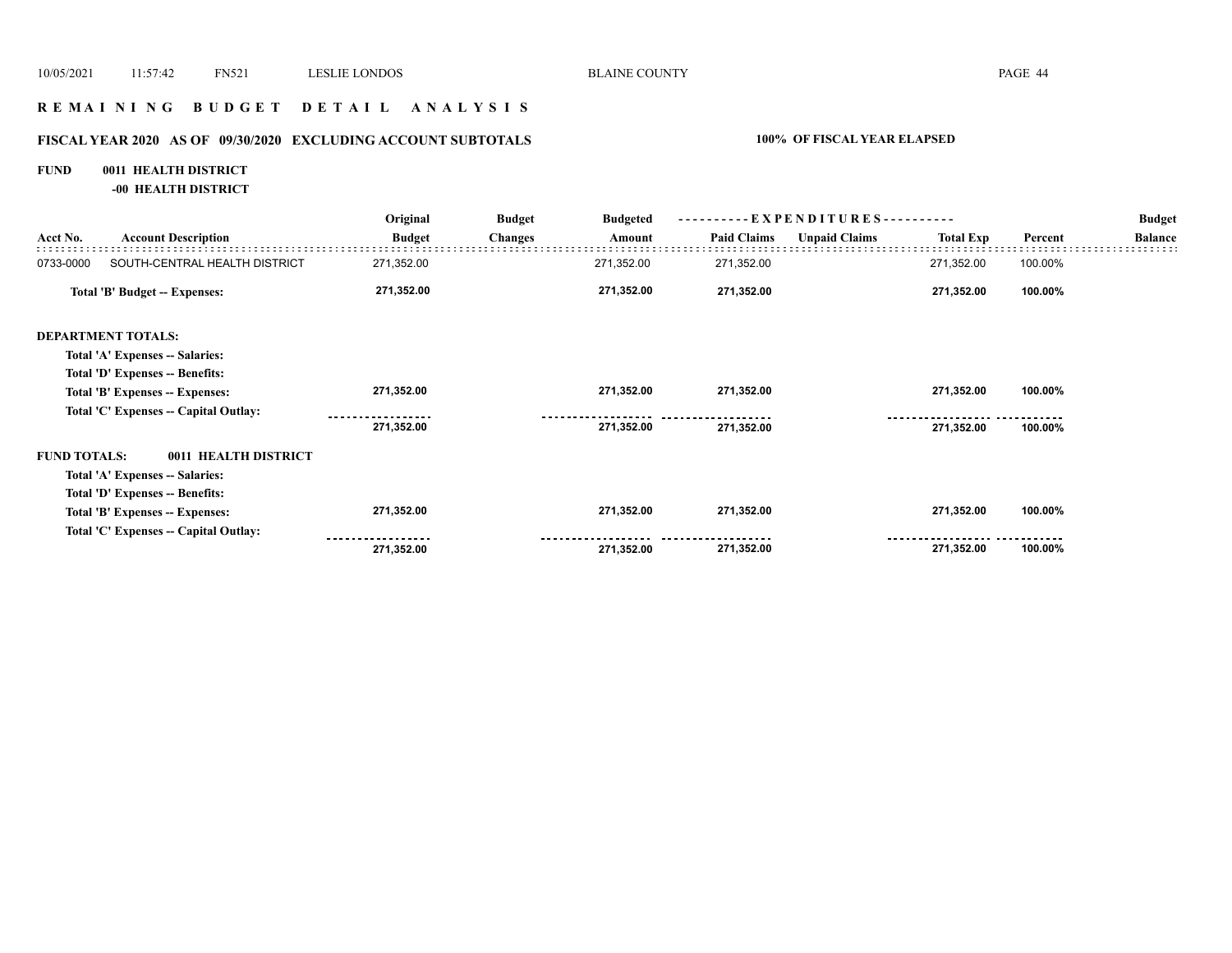# **R E M A I N I N G B U D G E T D E T A I L A N A L Y S I S**

# **FISCAL YEAR 2020 AS OF 09/30/2020 EXCLUDING ACCOUNT SUBTOTALS 100% OF FISCAL YEAR ELAPSED**

#### **FUND 0012 HISTORICAL SOCIETY & MUSEUM**

**-00 HISTORICAL SOCIETY & MUSEUM**

|                     |                                       | Original                         | <b>Budget</b>  | <b>Budgeted</b> | $-EXPENDITURES$ --------- |                      |                  | <b>Budget</b> |                |
|---------------------|---------------------------------------|----------------------------------|----------------|-----------------|---------------------------|----------------------|------------------|---------------|----------------|
| Acct No.            | <b>Account Description</b>            | <b>Budget</b>                    | <b>Changes</b> | Amount          | <b>Paid Claims</b>        | <b>Unpaid Claims</b> | <b>Total Exp</b> | Percent       | <b>Balance</b> |
| 0440-0000           | <b>SUPPLIES</b>                       | 28,800.00                        |                | 28,800.00       | 28,800.00                 |                      | 28,800.00        | 100.00%       |                |
|                     | Total 'B' Budget -- Expenses:         | 28,800.00                        |                | 28,800.00       | 28,800.00                 |                      | 28,800.00        | 100.00%       |                |
|                     | <b>DEPARTMENT TOTALS:</b>             |                                  |                |                 |                           |                      |                  |               |                |
|                     | Total 'A' Expenses -- Salaries:       |                                  |                |                 |                           |                      |                  |               |                |
|                     | Total 'D' Expenses -- Benefits:       |                                  |                |                 |                           |                      |                  |               |                |
|                     | Total 'B' Expenses -- Expenses:       | 28,800.00                        |                | 28,800.00       | 28,800.00                 |                      | 28,800.00        | 100.00%       |                |
|                     | Total 'C' Expenses -- Capital Outlay: |                                  |                |                 |                           |                      |                  |               |                |
|                     |                                       | 28,800.00                        |                | 28,800.00       | 28,800.00                 |                      | 28,800.00        | 100.00%       |                |
| <b>FUND TOTALS:</b> |                                       | 0012 HISTORICAL SOCIETY & MUSEUM |                |                 |                           |                      |                  |               |                |
|                     | Total 'A' Expenses -- Salaries:       |                                  |                |                 |                           |                      |                  |               |                |
|                     | Total 'D' Expenses -- Benefits:       |                                  |                |                 |                           |                      |                  |               |                |
|                     | Total 'B' Expenses -- Expenses:       | 28,800.00                        |                | 28,800.00       | 28,800.00                 |                      | 28,800.00        | 100.00%       |                |
|                     | Total 'C' Expenses -- Capital Outlay: | 28,800.00                        |                | 28,800.00       | 28,800.00                 |                      | 28,800.00        | 100.00%       |                |
|                     |                                       |                                  |                |                 |                           |                      |                  |               |                |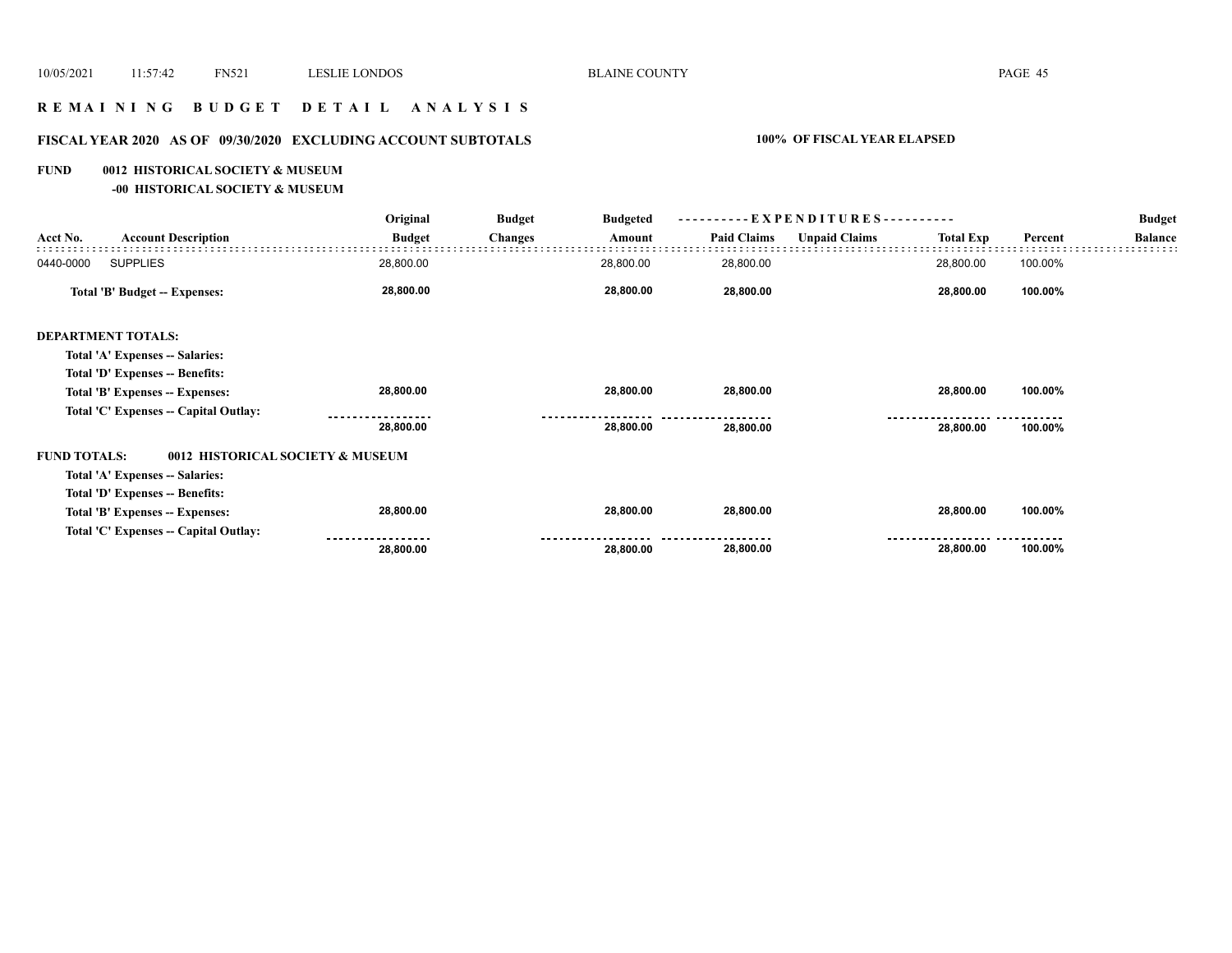## **R E M A I N I N G B U D G E T D E T A I L A N A L Y S I S**

# **FISCAL YEAR 2020 AS OF 09/30/2020 EXCLUDING ACCOUNT SUBTOTALS 100% OF FISCAL YEAR ELAPSED**

#### **FUND 0016 INDIGENT**

**-00 INDIGENT**

|           |                                     | Original      | <b>Budget</b><br><b>Budgeted</b> |                    | ----------EXPENDITURES----------         |         | <b>Budget</b>  |
|-----------|-------------------------------------|---------------|----------------------------------|--------------------|------------------------------------------|---------|----------------|
| Acct No.  | <b>Account Description</b>          | <b>Budget</b> | <b>Changes</b><br>Amount         | <b>Paid Claims</b> | <b>Unpaid Claims</b><br><b>Total Exp</b> | Percent | <b>Balance</b> |
| 0405-0011 | SALARIES - MGR./ADMINISTRATOR       | 73,650.00     | 73,650.00                        | 74,747.89          | 74,747.89                                | 101.49% | (1,097.89)     |
| 0409-0001 | SALARIES - TERMINATION              | 2,000.00      | 2,000.00                         |                    |                                          | 0.00%   | 2,000.00       |
|           | Total 'A' Budget -- Salaries:       | 75,650.00     | 75,650.00                        | 74,747.89          | 74,747.89                                | 98.81%  | 902.11         |
| 0410-0000 | <b>RETIREMENT</b>                   | 8,781.00      | 8,781.00                         | 8,924.89           | 8,924.89                                 | 101.64% | (143.89)       |
| 0411-0000 | <b>FICA</b>                         | 5,955.00      | 5,955.00                         | 5,243.32           | 5,243.32                                 | 88.05%  | 711.68         |
| 0412-0000 | LIFE INSURANCE                      | 75.00         | 75.00                            | 73.56              | 73.56                                    | 98.08%  | 1.44           |
| 0413-0000 | MEDICAL INSURANCE                   | 14,075.00     | 14,075.00                        | 13,906.68          | 13,906.68                                | 98.80%  | 168.32         |
| 0414-0000 | <b>DENTAL INSURANCE</b>             | 450.00        | 450.00                           | 436.08             | 436.08                                   | 96.91%  | 13.92          |
| 0415-0000 | STATE UNEMPLOYMENT                  | 506.00        | 506.00                           | 445.51             | 445.51                                   | 88.05%  | 60.49          |
| 0416-0000 | <b>WORKER'S COMPENSATION INSUR.</b> | 180.00        | 180.00                           | 84.00              | 84.00                                    | 46.67%  | 96.00          |
|           | Total 'D' Budget -- Benefits:       | 30,022.00     | 30,022.00                        | 29,114.04          | 29,114.04                                | 96.98%  | 907.96         |
| 0439-0000 | TRAVEL - OTHER                      | 2,700.00      | 2,700.00                         | 881.83             | 881.83                                   | 32.66%  | 1,818.17       |
| 0439-0001 | PER DIEM                            | 700.00        | 700.00                           |                    |                                          | 0.00%   | 700.00         |
| 0440-0000 | SUPPLIES - OFFICE                   | 10,000.00     | 10,000.00                        | 1,966.39           | 1,966.39                                 | 19.66%  | 8,033.61       |
| 0492-0000 | REPAIRS/MAINT - OFFICE EQUIP        | 500.00        | 500.00                           |                    |                                          | 0.00%   | 500.00         |
| 0542-0000 | <b>POSTAGE</b>                      | 1,350.00      | 1,350.00                         |                    |                                          | 0.00%   | 1,350.00       |
| 0569-0000 | <b>EDUCATION - OTHER</b>            | 500.00        | 500.00                           |                    |                                          | 0.00%   | 500.00         |
| 0590-0000 | <b>MEDICAL - HOSPITALS</b>          | 200,000.00    | 200,000.00                       | 205,006.78         | 205,006.78                               | 102.50% | (5,006.78)     |
| 0591-0000 | MEDICAL - PROFESSIONAL SERVICE      | 60,000.00     | 60,000.00                        | 24,354.53          | 24,354.53                                | 40.59%  | 35,645.47      |
| 0594-0000 | MEDICAL - MEDICATION                | 1,500.00      | 1,500.00                         |                    |                                          | 0.00%   | 1,500.00       |
| 0595-0000 | MEDICAL - TRANSPORTATION            | 25,000.00     | 25,000.00                        | 29,505.66          | 29,505.66                                | 118.02% | (4,505.66)     |
| 0599-0000 | MEDICAL - OTHER EXPENSES            | 7,000.00      | 7,000.00                         | 2,835.00           | 2,835.00                                 | 40.50%  | 4,165.00       |
| 0599-0001 | MEDICAL - MENTAL HOSPITALS          | 70,000.00     | 70,000.00                        | 19,825.51          | 19,825.51                                | 28.32%  | 50,174.49      |
| 0599-0002 | MEDICAL - MENTAL PRO SVC            | 2,000.00      | 2,000.00                         | 632.13             | 632.13                                   | 31.61%  | 1,367.87       |
| 0603-0000 | NON-MEDICAL - HOUSING               | 7,500.00      | 7,500.00                         | 9,106.40           | 9,106.40                                 | 121.42% | (1,606.40)     |
| 0604-0000 | NON-MEDICAL - UTILITIES             | 1,500.00      | 1,500.00                         | 1,543.16           | 1,543.16                                 | 102.88% | (43.16)        |
| 0605-0000 | NON-MEDICAL - TRANSPORTATION        | 1,000.00      | 1,000.00                         | 40.00              | 40.00                                    | 4.00%   | 960.00         |
| 0606-0000 | NON-MEDICAL - BURIALS               | 5,000.00      | 5,000.00                         | 5,400.00           | 5,400.00                                 | 108.00% | (400.00)       |
| 0609-0000 | NON-MEDICAL - OTHER EXPENSES        | 500.00        | 500.00                           | 357.96             | 357.96                                   | 71.59%  | 142.04         |
| 0677-0000 | SOFTWARE / USER LICENSES            | 15,600.00     | 15,600.00                        | 15,600.00          | 15,600.00                                | 100.00% |                |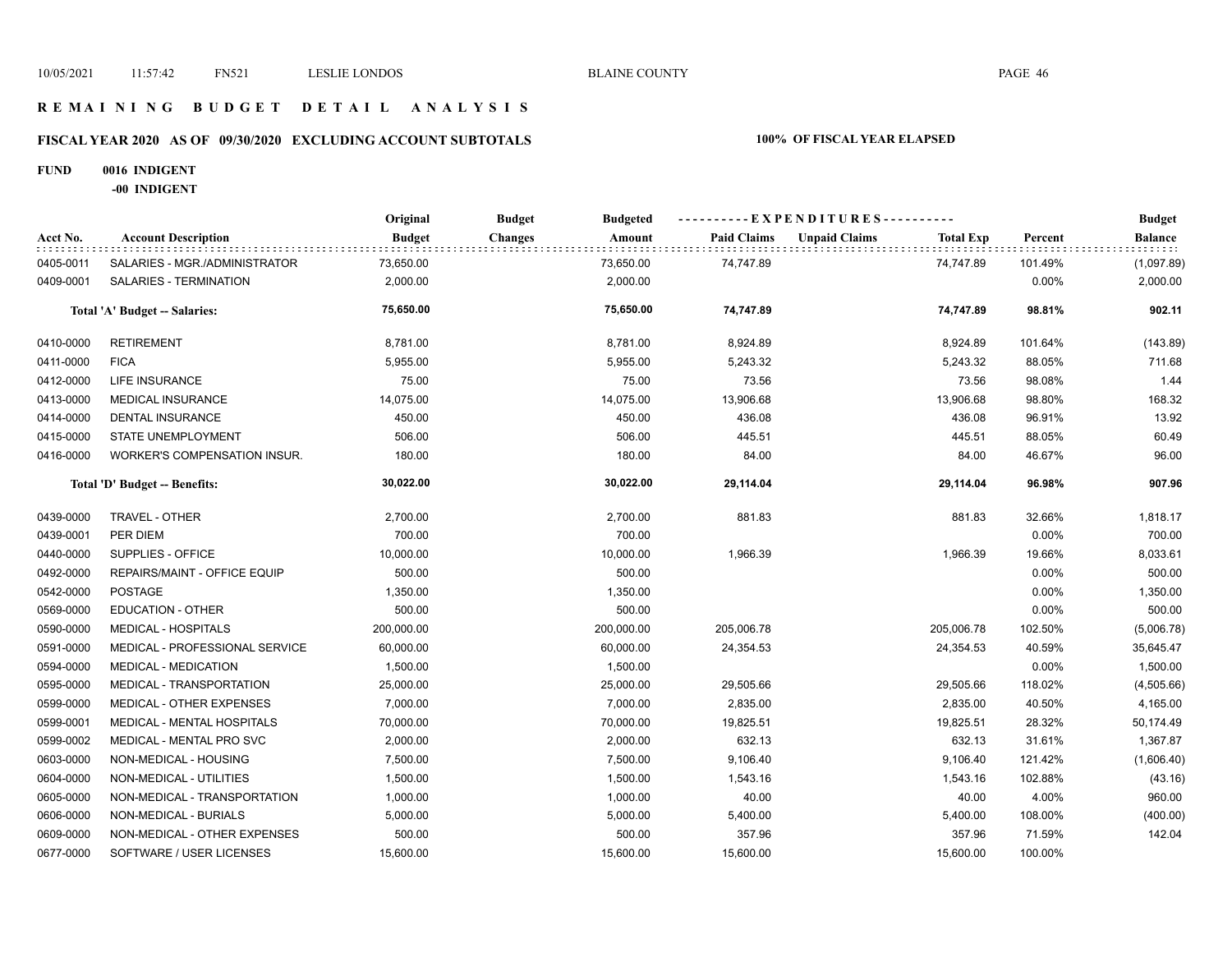## **R E M A I N I N G B U D G E T D E T A I L A N A L Y S I S**

# **FISCAL YEAR 2020 AS OF 09/30/2020 EXCLUDING ACCOUNT SUBTOTALS 100% OF FISCAL YEAR ELAPSED**

#### **FUND 0016 INDIGENT**

**-00 INDIGENT**

|                     |                                       | Original      | <b>Budget</b><br><b>Budgeted</b> |                    | ----------EXPENDITURES---------- |                  |         | <b>Budget</b>  |
|---------------------|---------------------------------------|---------------|----------------------------------|--------------------|----------------------------------|------------------|---------|----------------|
| Acct No.            | <b>Account Description</b>            | <b>Budget</b> | <b>Changes</b><br>Amount         | <b>Paid Claims</b> | <b>Unpaid Claims</b>             | <b>Total Exp</b> | Percent | <b>Balance</b> |
|                     | Total 'B' Budget -- Expenses:         | 412,350.00    | 412,350.00                       | 317,055.35         |                                  | 317,055.35       | 76.89%  | 95,294.65      |
|                     | <b>DEPARTMENT TOTALS:</b>             |               |                                  |                    |                                  |                  |         |                |
|                     | Total 'A' Expenses -- Salaries:       | 75,650.00     | 75,650.00                        | 74,747.89          |                                  | 74,747.89        | 98.81%  | 902.11         |
|                     | Total 'D' Expenses -- Benefits:       | 30,022.00     | 30,022.00                        | 29,114.04          |                                  | 29,114.04        | 96.98%  | 907.96         |
|                     | Total 'B' Expenses -- Expenses:       | 412,350.00    | 412,350.00                       | 317,055.35         |                                  | 317,055.35       | 76.89%  | 95,294.65      |
|                     | Total 'C' Expenses -- Capital Outlay: |               |                                  |                    |                                  |                  |         |                |
|                     |                                       | 518,022.00    | 518,022.00                       | 420,917.28         |                                  | 420,917.28       | 81.25%  | 97,104.72      |
| <b>FUND TOTALS:</b> | 0016 INDIGENT                         |               |                                  |                    |                                  |                  |         |                |
|                     | Total 'A' Expenses -- Salaries:       | 75,650.00     | 75,650.00                        | 74,747.89          |                                  | 74,747.89        | 98.81%  | 902.11         |
|                     | Total 'D' Expenses -- Benefits:       | 30,022.00     | 30,022.00                        | 29,114.04          |                                  | 29,114.04        | 97      | 907.96         |
|                     | Total 'B' Expenses -- Expenses:       | 412,350.00    | 412,350.00                       | 317,055.35         |                                  | 317,055.35       | 76.89%  | 95,294.65      |
|                     | Total 'C' Expenses -- Capital Outlay: |               |                                  |                    |                                  |                  |         |                |
|                     |                                       | 518,022.00    | 518,022.00                       | 420,917.28         |                                  | 420,917.28       | 81.25%  | 97,104.72      |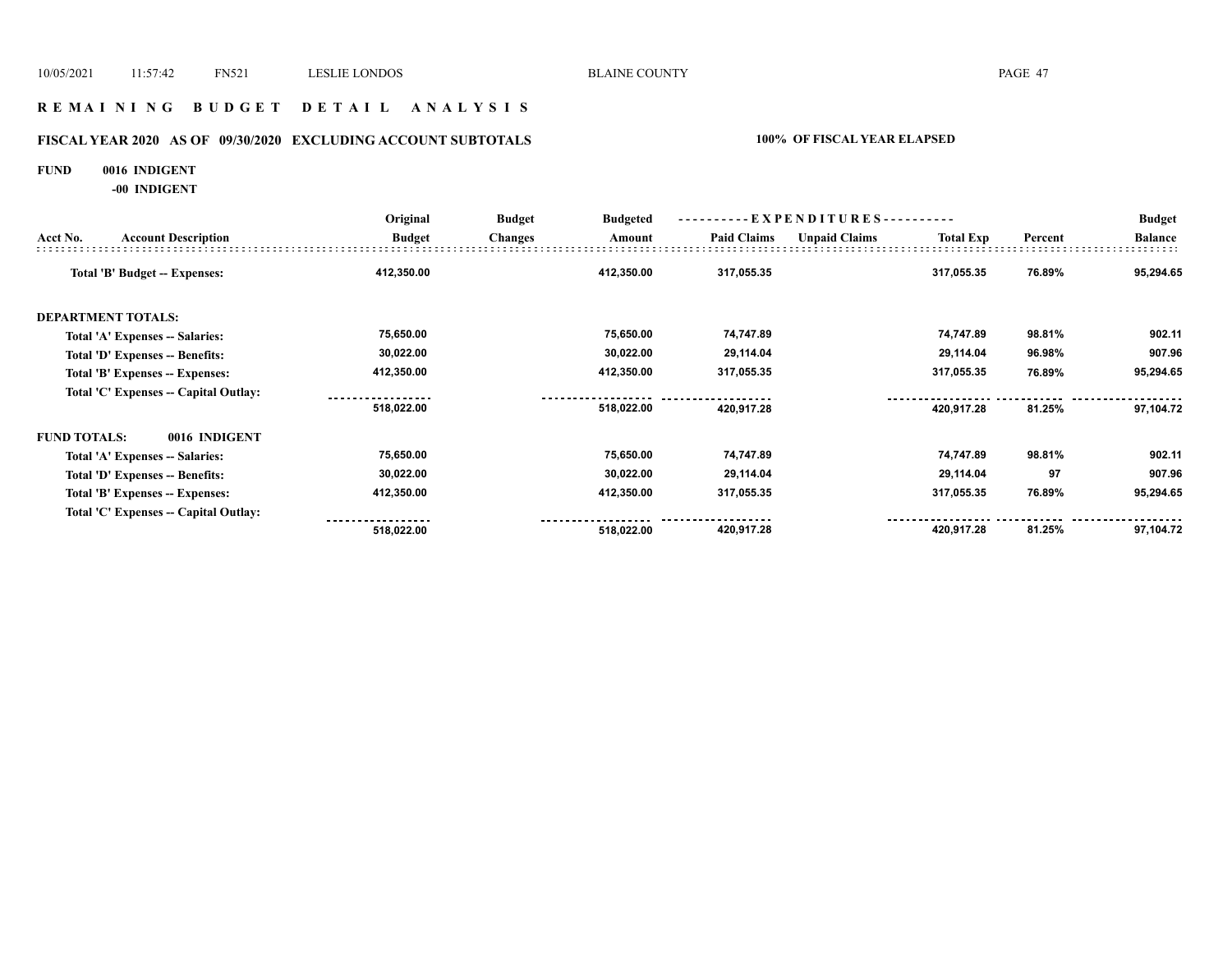## **R E M A I N I N G B U D G E T D E T A I L A N A L Y S I S**

# **FISCAL YEAR 2020 AS OF 09/30/2020 EXCLUDING ACCOUNT SUBTOTALS 100% OF FISCAL YEAR ELAPSED**

## **FUND 0017 JUNIOR COLLEGE TUITION**

**-00 JUNIOR COLLEGE TUITION**

|                     |                                       | Original      | <b>Budget</b>  | EXPENDITURES---<br><b>Budgeted</b> |                    |                      |                  | <b>Budget</b> |                |
|---------------------|---------------------------------------|---------------|----------------|------------------------------------|--------------------|----------------------|------------------|---------------|----------------|
| Acct No.            | <b>Account Description</b>            | <b>Budget</b> | <b>Changes</b> | Amount                             | <b>Paid Claims</b> | <b>Unpaid Claims</b> | <b>Total Exp</b> | Percent       | <b>Balance</b> |
| 0560-0000           | EDUCATION-TUITION, REGISTR.           | 160,000.00    |                | 160,000.00                         | 94,850.00          |                      | 94,850.00        | 59.28%        | 65,150.00      |
|                     | <b>Total 'B' Budget -- Expenses:</b>  | 160,000.00    |                | 160,000.00                         | 94,850.00          |                      | 94,850.00        | 59.28%        | 65,150.00      |
|                     | <b>DEPARTMENT TOTALS:</b>             |               |                |                                    |                    |                      |                  |               |                |
|                     | Total 'A' Expenses -- Salaries:       |               |                |                                    |                    |                      |                  |               |                |
|                     | Total 'D' Expenses -- Benefits:       |               |                |                                    |                    |                      |                  |               |                |
|                     | Total 'B' Expenses -- Expenses:       | 160,000.00    |                | 160,000.00                         | 94,850.00          |                      | 94,850.00        | 59.28%        | 65,150.00      |
|                     | Total 'C' Expenses -- Capital Outlay: |               |                |                                    |                    |                      |                  |               |                |
|                     |                                       | 160,000.00    |                | 160,000.00                         | 94,850.00          |                      | 94,850.00        | 59.28%        | 65,150.00      |
| <b>FUND TOTALS:</b> | 0017 JUNIOR COLLEGE TUITION           |               |                |                                    |                    |                      |                  |               |                |
|                     | Total 'A' Expenses -- Salaries:       |               |                |                                    |                    |                      |                  |               |                |
|                     | Total 'D' Expenses -- Benefits:       |               |                |                                    |                    |                      |                  |               |                |
|                     | Total 'B' Expenses -- Expenses:       | 160,000.00    |                | 160,000.00                         | 94,850.00          |                      | 94,850.00        | 59.28%        | 65,150.00      |
|                     | Total 'C' Expenses -- Capital Outlay: |               |                |                                    |                    |                      |                  |               |                |
|                     |                                       | 160,000.00    |                | 160,000.00                         | 94,850.00          |                      | 94,850.00        | 59.28%        | 65,150.00      |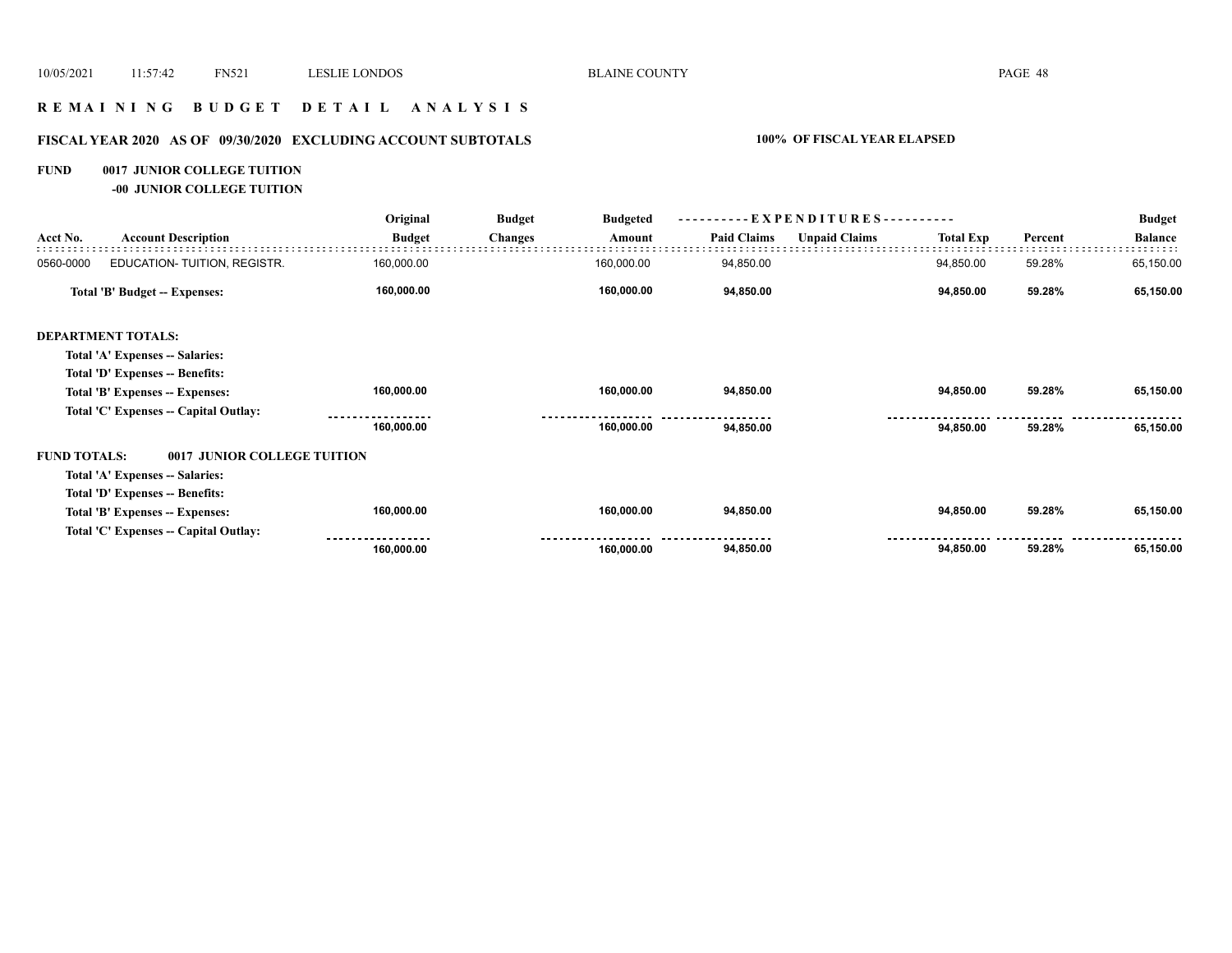## **R E M A I N I N G B U D G E T D E T A I L A N A L Y S I S**

# **FISCAL YEAR 2020 AS OF 09/30/2020 EXCLUDING ACCOUNT SUBTOTALS 100% OF FISCAL YEAR ELAPSED**

# **FUND 0019 CONSOLIDATED EMERG COMM (DISP)**

# **-00 CONSOLIDATED EMERG COMM (DISP)**

|           |                                     | Original      | <b>Budget</b><br><b>Budgeted</b> | ----------EXPENDITURES---------- |                                          |         | <b>Budget</b>  |
|-----------|-------------------------------------|---------------|----------------------------------|----------------------------------|------------------------------------------|---------|----------------|
| Acct No.  | <b>Account Description</b>          | <b>Budget</b> | <b>Changes</b><br>Amount         | <b>Paid Claims</b>               | <b>Unpaid Claims</b><br><b>Total Exp</b> | Percent | <b>Balance</b> |
| 0402-0005 | SALARIES - DISPATCH                 | 831,734.00    | 831,734.00                       | 708,628.44                       | 708,628.44                               | 85.20%  | 123,105.56     |
| 0403-0000 | <b>SALARIES - MERIT</b>             | 8,895.00      | 8,895.00                         |                                  |                                          | 0.00%   | 8,895.00       |
| 0408-0001 | SALARIES-TERMINATION/LEAVE/OT       | 7,000.00      | 7,000.00                         | 13,966.22                        | 13,966.22                                | 199.52% | (6,966.22)     |
| 0409-0099 | SALARIES - OVERTIME                 | 45,000.00     | 45,000.00                        | 74,521.32                        | 74,521.32                                | 165.60% | (29, 521.32)   |
|           | Total 'A' Budget -- Salaries:       | 892,629.00    | 892,629.00                       | 797,115.98                       | 797,115.98                               | 89.30%  | 95,513.02      |
| 0410-0000 | <b>RETIREMENT</b>                   | 113,897.00    | 113,897.00                       | 92,970.94                        | 92,970.94                                | 81.63%  | 20,926.06      |
| 0411-0000 | <b>FICA</b>                         | 68,993.00     | 68,993.00                        | 59,029.31                        | 59,029.31                                | 85.56%  | 9,963.69       |
| 0412-0000 | <b>LIFE INSURANCE</b>               | 1,030.00      | 1,030.00                         | 864.33                           | 864.33                                   | 83.92%  | 165.67         |
| 0413-0000 | <b>MEDICAL INSURANCE</b>            | 191,165.00    | 191,165.00                       | 130,712.53                       | 130,712.53                               | 68.38%  | 60,452.47      |
| 0414-0000 | <b>DENTAL INSURANCE</b>             | 5,850.00      | 5,850.00                         | 5,123.94                         | 5,123.94                                 | 87.59%  | 726.06         |
| 0415-0000 | STATE UNEMPLOYMENT                  | 6,249.00      | 6,249.00                         | 5,015.56                         | 5,015.56                                 | 80.26%  | 1,233.44       |
| 0416-0000 | <b>WORKER'S COMPENSATION INSUR.</b> | 28,410.00     | 28,410.00                        | 12,152.00                        | 12,152.00                                | 42.77%  | 16,258.00      |
|           | Total 'D' Budget -- Benefits:       | 415,594.00    | 415,594.00                       | 305,868.61                       | 305,868.61                               | 73.60%  | 109,725.39     |
| 0439-0000 | <b>TRAVEL EXPENSES</b>              | 8,850.00      | 8,850.00                         | 3,813.51                         | 3,813.51                                 | 43.09%  | 5,036.49       |
| 0439-0001 | PER DIEM                            | 3,100.00      | 3,100.00                         | 1,183.50                         | 1,183.50                                 | 38.18%  | 1,916.50       |
| 0440-0001 | <b>OFFICE EQUIPMENT</b>             | 50.00         | 50.00                            |                                  |                                          | 0.00%   | 50.00          |
| 0440-0004 | SUPPLIES-DISPATCH                   | 3,000.00      | 3,000.00                         | 2,929.51                         | 2,929.51                                 | 97.65%  | 70.49          |
| 0465-0000 | UTILITIES FOR REPEATERS             | 7,000.00      | 7,000.00                         | 4,307.37                         | 4,307.37                                 | 61.53%  | 2,692.63       |
| 0495-0000 | <b>COMPUTER MAINTENANCE</b>         | 750.00        | 750.00                           | 473.09                           | 473.09                                   | 63.08%  | 276.91         |
| 0495-0001 | REPAIRS COMMUNICATIONS              | 750.00        | 750.00                           | 19.57                            | 19.57                                    | 2.61%   | 730.43         |
| 0495-0002 | SOFTWARE/SOFTWARE MAINTENANCE       | 5,000.00      | 5,000.00                         | 3,387.95                         | 3,387.95                                 | 67.76%  | 1,612.05       |
| 0510-0000 | RENT/LEASE-TELETYPE                 | 27,825.00     | 27,825.00                        | 27,652.00                        | 27,652.00                                | 99.38%  | 173.00         |
| 0528-0000 | DUES / MEMBERSHIPS                  | 1,700.00      | 1,700.00                         | 1,577.00                         | 1,577.00                                 | 92.76%  | 123.00         |
| 0569-0001 | <b>EDUCATION - DISPATCH</b>         | 9,507.00      | 9,507.00                         | 7,281.91                         | 7,281.91                                 | 76.60%  | 2,225.09       |
| 0591-0002 | <b>RECRUITMENT</b>                  | 10,000.00     | 10,000.00                        | 6,138.30                         | 6,138.30                                 | 61.38%  | 3,861.70       |
|           | Total 'B' Budget -- Expenses:       | 77,532.00     | 77,532.00                        | 58,763.71                        | 58,763.71                                | 75.79%  | 18,768.29      |
| 0806-0003 | CAPITAL-DISPATCH EQUIPMENT          | 94,500.00     | 94,500.00                        | 92,897.22                        | 92,897.22                                | 98.30%  | 1,602.78       |
|           | Total 'C' Budget -- Capital Outlay: | 94,500.00     | 94,500.00                        | 92.897.22                        | 92.897.22                                | 98.30%  | 1,602.78       |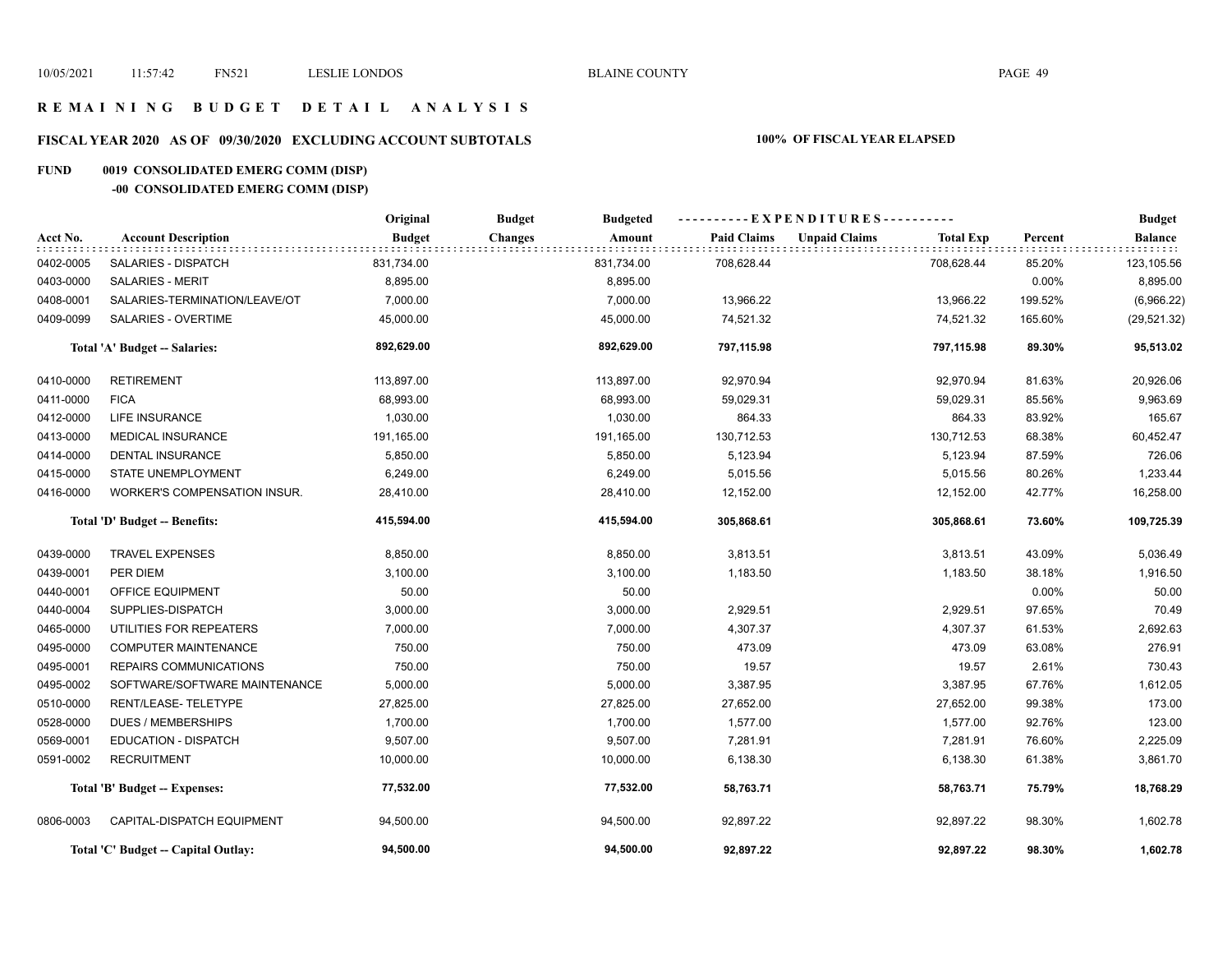#### **R E M A I N I N G B U D G E T D E T A I L A N A L Y S I S**

#### **FISCAL YEAR 2020 AS OF 09/30/2020 EXCLUDING ACCOUNT SUBTOTALS 100% OF FISCAL YEAR ELAPSED**

#### **DEPARTMENT TOTALS: 892,629.00 892,629.00 797,115.98 797,115.98 89.30% 95,513.02 Total 'A' Expenses -- Salaries: 415,594.00 109,725.39 Total 'D' Expenses -- Benefits: 415,594.00 305,868.61 305,868.61 73.60% 77,532.00 77,532.00 58,763.71 58,763.71 18,768.29 Total 'B' Expenses -- Expenses: 75.79% 94,500.00 98.30% Total 'C' Expenses -- Capital Outlay: 94,500.00 92,897.22 92,897.22 1,602.78**   $\frac{1}{2}$  **1,480,255.00 1,480,255.00 1,254,645.52 1,254,645.52 84.76% 225,609.48 FUND TOTALS: 0019 CONSOLIDATED EMERG COMM (DISP)Total 'A' Expenses -- Salaries: 892,629.00 892,629.00 797,115.98 797,115.98 89.30% 95,513.02 415,594.00 415,594.00 305,868.61 74 109,725.39 Total 'D' Expenses -- Benefits: 305,868.61 77,532.00 77,532.00 58,763.71 58,763.71 18,768.29 Total 'B' Expenses -- Expenses: 75.79% Total 'C' Expenses -- Capital Outlay: 94,500.00 94,500.00 92,897.22 92,897.22 98.30% 1,602.78**  <u>. . . . . . . .</u>  **1,480,255.00 1,480,255.00 1,254,645.52 1,254,645.52 84.76% 225,609.48**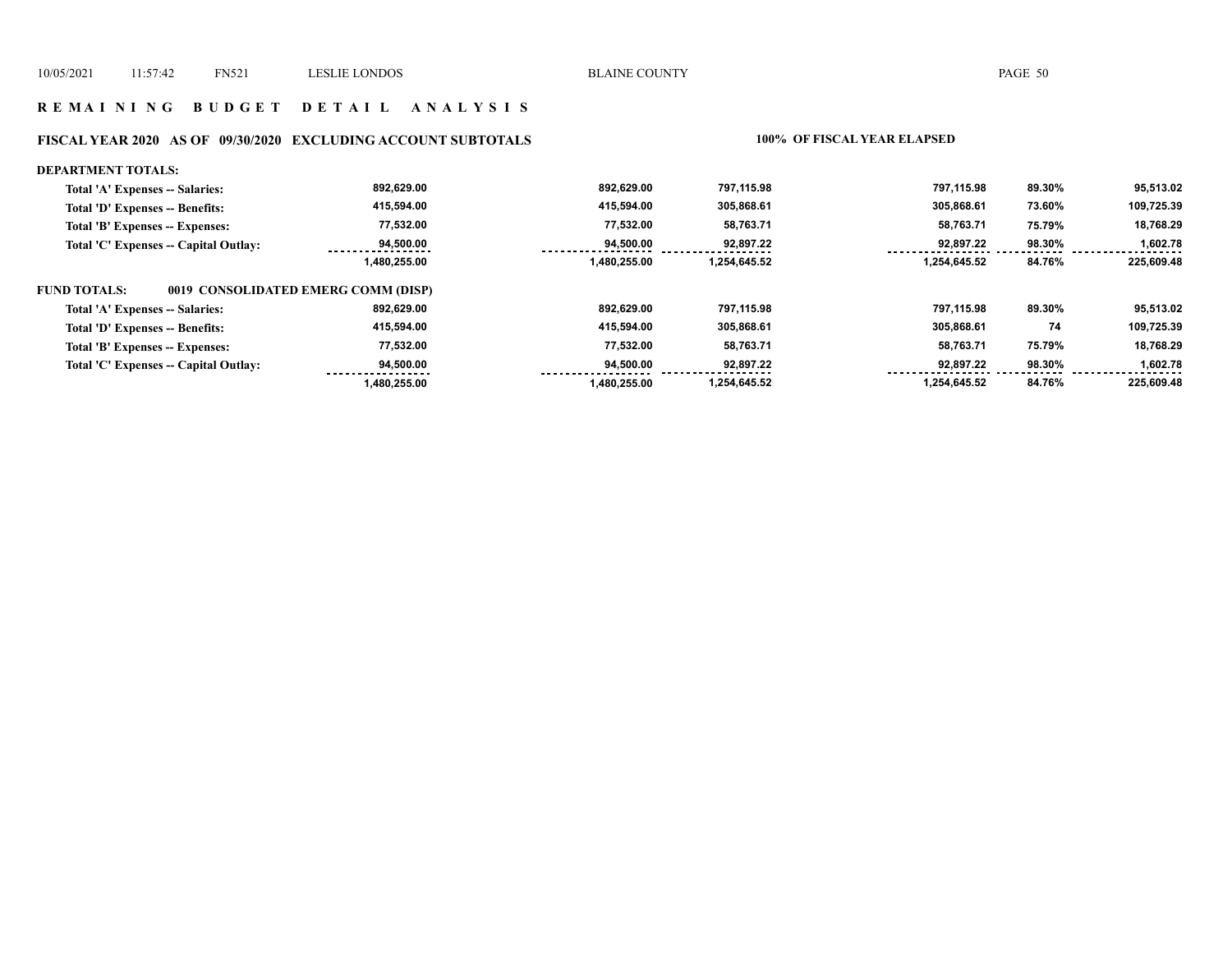## **R E M A I N I N G B U D G E T D E T A I L A N A L Y S I S**

# **FISCAL YEAR 2020 AS OF 09/30/2020 EXCLUDING ACCOUNT SUBTOTALS 100% OF FISCAL YEAR ELAPSED**

## **FUND 0020 REVALUATION**

**-00 REVALUATION**

|           |                                     | Original      | <b>Budget</b><br><b>Budgeted</b> |                    | $-EXPENDITURES$ ---------                |         | <b>Budget</b>  |
|-----------|-------------------------------------|---------------|----------------------------------|--------------------|------------------------------------------|---------|----------------|
| Acct No.  | <b>Account Description</b>          | <b>Budget</b> | <b>Changes</b><br>Amount         | <b>Paid Claims</b> | <b>Unpaid Claims</b><br><b>Total Exp</b> | Percent | <b>Balance</b> |
| 0405-0000 | SALARIES - EMPLOYEE, FULL-TIME      | 357,607.00    | 357,607.00                       | 358,821.16         | 358,821.16                               | 100.34% | (1,214.16)     |
| 0409-0001 | <b>SALARIES - TERMINATION</b>       | 4,000.00      | 4,000.00                         |                    |                                          | 0.00%   | 4,000.00       |
| 0409-0099 | <b>SALARIES - OVERTIME</b>          | 7,000.00      | 7,000.00                         | 3,620.15           | 3,620.15                                 | 51.72%  | 3,379.85       |
|           | Total 'A' Budget -- Salaries:       | 368,607.00    | 368,607.00                       | 362,441.31         | 362,441.31                               | 98.33%  | 6,165.69       |
| 0410-0000 | <b>RETIREMENT</b>                   | 42,974.00     | 42,974.00                        | 42,798.10          | 42,798.10                                | 99.59%  | 175.90         |
| 0411-0000 | <b>FICA</b>                         | 28,930.00     | 28,930.00                        | 26,083.69          | 26,083.69                                | 90.16%  | 2,846.31       |
| 0412-0000 | LIFE INSURANCE                      | 618.00        | 618.00                           | 576.22             | 576.22                                   | 93.24%  | 41.78          |
| 0413-0000 | <b>MEDICAL INSURANCE</b>            | 104,864.00    | 104,864.00                       | 93,931.75          | 93,931.75                                | 89.57%  | 10,932.25      |
| 0414-0000 | <b>DENTAL INSURANCE</b>             | 3,776.00      | 3,776.00                         | 3,415.96           | 3,415.96                                 | 90.47%  | 360.04         |
| 0415-0000 | <b>STATE UNEMPLOYMENT</b>           | 2,280.00      | 2,280.00                         | 2,216.26           | 2,216.26                                 | 97.20%  | 63.74          |
| 0416-0000 | <b>WORKER'S COMPENSATION INSUR.</b> | 4,898.00      | 4,898.00                         | 2,293.00           | 2,293.00                                 | 46.82%  | 2,605.00       |
|           | Total 'D' Budget -- Benefits:       | 188,340.00    | 188,340.00                       | 171,314.98         | 171,314.98                               | 90.96%  | 17,025.02      |
| 0439-0000 | TRAVEL - OTHER                      | 6,000.00      | 6,000.00                         | 4,701.43           | 4,701.43                                 | 78.36%  | 1,298.57       |
| 0439-0001 | PER DIEM                            | 3,500.00      | 3,500.00                         | 3,471.75           | 3,471.75                                 | 99.19%  | 28.25          |
| 0440-0000 | SUPPLIES - OFFICE                   | 12,200.00     | 12,200.00                        | 11,647.39          | 11,647.39                                | 95.47%  | 552.61         |
| 0479-0000 | <b>VEHICLE-GAS EXP</b>              | 2,000.00      | 2,000.00                         | 1,479.93           | 1,479.93                                 | 74.00%  | 520.07         |
| 0492-0000 | REPAIRS/SOFTWARE MAINTENANCE        | 8,600.00      | 8,600.00                         | 8,428.95           | 8,428.95                                 | 98.01%  | 171.05         |
| 0499-0000 | <b>REPAIRS/MAINT - VEHICLES</b>     | 3,000.00      | 3,000.00                         | 712.54             | 712.54                                   | 23.75%  | 2,287.46       |
| 0528-0000 | <b>DUES / MEMBERSHIPS</b>           | 750.00        | 750.00                           | 567.00             | 567.00                                   | 75.60%  | 183.00         |
| 0569-0000 | <b>EDUCATION - OTHER</b>            | 5,225.00      | 5,225.00                         | 5,744.00           | 5,744.00                                 | 109.93% | (519.00)       |
|           | Total 'B' Budget -- Expenses:       | 41,275.00     | 41,275.00                        | 36,752.99          | 36,752.99                                | 89.04%  | 4,522.01       |
| 0801-0000 | CAPITAL OUTLAY - VEHICLES           | 30,000.00     | 30,000.00                        | 28,600.00          | 28,600.00                                | 95.33%  | 1,400.00       |
|           | Total 'C' Budget -- Capital Outlay: | 30,000.00     | 30,000.00                        | 28,600.00          | 28,600.00                                | 95.33%  | 1,400.00       |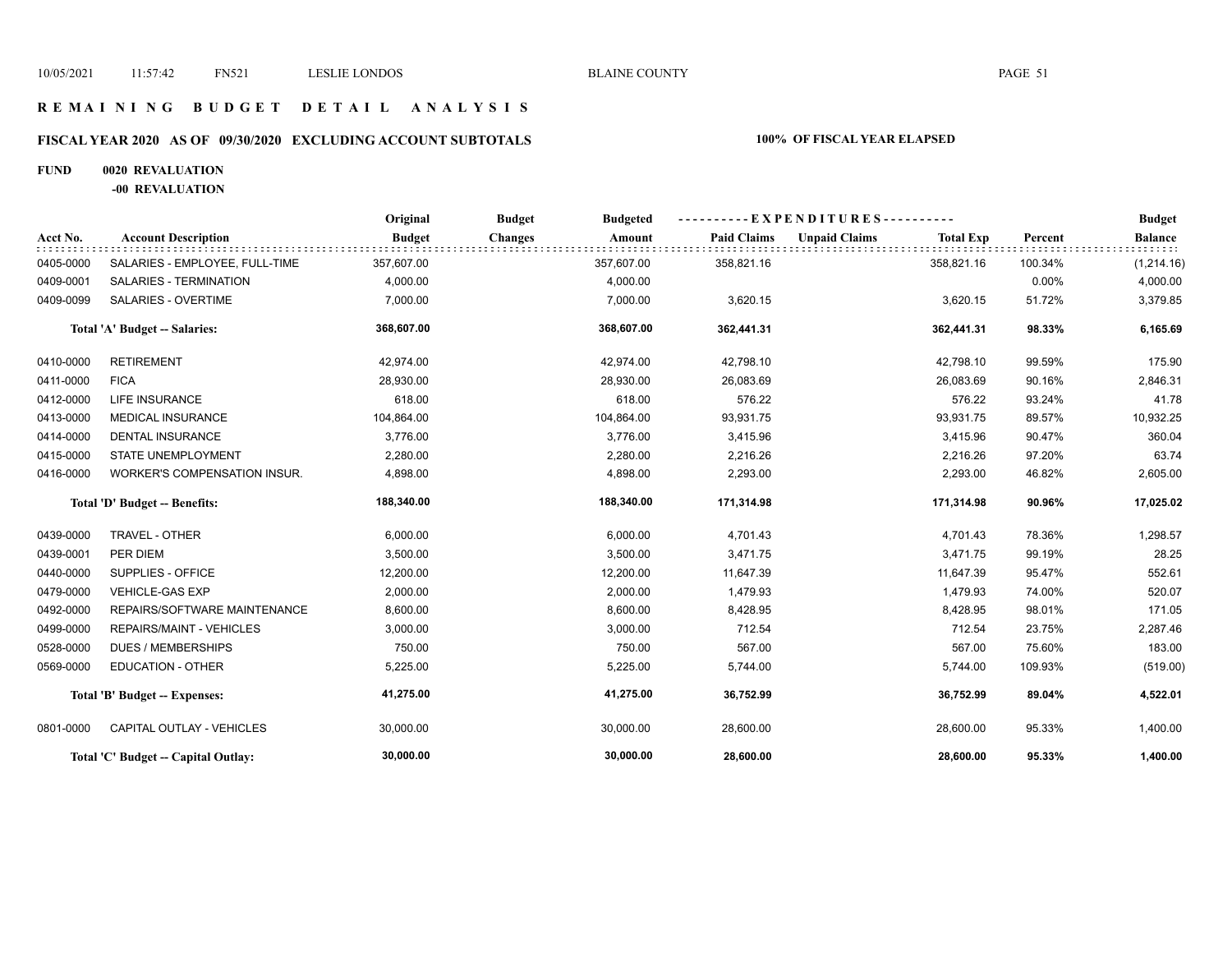#### **R E M A I N I N G B U D G E T D E T A I L A N A L Y S I S**

#### **FISCAL YEAR 2020 AS OF 09/30/2020 EXCLUDING ACCOUNT SUBTOTALS 100% OF FISCAL YEAR ELAPSED**

#### **DEPARTMENT TOTALS: 368,607.00 368,607.00 362,441.31 362,441.31 98.33% 6,165.69 Total 'A' Expenses -- Salaries: 188,340.00 17,025.02 Total 'D' Expenses -- Benefits: 188,340.00 171,314.98 171,314.98 90.96% 41,275.00 41,275.00 36,752.99 36,752.99 4,522.01 Total 'B' Expenses -- Expenses: 89.04% 28,600.00 30,000.00 30,000.00 28,600.00 95.33% Total 'C' Expenses -- Capital Outlay: 1,400.00**   $- - - - - -$  **628,222.00 628,222.00 599,109.28 599,109.28 95.37% 29,112.72 FUND TOTALS: 0020 REVALUATIONTotal 'A' Expenses -- Salaries: 368,607.00 368,607.00 362,441.31 362,441.31 98.33% 6,165.69 188,340.00 188,340.00 171,314.98 171,314.98 17,025.02 Total 'D' Expenses -- Benefits: 91 41,275.00 41,275.00 36,752.99 36,752.99 4,522.01 Total 'B' Expenses -- Expenses: 89.04% 28,600.00 Total 'C' Expenses -- Capital Outlay: 30,000.00 30,000.00 28,600.00 95.33% 1,400.00**   $22222222$  **628,222.00 628,222.00 599,109.28 599,109.28 95.37% 29,112.72**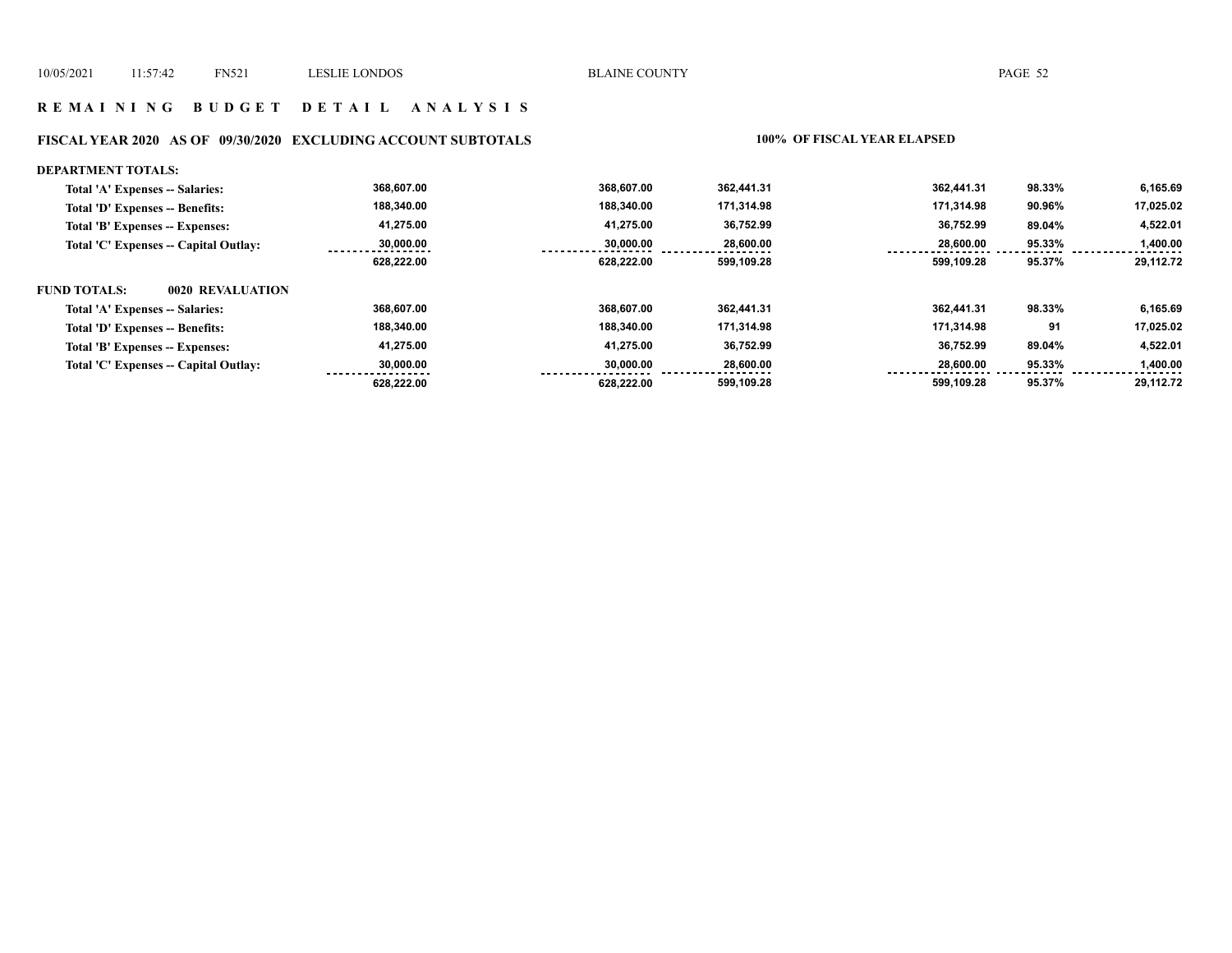## **R E M A I N I N G B U D G E T D E T A I L A N A L Y S I S**

# **FISCAL YEAR 2020 AS OF 09/30/2020 EXCLUDING ACCOUNT SUBTOTALS 100% OF FISCAL YEAR ELAPSED**

#### **FUND 0022 RECYCLE CENTER**

#### **-00 RECYCLE CENTER**

|           |                               | Original      | <b>Budget</b> | <b>Budgeted</b> | ----------EXPENDITURES---------- |                      |                  |          | <b>Budget</b>      |
|-----------|-------------------------------|---------------|---------------|-----------------|----------------------------------|----------------------|------------------|----------|--------------------|
| Acct No.  | <b>Account Description</b>    | <b>Budget</b> | Changes       | Amount          | <b>Paid Claims</b>               | <b>Unpaid Claims</b> | <b>Total Exp</b> | Percent  | Balance<br>iddidd. |
| 0403-0000 | SALARIES - MERIT/FLEX         | 1,731.00      |               | 1,731.00        |                                  |                      |                  | $0.00\%$ | 1,731.00           |
| 0404-0003 | SALARIES - SUPERVISOR         | 61,499.00     |               | 61,499.00       | 60,974.59                        |                      | 60,974.59        | 99.15%   | 524.41             |
| 0405-0001 | SALARIES-RECYCLE CTR OPERATOR | 107,076.00    |               | 107,076.00      | 109,160.00                       |                      | 109,160.00       | 101.95%  | (2,084.00)         |
| 0406-0000 | SALARIES - EMPLOYEE, TEMP     |               | 7,500.00      | 7,500.00 C      | 1,620.00                         |                      | 1,620.00         | 21.60%   | 5,880.00           |
| 0409-0001 | SALARIES - TERMINATION        | 2,500.00      |               | 2,500.00        |                                  |                      |                  | 0.00%    | 2,500.00           |
| 0409-0099 | SALARIES - OVERTIME           | 2,000.00      |               | 2,000.00        | 4,506.62                         |                      | 4,506.62         | 225.33%  | (2,506.62)         |
|           | Total 'A' Budget -- Salaries: | 174,806.00    | 7,500.00      | 182,306.00      | 176,261.21                       |                      | 176,261.21       | 96.68%   | 6,044.79           |
| 0410-0000 | <b>RETIREMENT</b>             | 21,544.00     |               | 21,544.00       | 20,672.97                        |                      | 20,672.97        | 95.96%   | 871.03             |
| 0411-0000 | <b>FICA</b>                   | 13,803.00     |               | 13,803.00       | 12,396.17                        |                      | 12,396.17        | 89.81%   | 1,406.83           |
| 0412-0000 | LIFE INSURANCE                | 221.00        |               | 221.00          | 182.04                           |                      | 182.04           | 82.37%   | 38.96              |
| 0413-0000 | <b>MEDICAL INSURANCE</b>      | 39,897.00     |               | 39,897.00       | 39,421.32                        |                      | 39,421.32        | 98.81%   | 475.68             |
| 0414-0000 | <b>DENTAL INSURANCE</b>       | 1,350.00      |               | 1,350.00        | 1,308.24                         |                      | 1,308.24         | 96.91%   | 41.76              |
| 0415-0000 | STATE UNEMPLOYMENT            | 1,174.00      |               | 1,174.00        | 1,053.27                         |                      | 1,053.27         | 89.72%   | 120.73             |
| 0416-0000 | WORKER'S COMPENSATION INSUR.  | 5,739.00      |               | 5,739.00        | 2,882.00                         |                      | 2,882.00         | 50.22%   | 2,857.00           |
|           | Total 'D' Budget -- Benefits: | 83,728.00     |               | 83,728.00       | 77,916.01                        |                      | 77,916.01        | 93.06%   | 5,811.99           |
| 0449-0003 | <b>SUPPLIES</b>               | 19,000.00     |               | 19,000.00       | 23,974.36                        |                      | 23,974.36        | 126.18%  | (4,974.36)         |
| 0464-0000 | UTILITIES - TELEPHONE, OTHER  | 2,400.00      |               | 2,400.00        | 1,986.90                         |                      | 1,986.90         | 82.79%   | 413.10             |
| 0465-0000 | UTILITIES- ELECTRICITY        | 6,500.00      |               | 6,500.00        | 6,376.41                         |                      | 6,376.41         | 98.10%   | 123.59             |
| 0469-0000 | PROPANE FUEL                  | 3,700.00      |               | 3,700.00        | 4,586.75                         |                      | 4,586.75         | 123.97%  | (886.75)           |
| 0470-0000 | VEHICLES - FUEL, GASOLINE     | 6,500.00      |               | 6,500.00        | 2,389.68                         |                      | 2,389.68         | 36.76%   | 4,110.32           |
| 0473-0000 | <b>VEHICLES - TIRES</b>       | 1,000.00      |               | 1,000.00        |                                  |                      |                  | 0.00%    | 1,000.00           |
| 0489-0006 | <b>ADMINISTRATIVE SUPPORT</b> | 19,128.00     |               | 19,128.00       |                                  |                      |                  | 0.00%    | 19,128.00          |
| 0491-0000 | REPAIRS/MAINT - HEAVY EQUIP   | 18,000.00     |               | 18,000.00       | 12,696.67                        |                      | 12,696.67        | 70.54%   | 5,303.33           |
| 0532-0000 | FREIGHT-OUTBOUND PLASTICS     | 6,000.00      |               | 6,000.00        | 3,445.33                         |                      | 3,445.33         | 57.42%   | 2,554.67           |
| 0532-0001 | <b>FREIGHT-OUTBOUND PAPER</b> | 3,000.00      |               | 3,000.00        |                                  |                      |                  | 0.00%    | 3,000.00           |
| 0569-0000 | EDUCATION/OUTREACH            | 15,000.00     | (7,500.00)    | 7,500.00 C      | 3,693.00                         |                      | 3,693.00         | 49.24%   | 3,807.00           |
| 0714-0005 | TELEPHONE ALLOWANCE           | 588.00        |               | 588.00          | 588.00                           |                      | 588.00           | 100.00%  |                    |
|           | Total 'B' Budget -- Expenses: | 100,816.00    | (7,500.00)    | 93,316.00       | 59,737.10                        |                      | 59,737.10        | 64.02%   | 33,578.90          |
| 0803-0002 | <b>CAPITAL - EQUIPMENT</b>    | 37,000.00     |               | 37,000.00       | 35,171.51                        |                      | 35,171.51        | 95.06%   | 1,828.49           |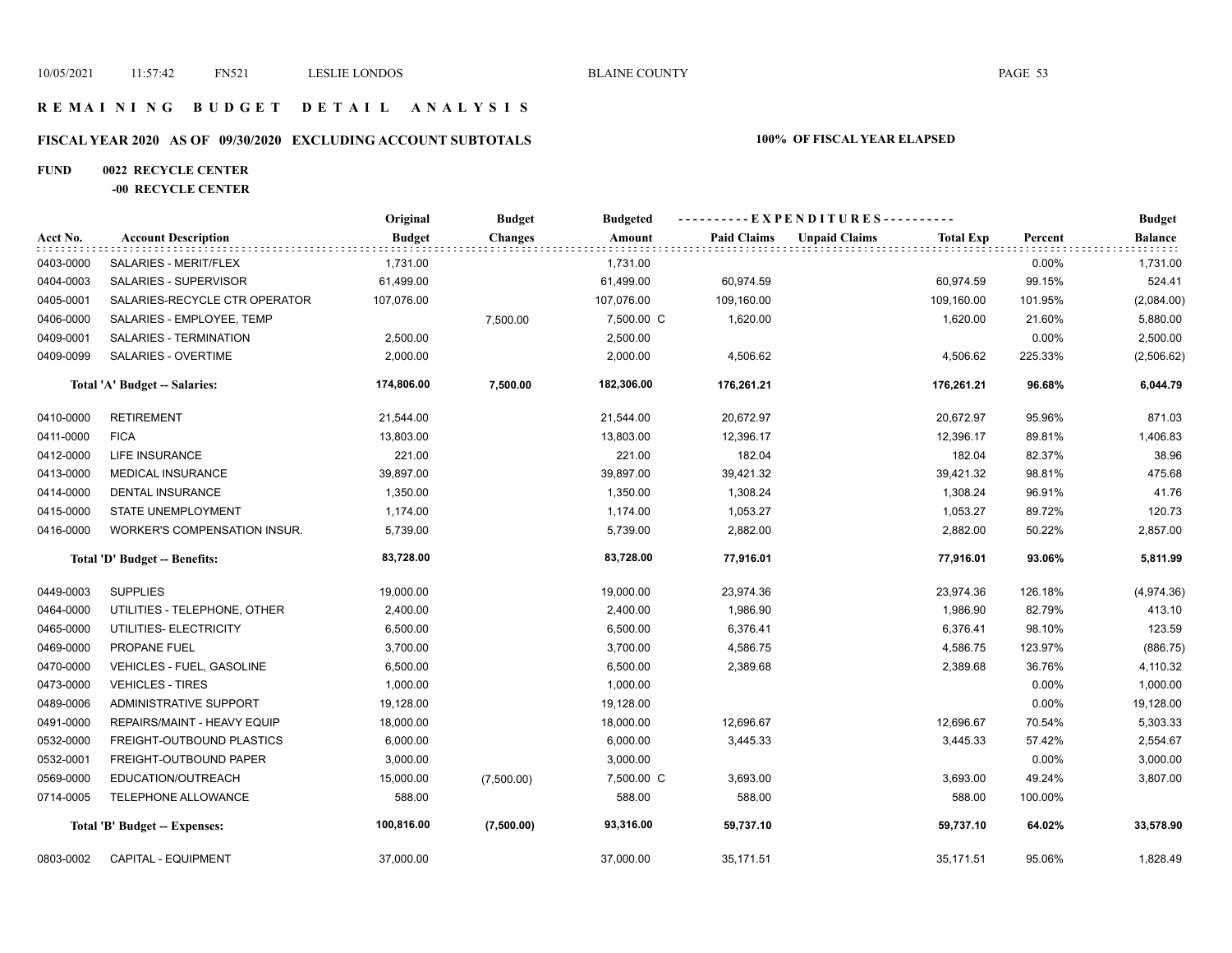## **R E M A I N I N G B U D G E T D E T A I L A N A L Y S I S**

# **FISCAL YEAR 2020 AS OF 09/30/2020 EXCLUDING ACCOUNT SUBTOTALS 100% OF FISCAL YEAR ELAPSED**

#### **FUND 0022 RECYCLE CENTER**

**-00 RECYCLE CENTER**

|                     |                                       | Original      | <b>Budget</b><br><b>Changes</b> | <b>Budgeted</b> | $-EXPENDITURES$ --------- |                      |                  |         | <b>Budget</b>  |
|---------------------|---------------------------------------|---------------|---------------------------------|-----------------|---------------------------|----------------------|------------------|---------|----------------|
| Acct No.            | <b>Account Description</b>            | <b>Budget</b> |                                 | Amount          | <b>Paid Claims</b>        | <b>Unpaid Claims</b> | <b>Total Exp</b> | Percent | <b>Balance</b> |
|                     | Total 'C' Budget -- Capital Outlay:   | 37,000.00     |                                 | 37,000.00       | 35,171.51                 |                      | 35,171.51        | 95.06%  | 1,828.49       |
|                     | <b>DEPARTMENT TOTALS:</b>             |               |                                 |                 |                           |                      |                  |         |                |
|                     | Total 'A' Expenses -- Salaries:       | 174,806.00    | 7,500.00                        | 182,306.00      | 176,261.21                |                      | 176,261.21       | 96.68%  | 6,044.79       |
|                     | Total 'D' Expenses -- Benefits:       | 83,728.00     |                                 | 83,728.00       | 77,916.01                 |                      | 77,916.01        | 93.06%  | 5,811.99       |
|                     | Total 'B' Expenses -- Expenses:       | 100,816.00    | (7,500.00)                      | 93,316.00       | 59,737.10                 |                      | 59,737.10        | 64.02%  | 33,578.90      |
|                     | Total 'C' Expenses -- Capital Outlay: | 37,000.00     |                                 | 37,000.00       | 35,171.51                 |                      | 35,171.51        | 95.06%  | 1,828.49       |
|                     |                                       | 396,350.00    |                                 | 396,350.00      | 349,085.83                |                      | 349,085.83       | 88.08%  | 47,264.17      |
| <b>FUND TOTALS:</b> | 0022 RECYCLE CENTER                   |               |                                 |                 |                           |                      |                  |         |                |
|                     | Total 'A' Expenses -- Salaries:       | 174,806.00    | 7,500.00                        | 182,306.00      | 176,261.21                |                      | 176,261.21       | 96.68%  | 6,044.79       |
|                     | Total 'D' Expenses -- Benefits:       | 83,728.00     |                                 | 83,728.00       | 77,916.01                 |                      | 77,916.01        | 93      | 5,811.99       |
|                     | Total 'B' Expenses -- Expenses:       | 100,816.00    | (7,500.00)                      | 93,316.00       | 59,737.10                 |                      | 59,737.10        | 64.02%  | 33,578.90      |
|                     | Total 'C' Expenses -- Capital Outlay: | 37,000.00     |                                 | 37,000.00       | 35,171.51                 |                      | 35,171.51        | 95.06%  | 1,828.49       |
|                     |                                       | 396,350.00    |                                 | 396,350.00      | 349,085.83                |                      | 349,085.83       | 88.08%  | 47,264.17      |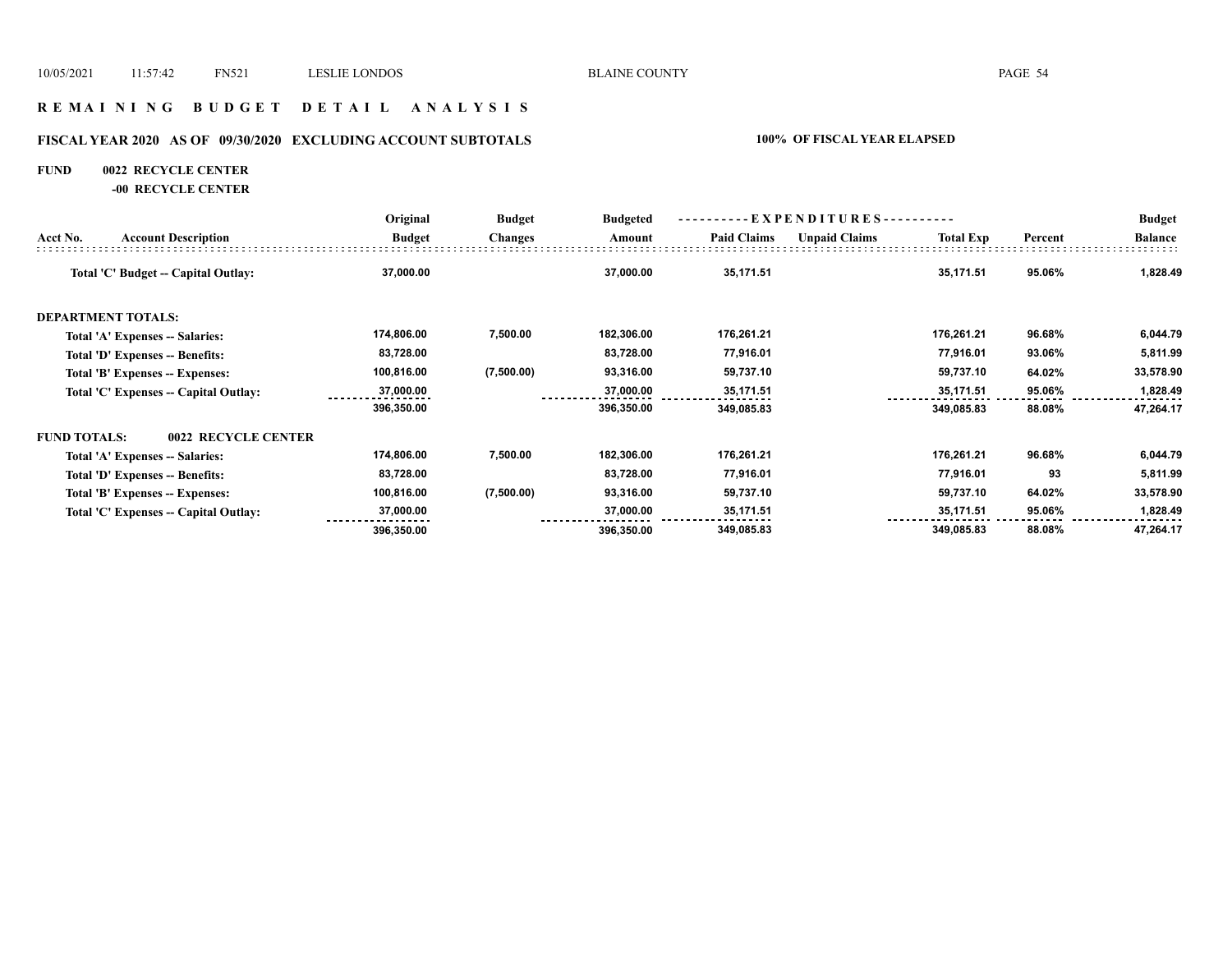# **R E M A I N I N G B U D G E T D E T A I L A N A L Y S I S**

# **FISCAL YEAR 2020 AS OF 09/30/2020 EXCLUDING ACCOUNT SUBTOTALS 100% OF FISCAL YEAR ELAPSED**

## **FUND 0023 SOLID WASTE**

**-00 SOLID WASTE**

|                     |                                       | Original      | <b>Budget</b><br><b>Budgeted</b> | $-EXPENDITURES$ --------- |                      |                  |         | <b>Budget</b>  |
|---------------------|---------------------------------------|---------------|----------------------------------|---------------------------|----------------------|------------------|---------|----------------|
| Acct No.            | <b>Account Description</b>            | <b>Budget</b> | <b>Changes</b><br>Amount         | <b>Paid Claims</b>        | <b>Unpaid Claims</b> | <b>Total Exp</b> | Percent | <b>Balance</b> |
| 0467-0001           | UTILITIES-GARBAGE SMILEY CREEK        | 52,000.00     | 52,000.00                        | 44,352.28                 |                      | 44,352.28        | 85.29%  | 7,647.72       |
| 0467-0002           | UTILITIES - GARBAGE - MAGIC           | 6,000.00      | 6,000.00                         | 8,135.64                  |                      | 8,135.64         | 135.59% | (2, 135.64)    |
| 0542-0000           | <b>POSTAGE</b>                        | 600.00        | 600.00                           | 900.00                    |                      | 900.00           | 150.00% | (300.00)       |
| 0559-0000           | OTHER MISC EXPENSES                   |               |                                  | 3,343.69                  |                      | 3,343.69         | 0.00%   | (3,343.69)     |
| 0733-0002           | SOLID WASTE REGIONAL DIST             | 2,009,268.00  | 2,009,268.00                     | 2,009,268.00              |                      | 2,009,268.00     | 100.00% |                |
|                     | <b>Total 'B' Budget -- Expenses:</b>  | 2,067,868.00  | 2,067,868.00                     | 2,065,999.61              |                      | 2,065,999.61     | 99.91%  | 1,868.39       |
|                     | <b>DEPARTMENT TOTALS:</b>             |               |                                  |                           |                      |                  |         |                |
|                     | Total 'A' Expenses -- Salaries:       |               |                                  |                           |                      |                  |         |                |
|                     | Total 'D' Expenses -- Benefits:       |               |                                  |                           |                      |                  |         |                |
|                     | Total 'B' Expenses -- Expenses:       | 2,067,868.00  | 2,067,868.00                     | 2,065,999.61              |                      | 2,065,999.61     | 99.91%  | 1,868.39       |
|                     | Total 'C' Expenses -- Capital Outlay: |               |                                  |                           |                      |                  |         |                |
|                     |                                       | 2,067,868.00  | 2,067,868.00                     | 2,065,999.61              |                      | 2,065,999.61     | 99.91%  | 1,868.39       |
| <b>FUND TOTALS:</b> | 0023 SOLID WASTE                      |               |                                  |                           |                      |                  |         |                |
|                     | Total 'A' Expenses -- Salaries:       |               |                                  |                           |                      |                  |         |                |
|                     | Total 'D' Expenses -- Benefits:       |               |                                  |                           |                      |                  |         |                |
|                     | Total 'B' Expenses -- Expenses:       | 2,067,868.00  | 2,067,868.00                     | 2,065,999.61              |                      | 2,065,999.61     | 99.91%  | 1,868.39       |
|                     | Total 'C' Expenses - Capital Outlay:  |               |                                  |                           |                      |                  |         |                |
|                     |                                       | 2,067,868.00  | 2,067,868.00                     | 2,065,999.61              |                      | 2,065,999.61     | 99.91%  | 1,868.39       |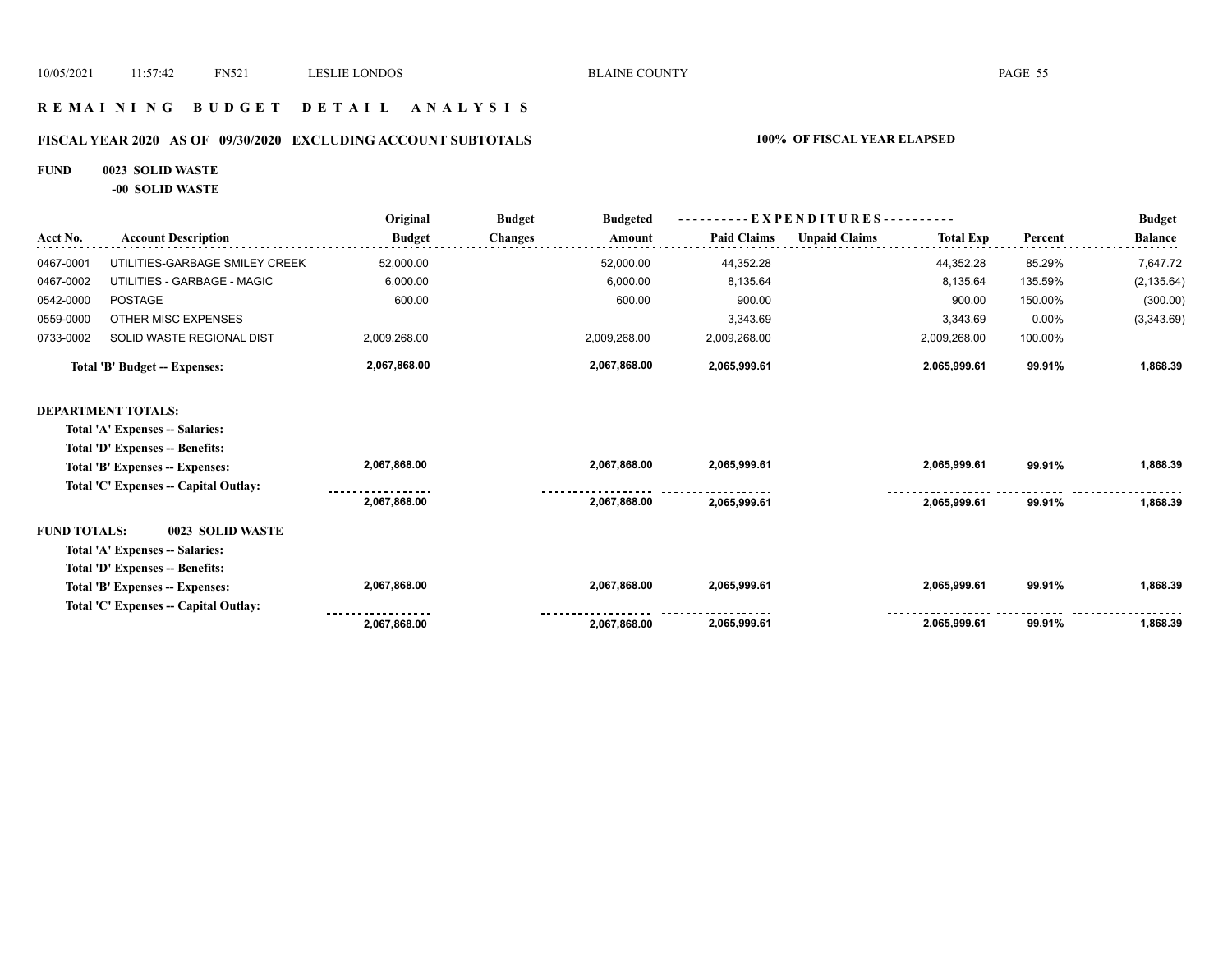## **R E M A I N I N G B U D G E T D E T A I L A N A L Y S I S**

# **FISCAL YEAR 2020 AS OF 09/30/2020 EXCLUDING ACCOUNT SUBTOTALS 100% OF FISCAL YEAR ELAPSED**

#### **FUND 0027 WEEDS**

**-00 WEEDS**

|           |                                     | Original      | <b>Budget</b>  | <b>Budgeted</b> | ----------EXPENDITURES---------- |                      |                  |         | <b>Budget</b>  |
|-----------|-------------------------------------|---------------|----------------|-----------------|----------------------------------|----------------------|------------------|---------|----------------|
| Acct No.  | <b>Account Description</b>          | <b>Budget</b> | <b>Changes</b> | Amount          | <b>Paid Claims</b>               | <b>Unpaid Claims</b> | <b>Total Exp</b> | Percent | <b>Balance</b> |
| 0403-0000 | <b>SALARIES - MERIT</b>             | 1,195.00      |                | 1,195.00        |                                  |                      |                  | 0.00%   | 1,195.00       |
| 0405-0000 | SALARIES - SUPERINTENDENT           | 77,548.00     |                | 77,548.00       | 78,734.87                        |                      | 78,734.87        | 101.53% | (1, 186.87)    |
| 0406-0000 | SALARIES - EMPLOYEE, HALF-YEAR      | 29,650.00     |                | 29,650.00       | 29,416.02                        |                      | 29,416.02        | 99.21%  | 233.98         |
| 0409-0002 | SALARIES-TERMINATION                | 6,000.00      |                | 6,000.00        |                                  |                      |                  | 0.00%   | 6,000.00       |
| 0409-0099 | SALARIES - OVERTIME                 | 550.00        |                | 550.00          |                                  |                      |                  | 0.00%   | 550.00         |
|           | Total 'A' Budget -- Salaries:       | 114,943.00    |                | 114,943.00      | 108,150.89                       |                      | 108,150.89       | 94.09%  | 6,792.11       |
| 0410-0000 | <b>RETIREMENT</b>                   | 13,883.00     |                | 13,883.00       | 12,853.41                        |                      | 12,853.41        | 92.58%  | 1,029.59       |
| 0411-0000 | <b>FICA</b>                         | 9,343.00      |                | 9,343.00        | 7,644.47                         |                      | 7,644.47         | 81.82%  | 1,698.53       |
| 0412-0000 | <b>LIFE INSURANCE</b>               | 111.00        |                | 111.00          | 110.34                           |                      | 110.34           | 99.41%  | 0.66           |
| 0413-0000 | <b>MEDICAL INSURANCE</b>            | 25,292.00     |                | 25,292.00       | 22,018.86                        |                      | 22,018.86        | 87.06%  | 3,273.14       |
| 0414-0000 | <b>DENTAL INSURANCE</b>             | 710.00        |                | 710.00          | 654.12                           |                      | 654.12           | 92.13%  | 55.88          |
| 0415-0000 | STATE UNEMPLOYMENT                  | 795.00        |                | 795.00          | 649.53                           |                      | 649.53           | 81.70%  | 145.47         |
| 0416-0000 | <b>WORKER'S COMPENSATION INSUR.</b> | 4,568.00      |                | 4,568.00        | 2,086.00                         |                      | 2,086.00         | 45.67%  | 2,482.00       |
|           | Total 'D' Budget -- Benefits:       | 54,702.00     |                | 54,702.00       | 46,016.73                        |                      | 46,016.73        | 84.12%  | 8,685.27       |
| 0439-0000 | TRAVEL - OTHER                      | 1,000.00      |                | 1,000.00        | 398.25                           |                      | 398.25           | 39.83%  | 601.75         |
| 0439-0001 | PER DIEM                            | 600.00        |                | 600.00          | 408.00                           |                      | 408.00           | 68.00%  | 192.00         |
| 0440-0000 | SUPPLIES - OFFICE                   | 1,000.00      |                | 1,000.00        | 20.90                            |                      | 20.90            | 2.09%   | 979.10         |
| 0449-0000 | <b>SUPPLIES</b>                     | 32,500.00     | 3,750.00       | 36,250.00 C     | 29,991.97                        |                      | 29,991.97        | 82.74%  | 6,258.03       |
| 0449-0001 | <b>CWMA - COUNTY EXPENSES</b>       | 8,000.00      |                | 8,000.00        | 8,065.00                         |                      | 8,065.00         | 100.81% | (65.00)        |
| 0470-0000 | VEHICLES - FUEL, GASOLINE           | 4,500.00      |                | 4,500.00        | 2,448.38                         |                      | 2,448.38         | 54.41%  | 2,051.62       |
| 0489-0000 | <b>OUTREACH PROGRAM</b>             | 6,000.00      |                | 6,000.00        | 227.18                           |                      | 227.18           | 3.79%   | 5,772.82       |
| 0489-0006 | <b>ADMINISTRATIVE SUPPORT</b>       | 33,222.00     |                | 33,222.00       | 33,222.00                        |                      | 33,222.00        | 100.00% |                |
| 0499-0000 | REPAIRS/MAINT- OTHER                | 3,000.00      |                | 3,000.00        | 3,774.73                         |                      | 3,774.73         | 125.82% | (774.73)       |
| 0522-0000 | <b>ADVERTISING</b>                  | 1,000.00      |                | 1,000.00        |                                  |                      |                  | 0.00%   | 1,000.00       |
| 0542-0000 | <b>POSTAGE</b>                      | 500.00        |                | 500.00          | 20.85                            |                      | 20.85            | 4.17%   | 479.15         |
| 0569-0000 | <b>EDUCATION- OTHER</b>             | 1,500.00      |                | 1,500.00        | 404.95                           |                      | 404.95           | 27.00%  | 1,095.05       |
| 0689-0001 | CONTRACTS - WEED SPRAYING           | 1,000.00      |                | 1,000.00        |                                  |                      |                  | 0.00%   | 1,000.00       |
| 0689-0002 | *GRANT- COST SHARE - CWMA           |               | 8,500.00       | 8,500.00 C      | 8,500.00                         |                      | 8,500.00         | 100.00% |                |
|           | Total 'B' Budget -- Expenses:       | 93,822.00     | 12,250.00      | 106,072.00      | 87,482.21                        |                      | 87,482.21        | 82.47%  | 18,589.79      |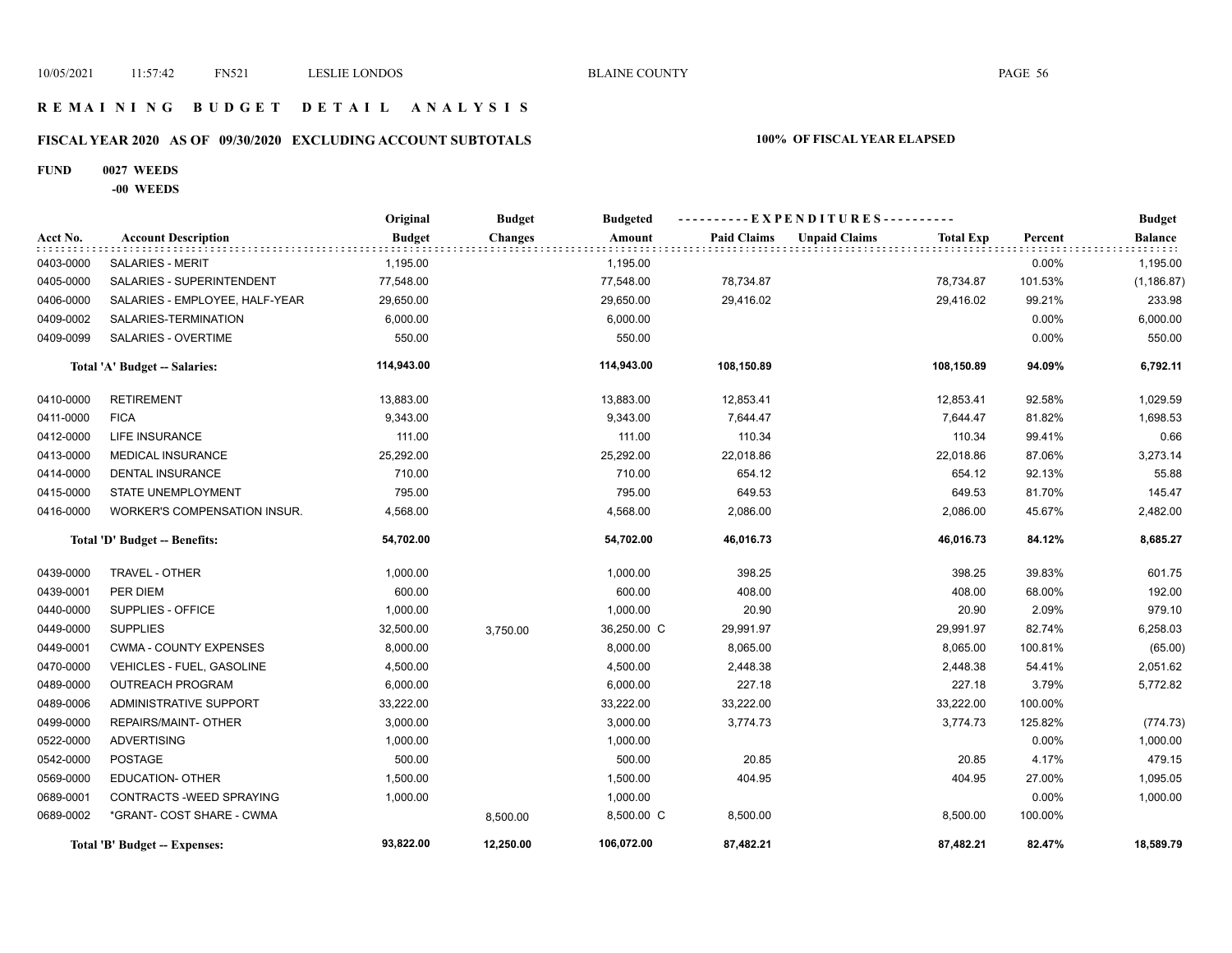## **R E M A I N I N G B U D G E T D E T A I L A N A L Y S I S**

# **FISCAL YEAR 2020 AS OF 09/30/2020 EXCLUDING ACCOUNT SUBTOTALS 100% OF FISCAL YEAR ELAPSED**

| <b>DEPARTMENT TOTALS:</b>                |            |           |            |            |            |        |           |
|------------------------------------------|------------|-----------|------------|------------|------------|--------|-----------|
| Total 'A' Expenses -- Salaries:          | 114,943.00 |           | 114.943.00 | 108,150.89 | 108,150.89 | 94.09% | 6,792.11  |
| Total 'D' Expenses -- Benefits:          | 54,702.00  |           | 54.702.00  | 46,016.73  | 46.016.73  | 84.12% | 8,685.27  |
| Total 'B' Expenses -- Expenses:          | 93,822.00  | 12.250.00 | 106.072.00 | 87,482.21  | 87,482.21  | 82.47% | 18,589.79 |
| Total 'C' Expenses -- Capital Outlay:    |            |           |            |            |            |        |           |
|                                          | 263,467.00 | 12.250.00 | 275.717.00 | 241,649.83 | 241.649.83 | 87.64% | 34.067.17 |
| <b>0027 WEEDS</b><br><b>FUND TOTALS:</b> |            |           |            |            |            |        |           |
| Total 'A' Expenses -- Salaries:          | 114,943.00 |           | 114,943.00 | 108,150.89 | 108,150.89 | 94.09% | 6,792.11  |
| Total 'D' Expenses -- Benefits:          | 54,702.00  |           | 54.702.00  | 46,016.73  | 46,016.73  | 84     | 8,685.27  |
| Total 'B' Expenses -- Expenses:          | 93.822.00  | 12,250.00 | 106.072.00 | 87,482.21  | 87.482.21  | 82.47% | 18,589.79 |
| Total 'C' Expenses -- Capital Outlay:    |            |           |            |            |            |        |           |
|                                          | 263.467.00 | 12.250.00 | 275.717.00 | 241,649.83 | 241.649.83 | 87.64% | 34,067.17 |
|                                          |            |           |            |            |            |        |           |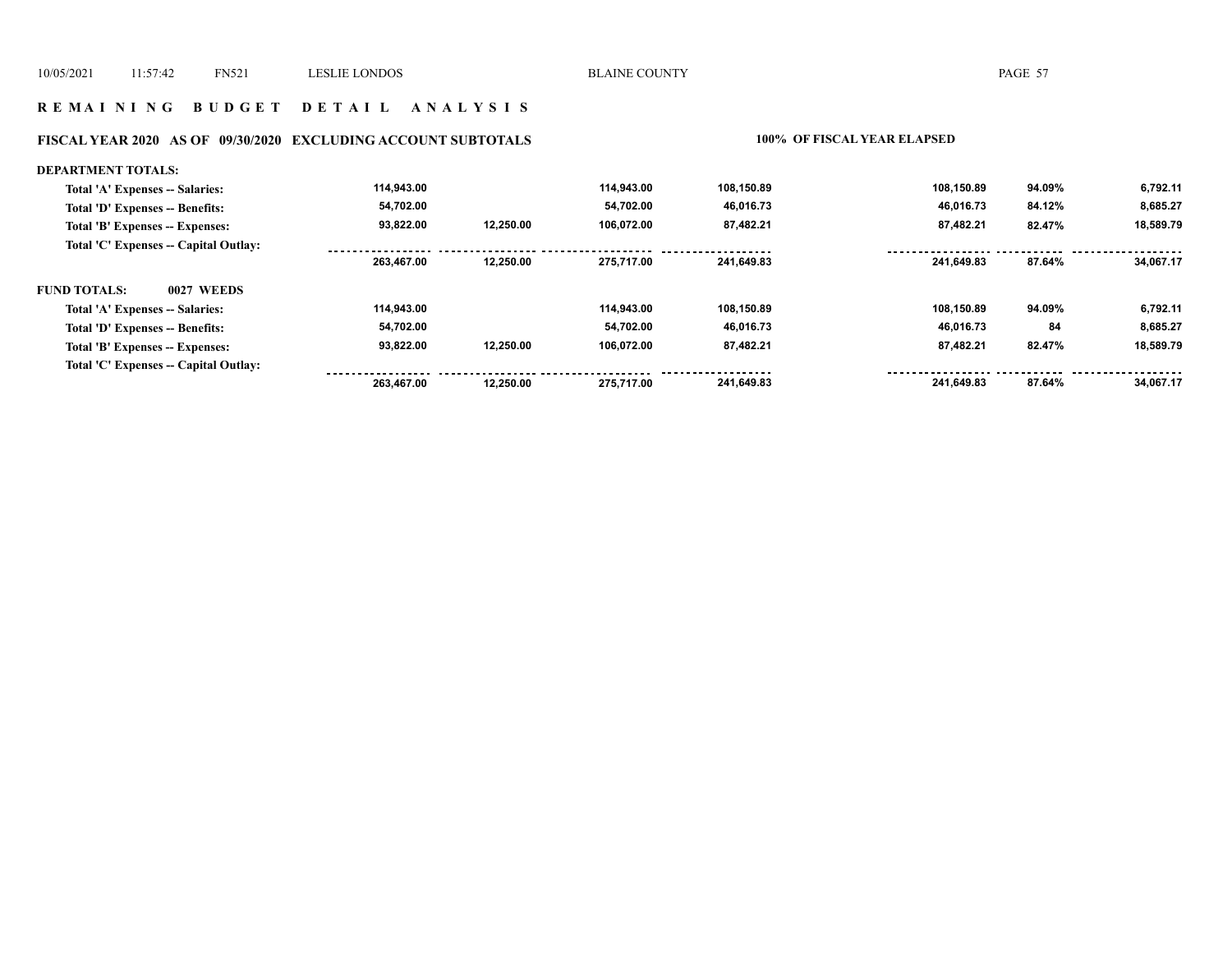## **R E M A I N I N G B U D G E T D E T A I L A N A L Y S I S**

# **FISCAL YEAR 2020 AS OF 09/30/2020 EXCLUDING ACCOUNT SUBTOTALS 100% OF FISCAL YEAR ELAPSED**

#### **FUND 0030 CAPITAL IMPROVEMENT FUND**

#### **-00 CAPITAL IMPROVEMENT FUND**

|                     |                                       | Original      | <b>Budget</b><br><b>Budgeted</b> |                    | - EXPENDITURES---------- |                  |         | <b>Budget</b>  |
|---------------------|---------------------------------------|---------------|----------------------------------|--------------------|--------------------------|------------------|---------|----------------|
| Acct No.            | <b>Account Description</b>            | <b>Budget</b> | <b>Changes</b><br>Amount         | <b>Paid Claims</b> | <b>Unpaid Claims</b>     | <b>Total Exp</b> | Percent | <b>Balance</b> |
| 0803-0002           | CAPITAL - EQUIPMENT                   | 68,770.00     | 68,770.00                        | 66,560.20          |                          | 66,560.20        | 96.79%  | 2,209.80       |
| 0807-0001           | CAPITAL - CONSTRUCTION                | 585,000.00    | 585,000.00                       | 498,809.21         |                          | 498,809.21       | 85.27%  | 86,190.79      |
| 0808-0000           | CAPITAL- BUILDINGS                    | 86,000.00     | 86,000.00                        | 81,173.31          |                          | 81,173.31        | 94.39%  | 4,826.69       |
| 0899-0000           | <b>CAPITAL- OTHER</b>                 | 30,000.00     | 30,000.00                        | 7,943.20           |                          | 7,943.20         | 26.48%  | 22,056.80      |
|                     | Total 'C' Budget -- Capital Outlay:   | 769,770.00    | 769,770.00                       | 654,485.92         |                          | 654,485.92       | 85.02%  | 115,284.08     |
|                     | <b>DEPARTMENT TOTALS:</b>             |               |                                  |                    |                          |                  |         |                |
|                     | Total 'A' Expenses -- Salaries:       |               |                                  |                    |                          |                  |         |                |
|                     | Total 'D' Expenses -- Benefits:       |               |                                  |                    |                          |                  |         |                |
|                     | Total 'B' Expenses -- Expenses:       |               |                                  |                    |                          |                  |         |                |
|                     | Total 'C' Expenses -- Capital Outlay: | 769,770.00    | 769,770.00                       | 654,485.92         |                          | 654,485.92       | 85.02%  | 115,284.08     |
|                     |                                       | 769,770.00    | 769,770.00                       | 654,485.92         |                          | 654,485.92       | 85.02%  | 115,284.08     |
| <b>FUND TOTALS:</b> | 0030 CAPITAL IMPROVEMENT FUND         |               |                                  |                    |                          |                  |         |                |
|                     | Total 'A' Expenses -- Salaries:       |               |                                  |                    |                          |                  |         |                |
|                     | Total 'D' Expenses -- Benefits:       |               |                                  |                    |                          |                  |         |                |
|                     | Total 'B' Expenses -- Expenses:       |               |                                  |                    |                          |                  |         |                |
|                     | Total 'C' Expenses - Capital Outlay:  | 769,770.00    | 769,770.00                       | 654,485.92         |                          | 654,485.92       | 85.02%  | 115,284.08     |
|                     |                                       | 769,770.00    | 769,770.00                       | 654,485.92         |                          | 654,485.92       | 85.02%  | 115,284.08     |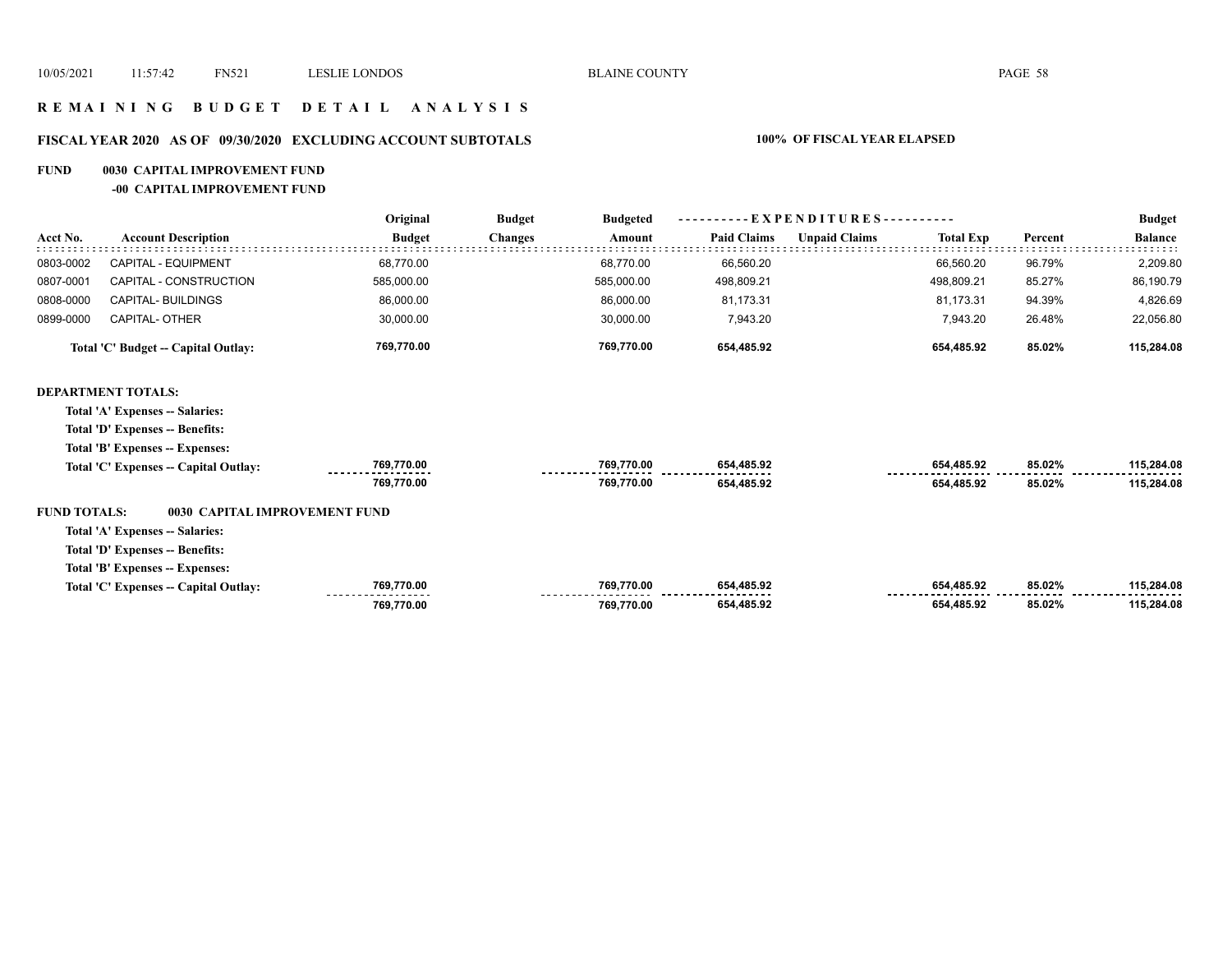# **R E M A I N I N G B U D G E T D E T A I L A N A L Y S I S**

# **FISCAL YEAR 2020 AS OF 09/30/2020 EXCLUDING ACCOUNT SUBTOTALS 100% OF FISCAL YEAR ELAPSED**

#### **FUND 0031 PSF BOND REDEMPTION FUND**

**-00 PSF BOND REDEMPTION FUND**

|                     |                                       | Original      | <b>Budget</b><br><b>Budgeted</b> | - EXPENDITURES---------- |                    |                      |                  | <b>Budget</b> |                |
|---------------------|---------------------------------------|---------------|----------------------------------|--------------------------|--------------------|----------------------|------------------|---------------|----------------|
| Acct No.            | <b>Account Description</b>            | <b>Budget</b> | <b>Changes</b>                   | Amount                   | <b>Paid Claims</b> | <b>Unpaid Claims</b> | <b>Total Exp</b> | Percent       | <b>Balance</b> |
| 0740-0000           | <b>BOND PAYMENT</b>                   | 735,475.00    |                                  | 735,475.00               | 725,875.00         |                      | 725,875.00       | 98.69%        | 9,600.00       |
|                     | Total 'B' Budget -- Expenses:         | 735,475.00    |                                  | 735,475.00               | 725,875.00         |                      | 725,875.00       | 98.69%        | 9,600.00       |
|                     | <b>DEPARTMENT TOTALS:</b>             |               |                                  |                          |                    |                      |                  |               |                |
|                     | Total 'A' Expenses -- Salaries:       |               |                                  |                          |                    |                      |                  |               |                |
|                     | Total 'D' Expenses -- Benefits:       |               |                                  |                          |                    |                      |                  |               |                |
|                     | Total 'B' Expenses -- Expenses:       | 735,475.00    |                                  | 735,475.00               | 725,875.00         |                      | 725,875.00       | 98.69%        | 9,600.00       |
|                     | Total 'C' Expenses -- Capital Outlay: |               |                                  |                          |                    |                      |                  |               |                |
|                     |                                       | 735,475.00    |                                  | 735,475.00               | 725,875.00         |                      | 725,875.00       | 98.69%        | 9,600.00       |
| <b>FUND TOTALS:</b> | 0031 PSF BOND REDEMPTION FUND         |               |                                  |                          |                    |                      |                  |               |                |
|                     | Total 'A' Expenses -- Salaries:       |               |                                  |                          |                    |                      |                  |               |                |
|                     | Total 'D' Expenses -- Benefits:       |               |                                  |                          |                    |                      |                  |               |                |
|                     | Total 'B' Expenses -- Expenses:       | 735,475.00    |                                  | 735,475.00               | 725,875.00         |                      | 725,875.00       | 98.69%        | 9,600.00       |
|                     | Total 'C' Expenses -- Capital Outlay: |               |                                  |                          |                    |                      |                  |               |                |
|                     |                                       | 735,475.00    |                                  | 735,475.00               | 725,875.00         |                      | 725,875.00       | 98.69%        | 9,600.00       |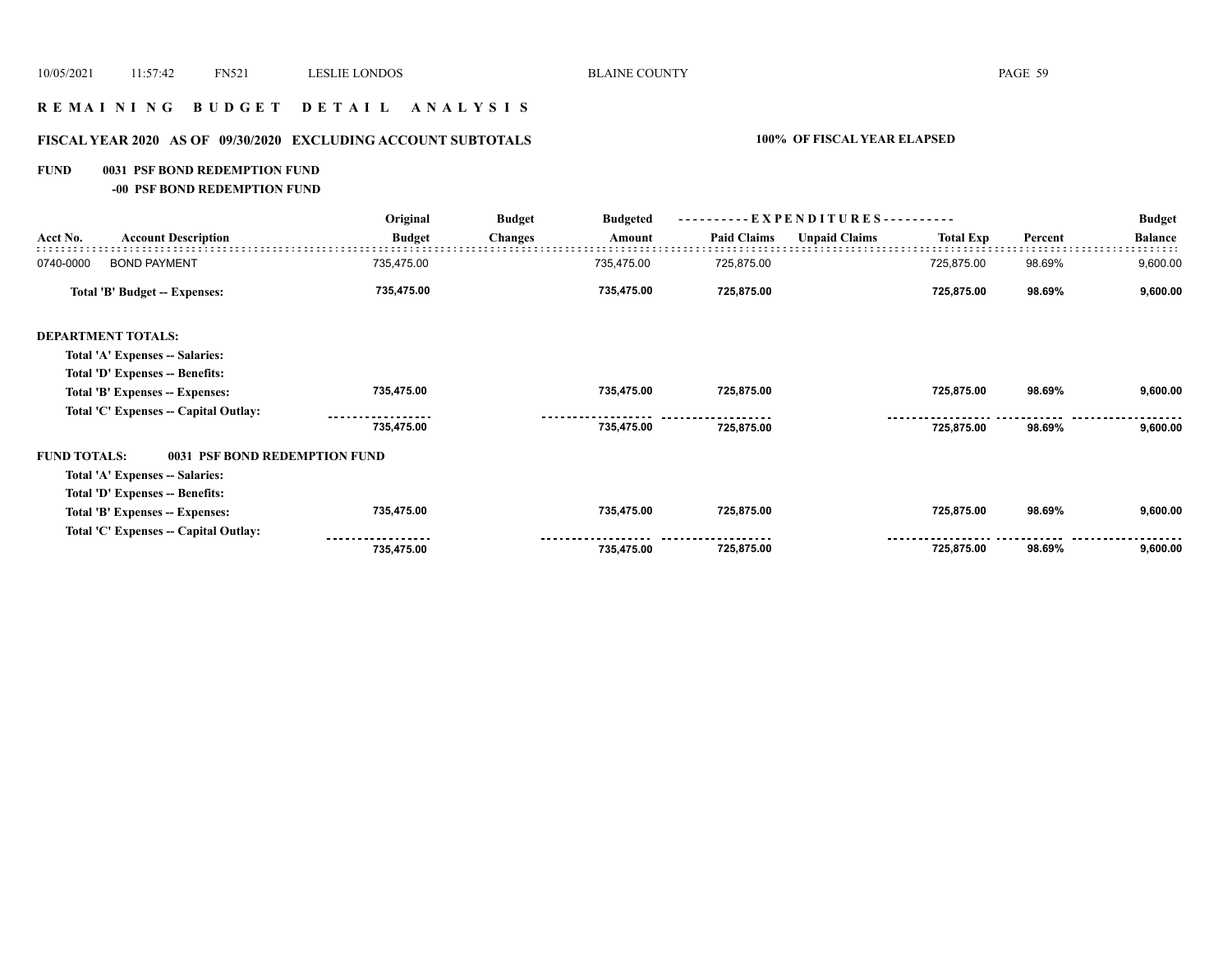## **R E M A I N I N G B U D G E T D E T A I L A N A L Y S I S**

# **FISCAL YEAR 2020 AS OF 09/30/2020 EXCLUDING ACCOUNT SUBTOTALS 100% OF FISCAL YEAR ELAPSED**

#### **FUND 0035 NURSING HOME OPERATIONS**

**-00 NURSING HOME OPERATIONS**

|                     |                                       | Original      | <b>Budget</b>  | <b>Budgeted</b> | EXPENDITURES---------- |                      |                  |         | <b>Budget</b>  |
|---------------------|---------------------------------------|---------------|----------------|-----------------|------------------------|----------------------|------------------|---------|----------------|
| Acct No.            | <b>Account Description</b>            | <b>Budget</b> | <b>Changes</b> | Amount          | <b>Paid Claims</b>     | <b>Unpaid Claims</b> | <b>Total Exp</b> | Percent | <b>Balance</b> |
| 0480-0000           | PROFESSIONAL SVC-                     |               | 15,316.48      | 15,316.48 C     | 15,316.48              |                      | 15,316.48        | 100.00% |                |
| 0499-0000           | REPAIRS/MAINT- OTHER                  | 15,000.00     | (14,650.00)    | 350.00 C        | 350.00                 |                      | 350.00           | 100.00% |                |
|                     | <b>Total 'B' Budget -- Expenses:</b>  | 15,000.00     | 666.48         | 15,666.48       | 15,666.48              |                      | 15,666.48        | 100.00% |                |
|                     | <b>DEPARTMENT TOTALS:</b>             |               |                |                 |                        |                      |                  |         |                |
|                     | Total 'A' Expenses -- Salaries:       |               |                |                 |                        |                      |                  |         |                |
|                     | Total 'D' Expenses -- Benefits:       |               |                |                 |                        |                      |                  |         |                |
|                     | Total 'B' Expenses -- Expenses:       | 15,000.00     | 666.48         | 15,666.48       | 15,666.48              |                      | 15,666.48        | 100.00% |                |
|                     | Total 'C' Expenses -- Capital Outlay: |               |                |                 |                        |                      |                  |         |                |
|                     |                                       | 15,000.00     | 666.48         | 15,666.48       | 15,666.48              |                      | 15,666.48        | 100.00% |                |
| <b>FUND TOTALS:</b> | <b>0035 NURSING HOME OPERATIONS</b>   |               |                |                 |                        |                      |                  |         |                |
|                     | Total 'A' Expenses -- Salaries:       |               |                |                 |                        |                      |                  |         |                |
|                     | Total 'D' Expenses -- Benefits:       |               |                |                 |                        |                      |                  |         |                |
|                     | Total 'B' Expenses -- Expenses:       | 15,000.00     | 666.48         | 15,666.48       | 15,666.48              |                      | 15,666.48        | 100.00% |                |
|                     | Total 'C' Expenses -- Capital Outlay: |               |                |                 |                        |                      |                  |         |                |
|                     |                                       | 15,000.00     | 666.48         | 15,666.48       | 15,666.48              |                      | 15,666.48        | 100.00% |                |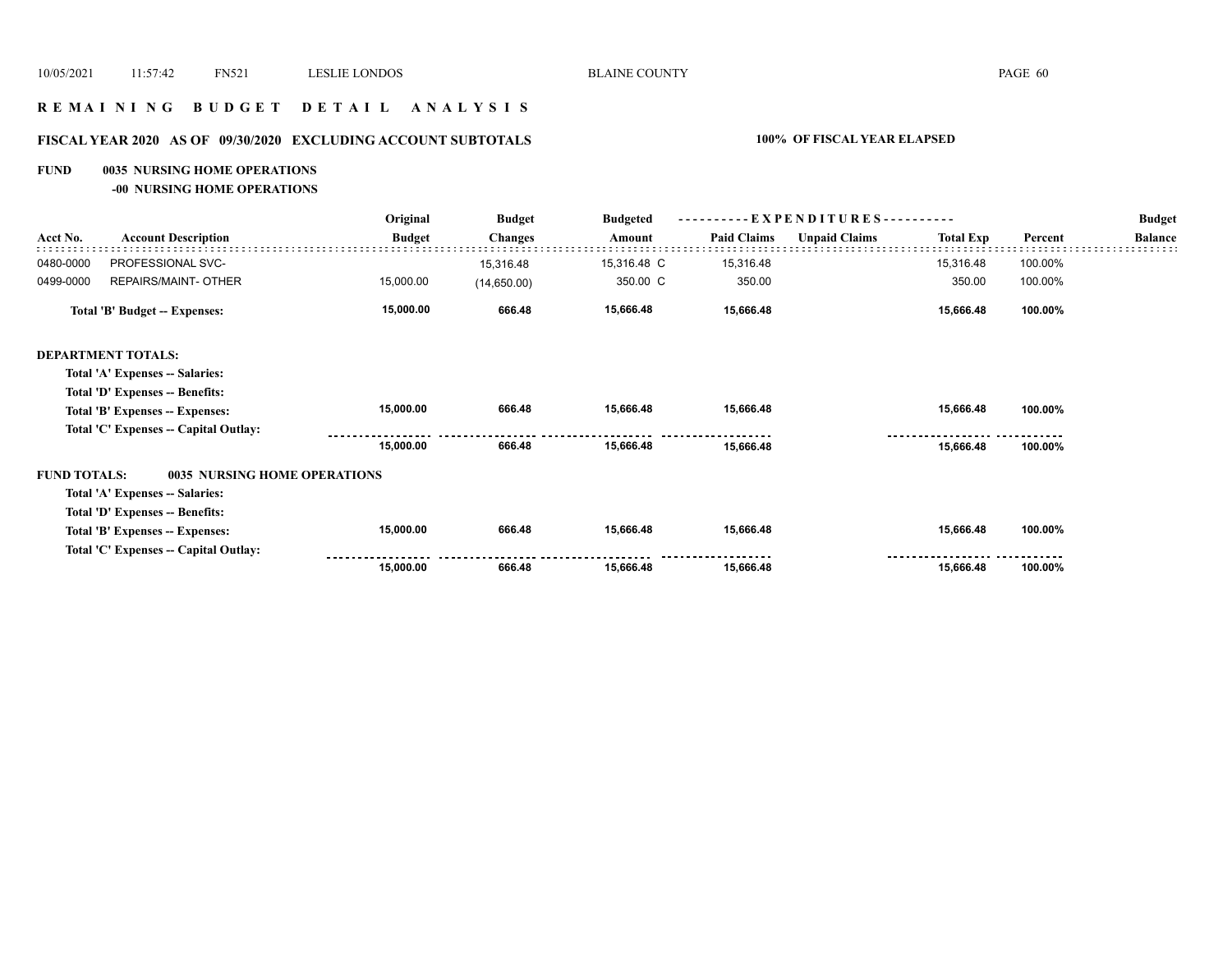## **R E M A I N I N G B U D G E T D E T A I L A N A L Y S I S**

# **FISCAL YEAR 2020 AS OF 09/30/2020 EXCLUDING ACCOUNT SUBTOTALS 100% OF FISCAL YEAR ELAPSED**

#### **FUND 0037 SNOWMOBILE**

**-00 SNOWMOBILE**

|                     |                                       | Original      | <b>Budget</b><br><b>Budgeted</b> |                    | ----------EXPENDITURES----------         |         | <b>Budget</b>  |
|---------------------|---------------------------------------|---------------|----------------------------------|--------------------|------------------------------------------|---------|----------------|
| Acct No.            | <b>Account Description</b>            | <b>Budget</b> | <b>Changes</b><br>Amount         | <b>Paid Claims</b> | <b>Unpaid Claims</b><br><b>Total Exp</b> | Percent | <b>Balance</b> |
| 0406-0001           | SALARIES - SEASONAL                   | 13,000.00     | 13,000.00                        | 6,020.00           | 6,020.00                                 | 46.31%  | 6,980.00       |
|                     | Total 'A' Budget -- Salaries:         | 13,000.00     | 13,000.00                        | 6,020.00           | 6,020.00                                 | 46.31%  | 6,980.00       |
| 0411-0000           | <b>FICA</b>                           | 2,000.00      | 2,000.00                         | 460.55             | 460.55                                   | 23.03%  | 1,539.45       |
| 0415-0000           | STATE UNEMPLOYMENT                    |               |                                  | 39.13              | 39.13                                    | 0.00%   | (39.13)        |
| 0416-0000           | <b>WORKER'S COMPENSATION INSUR.</b>   | 500.00        | 500.00                           |                    |                                          | 0.00%   | 500.00         |
|                     | Total 'D' Budget -- Benefits:         | 2,500.00      | 2,500.00                         | 499.68             | 499.68                                   | 19.99%  | 2,000.32       |
| 0440-0000           | <b>SUPPLIES</b>                       | 500.00        | 500.00                           | 473.97             | 473.97                                   | 94.79%  | 26.03          |
| 0460-0000           | <b>UTILITIES</b>                      | 2,000.00      | 2,000.00                         | 2,147.09           | 2,147.09                                 | 107.35% | (147.09)       |
| 0470-0000           | <b>VEHICLES - FUEL</b>                | 1,000.00      | 1,000.00                         | 2,565.87           | 2,565.87                                 | 256.59% | (1,565.87)     |
| 0491-0000           | <b>REPAIRS/MAINT</b>                  | 1,000.00      | 1,000.00                         |                    |                                          | 0.00%   | 1,000.00       |
| 0714-0005           | TELEPHONE ALLOWANCE                   |               |                                  | 196.00             | 196.00                                   | 0.00%   | (196.00)       |
|                     | Total 'B' Budget -- Expenses:         | 4,500.00      | 4,500.00                         | 5,382.93           | 5,382.93                                 | 119.62% | (882.93)       |
|                     | <b>DEPARTMENT TOTALS:</b>             |               |                                  |                    |                                          |         |                |
|                     | Total 'A' Expenses -- Salaries:       | 13,000.00     | 13,000.00                        | 6,020.00           | 6,020.00                                 | 46.31%  | 6,980.00       |
|                     | Total 'D' Expenses -- Benefits:       | 2,500.00      | 2,500.00                         | 499.68             | 499.68                                   | 19.99%  | 2,000.32       |
|                     | Total 'B' Expenses -- Expenses:       | 4,500.00      | 4,500.00                         | 5,382.93           | 5,382.93                                 | 119.62% | (882.93)       |
|                     | Total 'C' Expenses -- Capital Outlay: |               |                                  |                    |                                          |         |                |
|                     |                                       | 20,000.00     | 20,000.00                        | 11,902.61          | 11,902.61                                | 59.51%  | 8,097.39       |
| <b>FUND TOTALS:</b> | 0037 SNOWMOBILE                       |               |                                  |                    |                                          |         |                |
|                     | Total 'A' Expenses -- Salaries:       | 13,000.00     | 13,000.00                        | 6,020.00           | 6,020.00                                 | 46.31%  | 6,980.00       |
|                     | Total 'D' Expenses -- Benefits:       | 2,500.00      | 2,500.00                         | 499.68             | 499.68                                   | 20      | 2,000.32       |
|                     | Total 'B' Expenses -- Expenses:       | 4,500.00      | 4,500.00                         | 5,382.93           | 5,382.93                                 | 119.62% | (882.93)       |
|                     | Total 'C' Expenses -- Capital Outlay: |               |                                  |                    |                                          |         |                |
|                     |                                       | 20,000.00     | 20,000.00                        | 11,902.61          | 11,902.61                                | 59.51%  | 8,097.39       |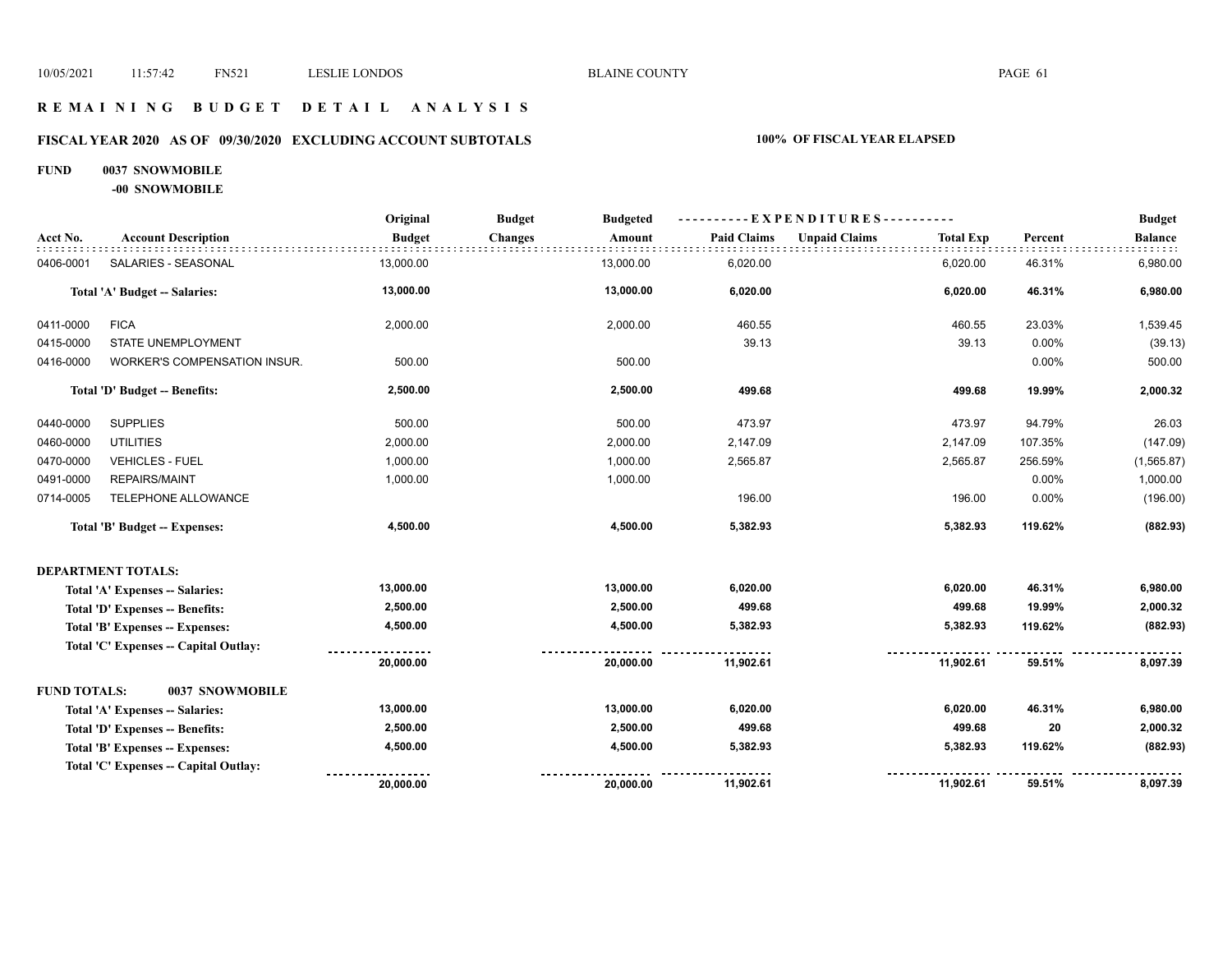## **R E M A I N I N G B U D G E T D E T A I L A N A L Y S I S**

# **FISCAL YEAR 2020 AS OF 09/30/2020 EXCLUDING ACCOUNT SUBTOTALS 100% OF FISCAL YEAR ELAPSED**

#### **FUND 0038 WATERWAYS**

#### **-01 WATERWAYS - MAINTENANCE**

|           |                                     | Original      | <b>Budget</b>  | <b>Budgeted</b> |                    | - EXPENDITURES---------- |                  |          |                |
|-----------|-------------------------------------|---------------|----------------|-----------------|--------------------|--------------------------|------------------|----------|----------------|
| Acct No.  | <b>Account Description</b>          | <b>Budget</b> | <b>Changes</b> | Amount          | <b>Paid Claims</b> | <b>Unpaid Claims</b>     | <b>Total Exp</b> | Percent  | <b>Balance</b> |
| 0470-0000 | FUEL/MILEAGE                        | 3,450.00      |                | 3.450.00        | 3,734.35           |                          | 3,734.35         | 108.24%  | (284.35)       |
| 0559-0000 | OTHER MISC EXPENSES                 | 3,000.00      |                | 3.000.00        | 1.400.24           |                          | 1.400.24         | 46.67%   | 1,599.76       |
| 0679-0001 | ADMIN CONTRACT SERVICES             | 4,000.00      |                | 4,000.00        | 1,762.50           |                          | 1,762.50         | 44.06%   | 2,237.50       |
| 0679-0002 | CONTRACT/LABOR SERVICES             | 13,260.00     |                | 13.260.00       | 11,837.50          |                          | 11.837.50        | 89.27%   | 1,422.50       |
|           | Total 'B' Budget -- Expenses:       | 23,710.00     |                | 23.710.00       | 18,734.59          |                          | 18.734.59        | 79.02%   | 4,975.41       |
| 0807-0003 | *BOAT DOCK GRANT                    | 6,832.00      |                | 6,832.00        |                    |                          |                  | $0.00\%$ | 6,832.00       |
|           | Total 'C' Budget -- Capital Outlay: | 6,832.00      |                | 6,832.00        |                    |                          |                  |          | 6,832.00       |
|           |                                     |               |                |                 |                    |                          |                  |          |                |

#### **DEPARTMENT TOTALS:**

**Total 'A' Expenses -- Salaries:**

**Total 'D' Expenses -- Benefits:**

| Total 'B' Expenses -- Expenses:       | 23,710.00    | 23,710.00 | 18.734.59 | 18,734.59                      | 79.02% | 4,975.41      |
|---------------------------------------|--------------|-----------|-----------|--------------------------------|--------|---------------|
| Total 'C' Expenses -- Capital Outlay: | 6,832.00<br> | 6.832.00  |           | ------------------ ----------- |        | 6.832.00<br>. |
|                                       | 30.542.00    | 30.542.00 | 18.734.59 | 18.734.59                      | 61.34% | 1,807.41      |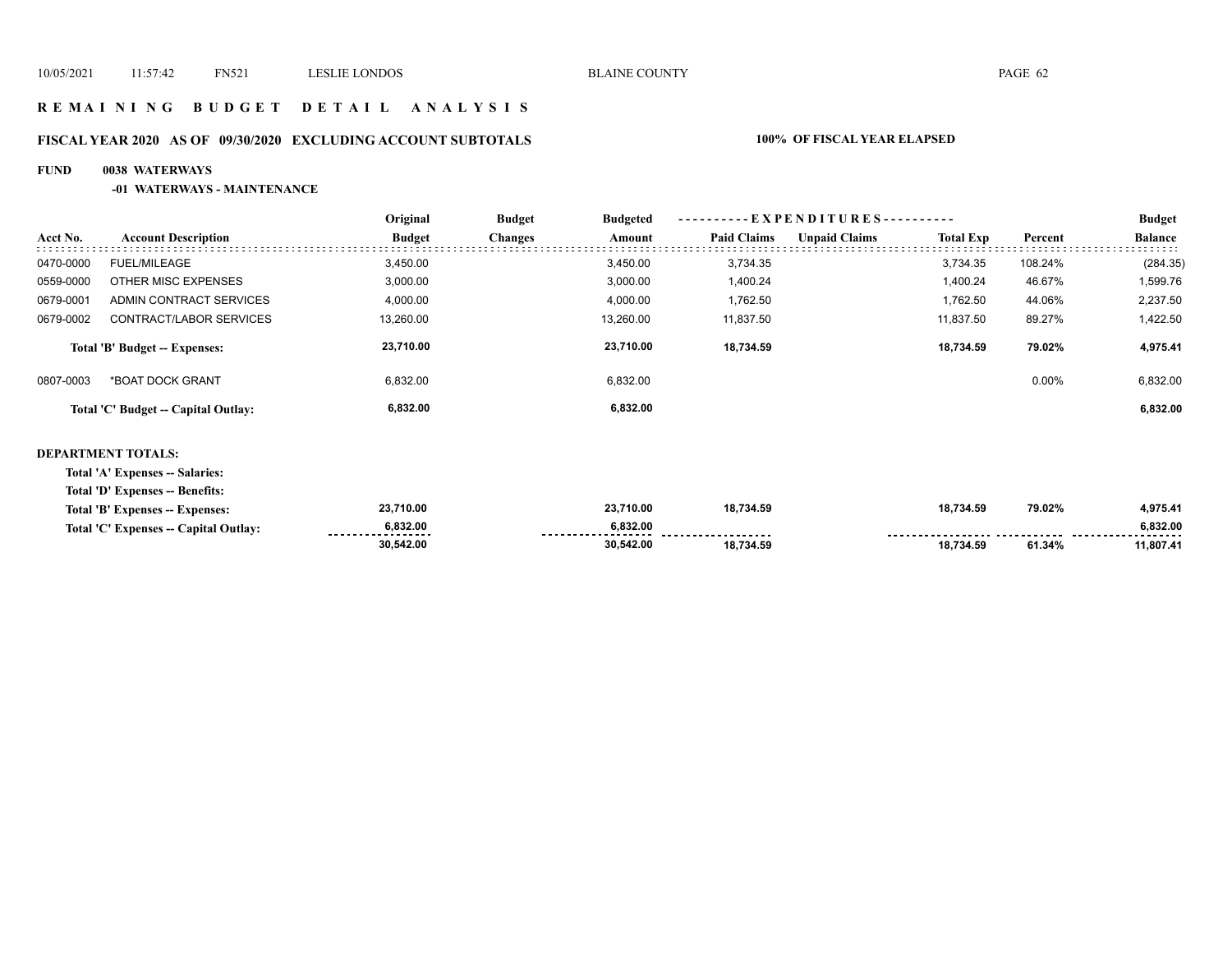## **R E M A I N I N G B U D G E T D E T A I L A N A L Y S I S**

# **FISCAL YEAR 2020 AS OF 09/30/2020 EXCLUDING ACCOUNT SUBTOTALS 100% OF FISCAL YEAR ELAPSED**

#### **FUND 0038 WATERWAYS**

**-02 BOAT PATROL GRANT**

|                     |                                      | Original      | <b>Budget</b><br><b>Budgeted</b> |                    | ----------EXPENDITURES----------         |         | <b>Budget</b>  |
|---------------------|--------------------------------------|---------------|----------------------------------|--------------------|------------------------------------------|---------|----------------|
| Acct No.            | <b>Account Description</b>           | <b>Budget</b> | <b>Changes</b><br>Amount         | <b>Paid Claims</b> | <b>Unpaid Claims</b><br><b>Total Exp</b> | Percent | <b>Balance</b> |
| 0409-0099           | SALARIES - OVERTIME                  | 10,000.00     | 10,000.00                        | 2,761.75           | 2,761.75                                 | 27.62%  | 7,238.25       |
|                     | Total 'A' Budget -- Salaries:        | 10,000.00     | 10,000.00                        | 2,761.75           | 2,761.75                                 | 27.62%  | 7,238.25       |
| 0410-0000           | <b>RETIREMENT</b>                    | 1,100.00      | 1,100.00                         | 339.14             | 339.14                                   | 30.83%  | 760.86         |
| 0411-0000           | <b>FICA</b>                          | 675.00        | 675.00                           | 211.23             | 211.23                                   | 31.29%  | 463.77         |
| 0415-0000           | STATE UNEMPLOYMENT                   | 380.00        | 380.00                           | 17.70              | 17.70                                    | 4.66%   | 362.30         |
| 0416-0000           | WORKER'S COMPENSATION INSUR.         | 700.00        | 700.00                           | 82.00              | 82.00                                    | 11.71%  | 618.00         |
|                     | Total 'D' Budget -- Benefits:        | 2,855.00      | 2,855.00                         | 650.07             | 650.07                                   | 22.77%  | 2,204.93       |
| 0558-0000           | *BOAT PATROL GRANT                   | 3,500.00      | 3,500.00                         | 1,256.98           | 1,256.98                                 | 35.91%  | 2,243.02       |
|                     | Total 'B' Budget -- Expenses:        | 3,500.00      | 3,500.00                         | 1,256.98           | 1,256.98                                 | 35.91%  | 2,243.02       |
| 0803-0002           | CAPITAL - EQUIPMENT                  | 5,000.00      | 5,000.00                         |                    |                                          | 0.00%   | 5,000.00       |
|                     | Total 'C' Budget -- Capital Outlay:  | 5,000.00      | 5,000.00                         |                    |                                          |         | 5,000.00       |
|                     | <b>DEPARTMENT TOTALS:</b>            |               |                                  |                    |                                          |         |                |
|                     | Total 'A' Expenses -- Salaries:      | 10,000.00     | 10,000.00                        | 2,761.75           | 2,761.75                                 | 27.62%  | 7,238.25       |
|                     | Total 'D' Expenses -- Benefits:      | 2,855.00      | 2,855.00                         | 650.07             | 650.07                                   | 22.77%  | 2,204.93       |
|                     | Total 'B' Expenses -- Expenses:      | 3,500.00      | 3,500.00                         | 1,256.98           | 1,256.98                                 | 35.91%  | 2,243.02       |
|                     | Total 'C' Expenses - Capital Outlay: | 5,000.00      | 5,000.00                         |                    |                                          |         | 5,000.00       |
|                     |                                      | 21,355.00     | 21,355.00                        | 4,668.80           | 4,668.80                                 | 21.86%  | 16,686.20      |
| <b>FUND TOTALS:</b> | 0038 WATERWAYS                       |               |                                  |                    |                                          |         |                |
|                     | Total 'A' Expenses -- Salaries:      | 10,000.00     | 10,000.00                        | 2,761.75           | 2,761.75                                 | 27.62%  | 7,238.25       |
|                     | Total 'D' Expenses -- Benefits:      | 2,855.00      | 2,855.00                         | 650.07             | 650.07                                   | 23      | 2,204.93       |
|                     | Total 'B' Expenses -- Expenses:      | 27,210.00     | 27,210.00                        | 19,991.57          | 19,991.57                                | 73.47%  | 7,218.43       |
|                     | Total 'C' Expenses - Capital Outlay: | 11,832.00     | 11,832.00                        |                    |                                          |         | 11,832.00      |
|                     |                                      | 51,897.00     | 51,897.00                        | 23,403.39          | 23,403.39                                | 45.10%  | 28,493.61      |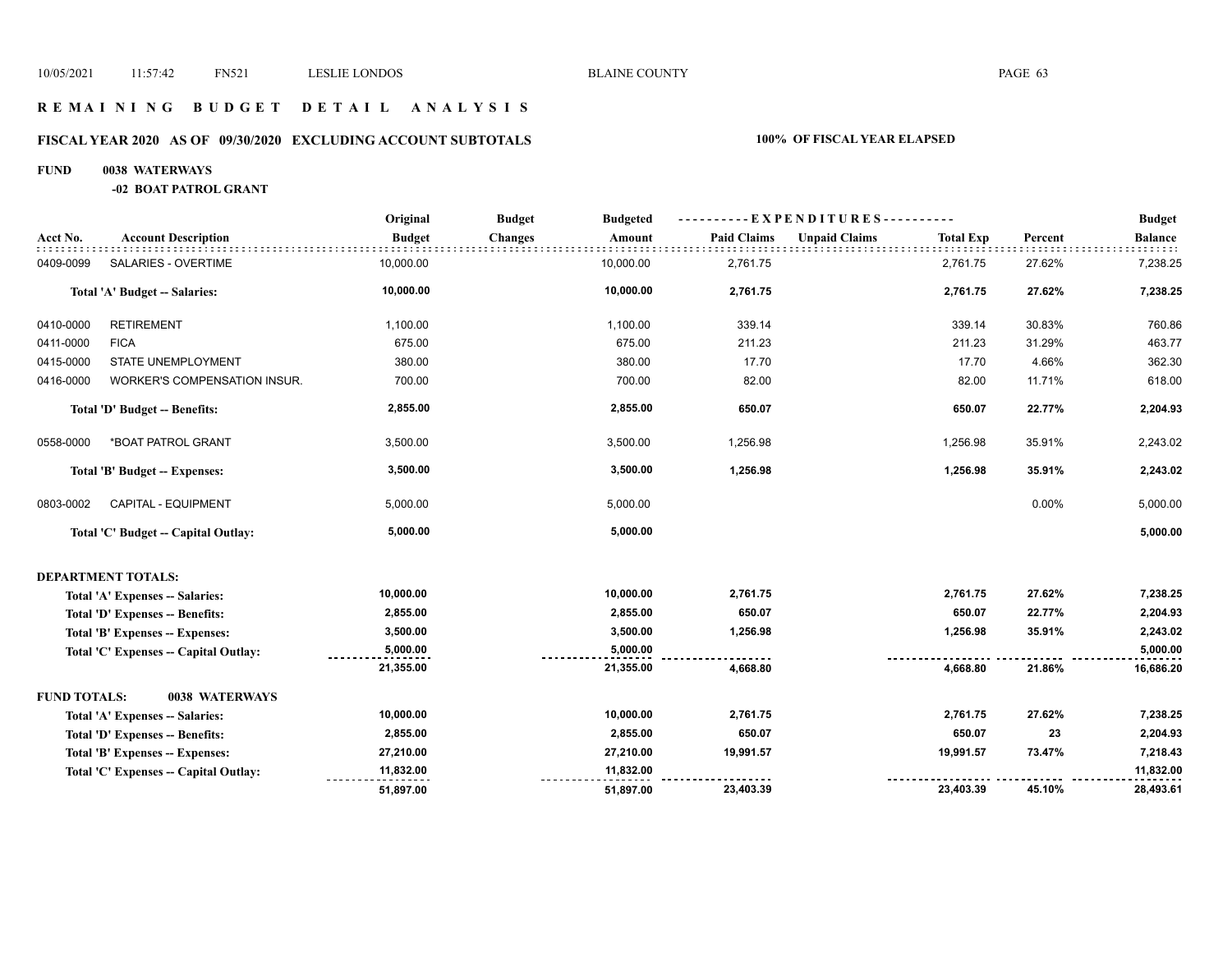# **R E M A I N I N G B U D G E T D E T A I L A N A L Y S I S**

# **FISCAL YEAR 2020 AS OF 09/30/2020 EXCLUDING ACCOUNT SUBTOTALS 100% OF FISCAL YEAR ELAPSED**

#### **FUND 0046 911 EMERGENCY COMMUNICATION**

#### **-00 911 EMERGENCY COMMUNICATION**

|           |                                     | Original      | <b>Budget</b>  | <b>Budgeted</b> |                    | ----------EXPENDITURES---------- |                  |          | <b>Budget</b>  |
|-----------|-------------------------------------|---------------|----------------|-----------------|--------------------|----------------------------------|------------------|----------|----------------|
| Acct No.  | <b>Account Description</b>          | <b>Budget</b> | <b>Changes</b> | Amount          | <b>Paid Claims</b> | <b>Unpaid Claims</b>             | <b>Total Exp</b> | Percent  | <b>Balance</b> |
| 0401-0000 | SALARIES - DIRECTOR                 | 97,127.00     |                | 97,127.00       | 98,489.96          |                                  | 98,489.96        | 101.40%  | (1,362.96)     |
| 0401-0003 | SALARIES - GIS ANALYST              | 80,176.00     | 1.000.00       | 81,176.00 C     | 84,090.06          |                                  | 84,090.06        | 103.59%  | (2,914.06)     |
| 0403-0000 | <b>SALARIES - MERIT</b>             | 1,770.00      |                | 1,770.00        |                    |                                  |                  | 0.00%    | 1,770.00       |
| 0409-0001 | SALARIES - TERMINATION              | 3,000.00      |                | 3,000.00        |                    |                                  |                  | 0.00%    | 3,000.00       |
|           | Total 'A' Budget -- Salaries:       | 182,073.00    | 1,000.00       | 183,073.00      | 182,580.02         |                                  | 182,580.02       | 99.73%   | 492.98         |
| 0410-0000 | <b>RETIREMENT</b>                   | 22,826.00     |                | 22,826.00       | 21,740.23          |                                  | 21,740.23        | 95.24%   | 1,085.77       |
| 0411-0000 | <b>FICA</b>                         | 14,626.00     |                | 14,626.00       | 12,929.49          |                                  | 12,929.49        | 88.40%   | 1,696.51       |
| 0412-0000 | <b>LIFE INSURANCE</b>               | 148.00        |                | 148.00          | 147.12             |                                  | 147.12           | 99.41%   | 0.88           |
| 0413-0000 | <b>MEDICAL INSURANCE</b>            | 28,172.00     |                | 28,172.00       | 31,589.26          |                                  | 31,589.26        | 112.13%  | (3,417.26)     |
| 0414-0000 | <b>DENTAL INSURANCE</b>             | 944.00        |                | 944.00          | 872.16             |                                  | 872.16           | 92.39%   | 71.84          |
| 0415-0000 | STATE UNEMPLOYMENT                  | 1,244.00      |                | 1,244.00        | 1,098.58           |                                  | 1,098.58         | 88.31%   | 145.42         |
| 0416-0000 | <b>WORKER'S COMPENSATION INSUR.</b> | 3,674.00      |                | 3,674.00        | 1,684.00           |                                  | 1,684.00         | 45.84%   | 1,990.00       |
|           | Total 'D' Budget -- Benefits:       | 71,634.00     |                | 71,634.00       | 70,060.84          |                                  | 70,060.84        | 97.80%   | 1,573.16       |
| 0440-0001 | OFFICE EQUIPMENT                    | 3,000.00      |                | 3,000.00        | 378.21             |                                  | 378.21           | 12.61%   | 2,621.79       |
| 0464-0000 | UTILITIES - TELEPHONE, OTHER        | 53,300.00     |                | 53,300.00       | 55,421.91          |                                  | 55,421.91        | 103.98%  | (2, 121.91)    |
| 0489-0006 | <b>CAD/RMS MGR</b>                  | 46,379.00     |                | 46,379.00       | 46,379.00          |                                  | 46,379.00        | 100.00%  |                |
| 0499-0000 | REPAIRS/MAINT- INCL CONTRACTS       | 50,000.00     |                | 50,000.00       | 24,288.89          |                                  | 24,288.89        | 48.58%   | 25,711.11      |
| 0569-0001 | PUBLIC EDUCATION                    | 2,500.00      |                | 2,500.00        |                    |                                  |                  | $0.00\%$ | 2,500.00       |
| 0670-0000 | CONT-SOFTWARE MAINT/LIC CAD         | 44,658.00     |                | 44,658.00       | 44,570.07          |                                  | 44,570.07        | 99.80%   | 87.93          |
| 0670-0003 | CONTRACT-MIDVALE STANLEY/SMILE      | 6,600.00      |                | 6,600.00        | 6,549.56           |                                  | 6,549.56         | 99.24%   | 50.44          |
| 0671-0021 | *IPSCC E-911 - DIGB4 GRANT          |               | 47,528.50      | 47,528.50 C     | 47,528.50          |                                  | 47,528.50        | 100.00%  |                |
| 0714-0005 | TELEPHONE ALLOWANCE                 | 1,180.00      |                | 1,180.00        | 588.00             |                                  | 588.00           | 49.83%   | 592.00         |
|           | Total 'B' Budget -- Expenses:       | 207,617.00    | 47,528.50      | 255,145.50      | 225,704.14         |                                  | 225,704.14       | 88.46%   | 29,441.36      |
| 0803-0003 | *CAPITAL COMMUNICATION EQUIP        |               | 149,827.81     | 149,827.81 C    | 149,827.81         |                                  | 149,827.81       | 100.00%  |                |
|           | Total 'C' Budget -- Capital Outlay: |               | 149,827.81     | 149,827.81      | 149,827.81         |                                  | 149,827.81       | 100.00%  |                |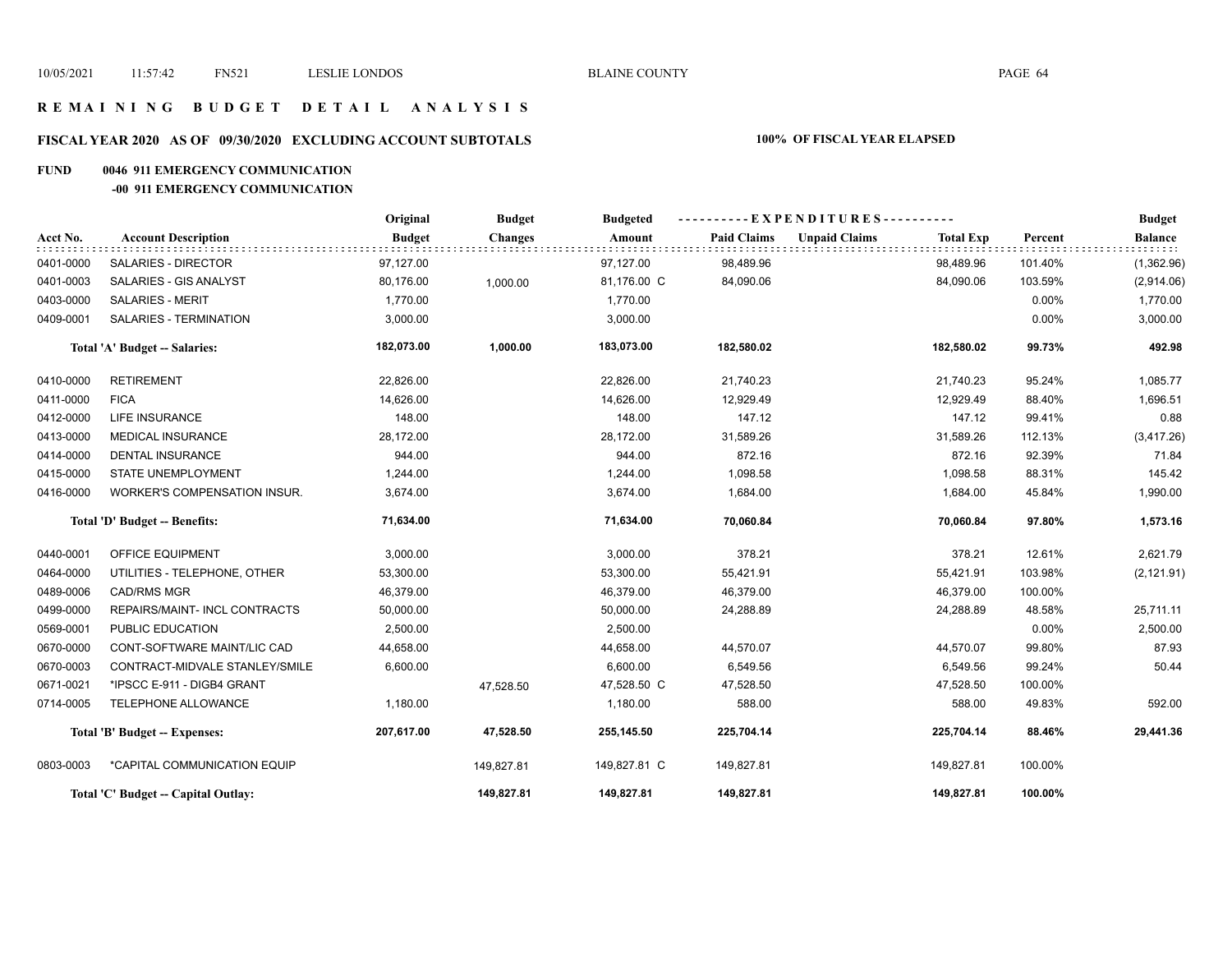## **R E M A I N I N G B U D G E T D E T A I L A N A L Y S I S**

# **FISCAL YEAR 2020 AS OF 09/30/2020 EXCLUDING ACCOUNT SUBTOTALS 100% OF FISCAL YEAR ELAPSED**

| <b>DEPARTMENT TOTALS:</b>                               |            |            |            |            |            |         |           |
|---------------------------------------------------------|------------|------------|------------|------------|------------|---------|-----------|
| Total 'A' Expenses -- Salaries:                         | 182.073.00 | 1,000.00   | 183.073.00 | 182.580.02 | 182.580.02 | 99.73%  | 492.98    |
| Total 'D' Expenses -- Benefits:                         | 71,634.00  |            | 71.634.00  | 70.060.84  | 70.060.84  | 97.80%  | 1,573.16  |
| Total 'B' Expenses -- Expenses:                         | 207.617.00 | 47.528.50  | 255.145.50 | 225.704.14 | 225.704.14 | 88.46%  | 29,441.36 |
| Total 'C' Expenses -- Capital Outlay:                   |            | 149.827.81 | 149.827.81 | 149,827.81 | 149,827.81 | 100.00% |           |
|                                                         | 461.324.00 | 198.356.31 | 659.680.31 | 628,172.81 | 628.172.81 | 95.22%  | 31,507.50 |
| <b>FUND TOTALS:</b><br>0046 911 EMERGENCY COMMUNICATION |            |            |            |            |            |         |           |
| Total 'A' Expenses -- Salaries:                         | 182,073.00 | 1,000.00   | 183.073.00 | 182,580.02 | 182.580.02 | 99.73%  | 492.98    |
| Total 'D' Expenses -- Benefits:                         | 71,634.00  |            | 71.634.00  | 70,060.84  | 70.060.84  | 98      | 1,573.16  |
| Total 'B' Expenses -- Expenses:                         | 207.617.00 | 47.528.50  | 255.145.50 | 225.704.14 | 225.704.14 | 88.46%  | 29,441.36 |
| Total 'C' Expenses -- Capital Outlay:                   |            | 149.827.81 | 149.827.81 | 149.827.81 | 149,827.81 | 100.00% |           |
|                                                         | 461.324.00 | 198.356.31 | 659.680.31 | 628,172.81 | 628.172.81 | 95.22%  | 31.507.50 |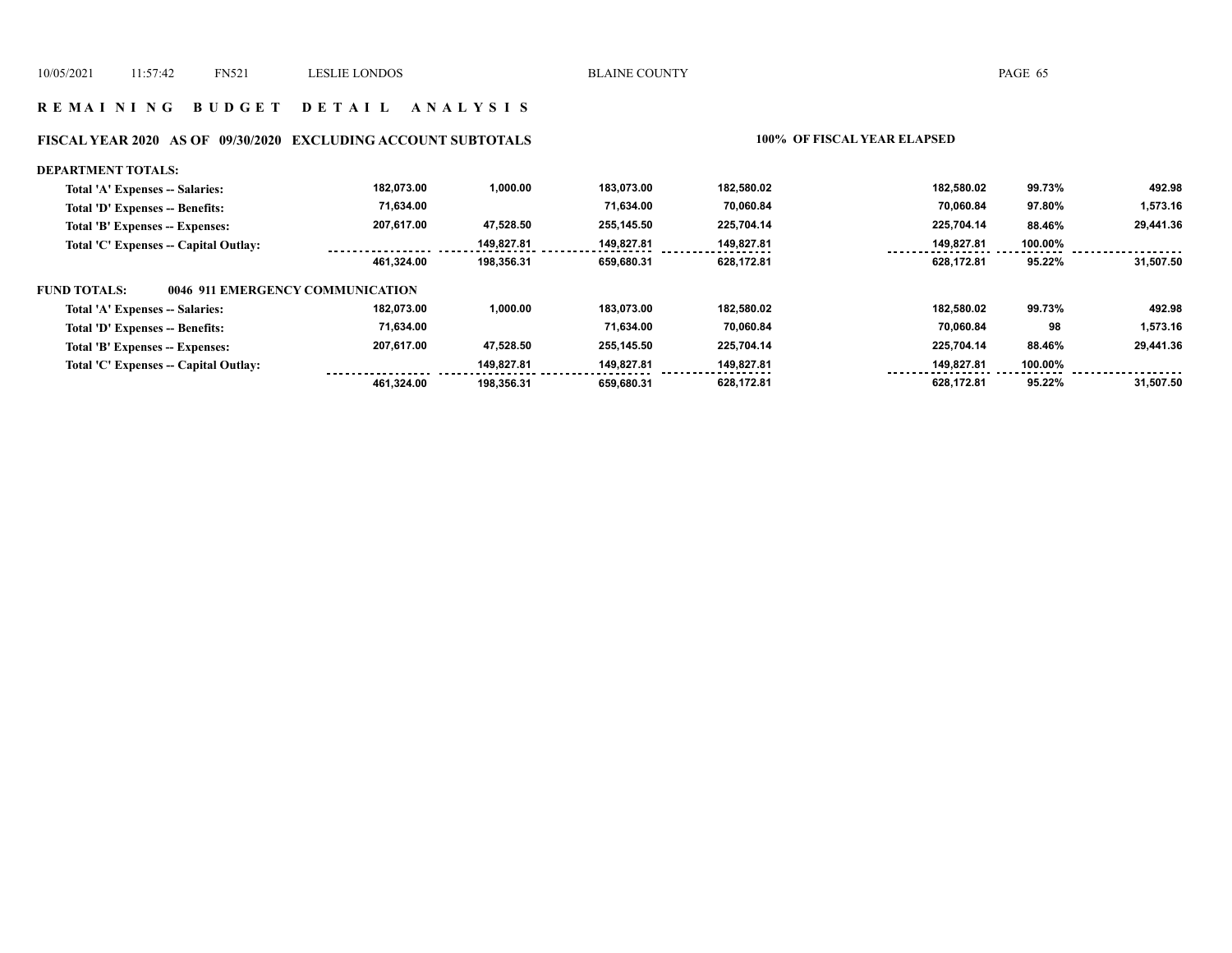## **R E M A I N I N G B U D G E T D E T A I L A N A L Y S I S**

# **FISCAL YEAR 2020 AS OF 09/30/2020 EXCLUDING ACCOUNT SUBTOTALS 100% OF FISCAL YEAR ELAPSED**

#### **FUND 0051 LAND WATER & WILDLIFE**

**-00 LAND WATER & WILDLIFE**

|                     |                                       | Original      | <b>Budget</b><br><b>Budgeted</b> | -EXPENDITURES--    |                      |                  |         | <b>Budget</b>  |
|---------------------|---------------------------------------|---------------|----------------------------------|--------------------|----------------------|------------------|---------|----------------|
| Acct No.            | <b>Account Description</b>            | <b>Budget</b> | <b>Changes</b><br>Amount         | <b>Paid Claims</b> | <b>Unpaid Claims</b> | <b>Total Exp</b> | Percent | <b>Balance</b> |
| 0487-0000           | <b>CONSERVATION EXPENSES</b>          | 876,705.00    | 876,705.00                       | 7,272.38           |                      | 7,272.38         | 0.83%   | 869,432.62     |
| 0704-0003           | CONSULTANT                            | 44,000.00     | 44,000.00                        | 46,412.50          |                      | 46,412.50        | 105.48% | (2, 412.50)    |
|                     | Total 'B' Budget -- Expenses:         | 920,705.00    | 920,705.00                       | 53,684.88          |                      | 53,684.88        | 5.83%   | 867,020.12     |
|                     | <b>DEPARTMENT TOTALS:</b>             |               |                                  |                    |                      |                  |         |                |
|                     | Total 'A' Expenses -- Salaries:       |               |                                  |                    |                      |                  |         |                |
|                     | Total 'D' Expenses -- Benefits:       |               |                                  |                    |                      |                  |         |                |
|                     | Total 'B' Expenses -- Expenses:       | 920,705.00    | 920,705.00                       | 53,684.88          |                      | 53,684.88        | 5.83%   | 867,020.12     |
|                     | Total 'C' Expenses -- Capital Outlay: |               |                                  |                    |                      |                  |         |                |
|                     |                                       | 920,705.00    | 920,705.00                       | 53,684.88          |                      | 53,684.88        | 5.83%   | 867,020.12     |
| <b>FUND TOTALS:</b> | 0051 LAND WATER & WILDLIFE            |               |                                  |                    |                      |                  |         |                |
|                     | Total 'A' Expenses -- Salaries:       |               |                                  |                    |                      |                  |         |                |
|                     | Total 'D' Expenses -- Benefits:       |               |                                  |                    |                      |                  |         |                |
|                     | Total 'B' Expenses -- Expenses:       | 920,705.00    | 920,705.00                       | 53,684.88          |                      | 53,684.88        | 5.83%   | 867,020.12     |
|                     | Total 'C' Expenses -- Capital Outlay: |               |                                  |                    |                      |                  |         |                |
|                     |                                       | 920,705.00    | 920,705.00                       | 53,684.88          |                      | 53,684.88        | 5.83%   | 867,020.12     |